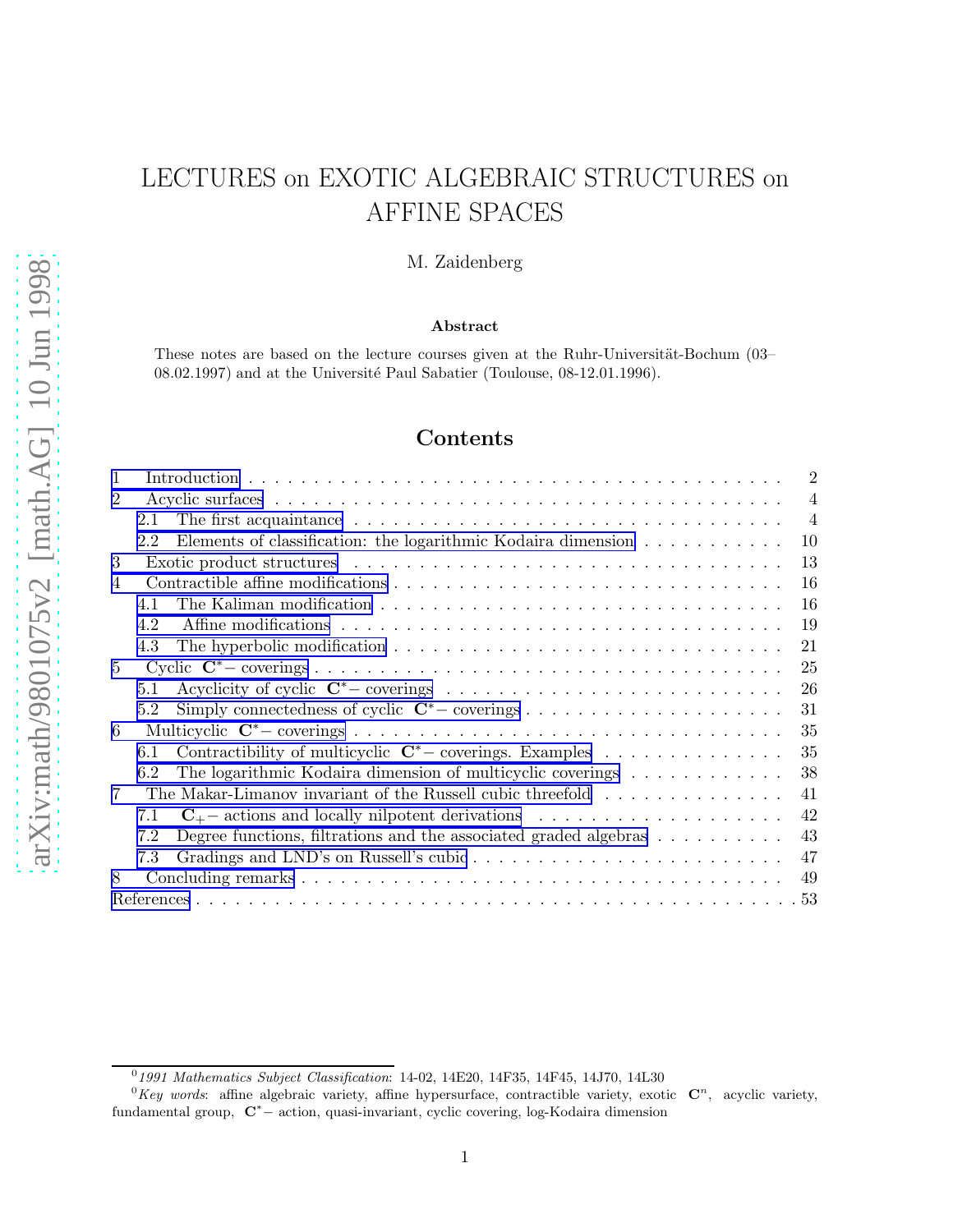# <span id="page-1-0"></span>1 Introduction

Within the traditional algebraic geometry of quasi-projective varieties, the affine geometry occupies a special place, being known as a source of difficult problems. Let us recall the most famous ones. Hereafter we restrict the consideration to varieties defined over C .

#### 1. The Zariski Cancellation Problem:

Is it true that an isomorphism  $X \times \mathbf{C}^n \approx \mathbf{C}^{n+k}$  is only possible if  $X \approx \mathbf{C}^k$ ?

#### 2. The Structure of the Automorphism Group (Nagata):

Given a polynomial automorphism of  $\mathbb{C}^n$ , can it be presented as a product of linear and triangular ones?

#### 3. The Linearization Problem:

Is any regular  $\mathbf{C}^*$  -action on  $\mathbf{C}^n$  conjugate with a linear one in the automorphism group Aut  $\mathbf{C}^n$ ?

#### 4. The Embedding Problem (Abhyankar, Sathaye):

Is any regular embedding  $\mathbf{C}^k \hookrightarrow \mathbf{C}^n$  equivalent to a linear one up to the actions of the groups Aut  $\mathbf{C}^n$  on  $\mathbf{C}^n$  resp. Aut  $\mathbf{C}^k$  on  $\mathbf{C}^k$ ?

### 5. The Jacobian Problem (Keller):

Given a regular mapping  $\mathbb{C}^n \hookrightarrow \mathbb{C}^n$  with a constant non-zero Jacobian, is it necessarily an automorphism of  $\mathbb{C}^n$ ?

To clarify the present day situation, some comments are in order.

1. The affirmative answer to the question (1) for  $k = 2$  was the result of a series of papers byMiyanishi, Sugie and Fujita [[MiySu,](#page-57-0) [Fu 1](#page-54-0)] (see also [\[Kam 1](#page-56-0)]). In higher dimensions  $k \geq 3$ there is no significant progress.

An analog of the Zariski Cancellation Problem in birational setting was answered in negative by Beauville, Colliot-Thelene, Sansuc and Swinnerton-Dyer [\[BCTSSD](#page-53-0)].

There is the following more general Cancellation Problem (see e.g. [\[AEH](#page-52-0), [EH](#page-53-0), [Ho](#page-54-0)]):

Given an isomorphism of polynomial rings  $A[x] \simeq B[x]$  over two rings A and B, when does it follow that  $A \simeq B$ ?

In the corresponding counterexample by Danielewski [\[Dan](#page-53-0)] (see also Fieseler [\[Fi\]](#page-54-0), tom Dieck  $[tD 3]$  A and B are the rings of regular functions on any two of the smooth affine surfaces  ${x}^ny + z^2 = 1$   $\subset \mathbf{C}^3$ ,  $n \in \mathbf{N}$ .

2. The structure of the automorphism group Aut  $\mathbb{C}^n$  for  $n = 2$  is classically known (Jung [\[Ju\]](#page-55-0), van der Kulk [\[vdK](#page-59-0)]). Starting with  $n = 3$  it is completely mysterious (see e.g. [\[AAS](#page-52-0), [Na 1, Na 2](#page-57-0), [Wr 1\]](#page-59-0)). For instance, it is still unknown whether or not the Nagata automorphism  $g \in \text{Aut } \mathbb{C}^3$ ,  $g : (x, y, z) \longmapsto (x + z\Delta, y + 2x\Delta + z\Delta^2, z)$  where  $\Delta := x^2 - yz$ , is 'tame', i.e. decomposable as it's needed in the problem (2)[[Na 1,](#page-57-0) [Co,](#page-53-0) (6.8)].

3. To answer (2) it would be useful to describe the one-parameter subgroups of the automorphism group Aut  $\mathbb{C}^n$ , that is, the regular  $\mathbb{C}_+$ -actions and  $\mathbb{C}^*$ -actions on  $\mathbb{C}^n$  where  $\mathbb{C}_+$  resp.  $\mathbb{C}^*$ denotes the additive resp. the multiplicative group of the complex number field. It seems rather natural to expect that any  $C_+$ -action resp. any  $C^*$ -action on  $C^n$  is conjugate with a triangular one resp. with a linear one. The former one was shown to be false starting with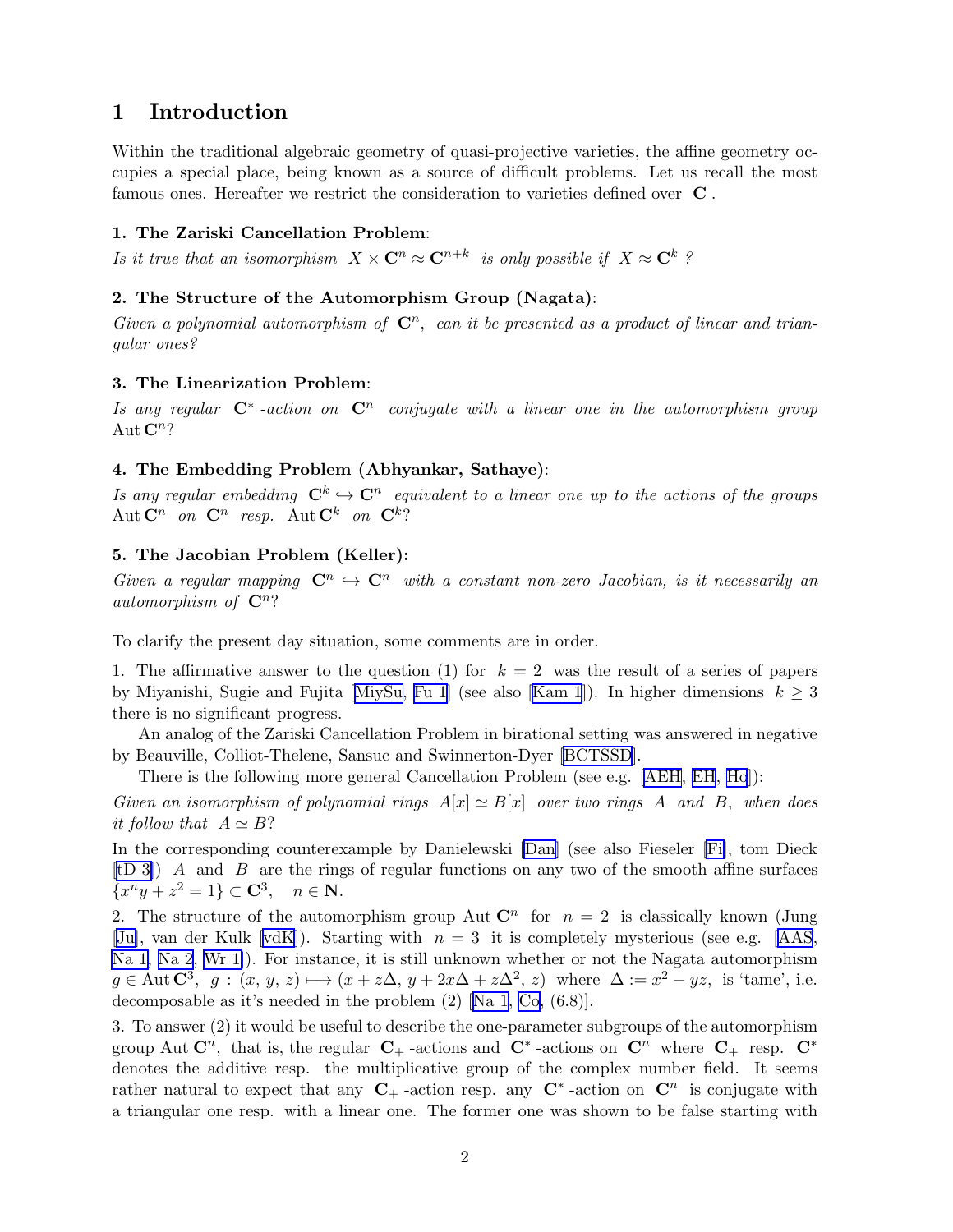$n = 3$  $n = 3$  $n = 3$  ([Ba](#page-52-0)ss [Ba]), while it is true for  $n = 2$  (Rentschler [[Re\]](#page-58-0)). It is worthwhile noticing that giving a  $C_{+}$ -action on an affine variety X is the same as giving a locally nilpotent derivation (LND for short) of the algebra  $\mathbb{C}[X]$  of regular functions on X [\[Re](#page-58-0)].

As for the latter one, i.e. for the Linearization Problem, the positive answer is known for  $n = 2$  $n = 2$  $n = 2$  (Gutwirth [[Gut\]](#page-54-0)). Below we say more about the recent positive solution for  $n = 3$ and the role of exotic  $\mathbb{C}^3$ -s in this solution (see Koras–Russell [\[KoRu 2](#page-56-0), [KoRu 3\]](#page-56-0), Makar-Limanov [\[ML 2](#page-57-0)], Kaliman and Makar-Limanov [\[KaML 3](#page-55-0)], Kaliman, Koras, Makar-Limanov, Russell [\[KaKoMLRu\]](#page-55-0)). The positive answer for  $n = 3$  implies linearizability of any connected, reductive group action on the affine 3-space (Kraft, Popov [\[KrPo](#page-56-0), [Po](#page-58-0)]). An example of a nonlinearizable action of the semi-direct product of  $C^*$  and  $Z/2Z$  on  $C^4$  was constructed by G. Schwarz [\[Sch\]](#page-58-0). It is known that the Linearization Problem restricted to semi-stable  $\mathbb{C}^*$  – actions, that is, the actions of the multiplicative semigroup C, is equivalent to the Zariski Cancellation Problem (Kambayashi-Russell [\[KamRu](#page-56-0)]; see also Bass-Haboush [\[BaHa](#page-52-0)]).

4. Any regular embedding  $C \hookrightarrow C^2$  is equivalent to a linear one (Abhyankar-Moh, Suzuki [\[AM](#page-52-0), [Suz 1](#page-58-0)]). However, already for the embeddings  $C \hookrightarrow C^3$  and  $C^2 \hookrightarrow C^3$  it is unknown whether the analogous fact is true. But the embeddings  $\mathbb{C}^k \hookrightarrow \mathbb{C}^n$  are linearizable as soon as  $n \geq 2(k+1)$  $n \geq 2(k+1)$  $n \geq 2(k+1)$  ([Je](#page-55-0)lonek [Je], Kaliman [\[Ka 4](#page-55-0), [Ka 5](#page-55-0)], Nori, Srinivas [\[Sr\]](#page-58-0)).

5. There is a number of equivalent formulations of the Jacobian Problem and partial results; see e.g.[[An, AAS](#page-52-0), [BCW,](#page-52-0) [Dr](#page-53-0), [Kam 2](#page-56-0), [Or 1,](#page-57-0) [Wa](#page-59-0)]; see also [\[Pi](#page-58-0)] for the Jacobian Problem for  $n = 2$ over R. False proofs which appear regularly definitely certify the difficulty of the problem.

Not so far ago, new unusual objects appeared in the affine geometry; they were called exotic  $\mathbb{C}^n$ . These are smooth affine varieties diffeomorphic, but non-isomorphic to the affine spaces. Actually, the first example for  $n = 3$  was constructed in a deep paper of Ramanujam [\[Ram\]](#page-58-0) where also the non–existence of exotic  $\mathbb{C}^2$  was proven. Later on, many examples of smooth contractible affine  $n-$  folds for all  $n \geq 3$  were found (Choudary–Dimca [\[ChoDi\]](#page-53-0), tom Dieck [\[tD 1, tD 2\]](#page-59-0), tom Dieck–Petrie [\[tDP 2](#page-53-0)], Dimca [\[Di 1\]](#page-53-0), Kaliman[[Ka 1, Ka 2](#page-55-0)], Kaliman-Zaidenberg [\[KaZa](#page-55-0)], Koras–Russell[[KoRu 2](#page-56-0)], Russell [\[Ru 1](#page-58-0)], the author [\[Za 2, Za 3](#page-59-0), [Za 4](#page-59-0)]). Some of them occurred to be exotic  $\mathbb{C}^n$  – s, for the other ones this is still unknown. The main difficulty here is the absence of effective tools for recognition of exotics, or, in other words, for recognition of the affine spaces.

In the work of Koras and Russell on the Linearization Problem for  $n = 3$  (see [\[KoRu 1](#page-56-0), [KoRu 2](#page-56-0)]) it was reduced to classification problems for a series of smooth contractible threefolds  $X \subset \mathbb{C}^4$  (the Koras–Russell threefolds), on one hand, and for a series of affine singular quotient surfaces, on the other one. As for the latter one, it was recently settled completely [\[KoRu 3](#page-56-0)].

As for the former one, it consists of clarification whether or not all the Koras-Russel threefolds  $X \subset \mathbb{C}^4$  are exotic  $\mathbb{C}^3$ -s. The first partial results were obtained by Kaliman and Russell [\[Ka 1](#page-55-0), [Ru 1](#page-58-0)]. They succeeded to show that the logarithmic Kodaira dimension is non-negative for at least some of these threefolds.

A methods suggested by Kaliman and Makar-Limanov[[KaML 1\]](#page-55-0) allowed them to enlarge this class. Namely, it was shown that under certain restrictions on  $X$  there is no dominant regular mapping  $\mathbb{C}^3 \to X$ .

But all the above methods failed to distinguish from  $\mathbb{C}^3$  a certain subseries of the Koras-Russel threefolds. The Russell cubic threefold  $X \subset \mathbb{C}^4$  given by the equation  $x + x^2y + z^2 + t^3 =$ 0 is one of them. It looks especially simple, but in fact, this one is the most difficult to analyze. Its geometric structure can be described as follows. It contains 'the book-surface'  $B := \{x = 0\} \subset X$  which is isomorphic to the product  $\mathbb{C} \times \Gamma_{2,3}$  where  $\Gamma_{2,3} \subset \mathbb{C}^2$  is the affine cuspidal cubic  $z^2 + t^3 = 0$ . The complement  $X \setminus B$  is isomorphic to  $\mathbb{C}^* \times \mathbb{C}^2$ . Thus, X is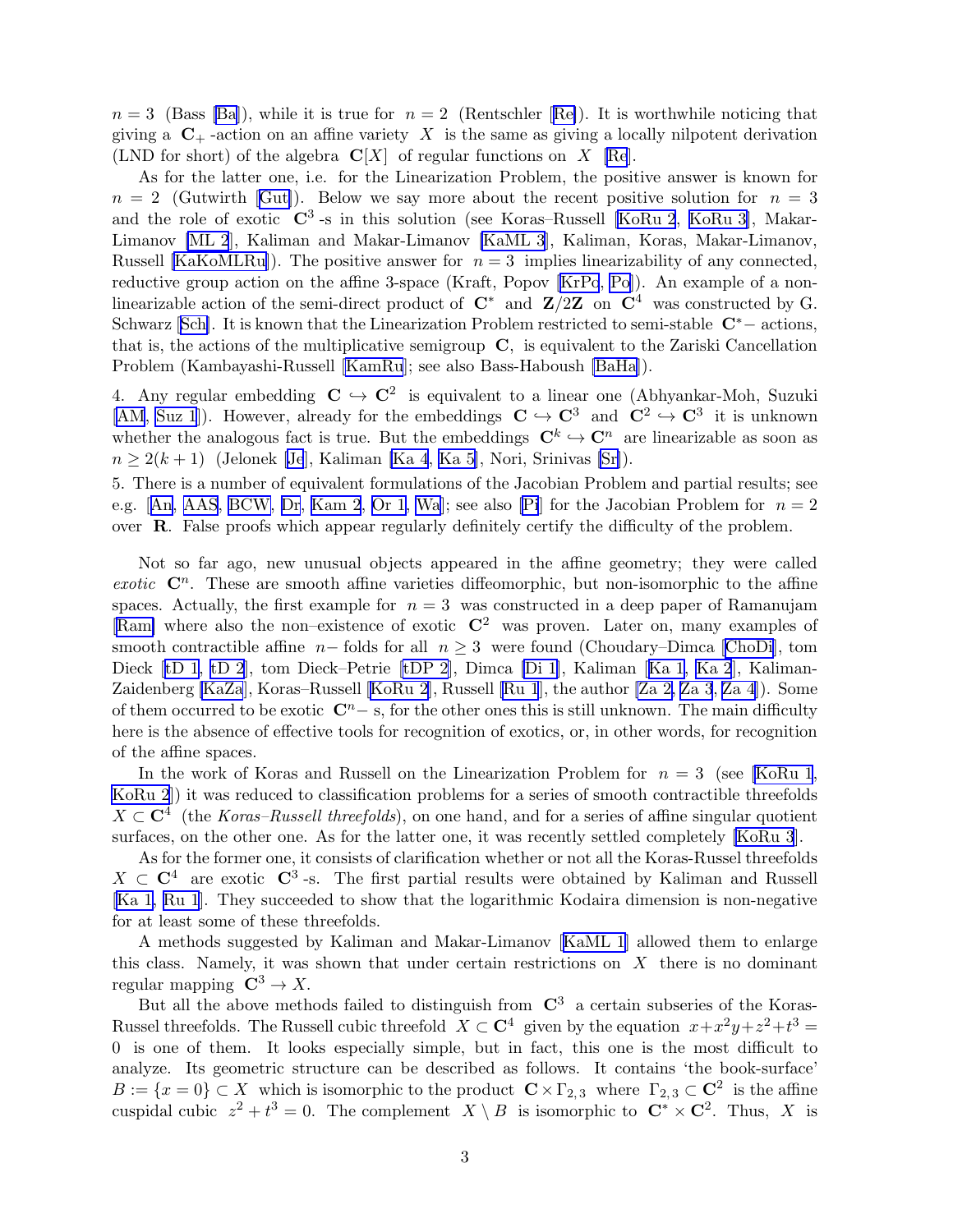<span id="page-3-0"></span>obtained from  $\mathbb{C}^3$  after replacing  $\mathbb{C}^2 \subset \mathbb{C}^3$  by the book-surface B. Notice also that there exists a dominant morphism  $C^3 \to X$ . Using the fact that B is contractible, one can show that X is contractible, too. It follows from the Smale h-Cobordism Theorem that, actually, X is diffeomorphic to  $\mathbb{R}^6$ .

Finally,Makar-Limanov [[ML 2\]](#page-57-0) succeeded to prove that the Russell cubic is an exotic  $\mathbb{C}^3$ . Soon after, Kaliman and Makar-Limanov [\[KaML 3](#page-55-0)], along the same approach, showed that all the Koras-Russel threefolds are exotic  $\mathbb{C}^3$ -s. Thus, the Linearization Problem for  $\mathbb{C}^3$  was answered in positive [\[KoRu 2](#page-56-0), [KoRu 3](#page-56-0)].

The proof of Makar-Limanov [\[ML 2](#page-57-0)] is based on the use of locally nilpotent derivations (LND, for short). The principal new ingredients suggested in [\[ML 2](#page-57-0)] consist in

- ∗ using Jacobian derivations; in particular,
- ∗ reducing the study of general LND-s to study of Jacobian LND-s;
- ∗ introducing and systematically using generalized degree functions, and then
- ∗ reducing the study of the LND-s of a filtered ring to those of the associated graded ring.

In section 7 below we present a simplified proof of the Makar-Limanov Theorem due to Derksen[[De\]](#page-53-0). In section 2 we deal with contractible and more general acyclic surfaces. They serve as a base for constructing exotic  $\mathbb{C}^n$  –s, but certainly merit being studied on their own right. Sections 3–6 are devoted to constructions of exotic  $\mathbb{C}^n$  –s. Besides, in section 6 examples of computations of the logarithmic Kodaira dimension are given.

To simplify presentation we often restrict it to particularly interesting examples. We do not address at all, or say very little on closely related subjects such as analytically exotic structures (seee.g. [[Ka 2,](#page-55-0) [Za 3, Za 5](#page-59-0)]), deformations of exotic structures (see [FIZa 1, [Za 5](#page-59-0)]),  $\bf{Q}$ -acyclic surfaces (see e.g. [\[FlZa 1, Fu 2,](#page-54-0) [Miy 2](#page-57-0), [Or 2](#page-58-0)]), the positive characteristic case, etc. The interested reader can find additional information and open problems in[[OPOV](#page-57-0), [Za 5](#page-59-0)].

It is my pleasure to thank Profs. H. Flenner and G. Schumacher, who suggested to give a lecture course on exotic structures at the Graduiertenkolleg of the Ruhr-Universität-Bochum, 03–07.02.1997, as well as the organizers of the school 'Structures exotiques de  $\mathbb{C}^n$ ' at the Université Paul Sabatier, Toulouse, 08-12.01.1996, and especially, Mme Laurence Fourrier, for an analogous suggestion. The author is grateful to Shulim Kaliman and Yuli Rudyak, who looked through the text and made many useful comments; to Konstantin Sonin for his help in editing the LaTeX-version of these notes.

# 2 Acyclic surfaces

#### 2.1 The first acquaintance

By the Hironaka Resolution of Singularities Theorem, any smooth quasi-projective variety X admits a smooth projective completion V by a divisor D with simple normal crossings<sup>1</sup> X =  $V \setminus D$ . We call  $(V, D)$  an SNC-completion of X or an SNC-pair. A variety X is acyclic if  $H_*(X,\mathbf{Z})\simeq \mathbf{Z}.$ 

**Lemma 2.1.** (Fujita [\[Fu 2\]](#page-54-0)) Let X be a smooth quasi-projective surface. If X is acyclic, then it is affine.

<sup>&</sup>lt;sup>1</sup>i.e. all the irreducible components of D are smooth hypersurfaces in V, and for any point  $p \in D$ , the divisor D can be given in appropriate local coordinates  $(z_1, \ldots, z_n)$  on V with center at p by an equation of the form  $z_1 \cdot \ldots \cdot z_k = 0$  where  $k \leq n$ .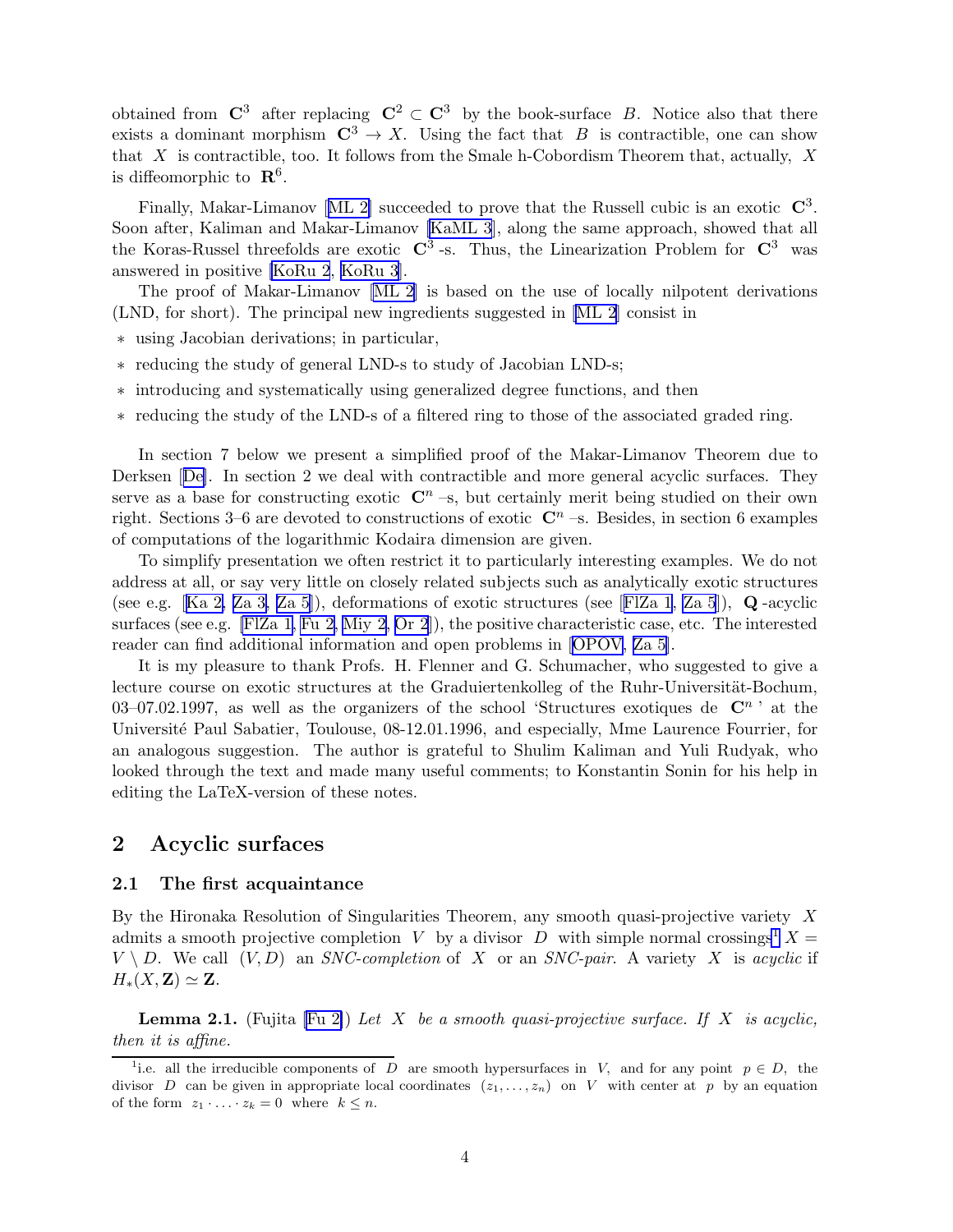<span id="page-4-0"></span>**Proof.** Assume that the surface  $X$  is acyclic. Let  $V$  be a smooth completion of  $X$  by a reduced divisor D (not necessarily SNC). Let  $D = \sum_{i=1}^{k} D_i$  where each  $D_i$  is an irreducible component of X. We will show that there exists an effective ample divisor  $A = \sum_{i=1}^{k} a_i D_i$ supported by D, i.e. such that  $a_i > 0 \forall i = 1, ..., k$ . Thus, mA for m large enough is a hyperplane section (for the embedding  $\Phi_{|mA|}: V \hookrightarrow \mathbf{P}^N$ ). Hence,

$$
X = V \setminus D = V \setminus \text{supp } (mA) \hookrightarrow \mathbf{P}^{N} \setminus H \simeq \mathbf{C}^{N}
$$

is affine. By the Nakai-Moisezon criterion, it suffices to choose any  $A$  as above such that  $A^2 > 0$  and  $AC > 0$  for any irreducible curve C in V.

In view of acyclicity of  $X$ , from the standard topological dualities (see the proof of Proposition 2.1 below) it follows that the natural homomorphism  $H_2(D) \longrightarrow H_2(V)$  is surjective, and D is connected. (In fact, to prove that  $X$  is affine we use only these two conditions. It is well known that the boundary of an irreducible affine variety is connected, so, the second one is necessary.) Set  $\Sigma = \{A = \sum_{i \in I} a_i D_i \mid a_i > 0 \quad \forall i \in I, AD_i > 0 \quad \forall i \in I\}, \ I \subset \{1, ..., k\}$ . First, we show that  $\sum$  is non-empty. Indeed, let  $H \in \text{Div } V$  be any ample divisor. The classes of  $D_i$ ,  $i = 1, \ldots, k$ , (which we denote by the same letters) generate the group  $H_2(V, \mathbf{Z})$ , and so  $H =$  $\sum_{i=1}^k h_i D_i = \sum_{i\in I} a_i D_i - \sum_{j\in J} a_j D_j = A_0 - B_0$ , where  $I, J \subseteq \{1, \ldots, k\}, I \neq \emptyset, I \cap J = \emptyset$ , and  $a_i > 0$   $\forall i \in I \cup J$ . For any irreducible curve C in V, we have  $A_0C - B_0C = HC > 0$ , whence  $A_0C > B_0C$ . Given  $C = D_i$ ,  $i \in I$ , this implies  $A_0C > B_0C \geq 0$ . Therefore,  $A_0 \in \sum$ .

Suppose that  $A \in \sum$ , supp  $A \neq D$ ,  $D_j$  is not contained in supp A, and  $D_j A > 0$ . Then  $m_jA + D_j \in \sum$  for some  $m_j > 0$ . Indeed,  $(m_jA + D_j)D_i > 0$  for all  $D_i \subset \text{supp } A$ , and  $(m_j A + D_j)D_j > 0$  when  $m_j > -D_j^2/D_j A$ .

Recall that the divisor  $D$  is connected. Therefore, starting with  $A_0$  and applying the procedure as above, in a finite number of steps one can find a divisor  $A \in \sum$  with supp  $A = D$ . Clearly,  $A^2 > 0$ ,  $AD_i > 0$  for all  $i = 1, ..., k$ , and  $AC \ge DC$  for any irreducible curve C such that C is not contained in D. Since  $A_0C \geq HC > 0$ , we have  $DC > 0$ , whence also  $AC > 0$ . Thus, A is an ample divisor, and supp  $A = D$ .  $\Box$ 

Remark 2.1. In higher dimensions the analogous statement is not true, in general, as anexample of [Win](#page-59-0)kelmann [Win] shows. In this example  $X = Q \setminus E$  is a contractible nonaffine (and even non-Stein) quasi-projective variety where  $Q$  is a smooth projective quadric of dimension 4, and  $E \subset Q$  is a codimension 2 smooth subvariety.

**Proposition 2.1.** Let  $X = V \setminus D$  where V is a smooth projective surface, and D is a curve in V. Then X is acyclic if and only if the following conditions hold:

- (i)  $\pi_0(D) = \pi_1(V) = \pi_1(D) = 1.$
- (ii)  $i_* : H_2(D, \mathbf{Z}) \longrightarrow H_2(V, \mathbf{Z})$  is an isomorphism.

**Proof.** By the Lefschetz duality [\[Do\]](#page-53-0) we have

$$
H^{i}(V, D) \simeq H_{n-i}(X), \quad H_{i}(V, D) \simeq H^{n-i}(X), \quad i = 0, ..., 4.
$$

Assume that X is acyclic; then the above groups are zero for  $i = 0, \ldots, 3$ . From the standard exact sequences of a pair (all the homology groups have coefficients in  $Z$ ):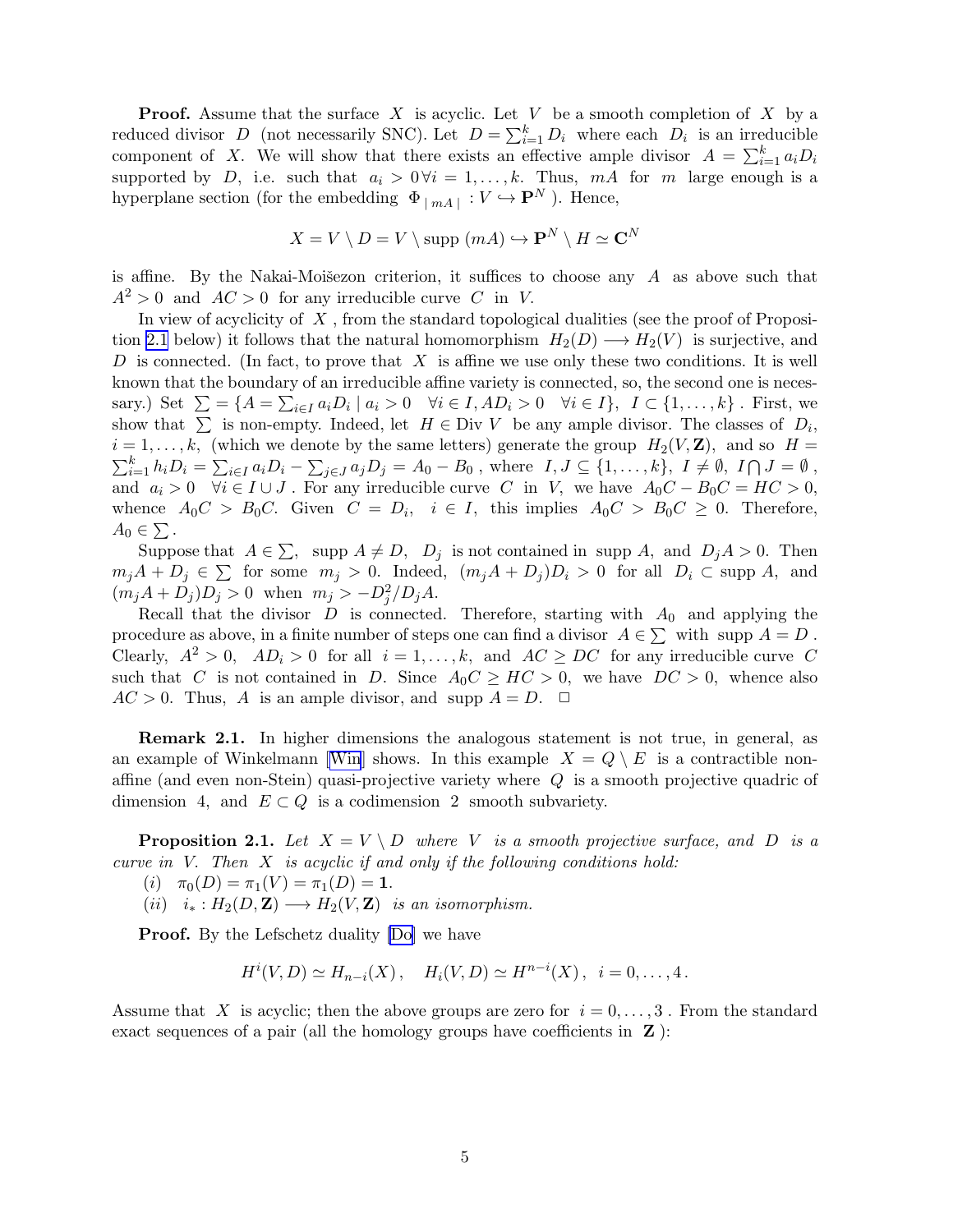<span id="page-5-0"></span>
$$
H^*(V)
$$
\n
$$
r_* \longrightarrow \begin{matrix} H_*(V) & & & & H^*(V) \\ & i_* & & & & r^* \\ & & \ddots & & & & i^* \\ & & & H^*(V,D) & & & \xrightarrow{\partial^*} & & H^*(D) \end{matrix}
$$

where deg  $i_* = \text{deg } i^* = \text{deg } r_* = \text{deg } r^* = 0$ , deg  $\partial = -1$ , and deg  $\partial^* = 1$ , it follows that  $H_i(D) \simeq H_i(V)$ ,  $H^i(D) \simeq H^i(V)$  for all  $i, 0 \leq i \leq 3$ . In particular,  $H_2(D) \simeq H_2(V)$ , which proves (ii). Also,  $H^3(V) \simeq H^3(D) = 0$ . By the Poincaré duality,  $H_1(V) \simeq H_1(D) = 0$ , whence  $\pi_1(D) = 1$ . Since  $H_0(D) \simeq H_0(V) \simeq \mathbb{Z}$ ,  $\pi_0(D) = 1$ .

The proof of Lemma [2.1](#page-3-0) shows that  $D$  is a hyperplane section. By the Lefschetz Theorem onhyperplane sections [[Lef,](#page-56-0) [AF](#page-52-0)], [\[Mil 2](#page-57-0), Thm. 7.4], the homomorphism  $i_* : \pi_1(D) \longrightarrow \pi_1(V)$ is a surjection. This implies that  $\pi_1(V) = 1$ , as claimed.

Conversely, assume that the conditions (i) and (ii) are satisfied. Then  $H_1(V) = H_1(D)$ 0, whence  $H^3(V) = 0$ , by the Poincaré duality. Furthermore, the group  $H_2(V) \simeq H^2(V) \simeq$  $H^2(D) \simeq \mathbb{Z}^d$  is free (here d stands for the number of irreducible components of D). Since Tors  $H^j$  = Tors  $H_{j-1}$ ,  $H^1(V)$  is also a free group. Hence  $H^1(V) \simeq H_1(V) = 0$ , and so  $H_3(V) = 0$ . Then  $H_i(D) \simeq H_i(V)$ ,  $i = 0, \ldots, 3$ , whence  $H_i(V, D) = 0$ ,  $i = 0, \ldots, 3$ . Also, we have the same equalities for cohomologies.

By the Lefschetz duality,  $0 = H^{i}(V, D) = H_{n-i}(X)$ ,  $i = 0, \ldots, 3$ . Therefore, the surface X is acyclic.  $\Box$ 

**Corollary 2.1.** All the irreducible components of the boundary divisor  $D$  are rational curves without self-intersections, and are arranged as a tree.

**Definition 2.1.** Let  $D = \sum_{i=1}^{d} D_i$  be an SNC-curve on a projective surface V. The dual graph  $\Gamma_D$  of D is the graph which possesses the irreducible components  $\{D_i\}$  of D as vertices, and  $[D_i, D_j]$   $(i \neq j)$  is an edge of  $\Gamma_D$  iff  $D_i D_j > 0$ . Each vertex  $D_i$  of  $\Gamma_D$  is weighted by  $D_i^2$ .

If  $X = V \setminus D$  is acyclic, then, by Proposition [2.1](#page-4-0),  $\Gamma_D$  is a tree.

Theorem 2.1 (Gurjar-Shastri [[GuSha](#page-54-0)], Gurjar, Pradeep, Shastri [[GuPraSha](#page-54-0)]). Every smooth acyclic surface is rational. Moreover, the same is true for the  $\mathbf{Q}-$  acyclic surfaces X (i.e. such that  $H_*(X; \mathbf{Q}) = 0$ ) with at most quotient singularities.

Remark 2.2. The following general Van de Ven Problem [\[VdV\]](#page-59-0):

Is it true that every smooth contractible affine (or even quasi-projective) variety is rational? is still open (for this and the related Hirzebruch problem on the description of compactifications of $\mathbb{C}^n$  see e.g. [[MS,](#page-57-0) [Fur,](#page-54-0) [Pro\]](#page-58-0)).

**Corollary 2.2.** An SNC-pair  $(V, D)$  is a completion of an acyclic surface  $X = V \setminus D$  iff D is a rational tree on a smooth rational surface V such that the Picard group Pic V is freely generated over **Z** by the irreducible components of D, i.e. Pic  $V \simeq G(D) \simeq \mathbb{Z}^d$ .

**Proof.** Indeed, in the case of a rational surface V we have Pic  $V \simeq H_2(V)$ .

**Definition 2.2.** An SNC-pair  $(V, D)$  is called *minimal* if no contraction of a component of D leads to a new SNC-pair. (Equivalently,  $\Gamma_D$  has neither linear nor end vertices weighted by −1; recall the Castelnuovo criterion.)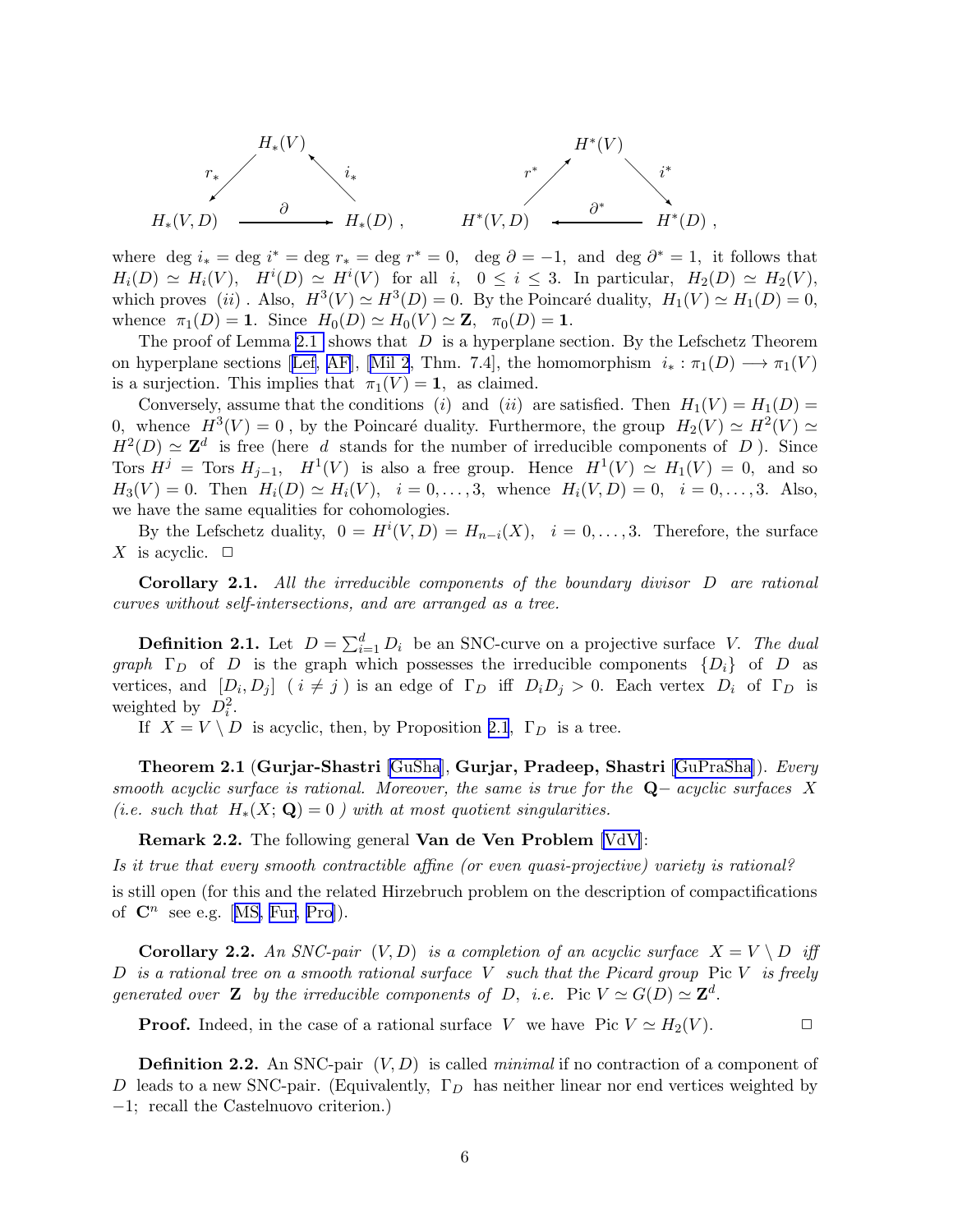<span id="page-6-0"></span>Let S be a smooth compact real manifold with the connected boundary  $\partial S$  and with the interior  $X = S \setminus \partial S$ . Then the fundamental group at infinity  $\pi_1^{\infty}(X)$  of X can be identified with the group  $\pi_1(\partial S)$ . This group is known to be a topological invariant of the open manifold X. Notice that smooth affine surface X can be presented as the interior of a compact real manifold with a connected boundary.

**Theorem 2.2 (Ramanujam** [[Ram\]](#page-58-0)). (a) Assume that  $(V, D)$  is a minimal SNC-completion of a smooth acyclic surface  $X = V \setminus D$ . Then  $X \simeq \mathbb{C}^2$  iff the dual graph  $\Gamma_D$  is linear. (b) Furthermore, a smooth contractible surface X is isomorphic to  $C^2$  iff it is simply connected at infinity, i.e.  $\pi_1^{\infty}(S) = 1$ .

Example 2.1. The Hirzebruch surface  $\sum_n$  where  $n > 0$  is a  $\mathbf{P}^1$ - bundle over  $\mathbf{P}^1$ :  $\sum_n$  $\stackrel{p}{\longrightarrow} \mathbf{P}^1$  such that there exists a unique section  $E_n \subset \sum_n$  with  $E_n^2 = -n$ ; for  $n = 0$ one takes  $\Sigma_0 = \mathbf{P}^1 \times \mathbf{P}^1$  with a constant section as  $E_0$ . If  $F_{\infty}$  is a fiber over the point  $\infty = (1:0) \in \mathbf{P}^1$ , then  $\sum_n \setminus (E_n \cup F_\infty) \simeq \mathbf{C}^2$ , and the dual graph of this completion of  $X = \mathbb{C}^2$  looks like



Note that the standard completion  $(\mathbf{P}^2, \mathbf{P}^1)$  of  $\mathbf{C}^2$  has the dual graph

◦ 1

Example 2.2. The Ramanujam surface [\[Ram](#page-58-0)]. There exists an arrangement of a smooth conic  $C_2$  and a cuspidal cubic  $C_1$ ,  $\{zx^2 - y^3 = 0\}$  say, in  $\mathbf{P}^2$  such that  $(C_1C_2)_A = 1$ , and  $(C_1C_2)_B = 5$  where  $A, B$  are the smooth intersection points.

Let  $\sigma_a: V \longrightarrow \mathbf{P}^2$  be the blow-up of  $\mathbf{P}^2$  at A with the exceptional (-1)-curve  $E \subset$ V, and let  $C'_1, C'_2 \subset V$  be the proper transforms of  $C_1, C_2$ . Set  $D = C_1 \cup C_2$ . We have  $H_2(V) \simeq \text{Pic } V \simeq \mathbf{Z}H' + \mathbf{Z}E$  where H' is the proper transform of a generic line H in  $\mathbf{P}^2$ . Since  $C_1 \sim 3H$ , and  $C_2 \sim 2H$  in Pic  $\mathbf{P}^2 \simeq \mathbf{Z}$ , we get  $(C'_1, C'_2) = T(H', E)$  where T is the unimodular matrix

$$
\left(\begin{array}{cc}3 & 2\\-1 & -1\end{array}\right)
$$

Thus,  $H_2(V) \simeq H_2(D)$ , and so it follows from Proposition [2.1](#page-4-0) that the surface  $X = V \setminus D$  is acyclic. By Fujita's Lemma [2.1](#page-3-0), X is affine. The resolution graph of  $D \subset V$  looks as follows:



This graph is minimal and non-linear, so the Ramanujam Theorem 2.2  $(a)$  yields that X is not isomorphic to  $\mathbb{C}^2$ .

**Exercises.** (2.1.) Show that  $\pi_1(X) = 1$ , and so X is contractible.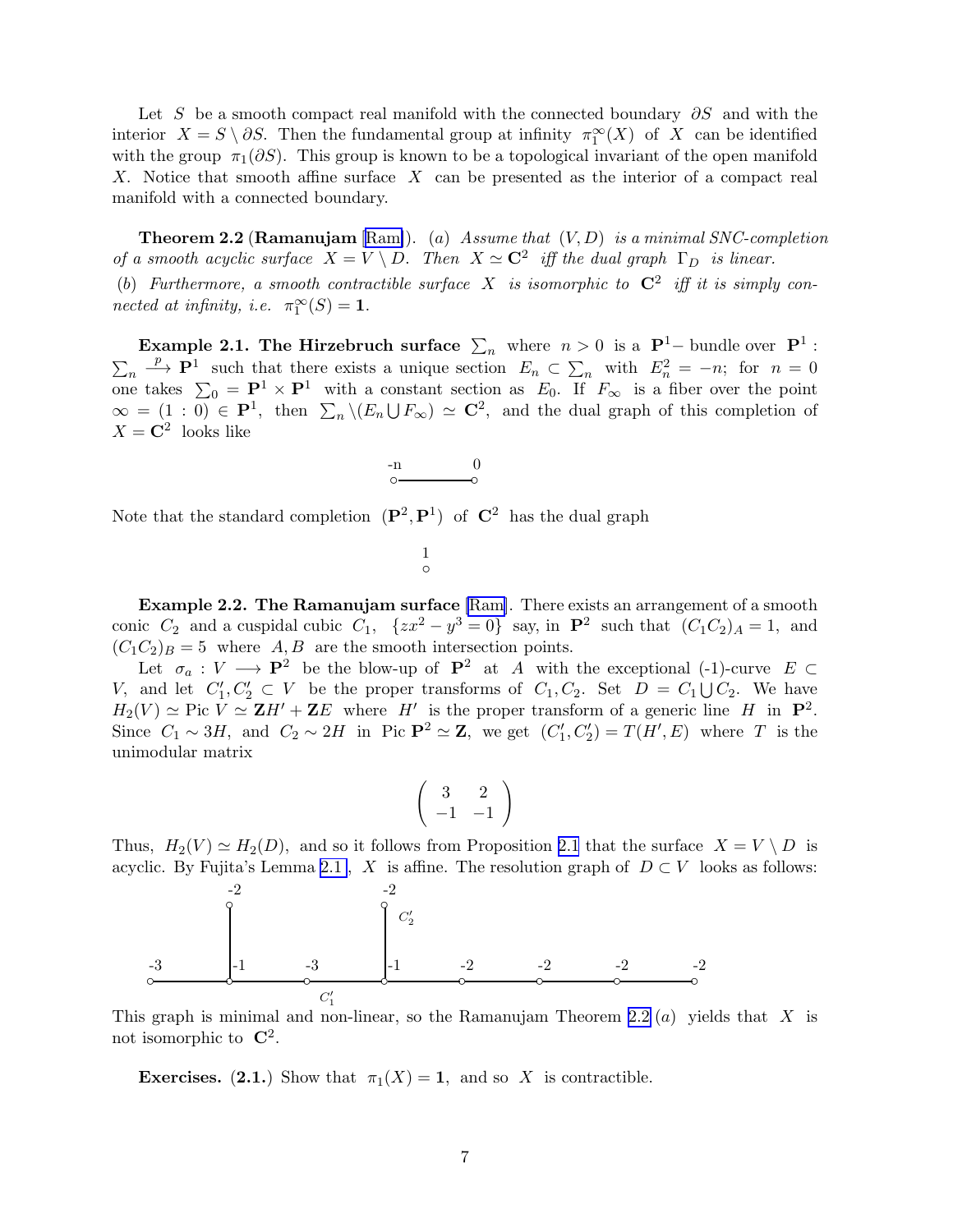<span id="page-7-0"></span>(2.2.) The boundary S of a ('tubular') neighborhood of D in V (= an attached boundary ofX ) is not simply connected; what is  $\pi_1(S)$ ? (see e.g. [[Mu,](#page-57-0) [Hir\]](#page-54-0) for an algorithm of computing  $\pi_1(S)$ ). Hence, the surface X is not homeomorphic to  $\mathbb{R}^4$ .

Next we give some more examples of contractible surfaces, following [\[Za 1](#page-59-0), [Za 4](#page-59-0)].

**Example 2.3.** Let  $T$  be a matrix of non-negative integers of the form

$$
T = \left(\begin{array}{cccc} m_{00} & 0 & n_{00} & 0 \\ m_{10} & 0 & 0 & n_{10} \\ 0 & m_{01} & n_{01} & 0 \\ 0 & m_{11} & 0 & n_{11} \end{array}\right)
$$

Consider the lines  $l_{i,j} \simeq \mathbf{P}^1$  in the quadric  $Q := \mathbf{P}^1 \times \mathbf{P}^1$  where  $l_{i,j} = \{ix + (1-i)y = j\}_{i,j=0,1}$ (i.e.  $x = 0, x = 1, y = 0, y = 1$ ). Blow up over the points  $z_{i,j} = (i, j), i, j = 0, 1$ , until the four rational functions

$$
\frac{(x-i)^{m_{ij}}}{(y-j)^{n_{ij}}}, \ \ i, j = 0, 1,
$$

become regular; denote the resulting surface by  $V_T \stackrel{\pi}{\longrightarrow} Q$ . Set  $D_0 = e_0 \bigcup e_1 \bigcup \{l_{ij}\} \subset Q$  where  $e_0 = \{y = \infty\}, e_1 = \{x = \infty\} \subset Q$  (see Figure 1).



Set  $\pi^{-1}(D_0) = D_T \cup \{v_{ij}\}\$  where  $v_{ij}$  are the only  $(-1)$  curves in the exceptional divisor of  $\pi$ . Then  $D_T$  is a rational tree (deleting  $v_{ij}$  is called 'cutting cycles' by tom Dieck and Petrie [\[tDP 1](#page-53-0), [tDP 3](#page-53-0)]). The proper transforms  $e'_0, e'_1$  of  $e_0, e_1$  and the components of the exceptional divisor of the blowing up  $\pi$  form a natural basis in Pic  $V_T = H_2(V_T, \mathbf{Z})$ . A new one is given by the components of  $D_T$  provided that the decomposition matrix

$$
\left(\begin{array}{cc} T & 0 \\ B & I \end{array}\right)
$$

is unimodular, i.e. that T is unimodular: det  $T = \pm 1$ . Now Proposition [2.1](#page-4-0) asserts that under this condition the surface  $X_T := V_T \setminus D_T$  is acyclic.

Remark 2.3. Tom Dieck and Petrie [\[tDP 1](#page-53-0), [tDP 3](#page-53-0)] found all the basic line arrangements in  $\mathbb{P}^2$  that lead to acyclic surfaces in a blowing up and cutting cycles process as above; there are seven of them. The first one (see Figure 2) depends on discrete and continuous parameters (cf. also the Classification Theorem 3.3(d) below); the other six are projectively rigid.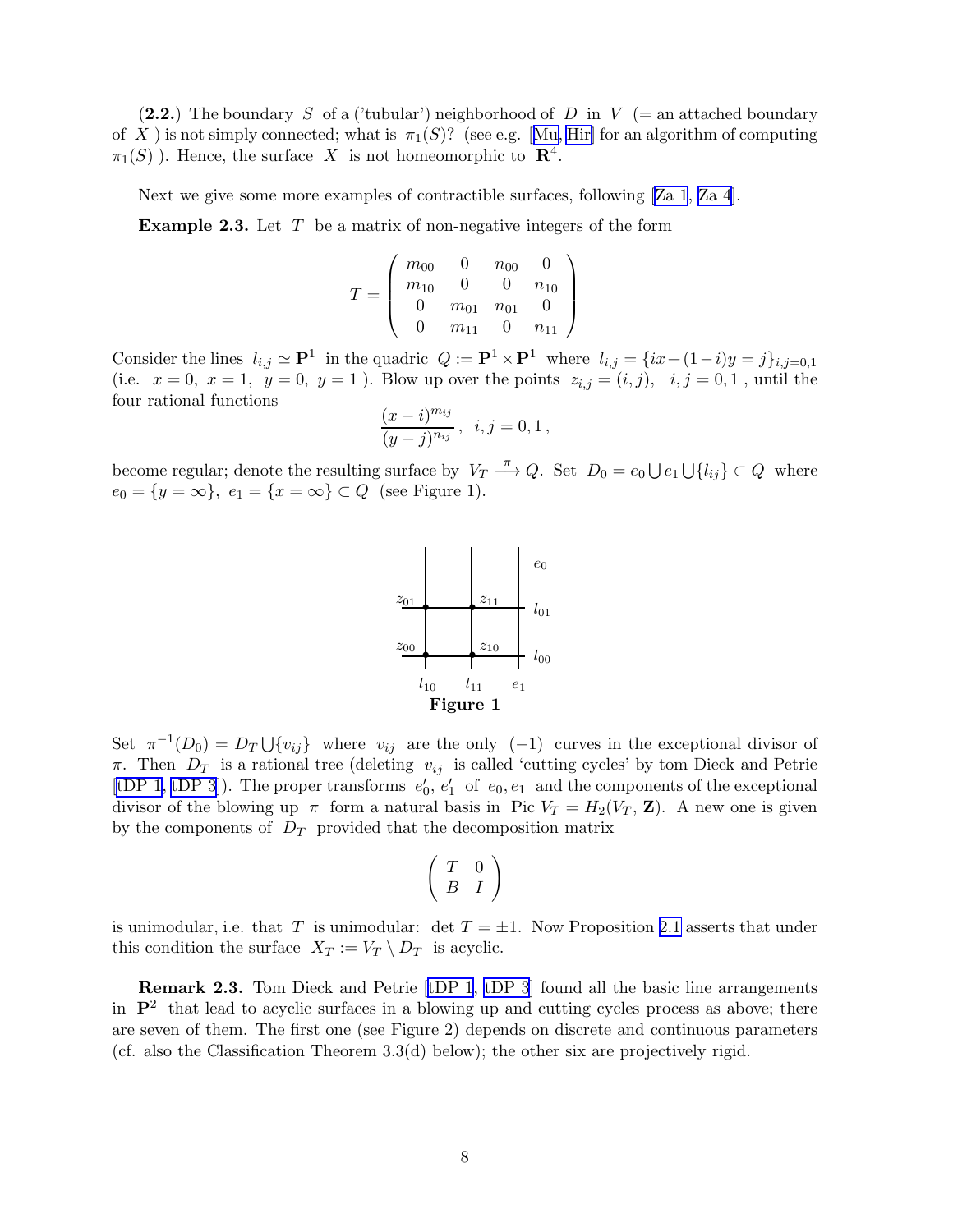<span id="page-8-0"></span>

However, not every smooth acyclic surface arises from a line arrangement in  $\mathbf{P}^2$ ; see [\[tD 4\]](#page-59-0).

Recall the following notion.

**Definition 2.3.** Let D be a closed analytic hypersurface in a connected complex manifold M. By a vanishing loop of D at a smooth point  $e \in D$  we mean any loop  $\delta_D = \delta_{D,e_0} (= \alpha^{-1}\beta\alpha)$ in  $M \setminus D$  consisting of a path  $\alpha$  which joins a base point  $e_0 \in M \setminus D$  with a point  $e' \in \omega \setminus D$ of a small complex disc  $\omega \subset M$  transversal to D at e and a simple loop  $\beta$  in positive direction in  $\omega \setminus D$  with the base point e'. We also denote by  $\delta_D$  the corresponding element of the fundamental group  $\pi_1(M \setminus D, e_0)$ . It is uniquely defined up to conjugation by the corresponding irreducible component of the hypersurface D.

The next lemma completes Example [2.3](#page-7-0) .

**Lemma 2.2.** If T is unimodular then  $X_T$  is a contractible surface.

**Proof.** The unimodularity condition det  $T = \pm 1$  implies that X is an acyclic surface. Thus, in virtue of the Hurewicz and Whitehead Theorems it is enough to show that it also implies simply connectedness of X. Denote

$$
X_0 := X_T \setminus \{v_{i,j}\} \simeq Q \setminus D_0
$$

where, as before,  $D_0$  is the union of six fixed generators of the quadric Q. The vanishing loops  $a_i, b_j \in \pi_1(X_0), i, j = 0, 1,$  of the lines  $l_{i,j} \subset \hookrightarrow Q$  provide generators for the group  $\pi_1(X_0)$ , that is,

$$
\pi_1(X_0) = \mathbf{F}_2 \times \mathbf{F}_2 = \langle a_0, a_1, b_0, b_1 | [a_i, b_j] = 1, i, j = 0, 1 \rangle.
$$

We will see in Lemma 2.3 below that  $\pi_1(X) = \pi_1(X_0)/N$  where

$$
N = <>
$$

is the minimal normal subgroup generated by these four products. Thus, we have the following relations in  $\pi_1(X)$ :  $a_0^{m_{00}}b_0^{n_{00}} = 1$ ,  $a_1^{m_{10}}b_0^{n_{10}} = 1$ , and so  $a_0^{m_{00}n_{10}} = a_1^{m_{10}n_{00}}$ . Also,  $a_0^{m_{01}}b_1^{n_{01}} = 1$ ,  $a_1^{m_{11}}b_1^{n_{11}} = 1$ , and hence  $a_0^{m_{01}n_{11}} = a_1^{m_{11}n_{01}}$ . It follows that

$$
a_0^{m_{00}n_{10}m_{11}n_{01}} = a_0^{m_{01}n_{11}m_{10}n_{00}},
$$

whence  $a_0^{\text{det }T} = 1$ , that is  $a_0 = 1$ . In the same way we obtain  $a_1 = b_0 = b_1 = 1$ , and therefore  $\pi_1(X) = 1. \quad \Box$ 

**Lemma 2.3.** (a) Let D be a closed hypersurface in a complex manifold M, dim  $M \geq 2$ . Then the group Ker  $\{i_* : \pi_1(M \setminus D) \to \pi_1(M)\}$  is generated by the vanishing loops of D. In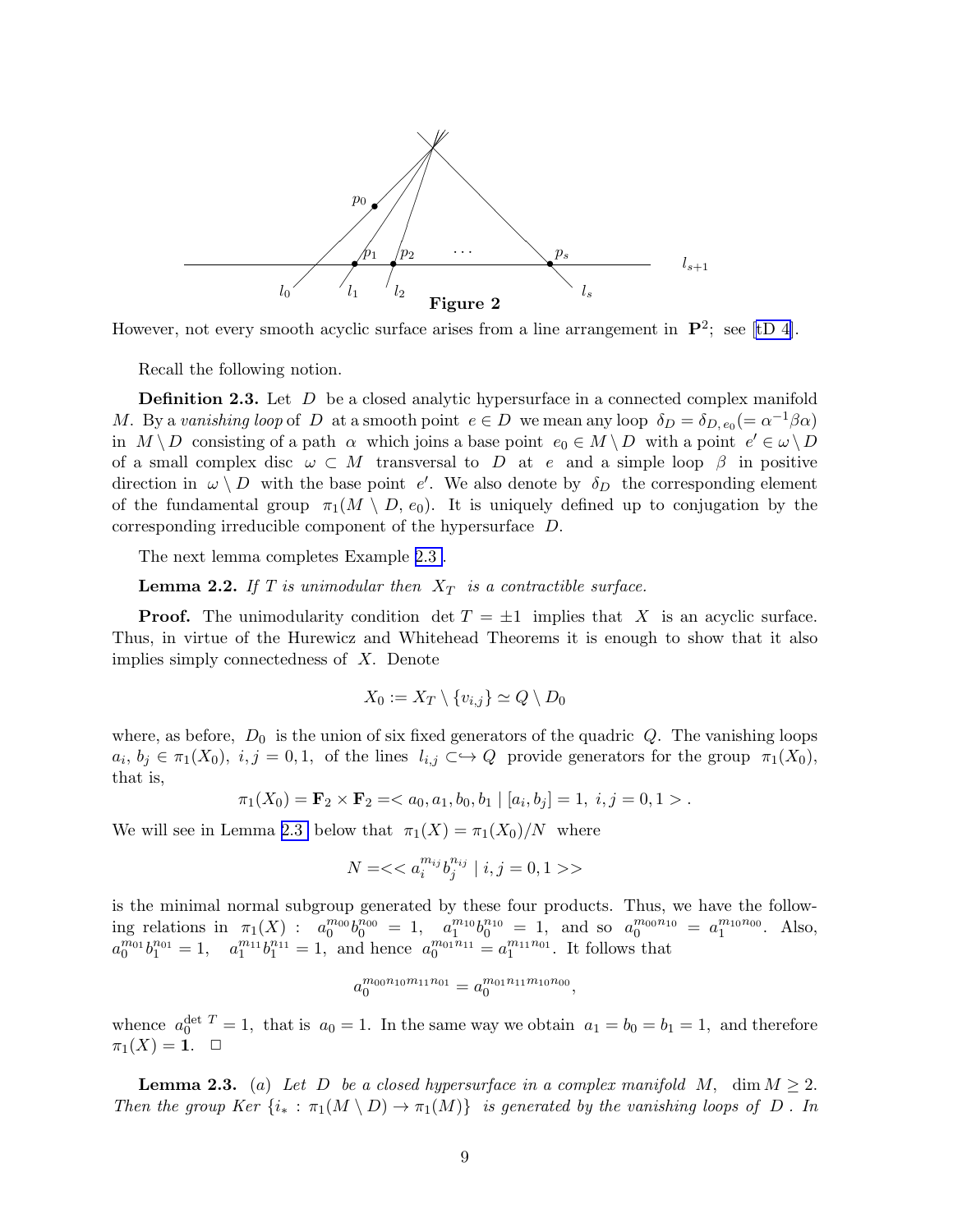<span id="page-9-0"></span>particular, if D is irreducible, this kernel is generated, as a normal subgroup, by any of these loops.

(b) (Fujita [[Fu 2,](#page-54-0) (7.18)]) Let M be a surface,  $D_1, D_2$  be two curves in M, and p be an intersection point which is an ordinary double point of  $D_1 \bigcup D_2$ . Let  $\sigma_p : M' \longrightarrow M$  be the blow-up at p. Then (the class of) a vanishing loop  $\alpha_E$  of the exceptional (-1)– curve  $E \subset M'$  of  $\sigma_p$  in the group  $\pi_1(M \setminus (D_1 \cup D_2)) = \pi_1(M' \setminus (E \cup D'_1 \cup D'_2))$  can be represented as  $\alpha_E = \alpha_{D'_1} \alpha_{D'_2}$ , where  $\alpha_{D'_1}, \alpha_{D'_2}$  are vanishing loops of the proper transforms  $D'_i$  of  $D_i$ ,  $i = 1, 2$ . Moreover, the classes  $\alpha_{D'_1}, \alpha_{D'_2}$  commute.

(c) (Fujita [[Fu 2](#page-54-0), (7.18)]) In the notation as in (b), let  $\sigma : \tilde{M} \longrightarrow M$  be a sequence of blow-ups over p such that  $D_1^* = mE + \ldots$ ,  $D_2^* = nE + \ldots$  for E being the exceptional (-1)– curve of the last blow-up. Then we have  $\alpha_E = \alpha_{D_1'}^m \alpha_{D_2'}^n$ .

**Proof.** (a) Denote  $\Delta$  the unit disc in **C**. Let  $\gamma : \partial \Delta = \mathbf{S}^1 \longrightarrow M \setminus D$ . Observe that  $\gamma_* \in \text{Ker } i_*$  iff there exists  $\tilde{\gamma} : \Delta \longrightarrow M$  such that  $\tilde{\gamma} \mid_{\partial \Delta} = \gamma$ . After applying a small smooth deformation we may assume that  $\tilde{\gamma}(\Delta)$  meets D transversally at smooth points  $p_1, \ldots, p_k \in D;$  let  $q_1, \ldots, q_k \in \Delta$  be the corresponding disc points.

Choose disjoint vanishing loops of  $q_1, \ldots, q_k$  in  $\Delta$ , and contract the circle  $S^1 = \partial \Delta$  onto their union. Being composed with  $\tilde{\gamma}$  this yields a desired homotopy of  $\gamma$  to a product of vanishing loops of D.

(b) Let  $D_i = \{z_i = 0\}, i = 1, 2, \text{ in a local chart } (z_1, z_2) \text{ in } M \text{ centered at } p.$  Representing the product  $\alpha_{D_1} \alpha_{D_2}$  on the torus  $|z_1| = \varepsilon$ ,  $|z_2| = \varepsilon$ ,  $\varepsilon > 0$ , as its diagonal section, after blowing up at the origin this loop becomes a vanishing one  $\alpha_E$ .

(c) Apply induction on the number of blow-ups.  $\Box$ 

**Exercises.**(2.3.) (after Fujita [[Fu 2](#page-54-0)]) Let X be a smooth acyclic (resp. contractible) surface, and let  $C \subset X$  be an irreducible simply connected curve. Consider the blow-up  $\sigma_p : \hat{X} \longrightarrow X$  at a smooth point  $p \in C$ , and set  $X' = \hat{X} \setminus C'$  where  $C' \subset \hat{X}$  is the proper transform of  $C$ . Show that the surface  $X'$  is also acyclic (resp. contractible).

(2.4.) Draw the dual graph  $\Gamma_{D_T}$  where  $D_T$  is as in Example [2.3](#page-7-0) above. Deduce that in many cases the surface  $X_T$  is not isomorphic to  $\mathbb{C}^2$ .

#### 2.2 Elements of classification: the logarithmic Kodaira dimension

**Definition 2.4.** Let  $L \longrightarrow V$  be a line bundle (i.e. a one-dimensional algebraic vector bundle) over a smooth projective variety V, and let  $H^0(V, L)$  be the space of its regular sections. By the Cartan-Serre Theorem,  $h^0(V, L) := \dim H^0(V, L) < \infty$ . Suppose that  $h^0(V, L) > 0$ , and fix a basis  $s_0, \ldots, s_n$  of the vector space  $H^0(V, L)$  where  $n = h^0(V, L) - 1$ . Then  $Z :=$  $\{z \in V \mid s_0(z) = \ldots = s_n(z) = 0\}$  is a proper subvariety of V. For  $z \in V \setminus Z$  fix a vector space structure in the fiber  $L_z \cong \mathbf{C}$ ; then the point  $\Phi_L(z) := (s_0(z) : \ldots : s_n(z)) \in \mathbf{P}^n$  is well-defined, and the rational map  $\Phi_L : V \longrightarrow \mathbf{P}^n$  is regular in  $V \setminus Z$ . The line bundle L is called very ample if  $\Phi_L$  is an embedding (assuming  $Z = \emptyset$ ); ample if mL is very ample for some  $m > 0$ ; big if  $L - \dim(V) := \overline{\lim}_{m \to \infty} \dim \Phi_{mL} = \dim_{\mathbf{C}} V$ . (In section 6.2 below we also use the notation  $k(V, L) := L - \dim(V)$ . ) Put  $L - \dim(V) = -\infty$  if  $h^0(mL) = 0 \quad \forall m$ .

**Theorem2.3 (Serre-Siegel-Kodaira**; see e.g. [[Ii 3,](#page-55-0) Thm. 10.2]). For some  $m_0 > 0$  we have  $h^0(mm_0L) \sim m^l$  where  $l = L - \dim(V)$ .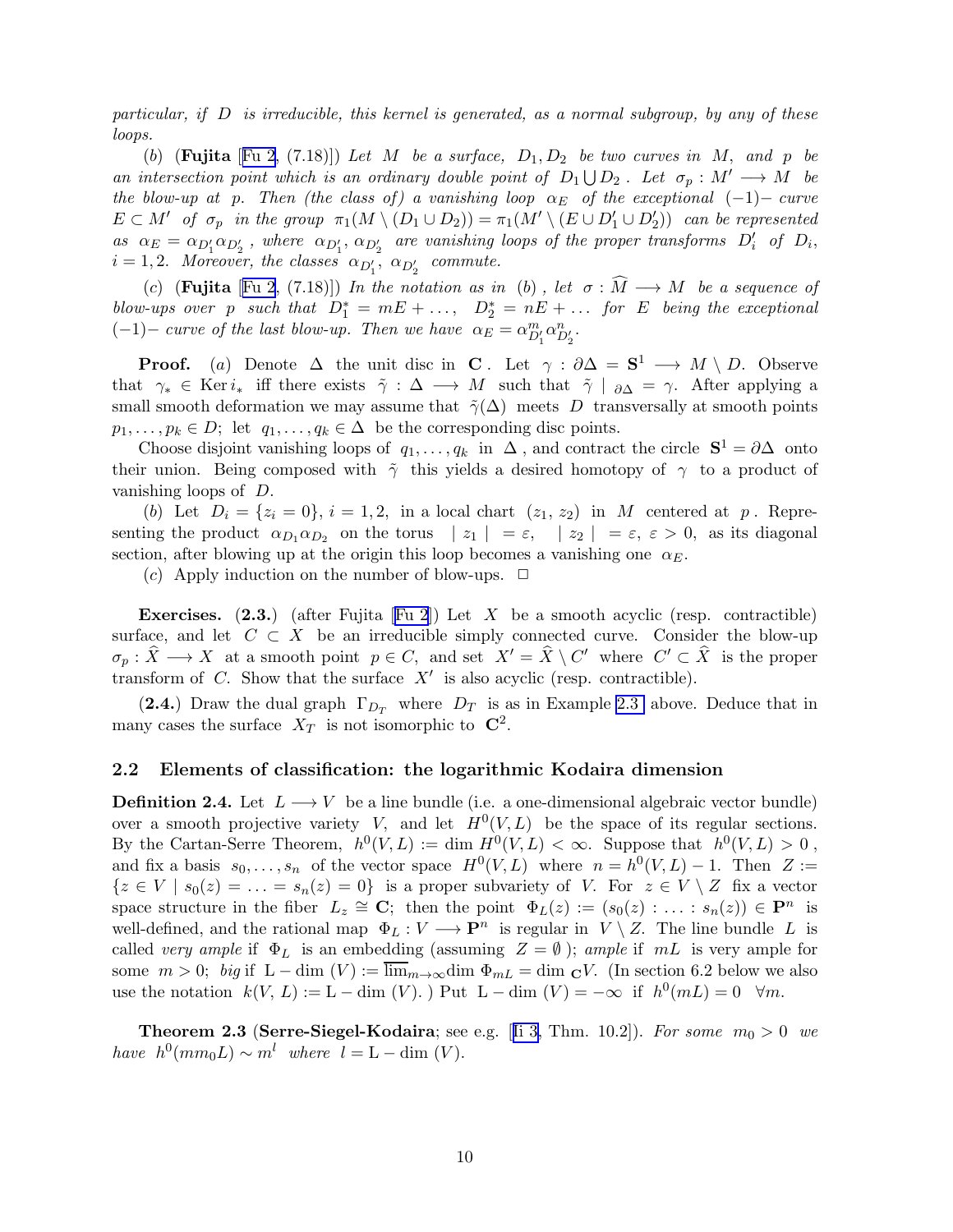<span id="page-10-0"></span>**Definition 2.5.** If  $L = K_V$  is the canonical line bundle (i.e.  $K_V = \Lambda^n T^*V$  where  $n = \dim_{\mathbf{C}} V$ , then  $k(V) := K - \dim V$  is called the Kodaira dimension of  $V : k(V) \in$  ${-\infty, 0, 1, \ldots, \dim V}$ . If  $k(V) = \dim V$ , then V is said to be of *general type*.

Thus, the projective variety V is of general type iff the canonical line bundle  $K$  of V is big, i.e. for some  $m > 0$ ,  $\Phi_{mK} : V \hookrightarrow \mathbf{P}^n$  is a birational embedding.

**Exercise** (2.5.) A smooth irreducible projective curve V is of general type, i.e.  $k(V) = 1$ , iff  $g(V) \geq 2$ ;  $k(V) = 0$  iff  $g(V) = 1$ , i.e. if  $V = \mathbf{T}_{\Lambda} := \mathbf{C}/\Lambda$  is an elliptic curve, where  $\Lambda = \mathbf{Z} + \tau \mathbf{Z} \subset \mathbf{C}, \ \tau \in \mathbf{C}, \ \text{Im}\,\tau > 0$ , is a plane lattice;  $k(V) = -\infty$  iff  $g(V) = 0$ , i.e. if  $V \cong \mathbf{P}^1$  is a rational curve.

**Definition 2.6.** Let  $(V, D)$  be an SNC-completion of a smooth quasi-projective variety  $X = V \setminus D$ . The log-Kodaira dimension, or the Iitaka–Kodaira dimension of X is  $\overline{k}(X) :=$ L– dim (V) where  $L = K + D$  (Iitaka [[Ii 1](#page-55-0)]). X is said to be of log-general type if  $\overline{k}(X) =$ dim X.

Sometimes  $K+D$  is called the log-canonical divisor; the holomorphic sections of  $O(K+D)$ correspond to the meromorphic forms regular in  $X$  which can be written as

$$
a \frac{dz_{i_1}}{z_{i_1}} \wedge \ldots \wedge \frac{dz_{i_k}}{z_{i_k}} \wedge dz_{i_{k+1}} \wedge \ldots \wedge z_{i_n}
$$

in local coordinates in V where  $D = \{z_{i_1} = \ldots = z_{i_k} = 0\}.$ 

**Theorem 2.4 (Iitaka** [[Ii 1\]](#page-55-0), [\[Ii 3](#page-55-0), Ch. 11]).  $k(X)$  is an invariant of X which does not depend on the choice of an SNC-completion  $(V, D)$  of X.

**Exercise (2.6.)** Let X be a smooth irreducible quasi-projective curve. Show that  $\overline{k}(X) =$  $-\infty$  iff  $X = \mathbf{C}$  or  $X = \mathbf{P}^1$ ;  $\overline{k}(X) = 0$  iff  $X = \mathbf{T}_\Lambda$  or  $X = \mathbf{C}^* := \mathbf{C} \setminus \{0\}$ ;  $\overline{k}(X) = 1$ otherwise.

#### Theorem 2.5 (The main properties of the log-Kodaira dimension).

(a) ([\[Ii 1](#page-55-0)],[[Ii 3,](#page-55-0) Thm. 11.3])  $\overline{k}(X \times Y) = \overline{k}(X) + \overline{k}(Y)$ .

(b) ([[Ii 1\]](#page-55-0), [\[Ii 3](#page-55-0), Prop. 11.5]) If Y is a Zariski open subset of X, then  $\overline{k}(Y) \ge \overline{k}(X)$ , and  $\overline{k}(Y) = \overline{k}(X)$  if codim  $\chi(X \setminus Y) \geq 2$ .

(c) (The Iitaka Easy Addition Theorem [[Ii 1,](#page-55-0) Thm. 4], [\[Ii 3,](#page-55-0) Thm. 11.9]) If  $\pi: Y \longrightarrow X$ is a surjective morphism of smooth quasi-projective varieties with a connected generic fiber F, then  $\overline{k}(Y) \leq \overline{k}(F) + \dim X$ .

(d) (The Kawamata-Viehweg Addition Theorem [\[Kaw 1,](#page-56-0) [Vie](#page-59-0)]) If, in addition, dim  $F =$ 1 then  $\overline{k}(Y) \geq \overline{k}(F) + \overline{k}(X)$ .

(e) (The Logarithmic Ramification Formula [\[Ii 1](#page-55-0)], [\[Ii 3](#page-55-0), Thm. 11.3]) Let dim  $X = \dim Y$ , and let  $f: Y \longrightarrow X$  be a dominant morphism<sup>2</sup>. By the Hironaka Resolution of Singularities Theorem, f can be extended to a morphism  $\overline{f}: V_Y \longrightarrow V_X$  where  $(V_X, D_X)$  (resp.  $V_Y, D_Y)$ ) is an appropriate SNC-completion of  $X$  (resp. of Y). Then there exists an effective divisor  $R_{\overline{f}} \subset V_Y$  (which is called the logarithmic ramification divisor) such that

$$
K_{V_Y} + D_{V_Y} = \overline{f}^*(K_{V_X} + D_{V_X}) + R_{\overline{f}}.
$$
 (R)

<sup>&</sup>lt;sup>2</sup>i.e.  $f(Y)$  contains a Zariski open subset of X.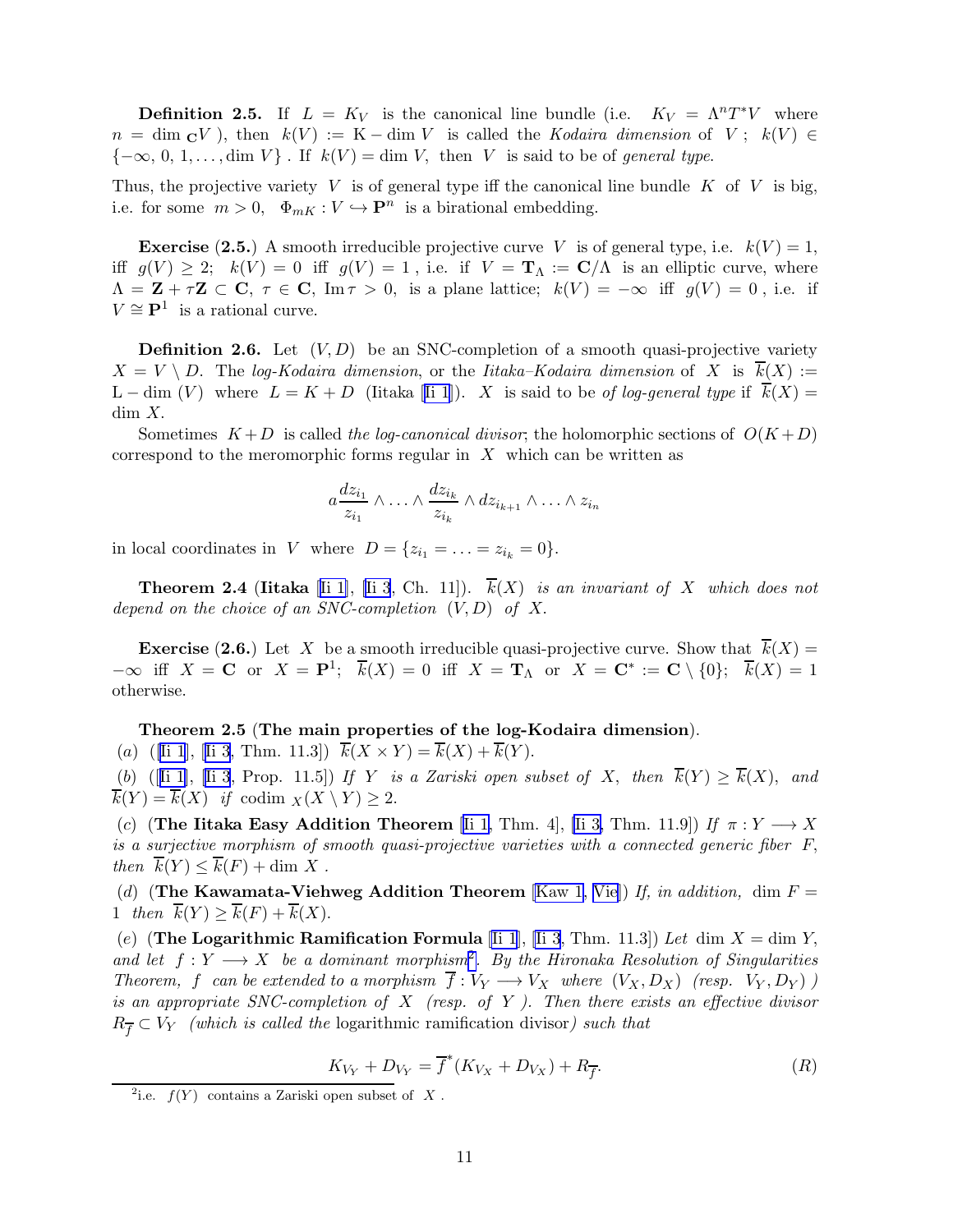<span id="page-11-0"></span>In particular,

$$
H^{0}(V_{X}, m(K_{V_{X}} + D_{V_{X}})) \hookrightarrow H^{0}(V_{Y}, \overline{f}^{*}m(K_{V_{X}} + D_{V_{X}})) \subset
$$
  

$$
H^{0}(V_{Y}, m\overline{f}^{*}(K_{V_{X}} + D_{V_{X}}) + mR_{\overline{f}}) = H^{0}(V_{Y}, m(K_{V_{Y}} + D_{V_{Y}})).
$$

Therefore,  $\overline{k}(X) \leq \overline{k}(Y)$ .

 $(f)$  ([[Ii 1,](#page-55-0)Prop. 1, Thm. 3], [[Ii 3](#page-55-0), Thms. 10.5, 11.10]) If, in addition, f is either a proper birational morphism, or an étale covering, then we may assume  $R_{\overline{f}}$  being an  $f-$  exceptional divisor, i.e. codim  $f(R_{\overline{f}}) \geq 2$ , and we have  $k(Y) = k(X)$ .

**Theorem 2.6 (Classification of acyclic surfaces).** Let X be an acyclic surface. Then the following assertions hold.

(a) (Miyanishi-Sugie-Fujita [\[MiySu](#page-57-0), [Fu 1](#page-54-0)])  $\overline{k}(X) = -\infty$  iff  $X \simeq \mathbb{C}^2$ .

(b) (**Fujita** [[Fu 2](#page-54-0)]) If X is non-isomorphic to  $C^2$ , then  $\overline{k}(X) \geq 1$ .

(c) (Iitaka-Kawamata [[Ii 1,](#page-55-0)Thm. 5], [[Kaw 2](#page-56-0)]) If  $\overline{k}(X) = 1$ , then there exists a morphism  $X \longrightarrow \Gamma$  onto a smooth curve  $\Gamma$  with generic fibers isomorphic to  $\mathbf{C}^* = \mathbf{C} \setminus \{0\}$  (called a  $\mathbf{C}^*$  – fibration)<sup>3</sup>.

(d) (Gurjar-Miyanishi [\[GuMiy 1\]](#page-54-0); cf. also [\[tDP 1](#page-53-0), [FlZa 1\]](#page-54-0)) There exists a complete list of acyclic surfaces with  $\overline{k}(X) = 1$ . Any such surface can be obtained from a tom Dieck–Petrie line configuration in  $\mathbf{P}^2$  of the first kind (see Figure 2 above) by a composition  $\sigma: V \to \mathbf{P}^2$  of blowing ups over the points  $p_0, \ldots, p_s$  to get, as  $\sigma^{-1}(p_i)$ ,  $i = 1, \ldots, s$ , a linear chain of rational curves with only one  $(-1)$  – curve. All these curves except for the last  $(-1)$  – curve of each chain are components of the boundary divisor  $D \subset V$ , as well as the proper preimage of the original line arrangement. In addition, all the blow ups over  $p_0$  are outer, i.e. each of them is done at a smooth point of the total transform of  $l_0$ , whereas under the cutting cycle procedure over  $p_i$ ,  $i = 1, \ldots, s$ , the blow ups are inner, i.e. they are done only at double points of the preimage of the original line arrangement.

For each  $i = 1, \ldots, s$ , we fix a rational number  $\frac{m_i}{n_i}$ . The blow-up process over  $p_i$  is done according to the data  $(m_i, n_i)$ ; this means that locally at  $p_i$  it resolves the point of indeterminacy of the rational function  $x^{m_i}/y^{n_i}$ ,  $i = 1, ..., s$ . The numbers  $(m_i, n_i)_{i=1,...,s}$  must satisfy a Diophantine equation of unimodularity which guarantees the acyclicity of the resulting open surface  $X = V \setminus D$ .

In particular, all the contractible surfaces with  $k(X) = 1$  are obtained in this way for  $s = 2$ and  $m_1n_2 + m_2n_1 - m_1m_2 = \pm 1$ ,  $m_i > n_i$ ,  $i = 1, 2$ . Their minimal dual graphs look as follows:



The choice of centers of the blow-ups over  $p_0$  (besides the first one), and the positions of the points  $p_3, \ldots, p_s$  on  $l_{s+1}$  (once the first three intersection points on  $l_{s+1}$  have been fixed) give

<sup>&</sup>lt;sup>3</sup>Actually, any (not necessarily acyclic) affine surface X with  $\overline{k}(X) = 1$  possesses a C<sup>\*</sup>-fibration.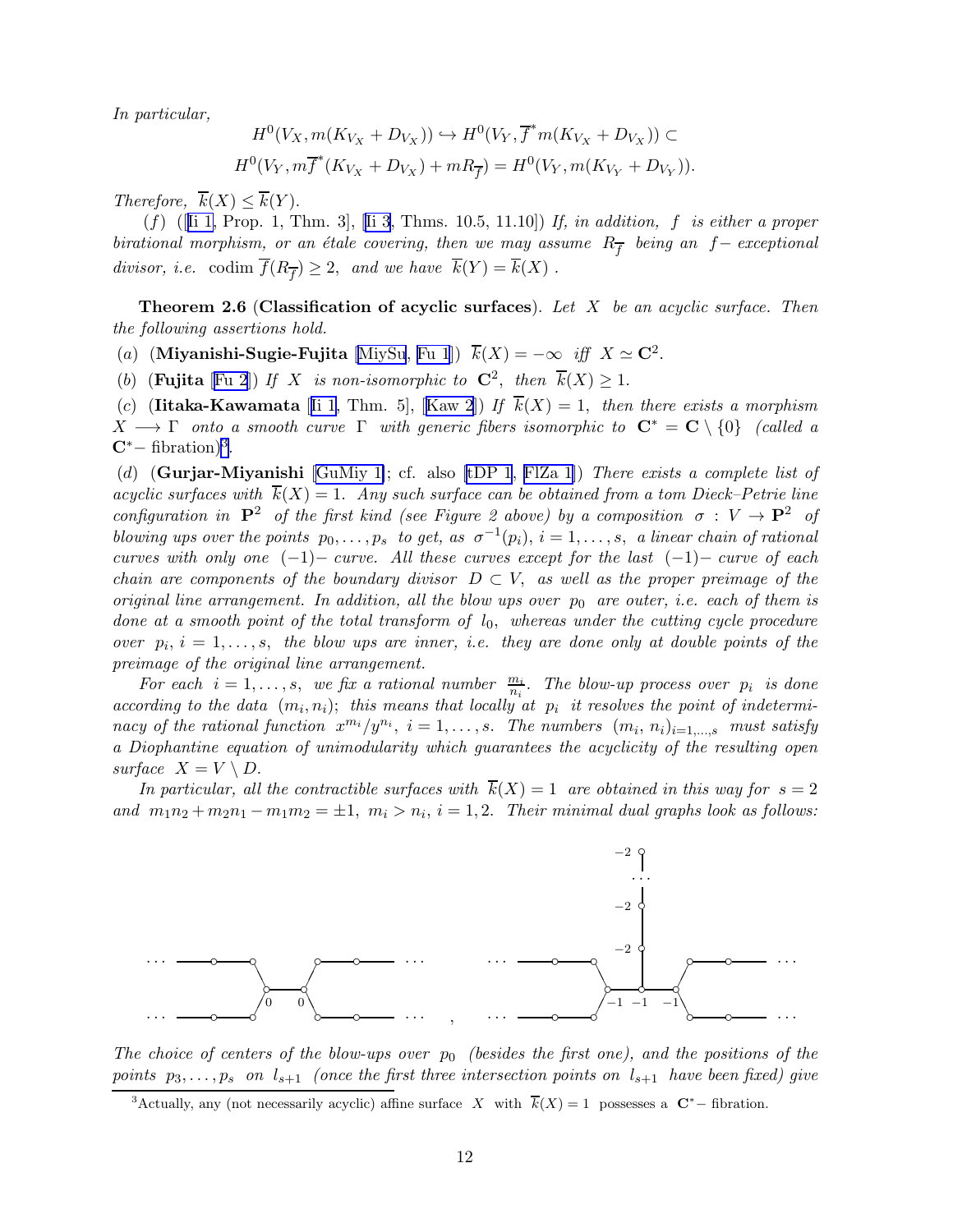<span id="page-12-0"></span>rise to the parameters of a versal deformation of the surface  $X$  or, more accurately, of its minmal SNC-completion  $(V_{\min}, D_{\min})$ , which is defined in a unique way [FIZa 1].

Theorem 2.7 (Simply connected curves on acyclic surfaces [\[AM](#page-52-0), [LiZa](#page-56-0), [GuMiy 2](#page-54-0), [Suz 1](#page-58-0), Za 1). Let X be a smooth acyclic surface, and let  $\Gamma$  be an irreducible simply connected curve in X . Then either

∗  $(X, \Gamma) \simeq (C^2, \Gamma_{k,l})$ , where  $\Gamma_{k,l} := \{x^k - y^l = 0\} \subset C^2$ ,  $k \ge l \ge 1$ ,  $(k, l) = 1$ , or

 $\overline{k}(X) = 1$  and  $\Gamma = E \setminus D \simeq C$  where  $E \subset V$  is the last  $(-1)$ – curve over the point  $p_0$ in the reconstruction process as in Theorem 3.3(d) above, and  $D$  is the boundary divisor of the corresponding SNC-completion of X .

In particular, this theorem shows that, up to automorphisms of the affine plane, there is only a sequence of irreducible simply connected curves in  $\mathbb{C}^2$  (namely,  $\{\Gamma_{k,l}\}\)$ . Each smooth acyclic surface of logarithmic Kodaira dimension 1 contains exactly one such curve, and this curve is smooth. At last, there is no simply connected curves at all on acyclic surfaces of log-general type. See also [\[GuMiy 2, GuPa](#page-54-0)] for some further information.

**Example 2.4. Tom Dieck-Petrie surfaces** [[tDP 2](#page-53-0)]. The surface  $X_{k,l} \subset \mathbb{C}^3$  given by the equation

$$
\frac{(xz+1)^k - (yz+1)^l}{z} = 1
$$

where  $k > l \ge 2$ ,  $(k, l) = 1$  is a smooth contractible one with  $\overline{k}(X_{k, l}) = 1$  (see Examples 4.4) and [4.6](#page-23-0) below). The only simply connected curve in  $X_{k,l}$  is given by the equation  $z = 0$ .

In a similar way, any smooth contractible surface with  $\overline{k} = 1$  can be properly embedded into  $\mathbb{C}^3$  (Kaliman, Makar-Limanov [\[KaML 2\]](#page-55-0)).

**Example 2.5.** It can be shown (see [\[Za 3, Za 4](#page-59-0)]) that  $\overline{k}(X_T) = 1$  for a surface  $X_T$  as in Example [2.3](#page-7-0) iff  $m_{ij} = n_{ij} = 1$  for a pair of diagonal points from the square vertices  $(z_{ij} = (i, j))_{i, j=0,1}$  (see Figure 1 above). If so, then the only simply connected curve in  $X_T$  is the proper transform of the corresponding diagonal line. Otherwise,  $\overline{k}(X_T) = 2$ , i.e.  $X_T$  is of log-general type.

Remark 2.4. There is a number of examples of acyclic or even contractible surfaces of log-general type (see e.g. [\[tD 2,](#page-59-0) [FlZa 1](#page-54-0), [GuMiy 1](#page-54-0), [Sug\]](#page-58-0)), but no classification is known. While acyclic surfaces of log-Kodaira dimension 1 admit deformations (see the Classification Theorem 3.3(d)), those of log-general type are rigid in all known examples [\[FlZa 1, FlZa 2](#page-54-0)]. So, the problem arises [\[OPOV,](#page-57-0) [FlZa 1\]](#page-54-0):

Is it true that any smooth  $(Q-\)$ acyclic surface of log-general type is rigid?

## 3 Exotic product structures

We begin this section by recalling

The Zariski Cancellation Problem. Given an isomorphism  $X \times \mathbf{C}^k \stackrel{\Phi}{\simeq} \mathbf{C}^{n+k}$ , does it follow that  $X \simeq \mathbb{C}^n$ ?

Take  $\mathbb{C}^n$  generic in  $\mathbb{C}^{n+k}$ , and combine  $\Phi$  with the first projection. This yields a surjective morphism  $\mathbb{C}^n \longrightarrow X$ . Thus, by Theorem [2.5](#page-10-0).(e),  $\overline{k}(X) = -\infty$ . Clearly, X is homotopically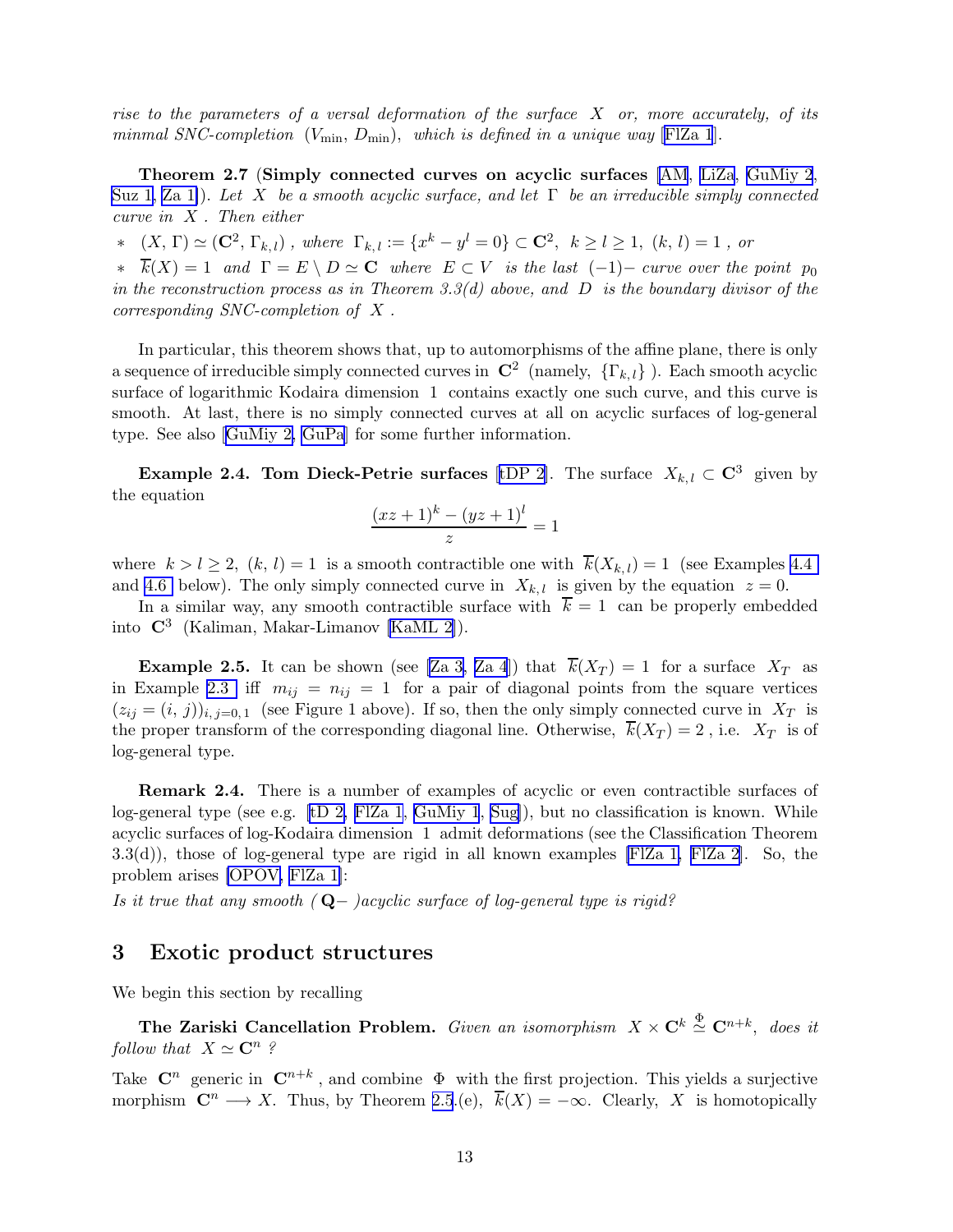<span id="page-13-0"></span>trivial; in particular, for  $n = 2$  X is an acyclic surface  $\overline{k}(X) = -\infty$ . By the Miyanishi-Sugie-Fujita Theorem 2.3. (*a*),  $X \simeq \mathbb{C}^2$ . This provides the positive answer to the Zariski Cancellation Problem for  $n = 1, 2$ . For  $n \geq 3$  the problem is open. In this respect the following fact could be useful.

Theorem 3.1 (The Iitaka-Fujita Strong Cancellation Theorem [[IiFu\]](#page-55-0)). Let X, Y be smooth quasi-projective varieties of the same dimension, and let  $\Phi: Y \times \mathbf{C}^n \longrightarrow X \times \mathbf{C}^n$  be an isomorphism. Assume that  $\overline{k}(X) \geq 0$ . Then there is a commutative diagram



where  $\varphi$  is an isomorphism.

We use below the following well known corollary of the Smale h-cobordism Theorem.

**Proposition3.1** (see [[Mil 1,](#page-57-0) §9]). Let  $D^n$  be a smooth simply connected manifold of (real) dimension  $n \geq 5$  with a simply connected boundary. Then the following conditions are equivalent:

- 1)  $D^n$  is diffeomorphic to the closed unit n– ball  $\overline{B}^n$ .
- 2)  $D^n$  is homeomorphic to  $\overline{B}^n$ .
- 3)  $D^n$  is contractible.
- 4)  $D^n$  is acyclic.

**Theorem 3.2 (Dimca-Ramanujam** [\[Di 1](#page-53-0), [Ram\]](#page-58-0)). Let X be a contractible smooth affine algebraic variety. If  $\dim_{\mathbf{C}} X = n \geq 3$  then X is diffeomorphic to  $\mathbf{R}^{2n}$ .

**Proof.** 4 Fix a closed embedding  $X \hookrightarrow \mathbb{C}^N$  such that the smooth function  $\varphi := ||z||^2 |X|$ on X is a Morse function, i.e. it has only non-degenerate critical points (see [\[Mil 2,](#page-57-0) Thm. 6.6]). Since the smooth mapping  $\varphi : X \to \mathbf{R}$  is proper and has only finite number of critical values, for  $R > 0$  large enough the <u>domain  $X_R := \{ \varphi \langle R \}$  in X</u> is diffeomorphic to the whole manifold X. Denote  $S_R = \partial X_R$ ; that is,  $X_R$  is a smooth manifold with the boundary  $S_R$ . By the Morse Theory applied to the Morse function  $\psi := R - \varphi$  on X, the manifold  $\overline{X_R}$  can be obtained, starting with the boundary  $S_R$ , by successively gluing handles of indices equal to those of the critical points of  $\psi$  on  $X_R$ .

If  $p \in X_R$  is a critical point of  $\psi$ , then ind  $_p\psi = 2n-$  ind  $_p\varphi$ . But ind  $_p\varphi \leq n$  [[Mil 2,](#page-57-0) the proof of Thm. 7.2]. Hence, ind  $p\psi \geq n \geq 3$ . Therefore,  $\overline{X_R}$  is obtained from  $S_R = \partial \overline{X_R}$  by attaching handles of indices at least 3. Consequently,  $\overline{X_R}$  is homotopically equivalent to a cell complex obtained from  $S_R$  by successively attaching cells of dimension at least  $3$ . It follows that the first two relative homotopy groups  $\pi_i(\overline{X_R}, S_R)$ ,  $i = 1, 2$ , are trivial. Since  $\overline{X_R}$  is contractible, applying the exact homotopy sequence of a pair

$$
\mathbf{1} = \pi_2(\overline{X_R}, S_R) \xrightarrow{\partial_*} \pi_1(S_R) \xrightarrow{i_*} \pi_1(\overline{X_R}) = \mathbf{1}
$$

we conclude that  $\pi_1(S_R) = 1$ . Now the theorem follows from Proposition [3.1](#page-4-0).  $\Box$ 

<sup>&</sup>lt;sup>4</sup>Cf. the proof of the Lefschetz Hyperplane Section Theorem in [\[Mil 2](#page-57-0)].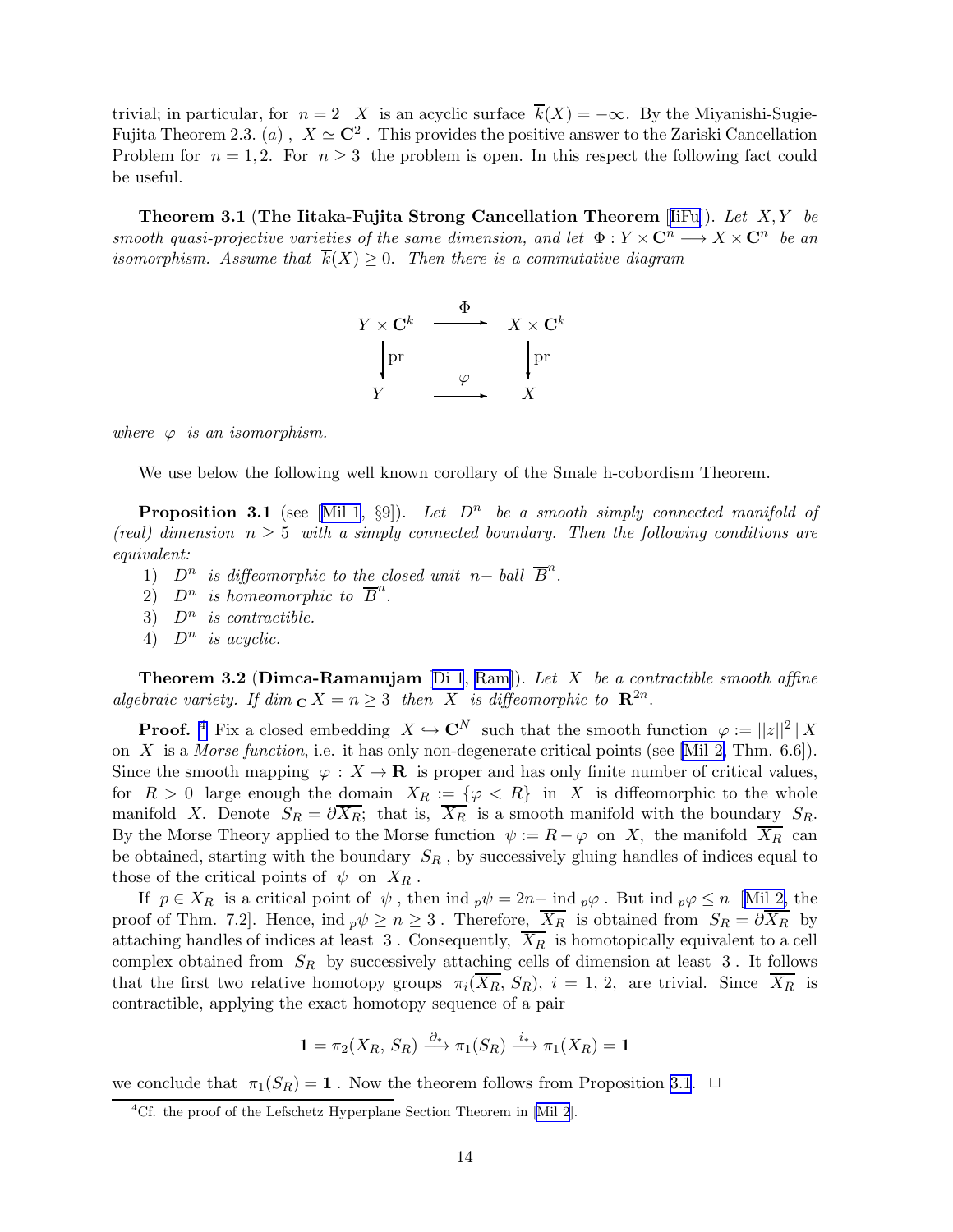Remark 3.1. In section 2 above some examples have been given (see e.g. Examples [2.2](#page-6-0) , [2.3 \)](#page-7-0) of smooth contractible affine surfaces S with non-simply connected attached boundaries  $\partial S$  (in other words, S is not simply connected at infinity:  $\pi_1^{\infty}(S) \neq 1$ ). Therefore, these contractible surfaces are not homeomorphic to  $\mathbb{R}^4$ . This shows that the restriction  $n \geq 3$  in the above theorem is crucial.

**Corollary 3.1.** Let X be a smooth contractible surface. Then  $X \times \mathbf{C}$  is diffeomorphic to  $\mathbf{C}^3 \simeq \mathbf{R}^6$ , and so  $X \times \mathbf{C}^k$  is diffeomorphic to  $\mathbf{R}^{2k+4}$ ,  $k \geq 1$ .

Proof. We indicate, following Ramanujam [\[Ram](#page-58-0)], an alternative direct proof of this corol-lary. According to Proposition [3.1,](#page-4-0) it suffices to show that  $X \times \mathbb{C}$  is diffeomorphic to the interior of a smooth compact manifold D with a simply connected boundary  $\partial D$ . There are two natural ways to compactify  $X \times \mathbf{C}$ . First, consider any smooth affine variety  $Z \hookrightarrow \mathbf{C}^N$ . Then the restriction  $\varphi$  of the real polynomial  $||z||^2$  to Z has only a finite number of critical values, and hence,  $\varphi^{-1}[R,\infty[$  for R large enough is diffeomorphic to  $[R,\infty[\times T]$  where  $T := \varphi^{-1}(R)$ . Thus, Z is diffeomorphic to  $Z_0 := \varphi^{-1}[0,R]$ , the interior of the manifold with boundary  $\overline{Z}_0 := \varphi^{-1}[0,R], \quad \partial \overline{Z}_0 = T.$  Represent in this way  $X \hookrightarrow \mathbb{C}^n$  attaching the boundary  $\partial X$ , and  $Y := X \times \mathbf{C} \hookrightarrow \mathbf{C}^{n+1}$  attaching the boundary  $\partial_1 Y = \varphi^{-1}(R_1)$ . Since Y is diffeomorphic to  $X \times \Delta$  where  $\Delta = \{|z| < 1\}$ , Y can also be compactified by attaching the non-smooth boundary  $\partial_2 Y := (\partial X \times \overline{\Delta}) \cup (\overline{X} \times S^1)$ . In fact,  $\partial_2 Y = \psi^{-1}(R_2)$  where  $\psi(\bar{x}, z) := \max \{||\bar{x}||^2, |z|^2\},\$ and  $R_2 > 0$  is large enough. By the Van Kampen Theorem,  $\partial_2 Y$ is simply connected.

We may assume that sufficiently large  $R'_1$ ,  $R''_1$ ,  $R'_2$ ,  $R''_2$  are chosen in such a way that  $\partial_1 Y =$  $\varphi^{-1}(R_1) \subset \psi^{-1}([R'_2, R''_2]) \subset \varphi^{-1}([R'_1, R''_1]),$  and that  $\varphi^{-1}([R'_1, R''_1]) \approx \partial_1 Y \times [R'_1, R''_1], \psi^{-1}([R'_2, R''_2]) \approx$  $\partial_2 Y \times [R'_2, R''_2]$ . Thus, the composition of embeddings  $\partial_1 Y \hookrightarrow \partial_2 Y \times [R'_2, R''_2] \hookrightarrow \partial_1 Y \times [R'_1, R''_1]$ provides a homotopical equivalence. Respectively, the induced isomorphism  $\pi_1(\partial_1 Y) \longrightarrow$  $\pi_1(\partial_1 Y \times [R'_1, R''_1])$  factors through the trivial one  $\pi_1(\partial_1 Y) \to \pi_1(\partial_2 Y \times [R'_2, R''_2]) \simeq \pi_1(\partial_2 Y) =$ 1. This proves simply connectedness of the boundary  $\partial_1 Y$ , and the assertion follows.  $\Box$ 

**Definition 3.1.** By an exotic  $\mathbb{C}^n$  we mean a smooth affine variety diffeomorphic to  $\mathbb{R}^{2n}$ but non-isomorphic to  $\mathbb{C}^n$ .

#### Theorem 3.3 (Exotic product structures).

(a) Let S be a smooth contractible surface non-isomorphic to  $\mathbb{C}^2$ . Then the product  $S \times$  $\mathbf{C}^{n-2}$   $(n>2)$  is an exotic  $\mathbf{C}^n$ .

(b) Furthermore, if two smooth contractible surfaces  $S_1$ ,  $S_2$  are not isomorphic, then  $S_1 \times$  $\mathbb{C}^{n-2}$ ,  $S_2 \times \mathbb{C}^{n-2}$   $(n > 2)$  are two non-isomorphic exotic  $\mathbb{C}^{n-1}$ .

**Proof.** (a) By Lemma [3.1](#page-5-0),  $S \times \mathbb{C}^{n-2}$  is diffeomorphic to  $\mathbb{R}^{2n}$  for  $n \geq 3$ . By the Miyanishi-Sugie-Fujita Theorem 2.3. (a),  $\overline{k}(S) \neq -\infty$  (otherwise  $S \simeq \mathbb{C}^2$ ), whence  $\overline{k}(S) \geq 0$ . But if  $S \times \mathbb{C}^{n-2}$  were isomorphic to  $\mathbb{C}^n$ , then by Theorem [2.5](#page-10-0) (e) we would have  $\overline{k}(S) = -\infty$ , a contradiction.

(b) We have to show that the classification of exotic product structures on  $\mathbb{C}^n$  of the type  $S\times\mathbb{C}^{n-2}$  where S is a surface as above is reduced to the classification of surfaces S themselves. Indeed,  $S_1 \times \mathbf{C}^{n-2} \simeq S_2 \times \mathbf{C}^{n-2}$  and  $\overline{k}(S_1) \geq 0$  would imply that  $S_1 \simeq S_2$ . Since  $S_1 \not\simeq S_2$ , and both surfaces are acyclic, by the Miyanishi-Sugie-Fujita Theorem 3.3 (a),  $\overline{k}(S_i) \geq 0$  for at least one value of i, say, for  $i = 1$ , and so, the assertion follows from the Iitaka-Fujita Strong Cancellation Theorem [3.1.](#page-13-0)  $\Box$ 

**Remarks. 3.2.** For instance, a sequence of pairwise non-isomorphic surfaces  $X_T$  of log-general type (see Example [2.3](#page-7-0) above) yield a sequence of pairwise non-isomorphic exotic  $\mathbb{C}^n$ -s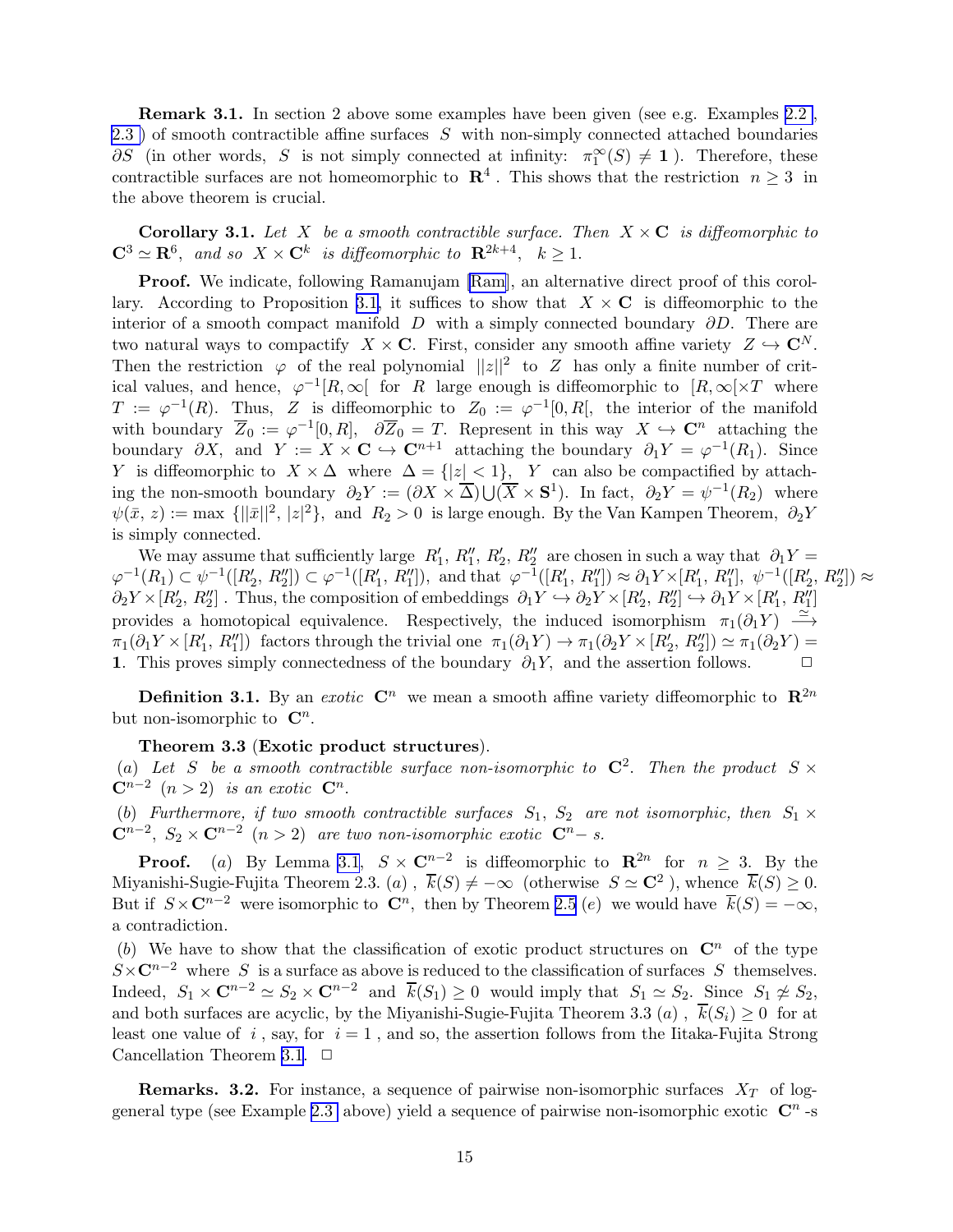<span id="page-15-0"></span>[\[Za 3](#page-59-0)]. Since contractible surfaces S with  $\overline{k}(S) = 1$  admit deformations (see the Classification Theorem 3.3(d)), the corresponding exotic  $\mathbb{C}^n$  -s of product type  $S \times \mathbb{C}^{n-2}$  admit deformations, too [\[FlZa 1](#page-54-0)].

**3.3.** Let  $X = \prod_{i=1}^{n} S_i$  be a product of  $n \geq 2$  smooth contractible surfaces. Then X is diffeomorphic to the interior of a compact contractible variety with boundary. By the Van Kampen Theorem, the boundary  $\partial X$  is simply connected. Therefore, by the h-cobordism Theorem, X is diffeomorphic to  $\mathbb{C}^{2n}$ . Also,  $\overline{k}(X) = \sum_{i=1}^{n} \overline{k}(S_i)$ . Hence, X is of log-general type iff  $S_i$  are so for all  $i = 1, ..., n$ ;  $\overline{k}(X) = -\infty$  if  $\overline{k}(S_i) = -\infty$  for at least one value of *i*. This shows, in particular, that for any  $n \geq 2$  there exist exotic  $\mathbb{C}^{2n}$ -s of log-general type.

**3.4.** If  $\overline{k}(S) = 2$ , then the exotic  $C^3$   $X = S \times C$  contains no copy of  $C^2$ , i.e. there is no embedding  $\mathbb{C}^2 \hookrightarrow S \times \mathbb{C}$  [\[Za 3\]](#page-59-0). (This is based on the fact that the surface S contains no simply connected curve; see[[Za 1](#page-59-0)] and Theorem [2.7](#page-12-0) above.) In the next section we present examples of exotic  $\mathbb{C}^3$  with many copies of  $\mathbb{C}^2$  (see Example 4.1).

**3.5.** Due to the Ramanujam Theorem [2.2](#page-6-0)  $(b)$  , there is no exotic  $\mathbb{C}^2$ .

3.6. Actually, the Zariski Cancellation Problem can be reformulated as follows: Given an exotic  $\mathbb{C}^n$ , denote it X, should also the product  $X \times \mathbb{C}^k$  be an exotic  $\mathbb{C}^m$  (m =  $n+k$ )?

**Exercise** (3.1.) Verify that a smooth irreducible quadric hypersurface X in  $\mathbb{C}^{n+1}$  is contractible if and only if it is isomorphic to  $\mathbb{C}^n$ , and if so, then the embedding  $X \hookrightarrow \mathbb{C}^n$  is rectifiable.

## 4 Contractible affine modifications

#### 4.1 The Kaliman modification

**Definition 4.1.** Consider a triple  $(M, D, C)$ , where  $M \supset D \supset C$ , M and C are smooth quasi-projective (or, more generally, complex) varieties,  $D$  is an irreducible hypersurface in M, and C is a proper subvariety in D contained in the smooth part reg  $D := D \setminus \text{sing } D$ of D, and so codim  $\overline{M}D = 1$  and codim  $\overline{M}C \geq 2$ . Let  $\sigma_C : \widehat{M} \longrightarrow M$  be the blow up of M with center C and with the exceptional divisor  $E = \sigma^{-1}(C)$ . Then  $\sigma_C | E : E \longrightarrow C$  is a fiber bundle with the fiber  $\mathbf{P}^k$ ,  $k = \dim E - \dim C$ ; E and the proper transform  $D'$  of D meet transversally, and  $\sigma_C : E \cap D' \longrightarrow C$  is a fiber bundle with the fiber  $\mathbf{P}^{k-1}$ . The variety  $M' := \widehat{M} \setminus D'$  is called the Kaliman modification of the triple  $(M, D, C)$  along  $D'$ with center C and with the exceptional divisor  $E' = E \setminus D'$  [[Ka 2\]](#page-55-0). Clearly, the restriction  $\sigma_C | E' : E' \longrightarrow C$  is a fiber bundle with the fiber  $\mathbb{C}^k$ .

One can show that the affine modification  $X'$  of an affine variety X is again an affine variety [\[Ka 2](#page-55-0), Lemma 3.3].

In the proof of the next lemma we use the following notation.

**Notation.** Let G be a group. For a subset S in G denote by  $\langle \langle S \rangle \rangle$  the subgroup of G generated by all the conjugacy classes of the elements of S, that is,  $\langle \langle S \rangle \rangle$  is the minimal normal subgroup of the group  $G$  which contains  $S$ . We also say that the subgroup  $<< S >>$  is normally generated by S.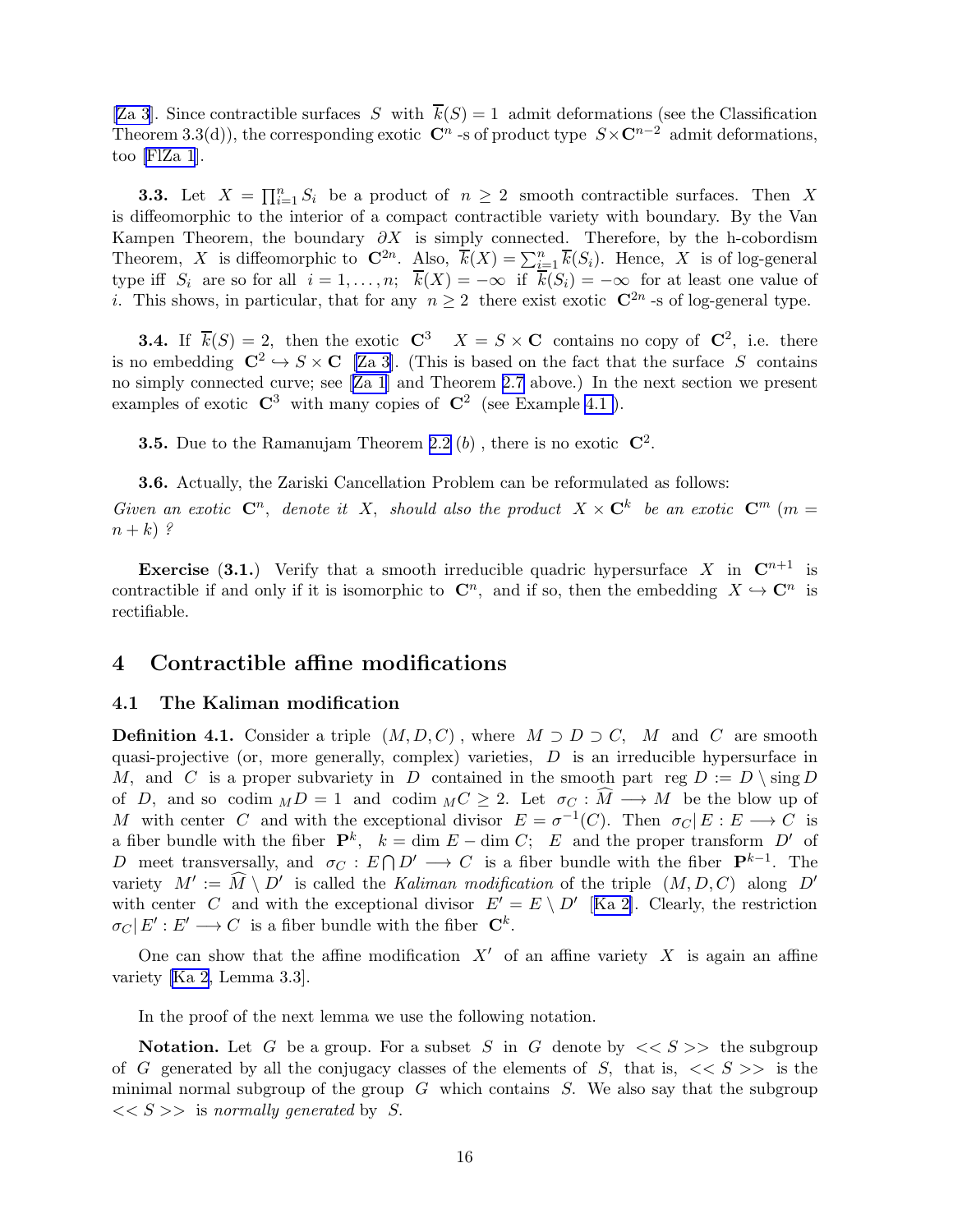**Lemma 4.1 (Kaliman** [[Ka 2,](#page-55-0) Lemma 3.4]). The induced homomorphism  $(\sigma_C)_*$ :  $\pi_1(M') \rightarrow$  $\pi_1(M)$  is an isomorphism.

**Proof.** The restriction  $\sigma_C|(M' \setminus E') : M' \setminus E' \longrightarrow M \setminus D$  is an isomorphism. Thus, we may consider the following commutative diagram (left) and the induced commutative triangle (right):



It is easily seen that both  $i_{*}$  and  $j_{*}$  are surjections (since a complex hypersurface has real codimension 2). Thus,  $(\sigma_C)_*$  is also surjective. Denote by  $\alpha_D$  a vanishing loop of D. By Lemma [2.3 .](#page-8-0) (a), Ker  $j_* = \langle \langle \alpha_D \rangle \rangle$ . We choose  $\alpha_D$  in such a way that near D it is a boundary circle of a small transversal disc  $\omega$  centered at a point  $c_0 \in C$ . Then the proper transform  $\omega'$  of  $\omega$  in M' is a disc centered at a point of  $E' = E \setminus D'$ . Thus,  $i_*(\alpha_D) = 1 \in \pi_1(M')$ , i.e.  $\alpha_D \in \text{Ker } i_*$ . This implies that  $\text{Ker } j_* \subset \text{Ker } i_*$ . But since  $j_* = (\sigma_C)_* \circ i_*$ , Ker  $i_* = \text{Ker } j_*$ , and so  $(\sigma_C)_* : \pi_1(M') \longrightarrow \pi_1(M)$  is an isomorphism.  $\Box$ 

Remark 4.1. The proof can be word-by-word applied in a more general case when the cener C of the blow up is not necessarily smooth and contained in the regular part reg  $D$  of  $D$ ; it is only important that it should not be contained in the singular locus  $\sin \overline{D}$  of the hypersurface D.

**Lemma4.2.** (cf. Kaliman [[Ka 2,](#page-55-0) Proof of Thm. 3.5]) Suppose that (i) D is a topological manifold, and (ii) the varieties  $D$  and  $C$  are acyclic. Then the variety  $M'$  is acyclic iff  $M$ is.

**Proof.** As follows from Lemma [4.1](#page-3-0),  $(\sigma_C)_*$ :  $H_1(M') \to H_1(M)$  is an isomorphism (hereafter all the homology groups are with coefficients in  $Z$ ). Note that

•  $\sigma_C : E' \longrightarrow C$  is a smooth fibration with a contractible fiber, and so, it yields a homotopy equivalence between E' and C. Therefore,  $(\sigma_C)_*$  :  $H_*(E') \to H_*(C)$  is an isomorphism. Hence, the exceptional divisor  $E'$  is also acyclic.

• Let  $\dot{X}$  be the one-point compactification of a manifold  $X$ . Then we have

$$
\tilde{H}^i(\dot{X}) \simeq H^i(\dot{X}, *) \simeq H^i_c(X) \cong H_{m-i}(X)
$$

where  $\cong$  stands for the Lefschetz–Poincaré duality, and  $m = \dim_R X$ . Thus, under our assumptions  $\dot{D}$  and  $\dot{E}'$  are homology spheres, and so is M resp. M' iff it is acyclic.

Assume first that  $M$  is acyclic. Then by the exact cohomology sequence of a pair



where deg  $r^* = \deg_i i^* = 0$ , deg  $\delta^* = 1$ , we have  $H^{2n-1}(M, D) \simeq H^{2n}(M, D) \simeq \mathbf{Z}$ , where  $n = \dim_{\mathbf{C}} M$ , and  $\tilde{H}^{j}(\dot{M}, \dot{D}) = 0$  for  $j \leq 2n - 2$ . Since  $\dot{M} \setminus \dot{D} = M \setminus D \approx M' \setminus E'$ , we have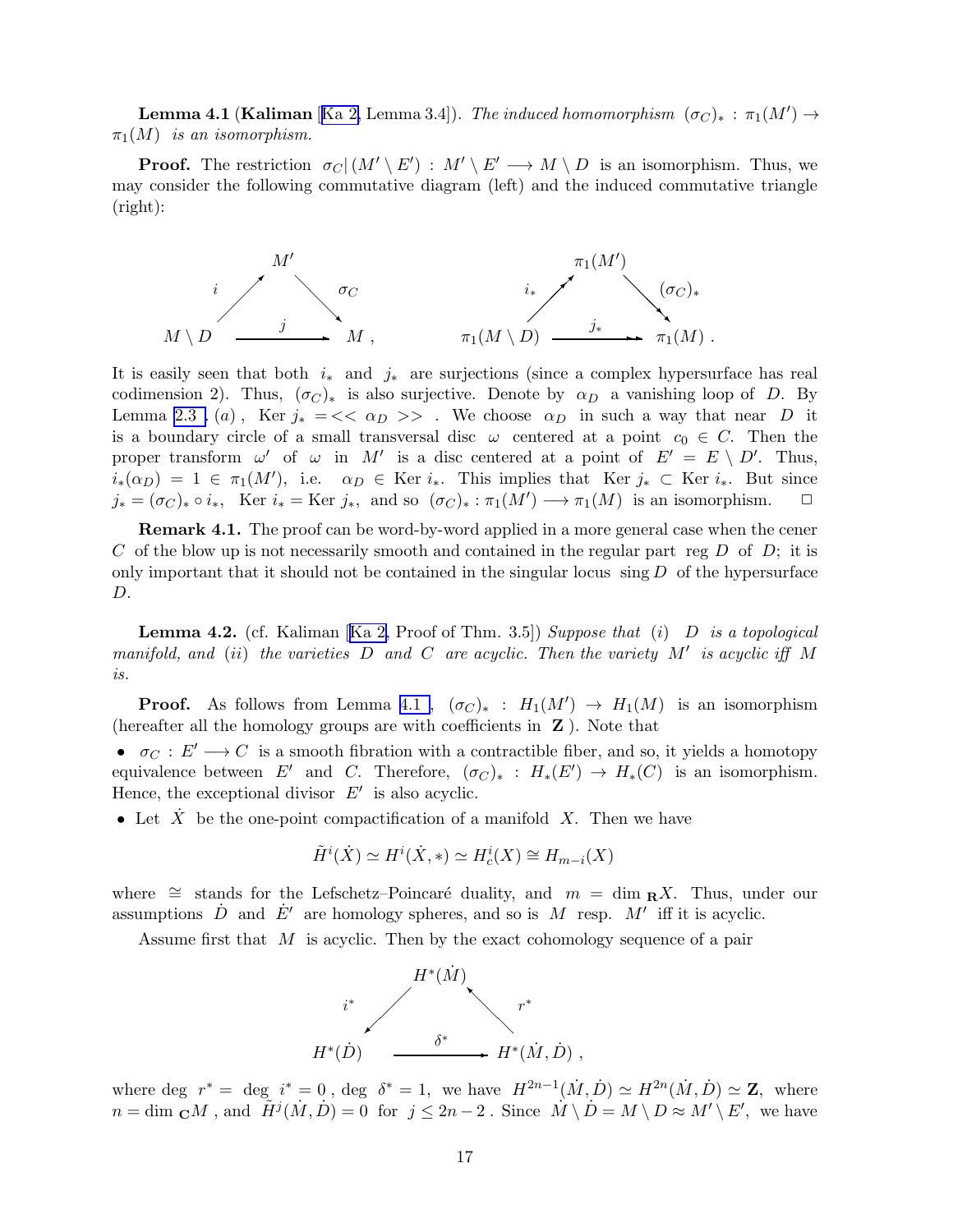<span id="page-17-0"></span>the homeomorphisms<sup>5</sup>

$$
\dot{M}/\dot{D} \approx (M \setminus D)^{\cdot} \approx (M' \setminus E')^{\cdot} \approx \dot{M}'/\dot{E}'
$$

Hence,

$$
H^*(\dot{M}',\dot{E}') \simeq \tilde{H}^*(\dot{M}'/\dot{E}') \simeq \tilde{H}^*(\dot{M}/\dot{D}) \simeq H^*(\dot{M},\dot{D}).
$$

Thus,  $H^{2n-1}(\dot{M}',\dot{E}') \simeq H^{2n}(\dot{M}',\dot{E}') \simeq \mathbf{Z}$ , and the other groups are zero. From the exact cohomology sequence of the pair  $(M', \dot{E}')$  we obtain  $H^j(M') \simeq H^j(\dot{E}) = 0$ ,  $1 \le j \le 2n - 3$ , and

$$
0 = H^{2n-2}(\dot{M}', \dot{E}') \longrightarrow H^{2n-2}(\dot{M}') \longrightarrow H^{2n-2}(\dot{E}') \simeq \mathbf{Z} \stackrel{\partial^*}{\longrightarrow}
$$
  

$$
\longrightarrow H^{2n-1}(\dot{M}', \dot{E}') \simeq \mathbf{Z} \longrightarrow H^{2n-1}(\dot{M}') \longrightarrow H^{2n-1}(\dot{E}') = 0.
$$
 (\*)

.

By the Poincaré duality, we have

$$
H_{2n-j}(M') = \tilde{H}^j(\dot{M}').
$$

Hence,  $H_i(M') = 0$  for  $i \geq 3$ , and  $H_1(M') \simeq H_1(M) = 0$ . Thus, by the Poincaré duality,  $H^{2n-1}(\dot{M}') = 0$  in (\*), whence  $\partial^* : H^{2n-2}(\dot{E}') \simeq Z \longrightarrow H^{2n-1}(\dot{M}', \dot{E}') \simeq Z$  is onto, and so, it is an isomorphism. This implies that  $H^{2n-2}(\dot{M}') = 0$ , and also, by the Poincaré duality,  $H_2(M') = 0$ . Finally, we have that  $\tilde{H}_*(M') = 0$ , which means that the variety M' is acyclic.

Vice versa, assuming that  $M'$  is an acyclic manifold, one can prove that so is M repeating word-in-word the above arguments, but exchanging the roles of the pairs  $(M, D)$  and  $(M', E')$ . This completes the proof.  $\Box$ 

**Theorem 4.1 (Kaliman** [\[Ka 2](#page-55-0), Thm. 3.5]). Suppose that (i)  $D$  is a topological manifold, and  $(ii)$  D and C are acyclic. Then  $M'$  is contractible iff  $M$  is.

**Proof.** By the Theorems of Hurewicz and Whitehead,  $M$  resp.  $M'$  is contractible iff it is acyclic and simply connected. Thus, the statement follows immediately from Lemmas [4.1](#page-3-0) and  $4.2$  .

# Lemma 4.3 (Kaliman [\[Ka 2](#page-55-0)]).  $\overline{k}(M') \ge \overline{k}(M)$ .

**Proof.** Indeed,  $M' = \widehat{M} \setminus D'$  implies  $\overline{k}(M') \ge \overline{k}(\widehat{M})$  (see Theorem [2.5](#page-10-0). (a)). Since  $\sigma_C : \widehat{M} \longrightarrow M$  is a proper birational morphism, by Theorem [2.5](#page-10-0).(e), we get  $\overline{k}(M') \ge \overline{k}(M)$ , as claimed.  $\Box$ 

**Example4.1.** (Kaliman [[Ka 2](#page-55-0)]) Let  $X = S \times \mathbb{C}$  be an exotic  $\mathbb{C}^3$  where S is a contractible surface of log-general type. Choose a finite sequence of points  $\{(s_i, z_i)\}_1^n \subset X$  (where the complex numbers  $(z_i)_1^n$  are pairwise distinct) as the center C of the Kaliman modification  $\sigma_C$ :  $X' \to X$  along the union of the fibers  $H_i = S \times \{z_i\}$  of the second projection  $X \to Y$ **C**,  $i = 1, ..., n$ . Then  $E'_i \simeq \mathbb{C}^2$ , and one can show that  $E'_i$ ,  $i = 1, ..., n$ , are the only copies of  $\mathbb{C}^2$  in X'. Thus, by Kaliman's Theorem 4.1, X' is an exotic  $\mathbb{C}^3$ . It contains precisely n copies  $E'_i$ ,  $i = 1, ..., n$ , of  $\mathbb{C}^2$ , and their positions in X' or, what is the same, the positions of the points  $\{(s_i, z_i)\}_{1}^{n} \subset X$  up to automorphisms of X provide deformation parameters.

<sup>&</sup>lt;sup>5</sup>More generally, one can show that if  $D$  is a non-compact connected closed subspace of a smooth connected manifold M, then the identity mapping of the complement  $M \setminus D$  extends to a homeomorphism of Hausdorff compact spaces  $\dot{M}/\dot{D} \stackrel{\approx}{\longrightarrow} (M \setminus D)$ .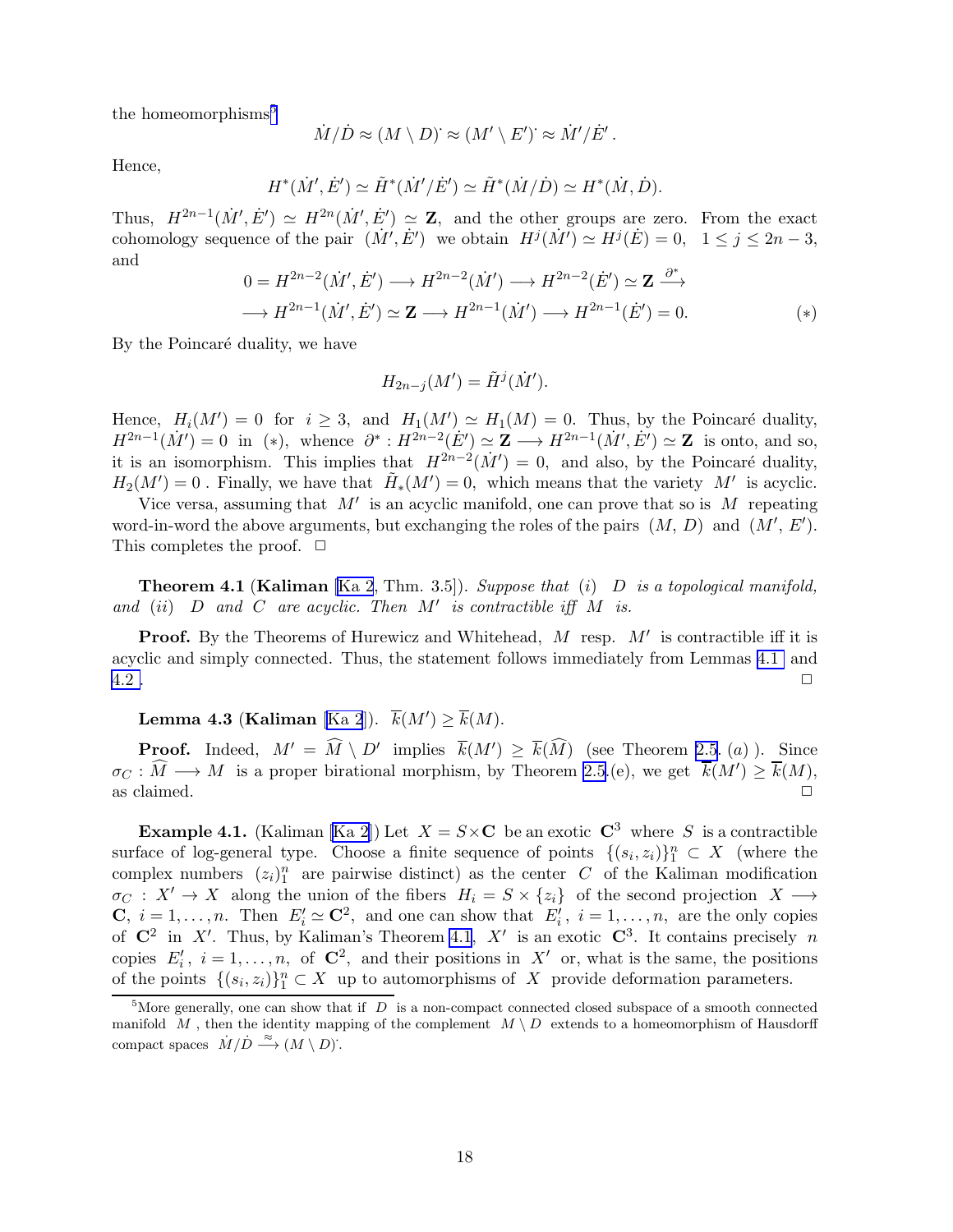#### <span id="page-18-0"></span>4.2 Affine modifications

Here we follow the recent paper [\[KaZa](#page-55-0)].

**Definition 4.2.** More generally, consider a triple  $(A, I, f)$  where A is an affine domain, i.e. a finitely generated integral domain over C, I is an ideal of A, and  $f \in I$  is a nonzero element. By the *affine modification* of the domain A along the principal divisor  $(f)$  with center  $I$  we mean the affine domain

$$
A' = \Sigma_{I,f}(A) := A[It]/(1 - ft)
$$

where

$$
A[It] := A \oplus \bigoplus_{n=1}^{\infty} (It)^n \simeq A \oplus I \oplus I^2 \oplus \ldots = Bl_I(A)
$$

is the blow up algebra, or the Rees algebra of the ideal I (see e.g. [\[Ei,](#page-54-0)  $\S5.2$ ]).

The affine algebra A resp. A' coincides with the algebra of regular functions  $\mathbf{C}[X]$  (resp.  $\mathbf{C}[X']$ ) on its spectrum  $X = \text{spec } A$  resp.  $X' = \text{spec } A'$  which is an irreducible affine variety. The variety  $X' = \Sigma_{I,f}(X)$  is also called the *affine modification* of the variety X along the principal divisor  $D_f$  with center I.

**Remark 4.2.** It is easily seen that  $X' = \hat{X} \setminus D'_f$  where  $\hat{X} := Bl_I X$  is the blow up of the variety X with center I, and  $D'_f$  is the proper transform in  $\hat{X}$  of the divisor  $D_f$ , defined in an appropriate way[[KaZa,](#page-55-0) Proposition 1.1.a]. Thus, the Kaliman modification is a particular case of the affine modification. Moreover, we have the following theorem.

**Theorem 4.2** [[KaZa,](#page-55-0) Theorem 1.1]. Any birational morphism  $X' \rightarrow X$  of reduced irreducible affine varieties is an affine modification.

**Remark 4.3.** A choice of a system of generators  $a_1, \ldots, a_r$  of the algebra A defines the proper embedding  $X \hookrightarrow \mathbf{C}_{\bar{x}}^r$ ,  $x_i = a_i(x)$ ,  $i = 1, \ldots, r$ . If also a system of generators  $b_0 = f, b_1, \ldots, b_s$  of the ideal I is given, then the formulas

$$
x_i = a_i, i = 1, ..., r, y_j = b_j t, j = 1, ..., s,
$$

yield a proper embedding  $X' \hookrightarrow \mathbf{C}_{(\bar{x},\bar{y})}^{r+s}$  $\overline{r+s}_{(\bar{x},\bar{y})}$ . The blowup morphism  $\sigma_I : X' \to X$  coincides with the restriction to X' of the natural projection  $\mathbf{C}_{(\bar{x},\bar{y})}^{r+s} \to \mathbf{C}_{\bar{x}}^r$ .

Recall such a notion.

**Definition 4.3.** A system of generators  $b_0 = f, b_1, \ldots, b_s$  of the ideal I is called *regular* if for any  $j = 0, \ldots, s - 1$  the image of the element  $b_{j+1}$  in the quotient algebra  $A/(b_0, \ldots, b_j)$ is not a zero divisor.

**Proposition 4.1 (Davis** [\[Dav\]](#page-53-0)). Let  $b_0 = f, b_1, \ldots, b_s$  be a regular system of generators of the ideal I. Then the image of the variety X' under the embedding  $X' \hookrightarrow X \times \mathbf{C}_{\bar{y}}^s$  coincides with the subvariety given by the equations  $f(x)y_j = b_j(x)$ ,  $j = 1, \ldots, s$ .

In Examples [4.2](#page-6-0)- [4.5](#page-12-0) below we wright down explicit equations of certain affine modifications by making use of Proposition [4.1](#page-4-0).

Let  $E \subset \hat{X}$  be the exceptional divisor of the blow up  $\sigma_I : \hat{X} \to X$ . The divisor  $E' :=$  $E \setminus D'_f = E \cap X'$  on X' is also called the *exceptional divisor* of the affine modification  $\sigma_I$ :  $X' \to X$ . Its image  $\sigma_I(E')$  is contained in the subvariety  $C := V(I) \subset \text{supp } D_f$ . Denote  $\tau = \sigma_I | E' : E' \to C \hookrightarrow \mathrm{supp} D_f.$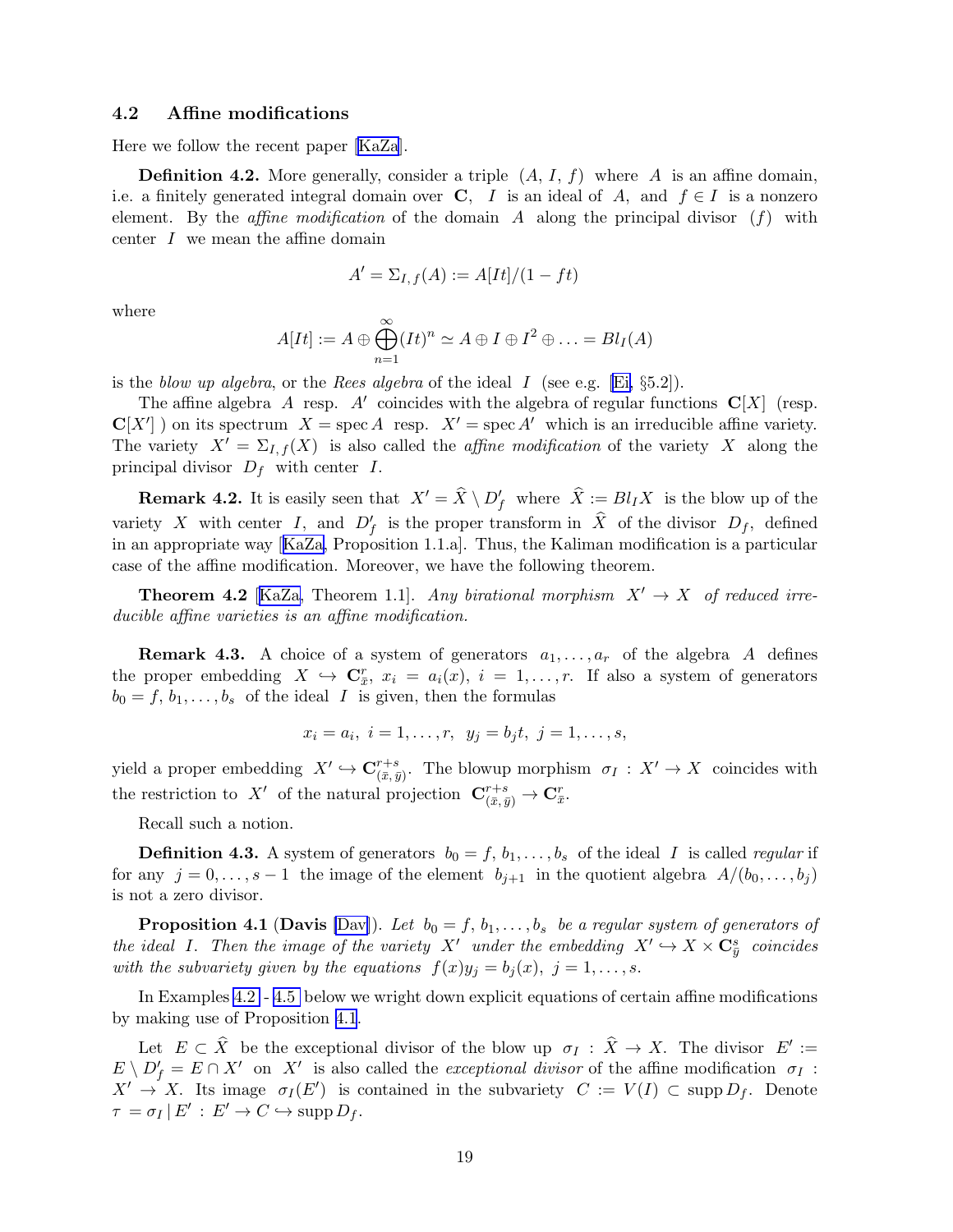<span id="page-19-0"></span>The next proposition is a generalization of Kaliman's Lemmas [4.1](#page-3-0) and [4.2](#page-8-0) above. It provides a control on preservation of the topology under affine modifications.

**Proposition 4.2** (see [\[KaZa](#page-55-0), Prop. 3.1 and Thm. 3.1]). Suppose that the following conditions  $(i) - (iii)$  are fulfilled:

(i) the affine varieties X and  $X' = \Sigma_{I,f}(X)$  are smooth;

(ii) the divisors E' and supp  $D_f$  are irreducible and  $E' = \sigma_f^*$  (supp  $D_f$ );

(iii) these divisors  $E'$  and supp  $D_f$  are topological manifolds.

Then the following statements hold:

(a) the induced homomorphism  $(\sigma_I)_*: \pi_1(X') \longrightarrow \pi_1(X)$  is an isomorphism, and

(b) the homomorphism  $(\sigma_I)_*: H_*(X'; \mathbf{Z}) \longrightarrow H_*(X; \mathbf{Z})$  is an isomorphism iff the homomor $phism \ \tau_* : H_*(E'; \mathbf{Z}) \longrightarrow H_*(\mathrm{supp}\,D_f; \mathbf{Z}) \ \ is.$ 

**Remark 4.4.** Actually, under the condition (ii) we have that  $\sigma_I(E') \cap \text{reg } D_f \neq \emptyset$ . This allows us to apply Remark [4.1](#page-4-0) above to prove  $(a)$ .

The next statement follows from Proposition 4.2 in the same way as Theorem [4.1](#page-17-0) follows from Kaliman's Lemmas [4.1](#page-3-0), [4.2](#page-8-0) .

**Theorem 4.3** [[KaZa,](#page-55-0) Corollary 3.1]. Under the conditions  $(i) - (iii)$  of Proposition 4.2 the variety  $X'$  is contractible (resp. acyclic) iff the variety  $X$  is.

We give below several examples of application of this theorem.

Example 4.2. An affine modification of the affine space along a divisor with center at a codimension two complete intersection. Let  $A = \mathbb{C}[X] = \mathbb{C}^{[r]}$  be a polynomial algebra, i.e.  $X = \mathbb{C}^r$  is an affine space, and set  $I = (f, g)$  where  $f, g \in A$  are two nonconstant relatively prime polynomials. Then  $\{f, g\}$  is a regular system of generators of the ideal I. In virtue of Proposition [4.1](#page-4-0), the affine modification  $X' = \Sigma_{I,f}(X)$  is a hypersurface in  $\mathbb{C}^{r+1}$  given by the equation  $f(\overline{x})y - g(\overline{x}) = 0$  where  $\overline{x} = (x_1, \ldots, x_r)$ . The blowup morphism  $\sigma_I: X' \to X$  coincides with the restriction to X of the projection  $\mathbb{C}^{r+1} \to \mathbb{C}^r$ ,  $(\overline{x}, y) \to \overline{x}$ . The exceptional divisor  $E' \subset X'$  is given in  $\mathbb{C}^{r+1}$  by the equations  $f(\overline{x}) = g(\overline{x}) = 0$ ; thus,  $E' \simeq C \times \mathbf{C}$  where  $C = V(I)$  is the center of the blow up.

Example 4.3. The Russell cubic threefold as affine modification. In particular, set  $A = \mathbf{C}[x, z, t]$  (i.e.  $X = \mathbf{C}^3$ ),  $f = -x^2$  and  $I = (f, g)$  where  $g = x + z^2 + t^3$ . Consider the affine modification  $X' = \Sigma_{I,f}(X)$  along the divisor  $D_f = 2D_x$  with center at the ideal  $I = (-x^2, x + z^2 + t^3) \subset \mathbb{C}^{[3]}$  supported by the affine plane curve  $C = V(I) = \Gamma_{2,3} := \{x =$  $z^2 + t^3 = 0$   $\subset \mathbb{C}^2$ . Then X' is the smooth 3-fold  $x + x^2y + z^2 + t^3 = 0$  in  $\mathbb{C}^4$ , which has been called in the Introduction the Russell cubic (see also [\[Ru 1](#page-58-0)] and Examples [6.1](#page-6-0) and [6.3](#page-7-0) below). It birationally dominates the affine space  $X = \mathbb{C}^3$  under the blowup morphism  $\sigma_I: X' \to X = \mathbb{C}^3$ ,  $\sigma_I: (x, y, z, t) \mapsto (x, z, t)$ . The exceptional divisor E' coincides with the 'book-surface'  $B := \{x = 0\} \subset X'$ ,  $B \simeq \mathbb{C} \times \Gamma_{2,3}$ . It is easily seen that the conditions  $(i) - (iii)$  of Proposition 4.2 are fulfilled. Therefore, by Theorem 4.3, the Russell cubic X' is contractible. Moreover, by the Dimca–Ramanujam Theorem [3.2,](#page-13-0) it is diffeomorphic to  $\mathbb{R}^6$ . However, as we will see in  $\S 7$  below, the Russell cubic is not isomorphic to the affine space  $\mathbb{C}^3$ , and whence it is an exotic  $\mathbb{C}^3$ .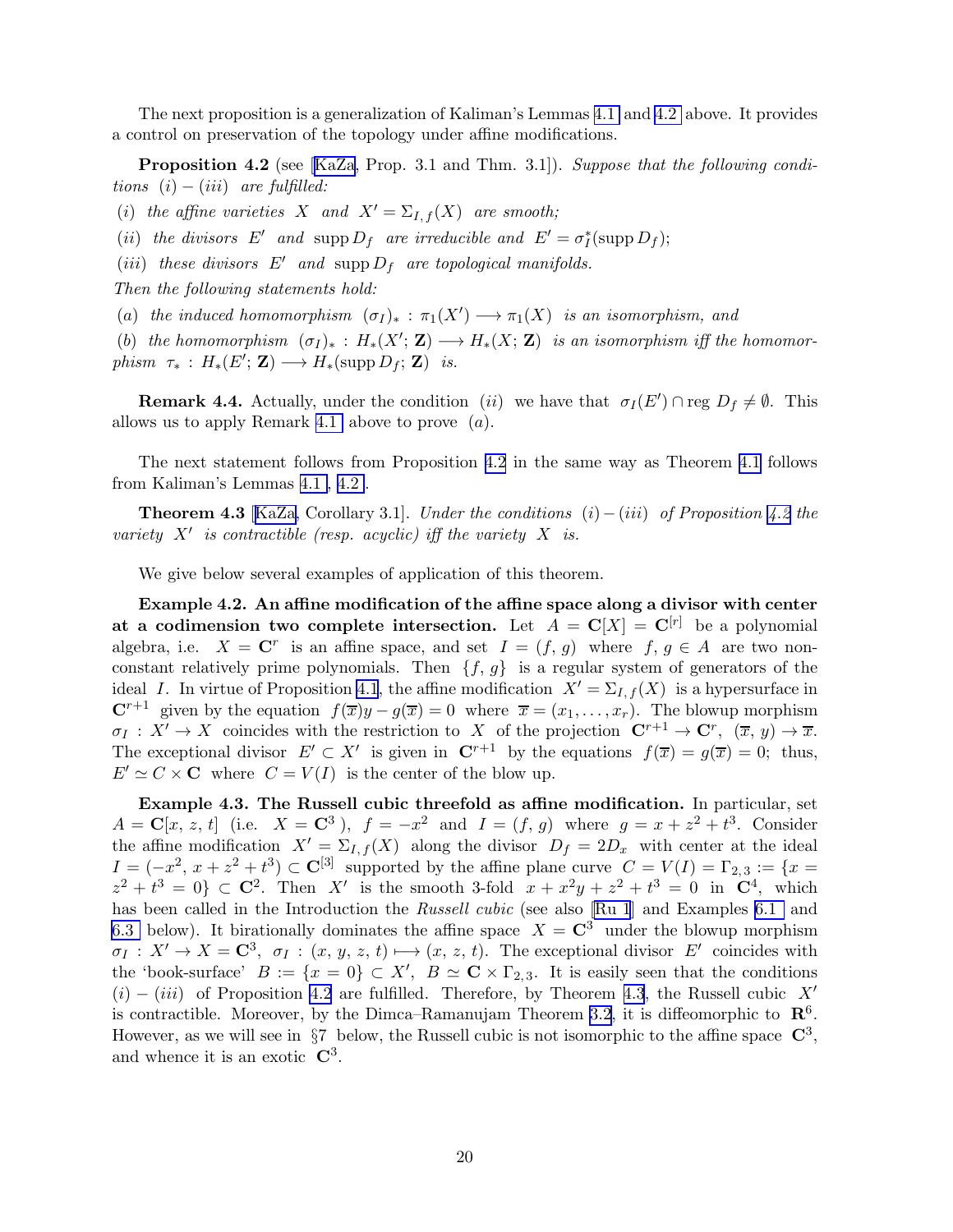<span id="page-20-0"></span>Example 4.4. The tom Dieck–Petrie surfaces as affine modifications [[tDP 1, tDP 2](#page-53-0)]. Recall (see Example [2.4](#page-12-0) above) that these are smooth surfaces  $X_{k,l}$  in  $\mathbb{C}^3$  defined by the polynomials

$$
p_{k,l} = \frac{(xz+1)^k - (yz+1)^l - z}{z} \in \mathbf{C}[x, y, z]
$$

where  $k, l \geq 2$ ,  $(k, l) = 1$ . Actually, one can see that  $X_{k, l} = \sum_{\rho, \Gamma_{k, l}} (\mathbf{C}^2)$  where  $\Gamma_{k, l} :=$  ${x<sup>k</sup> - y<sup>l</sup> = 0} \subset \mathbb{C}^2$  and  $\rho = (1, 1) \in \Gamma_{k,l}$  (cf. [\[KaZa](#page-55-0), Example 2.2]). Moreover, the conditions  $(i) - (iii)$  of Proposition [4.2](#page-19-0) hold. In view of Theorem [4.3](#page-19-0), the surface  $X_{k,l}$  is contractible.

**Example 4.5.** Let  $M = f^*(0)$ ,  $f \in \mathbb{C}^{[n]}$ , be a smooth reduced irreducible hypersurface in  $\mathbf{C}^n$ , and let  $f_1, \ldots, f_k \in \mathbf{C}^{[n]}$  be polynomials without common zeros on M. Consider the smooth affine varieties

$$
D := M \times \mathbf{C}^k \subset \mathbf{C}_{(\bar{x}, \bar{u})}^{n+k} = \mathbf{C}_{\bar{x}}^n \times \mathbf{C}_{\bar{u}}^k \quad \text{and} \quad C := \{ f(\bar{x}) = 0 = g(\bar{x}, \bar{u}) \} \subset D \subset \mathbf{C}_{(\bar{x}, \bar{u})}^{n+k}
$$

where  $g(\bar{x}, \bar{u}) := \sum_{i=1}^{k} u_i f_i \in \mathbf{C}^{[n+k]}$ . It is easily seen that the natural embeddings  $M \times \overline{0} \hookrightarrow$  $C \hookrightarrow D$  provide hoomotopy equivalences. Therefore, by Theorem [4.3,](#page-19-0) the affine modification

$$
X' := \Sigma_{C,D}(\mathbf{C}^{n+k}) = \{ f(\bar{x})v - g(\bar{x}, \bar{u}) = 0 \} \subset \mathbf{C}^{n+k+1}_{(\bar{x}, \bar{u}, v)}
$$

of the affine space  $\mathbb{C}^{n+k}$  along the hypersurface D with center C is a smooth contractible hypersurface in  $\mathbb{C}^{n+k+1}$ .

Since the hypersurface M is assumed being smooth one may take e.g.  $k = n$  and  $f_i =$ ∂f  $\frac{\partial f}{\partial x_i}$ ,  $i = 1, ..., n$ ; then we have  $C \simeq TM$  and  $D \simeq T\mathbb{C}^n \,|\, M$ .

### 4.3 The hyperbolic modification

Here we follow, up to minor changes, tom Dieck [\[tD 1](#page-59-0)] (cf. another treatment in Petrie [\[Pe](#page-58-0)]). We restrict the consideration to the simplest possible case.

**Definition 4.4.** Let  $h \in \mathbf{C}[x_1,\ldots,x_n]$  be an irreducible polynomial such that  $h(\overline{0}) = 0$ . Suppose that grad  $\overline{0}h \neq \overline{0}$ , and so the hypersurface  $X = \{h = 0\} \subset \mathbb{C}^n$  is smooth at the origin. Define the *hyperbolic modification*  $q$  of  $h$  as follows:

$$
q(\overline{x},u)=\frac{h(u\overline{x})}{u}\in \mathbf{C}[x_1,\ldots,x_n,u].
$$

Since  $h(u\overline{x}) = uq(\overline{x}, u)$ , we have the equalities

$$
u\frac{\partial q}{\partial u}(\overline{x}, u) + q(\overline{x}, u) = \sum_{1}^{n} x_{i} \frac{\partial h(u\overline{x})}{\partial x_{i}},
$$

$$
\frac{\partial q}{\partial x_{i}}(\overline{x}, u) = \frac{\partial h(u\overline{x})}{\partial x_{i}}, \qquad i = 1, ..., n.
$$

It follows that, once  $(\overline{x}_0, u_0)$  is a critical point of q, i.e. grad  $_{(\overline{x}_0, u_0)} q = \overline{0}$ , then also grad  $\overline{x}_0u_0h = \overline{0} = h(u_0\overline{x}_0)$ , that is,  $u_0\overline{x}_0 \in X$  is a singular point of the hypersurface X, and  $(\bar{x}_0, u_0) \in Y_0 := \{q = 0\} \subset \mathbb{C}^{n+1}$ . Thus, all the fibers  $Y_c = \{q = c\}$ ,  $c \in \mathbb{C}^* = \mathbb{C} \setminus \{0\}$ , of the polynomial q are smooth hypersurfaces, and the fiber  $Y_0 = \{q = 0\}$  is smooth iff so is X, which will be assumed in the sequel.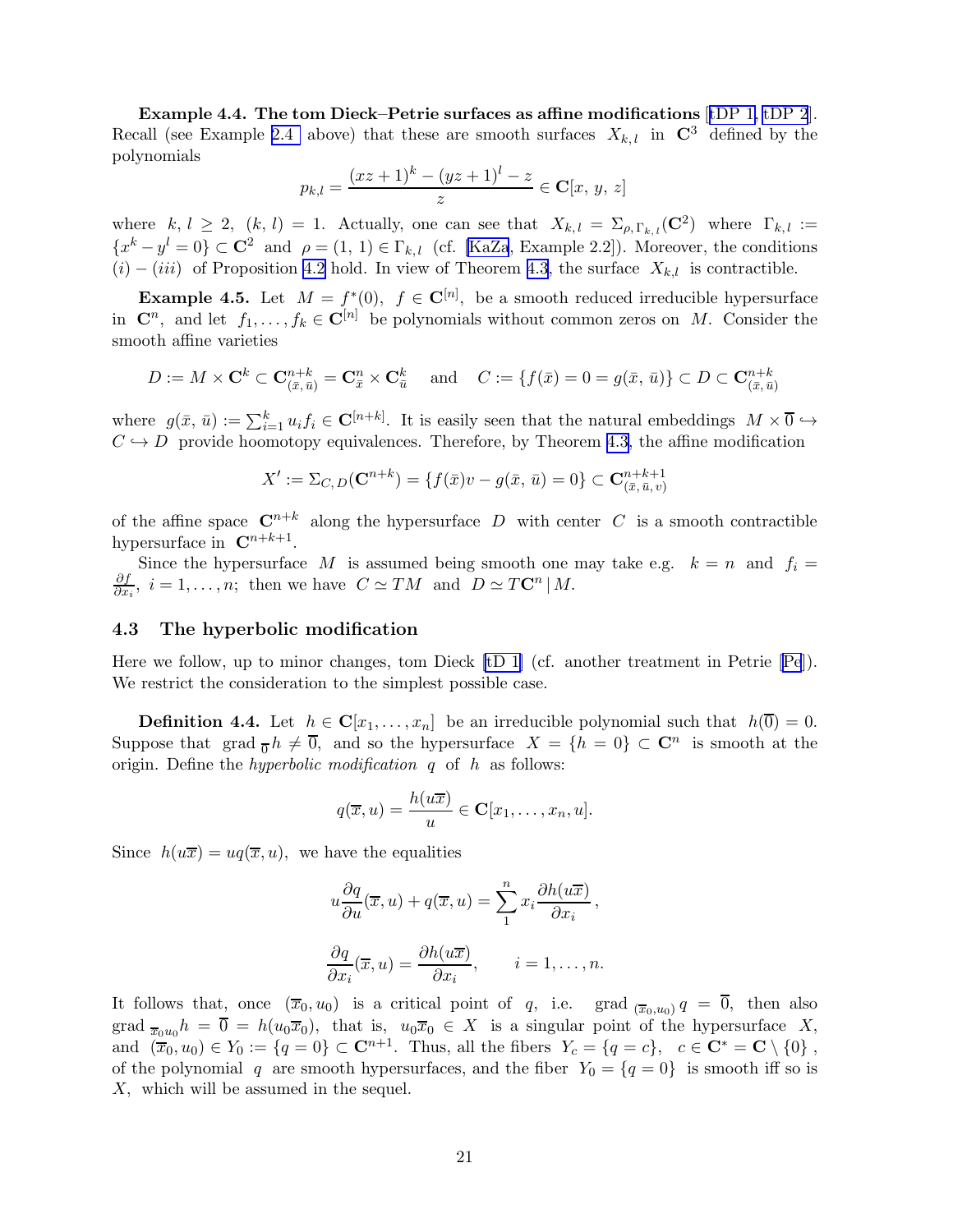**Lemma 4.4.** The restriction  $q | (\mathbf{C}^{n+1} \setminus Y) : \mathbf{C}^{n+1} \setminus Y \longrightarrow \mathbf{C}^*$  is a trivial algebraic fiber bundle with the fiber  $Y_1 := \{q = 1\}.$ 

Proof. Consider the commutative triangle



where the mapping  $\Phi$  is defined as follows:

$$
(\overline{y}, \lambda) := ((\overline{x}, u), \lambda) \stackrel{\Phi}{\longmapsto} (\lambda \overline{x}, \lambda^{-1} u) := \overline{y}_{\lambda} \in Y_{\lambda}.
$$

It is easy to check that  $\Phi$  is a fibrewise (biregular) isomorphism, so we are done.  $\Box$ 

Define a  $\mathbf{C}^*$  – action on  $\mathbf{C}^{n+1}$  :  $(\lambda, (\overline{x}, u)) \xrightarrow{G_{\lambda}} (\lambda \overline{x}, \lambda^{-1}u), \lambda \in \mathbf{C}^*$ . Then

$$
q(G_{\lambda}(\overline{x}, u)) = \frac{h(u\overline{x})}{\lambda^{-1}u} = \lambda q(\overline{x}, u).
$$

That means that q is a quasi-invariant of weight 1 of the  $\mathbb{C}^*$  – action G. In particular, the hypersurface  $Y_0$  is invariant with respect to G, and  $G_{\lambda}(Y_c) = Y_{\lambda c}$ . In the above diagram to the action G there corresponds the canonical  $\mathbb{C}^*$  action on the direct product, whence  $\Phi$  is an equivariant morphism.

The monomials  $ux_1, \ldots, ux_n \in \mathbb{C}[x_1, \ldots, x_n, u]$  are  $G-$  invariants. Moreover, they generate the algebra of  $G-$  invariants  $\mathbf{C}[x_1,\ldots,x_n,u]^G = \mathbf{C}[ux_1,\ldots,ux_n]$ . Hence, the algebraic quotient of  $\mathbb{C}^{n+1}$  by this  $\mathbb{C}^*$  – action is isomorphic to the affine space  $\mathbb{C}^n$ :

$$
\mathbf{C}^{n+1}//G\simeq \mathbf{C}^n=\text{spec }\mathbf{C}[x_1,\ldots,x_n,u]^G.
$$

The  $\mathbf{C}^*$  action G on  $\mathbf{C}^{n+1}$  is *hyperbolic*<sup>6</sup>, that is, it has only one fixed point (the origin  $\overline{0} \in \mathbb{C}^{n+1}$ , and the weights  $(1, \ldots, 1, -1)$  of the action G at the origin are of different signs. The origin belongs to the closure of each  $G-$  orbit which is contained either in the hyperplane  $\{u = 0\}$  or in the axis  $OU := {\overline{0}} \times {\bf C}$ ; all the other G– orbits are closed.

Denote by M the complement of the axis  $OU$  in  $\mathbb{C}^{n+1}$ . Then the  $\mathbb{C}^*$ -action G restricts to M with closed orbits only. Let  $\pi : M \longrightarrow T$  be the canonical morphism onto the orbit space, or the *geometric quotient*,  $T = M/G$ . Also, consider the morphism  $\tau : M \longrightarrow \mathbb{C}^n$ ,  $(\overline{x}, u) \mapsto u\overline{x}$ . Since  $\tau$  is constant on any orbit, it factors as  $\tau = \sigma \circ \pi$ :



The restriction of the morphism  $\pi$  to the hypersurface  $M \cap \{u = 0\} := \widehat{E} \simeq \mathbb{C}^n \setminus \{\overline{0}\}$  coincides with the standard projection  $\mathbb{C}^n \setminus \{0\} \longrightarrow \mathbb{P}^{n-1}$ ,  $\overline{x} \longmapsto {\lambda \overline{x}}_{{\lambda \in \mathbb{C}^*}}$ . Set  $\pi(\widehat{E}) = E \subset T$ . Then

 $\overline{6}$ This is why the modification was called *hyperbolic*.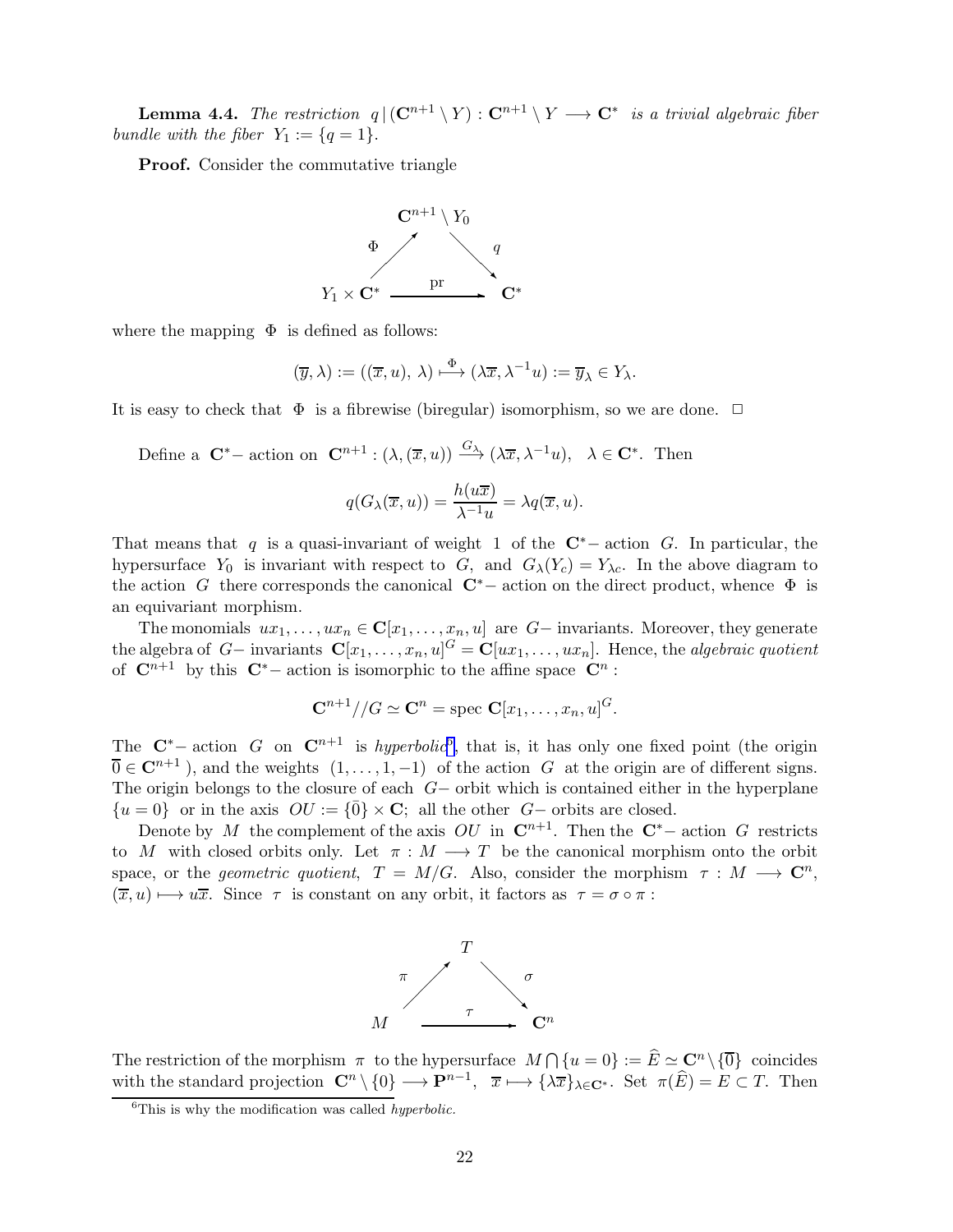<span id="page-22-0"></span> $\sigma(E) = {\overline{0}}, i.e. E$  is the exceptional divisor of  $\sigma$ ; it is straightforward that  $\sigma(T \setminus E)$ :  $T \setminus E \longrightarrow \mathbb{C}^n \setminus \{0\}$  is an isomorphism. It is easily seen that  $\sigma : T \longrightarrow \mathbb{C}^n$  is the blow up of the origin.

Furthermore,  $\pi(Y_0 \cap M) := X'$  is the proper transform of X in T. Indeed,  $Y_0$  is saturated by the orbits, whence  $\pi(Y_0 \cap M)$  is an irreducible closed hypersurface in T which contains the proper transform  $\sigma'(X)$ . Therefore,  $T \setminus X'$  is the Kaliman transform of the affine space  $\mathbb{C}^n$ along X with center at the origin  $\overline{0} \in \mathbb{C}^n$ .

**Lemma 4.5.** There is an isomorphism  $Y_1 \simeq T \setminus X'$ .

**Proof.** Fix a point  $y = (\overline{x}, u) \in Y_1$ . Since q is a G –quasi-invariant of weight 1,  $G_\lambda(y) \in Y_1$  $Y_{\lambda}$ , and hence, the orbit Gy of y meets the hypersurface  $Y_1$  at the point y only. This means that the morphism  $\pi | Y_1 : Y_1 \longrightarrow T \setminus X'$  is injective. On the other hand, any  $G-$  orbit outside the hypersurface  $Y_0$  meets the  $q$ − fibre  $Y_1$ ; thus, this morphism is also surjective. Finally, a bijective morphism of smooth varieties is an isomorphism. bijective morphism of smooth varieties is an isomorphism.

**Corollary 4.1.** The hypersurface  $Y_1 \subset \mathbb{C}^{n+1}$  is isomorphic to the Kaliman modification of the affine space  $\mathbb{C}^n$  along the hypersurface  $X \subset \mathbb{C}^n$  with center at the origin.

**Lemma 4.6.** The hypersurface  $Y_0 \subset \mathbb{C}^{n+1}$  is isomorphic to the Kaliman modification of the product  $X \times \mathbf{C}$  along the hypersurface  $X \times \{0\}$  with center at the point  $(\overline{0}, 0) \in X \times \mathbf{C}$ .

Proof. The morphism

 $Z' := \mathbf{C}^{n+1} \stackrel{\sigma}{\longrightarrow} \mathbf{C}^{n+1} =: Z, \quad (y_1, \ldots, y_n, u) \longmapsto (uy_1, \ldots, uy_n, u)$ 

is nothing but the affine modification of the variety Z along the hyperplane  $H_0 := \{u = 0\}$ with center at the origin, and with the exceptional divisor  $E' = \{u = 0\} \subset Z'$ . Consider the natural embedding  $i : X \times \mathbf{C} \hookrightarrow Z$ . Set  $\hat{h}(\overline{x}, u) = h(\overline{x})$ ; then the image of i is the hypersurface  $\hat{h} = 0$  in  $Z \simeq \mathbf{C}^{n+1}$ .

We have

$$
\widehat{h}\circ\sigma(\overline{y},u)=h(u\overline{y})=uq(\overline{y},u).
$$

Hence,  $\hat{h} \circ \sigma(\overline{y}, u) = 0$  for any point  $(\overline{y}, u) \in Y_0$  (i.e. such that  $q(\overline{y}, u) = 0$ ). Thus,  $\sigma(\overline{y}, u) \in Y_0$  $X \times \mathbf{C}$ , and so  $\sigma(Y_0) \subset X \times \mathbf{C}$ . Furthermore, the total preimage of the product  $X \times \mathbf{C}$  in Z' is the union of the hypersurface  $Y_0$  and of the exceptional divisor  $E' = \{u = 0\}$ . Therefore,  $Y_0$  is the proper transform of the variety  $X \times \mathbf{C}$  in  $Z'$ , and the assertion follows.

**Remark 4.5.** The  $\mathbf{C}^*$  action  $\lambda(y_1,\ldots,y_n,u) = (\lambda y_1,\ldots,\lambda y_n,\lambda^{-1}u)$  on Z' provides the  $C^*$ − action  $\lambda(x_1,\ldots,x_n,u) = (x_1,\ldots,x_n,\lambda^{-1}u)$  on the affine space Z and on the product  $X \times C$ .

**Exercise** (4.1.) Show that under the embedding  $\mathbb{C}^n \hookrightarrow \mathbb{C}^{n+1}$  given as  $\overline{x} \longmapsto (\overline{x}, 1)$  the variety X is naturally isomorphic to the hyperplane section  $Y_0 \cap H_1$  where  $H_1 := \{u =$ 1} ⊂  $\mathbb{C}^{n+1}$ . Furthermore, show that the exceptional divisor  $E' \subset Y_0$  of the Kaliman transform  $\sigma: Y_0 \longrightarrow X \times \mathbf{C}$  coincides with the linear subspace  $Y_0 \cap \{u = 0\}$  in  $\mathbf{C}^{n+1}$ . Let  $\sigma' : Y_0 \longrightarrow X$ be composed of the contraction  $\sigma$  and the first projection. Verify that

$$
\sigma': (\overline{x}, u) \longmapsto (\frac{\overline{x}}{u}, 1) \in Y_0 \bigcap H_1 \simeq X
$$

outside the exceptional divisor E', and  $\sigma'(\overline{x},0) = (\overline{0},1)$  on E'. Deduce that the hypersurface  $Y_0$  is the closure in  $\mathbb{C}^{n+1}$  of the  $\mathbb{C}^*$  orbit of the subvariety  $Y_0 \cap H_1 \simeq X$ .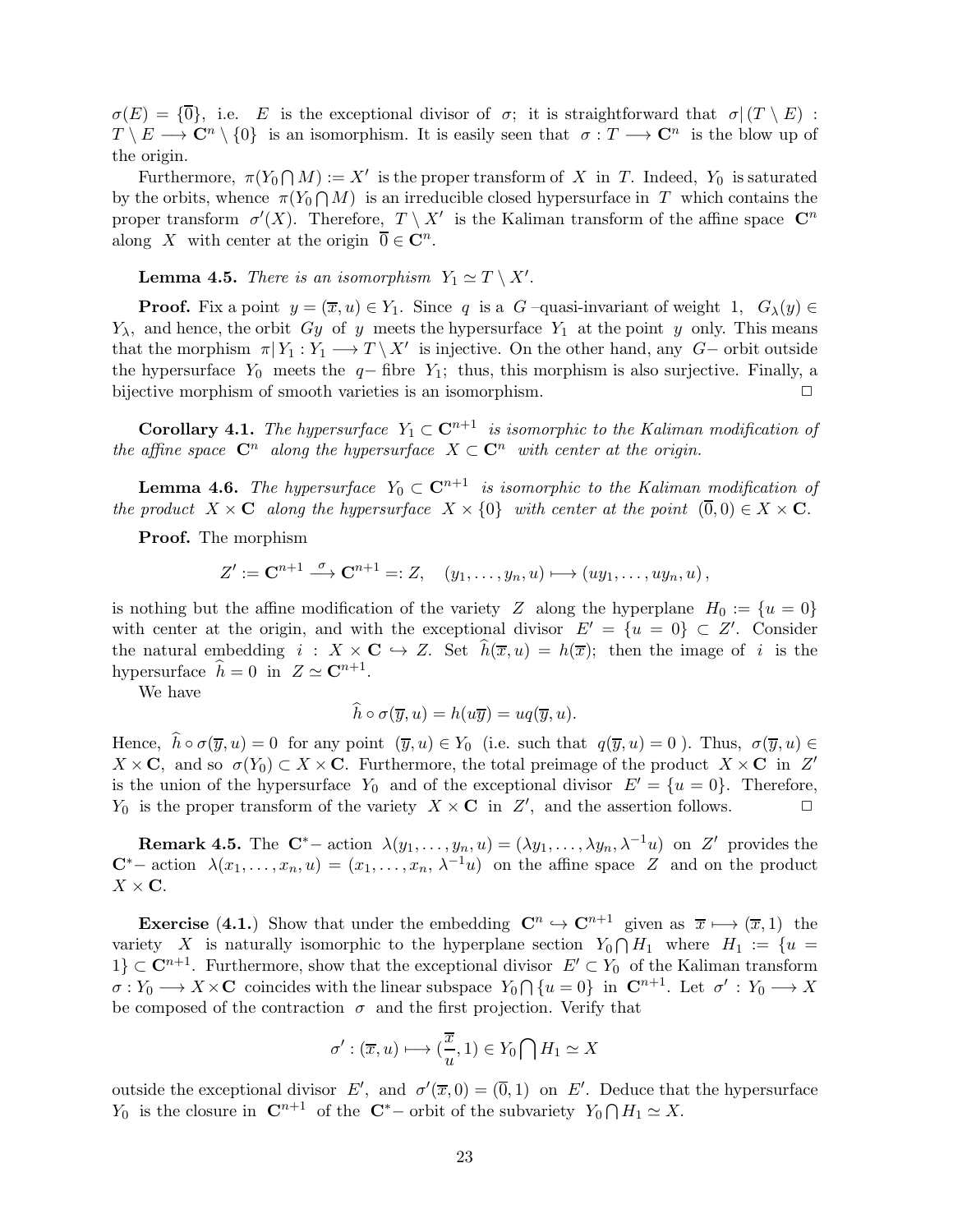<span id="page-23-0"></span>**Theorem 4.4 (tom Dieck** [\[tD 1\]](#page-59-0)). Let  $X \subset \mathbb{C}^n$  be a smooth contractible hypersurface given by an irreducible polynomial  $h \in \mathbb{C}[x_1,\ldots,x_n]$  where  $h(\overline{0})=0$ . Then any fiber  $Y_c=$  $q^{-1}(c)$ ,  $c \in \mathbf{C}$ , of the hyperbolic modification  $q(\overline{x},u) = \frac{h(u\overline{x})}{u} \in \mathbf{C}[x_1,\ldots,x_n,u]$  of the polynomial h is a smooth contractible hypersurface in  $\mathbf{C}^{n+1}$ . Thus,  $q: \mathbf{C}^{n+1} \longrightarrow \mathbf{C}$  yields a foliation of  $\mathbb{C}^{n+1}$  by smooth contractible hypersurfaces.

**Proof.** Indeed, by Lemma [4.4](#page-20-0),  $Y_c \simeq Y_1$  for any  $c \neq 0$ . By Corollary [4.1](#page-5-0) and Lemma [4.6](#page-22-0), the hypersurfaces  $Y_0$  and  $Y_1$  are both Kaliman modifications of triples of smooth contractible varieties. By Kaliman's Theorem [4.1,](#page-17-0) these hypersurfaces  $Y_0$  and  $Y_1$  are contractible.  $\Box$ 

**Remarks.** 4.6. The inequality  $\overline{k}(M') \ge \overline{k}(M)$  of Lemma [4.3](#page-8-0) does not help to answer to the question whether the contractible affine varieties  $Y_0$  and  $Y_1$  are exotic  $\mathbb{C}^n$ − s. Indeed, we have  $\overline{k}(\mathbf{C}^n) = \overline{k}(X \times \mathbf{C}) = -\infty$  (see Theorem [2.5](#page-10-0) (a)). However, in certain cases the intermediate Eisenman-Kobayashi intrinsic measures serve as appropriate analytic invariants (see Kaliman [\[Ka 2](#page-55-0)]).

4.7. The Kaliman Theorem [4.1](#page-17-0) is still applied if  $X$  is only assumed being a contractible topological manifold smooth at the origin. In that case we still have that all the hypersurfaces  $Y_c, c \neq 0$ , are smooth and contractible, but the central fiber  $Y_0$  can be singular, as it is in the following example.

Example 4.6. The foliations of the affine spaces with contractible leaves arising from the tom Dieck-Petrie surfaces [\[tDP 2](#page-53-0)] (see Examples [2.4 , 4.4](#page-12-0) above). Recall (see [\[LiZa\]](#page-56-0) and Theorem [2.7](#page-12-0) above) that up to automorphisms of  $\mathbb{C}^2$  the only irreducible simply connected singular affine plane curves are the curves  $\Gamma_{k,l} := \{x^k - y^l = 0\} \subset \mathbb{C}^2$ ,  $(k,l) = 1$ ,  $k > l \geq 2$ . Starting with  $\Gamma_{k,l}$  perform the hyperbolic modification at the smooth point  $(1, 1) \in$  $\Gamma_{k,l}$ . We obtain a foliation  $p_{k,l}: \mathbf{C}^3 \longrightarrow \mathbf{C}$  of  $\mathbf{C}^3$  by the fibers of the polynomial

$$
p_{k,l} := \frac{(xz+1)^k - (yz+1)^l}{z} \in \mathbf{C}[x, y, z].
$$

All of them are irreducible contractible surfaces; all but the central one  $p_{k,l}^{-1}(0)$  are smooth. One can see that  $\overline{k}(X_{k,l}) = 1$  where  $X_{k,l} := p_{k,l}^{-1}(1)$  (see Exercise 4.6 below). Next, starting with  $X_{k,l}$ , by means of hyperbolic modifications one can construct non-trivial foliations of  $\mathbb{C}^4$ ,  $\mathbb{C}^5$ , etc. by smooth contractible hypersurfaces. Moreover, the corresponding polynomials are quasi-invariants of hyperbolic  $C^*$  actions on  $C^n$ . In particular, for  $n \geq 4$  the zero fiber of such a polynomial is a smooth contractible hypersurface in  $\mathbb{C}^n$  endowed with a hyperbolic <sup>C</sup>∗<sup>−</sup> action. Furthermore, new contractible affine hypersurfaces can be obtained by passing to cyclic  $\mathbb{C}^*$  – coverings over these ones (see the next section).

**Exercise** (4.2.) Verify that  $\overline{k}(X_{k,l}) = 1$  when  $(k, l) = 1, k > l \geq 2$ .

*Hint.* One can proceed, for instance, as follows. Lifting the meromorphic function  $x^k/y^l$ on  $\mathbb{C}^2$  to the function  $f := (xz+1)^k/(yz+1)^l | X_{k,l}$  on  $X_{k,l}$  (see Exercise [4.4](#page-12-0) ) we obtain a  $\mathbb{C}^*$ − fibration  $f: X_{k,l} \to \mathbb{P}^1$ . Hence, by Iitaka's Easy Addition Theorem [2.5](#page-10-0) (c),  $\overline{k}(X_{k,l}) \leq 1$ . Since  $X_{k,l}$  is acyclic, by the Classification Theorem [3](#page-11-0) (b),  $\overline{k}(X_{k,l}) = 1$  as soon as  $X_{k,l} \not\simeq \mathbb{C}^2$ . Recall that the surface  $X_{k,l}$  is the Kaliman modification of  $\mathbb{C}^2$  along the curve  $\Gamma_{k,l} \subset \mathbb{C}^2$  with center at the point  $(1, 1) \in \Gamma_{k,l}$ . Resolving singularities of the plane projective curve  $\overline{\Gamma}_{k,l} \cup l_{\infty} \subset$  $\mathbf{P}^2$  and blowing up at the point  $(1, 1) \in \overline{\Gamma}_{k,l}$ , we obtain an SNC-completion  $(V_{k,l}, D_{k,l})$  of  $X_{k,l}$ . Contracting, if necessary, the  $(-1)-$  components of the boundary divisor  $D_{k,l}$  of valence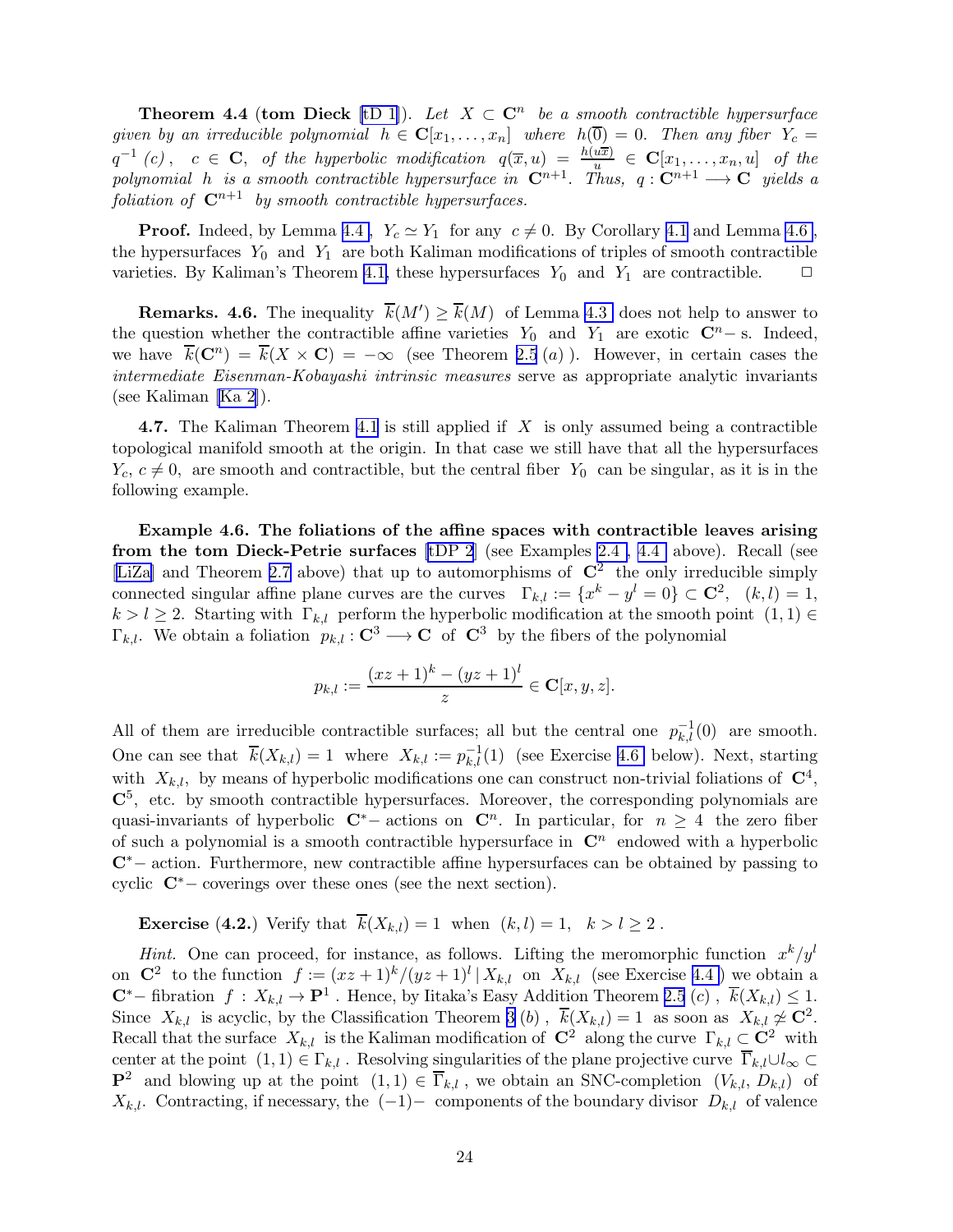<span id="page-24-0"></span>at most two of the dual graph  $\Gamma_{D_{k,l}}$  we come to a minimal completion  $(V_{k,l}^{\min}, D_{k,l}^{\min})$  of the open surface  $X_{k,l}$ . The dual graph of its boundary divisor  $D_{k,l}^{\min}$  is non-linear (what is this graph?). Therefore, by the Ramanujam Theorem [2.2](#page-6-0),  $X_{k,l} \not\simeq \mathbb{C}^2$ .

# 5 Cyclic C<sup>∗</sup>− coverings

**Definition 5.1** (cf. [\[KoRu 2,](#page-56-0) Prop. 2.11]). Let X be an affine variety, and let  $q \in \mathbb{C}[X]$ be a regular function on X. For an integer  $s > 1$  set  $Y_s = \{(x, u) \in X \times \mathbf{C} \mid q(x) = u^s\}.$ The projection  $\varphi_s : Y_s \longrightarrow X$ ,  $(x, u) \stackrel{\varphi_s}{\longrightarrow} x$ , yields a cyclic covering of X branched to order s along the principal divisor  $F_0 = q^*(0)$ . We suppose that X is a smooth affine variety and  $F_0$  is a smooth reduced divisor on X; then the variety  $Y_s$  is also smooth (indeed, grad  $_{(x,u)}(q(x)-u^s) = (\text{grad } xq, -su^{s-1})$ , as well as the hypersurface  $F_{s,0} := \varphi_s^{-1}(F_0)$  in  $Y_s$ .

Let X be endowed with a regular  $C^*$  – action  $t: C^* \times X \longrightarrow X$ . Suppose that the regular function  $q$  is a quasi-invariant of  $t$  of weight  $d$ , i.e.

$$
q(t_{\lambda}x) = \lambda^d q(x)
$$

where  $d \in \mathbf{Z}$ . Then the  $\mathbf{C}^*$  – action  $\lambda(x, u) := (\lambda^s(x), \lambda^d u)$  on  $X \times \mathbf{C}$  restricts to  $Y_s$  making the following commutative diagram equivariant

$$
\begin{array}{ccc}\nY_s & \xrightarrow{(x, u) \mapsto x} & X \\
\text{pr}_2 & & q \\
\hline\n\text{C} & \xrightarrow{u \mapsto u^s} & \text{C}\n\end{array}
$$

where the original  $\mathbb{C}^*$  - action G on X is replaced by its 's-th power'  $(\lambda, x) \longmapsto \lambda^s(x) :=$  $t(\lambda^s, x)$ . Indeed, for  $(x, u) \in Y_s$  we have:

$$
q(\lambda^{s}(x)) = \lambda^{sd}q(x) = \lambda^{sd}u^{s} = (\lambda^{d}u)^{s},
$$

whence  $(\lambda^s(x), \lambda^d u) \in Y_s$ , which shows that the above diagram is equivariant.

If, in addition,  $(d, s) = 1$ , then the monodromy of the cyclic covering  $\varphi_s : Y_s \to X$  is represented via the action on Y<sub>s</sub> of the subgroup  $\omega_s \subset \mathbb{C}^*$  of the s- th roots of unity. Indeed, since  $(s, d) = 1$  the  $\omega_s$ – orbit of a point  $(x, u)$  in  $Y_s$  is

$$
\omega_s(x, u) = \{(x, \lambda^d u) | \lambda^s = 1\} = \varphi_s^{-1}(x).
$$

The fixed point set  $Y_s^{\omega_s} = \{(x, u) \in Y_s \mid u = 0\} = F_{s,0} \subset Y_s$  of the monodromy action on the variety Y<sub>s</sub> can be identified with the hypersurface  $F_0 \subset X$ . Thus, we get  $X = Y_s/\omega_s$  with the quotient action of  $\mathbf{C}^*/\omega_s \simeq \mathbf{C}^*$  on X.

The equivariant covering  $Y_s \longrightarrow X$  as above is called a *cyclic*  $C^*$  – *covering.* 

**Remarks. 5.1.** The action of the monodromy group  $\omega_s \simeq \mathbf{Z}/s\mathbf{Z}$  on  $Y_s$  is homologically trivial. Indeed, this is so for the action on Y<sub>s</sub> of the connected group  $\mathbb{C}^* \supset \omega_s$ .

5.2. The above observations are equally applied in the more general setting when the regular  $\mathbb{C}^*$  – action is only given on the Zariski open subset  $X^* := X \setminus F_0$  of X. In particular, if  $(d, s) = 1$ , then the monodromy group  $\omega_s$  of the cyclic covering  $\varphi_s : Y_s^* \to X^*$  where  $Y_s^* := Y_s \setminus \varphi_s^{-1}(F_0)$ , acts trivially in the homology  $H_*(Y_s^*; \mathbf{Z})$ .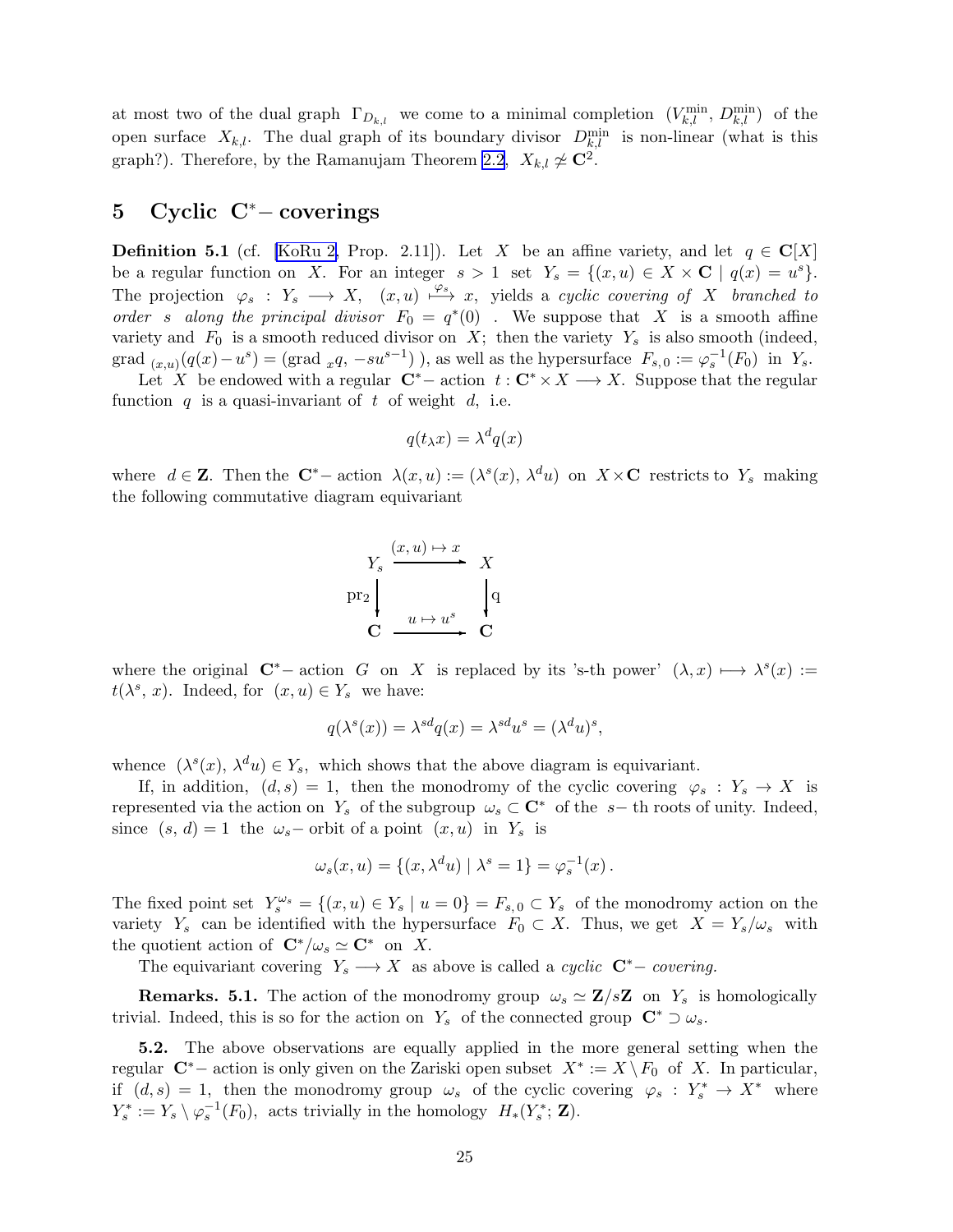<span id="page-25-0"></span>The following result provides a generalization of Theorem A in<sup>7</sup> [[Ka 1\]](#page-55-0).

**Theorem 5.1** (Kaliman). Let X be a smooth contractible affine variety, and let the principal divisor  $F_0 = q^*(0) \subset X$  where  $q \in \mathbb{C}[X]$  be smooth, reduced and irreducible. Denote  $G = \pi_1(X \setminus F_0)$ , and fix a vanishing loop  $\alpha = \alpha_{F_0} \in G$  of the divisor  $F_0$ . Suppose that the following conditions are fulfilled.

( $\sharp$ ) The regular function q is a quasi-invariant of weight  $d \neq 0$  of a regular  $\mathbb{C}^*$ - action defined on  $X \setminus F_0$ .

 $(\sharp_1)$  For some integer  $c \neq 0$ ,  $\alpha^c$  is an element of the center  $Z(G)$  of the group G.

 $(\sharp_2)$  For an integer  $s > 0$  such that  $(s, c) = (s, d) = 1$ , the hypersurface  $F_0$  is  $\mathbb{Z}_p$ -acyclic<sup>8</sup> for each prime divisor p of s.

Consider the cyclic covering  $\varphi_s : Y_s \to X$  branched to order s along  $F_0$ . Then  $Y_s$  is a smooth contractible affine variety.

Due to the Theorems of Hurewicz and Whitehead, it is enough to show that  $Y_s$  is acyclic and simply connected. This is done, respectively, in Theorems 5.2 and [5.3](#page-30-0) below. Notice that the conditions  $\sharp$  and  $\sharp_2$  guarantee acyclicity of Y<sub>s</sub> whereas the condition  $\sharp_1$  provides its simply connectedness.

#### 5.1 Acyclicity of cyclic C<sup>∗</sup>− coverings

**Theorem 5.2 (Kaliman** [\[Ka 1](#page-55-0)]; **tom Dieck** [[tD 2](#page-59-0)]). Let X be an acyclic smooth affine variety, and  $F_0 = q^*(0)$  where  $q \in \mathbb{C}[X]$ , be a smooth reduced irreducible principal divisor on X. Consider a cyclic covering  $\varphi_s : Y_s \to X$  branched to order s along  $F_0$  where  $(s, d) = 1$ . Suppose that the following conditions hold.

( $\sharp$ ) The regular function q is a quasi-invariant of weight  $d \neq 0$  of a regular  $\mathbb{C}^{*}$ - action defined on  $X \setminus F_0$ .

 $(\sharp_2)$  The hypersurface  $F_0$  is  $\mathbb{Z}_p$  – acyclic for each prime divisor p of s.

Then  $Y_s$  is acyclic, too.

Before proving Theorem 5.2 we recall the Smith theory (see [\[Bre](#page-53-0), Ch.III]).

Elements of Smith's Theory. Consider a finite simplicial polyhedron Y endowed with a simplicial action of a finite group  $\omega$ . Usually, passing to the second barycentric subdivision one obtains certain additional regularity properties of the action, which are always to be assumed (see[[Bre](#page-53-0), III.1]). Let k be a field, and let  $\mathbb{Z}[\omega], \mathbb{Z}_p[\omega], k[\omega]$  be the group rings of  $\omega$  (e.g.  $\mathbf{Z}[\omega] = \{\sum_{g \in \omega} n_g g \mid n_g \in \mathbf{Z}\}\$  with natural ring operations). The simplicial chain complexes  $C(Y)$ ,  $C(Y) \otimes \mathbb{Z}_p$ ,  $C(Y) \otimes k$  are, respectively,  $\mathbb{Z}[\omega]$ –,  $\mathbb{Z}_p[\omega]$ –,  $k[\omega]$ – modules (indeed, given a simplex  $\delta$  of Y we have

$$
(\sum n_g g)(\delta) = \sum n_g g(\delta) \in C(Y)).
$$

In the sequel  $\omega$  is assumed to be a finite cyclic group  $\mathbf{Z}_s = \mathbf{Z}/s\mathbf{Z}$  acting on Y in such a way that the fixed point set  $Y^{\omega}$  of the  $\omega-$  action on Y coincides with the individual fixed point set  $Y^g$  for every  $g \in \omega$ ,  $g \neq e$ . In particular, the  $\omega$ -action on the complement  $Y \setminus Y^{\omega}$  is free. We denote by  $X = Y/\omega$  the orbit space, by  $\pi : Y \longrightarrow X$  the natural projection, and

<sup>8</sup>hereafter  $\mathbf{Z}_p = \mathbf{Z}/p\mathbf{Z}$ .

Exposing this result in [\[Za 5](#page-59-0), Thm. 6.9], the condition ( $\sharp_1$ ) below has been missed. In the proof of Theorem [5.3](#page-30-0) below it replaces Lemma 6.8 in [\[Za 5](#page-59-0)] which is wrong.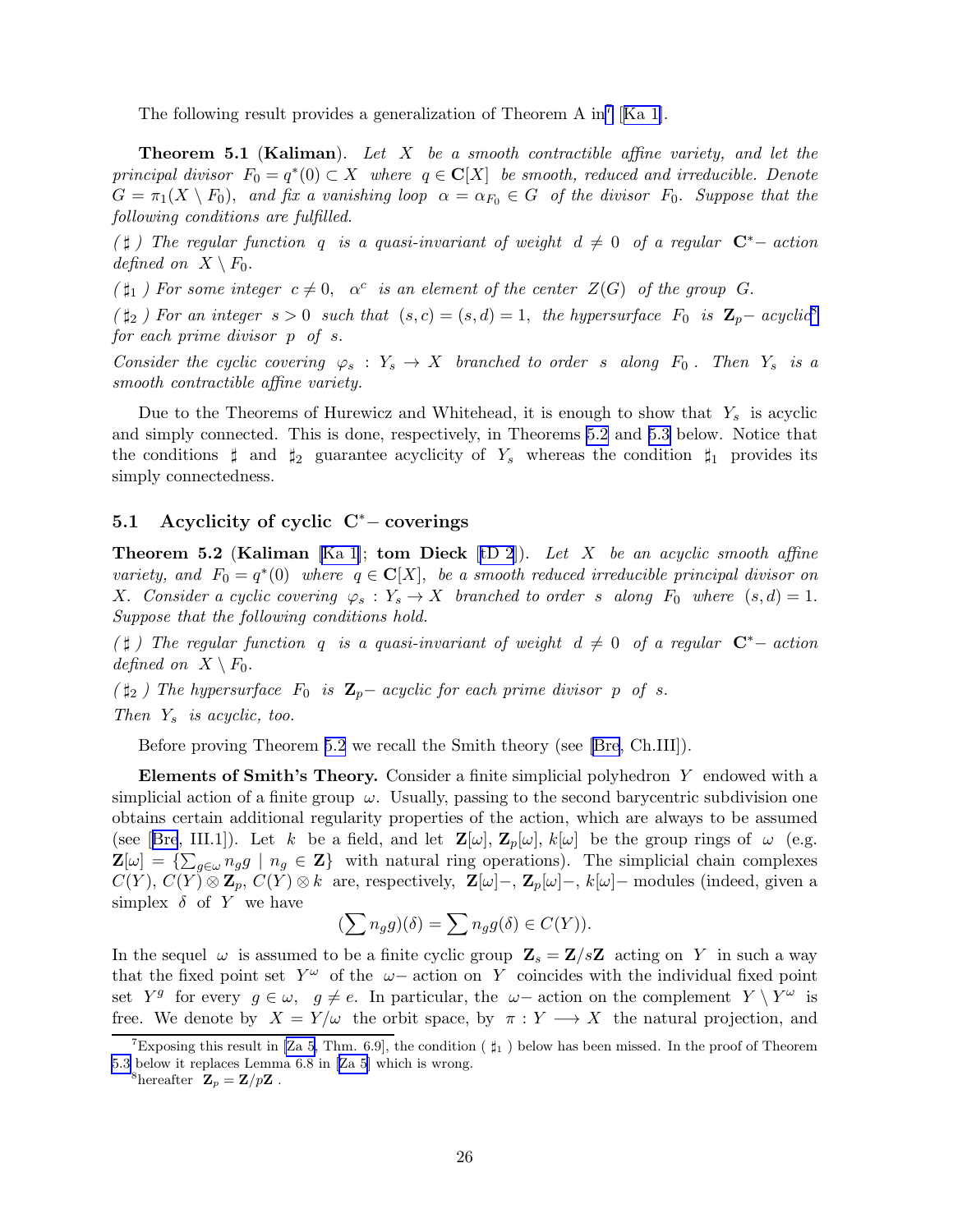we identify  $Y^{\omega}$  with its image in X. Consider the following three homomorphisms of chain complexes:

$$
\pi_*: C(Y) \longrightarrow C(X),
$$

$$
\sigma: C(Y) \longrightarrow C(Y), \qquad \sigma = \sum_{g \in \omega} g \in \mathbf{Z}[\omega],
$$

$$
\mu = \pi^*: C(X) \longrightarrow C(Y), \qquad \mu(\delta) = \pi^{-1}(\delta) \quad \text{if} \quad \delta \cap Y^{\omega} = \emptyset; \qquad \mu(\delta) = \sigma(c) \quad \text{if} \quad \pi_*(c) = \delta.
$$

Notethat the induced homomorphism  $\pi_*$  is surjective. Then we have [[Bre,](#page-53-0) III.2] Ker  $\pi_* =$ Ker  $\sigma$ , and there is an isomorphism

$$
\sigma C(Y) \simeq C(Y)/\text{Ker } \sigma \simeq C(Y)/\text{Ker } \pi_* = C(X),
$$

whence  $\mu \pi_* = \sigma$ . But  $\pi_* \mu(c) = |\omega| \pi_*(c)$ . On the homology level, this leads to the following assertions.

**Lemma 5.1.** [[Bre,](#page-53-0) III(2.2),  $(2.3)$ ]

$$
\pi_* \mu_* = |\omega| : H_*(X) \longrightarrow H_*(X),
$$
  

$$
\mu_* \pi_* = \sigma_* = \sum_{g \in \omega} g_* : H_*(Y) \longrightarrow H_*(Y).
$$

Here  $\mu_*$  is called a transfer. On the invariant part of homology we have

$$
\mu_*\pi_*|H_*(Y)^\omega=|\omega|:H_*(Y)^\omega\longrightarrow H_*(Y)^\omega.
$$

This implies such a corollary.

**Corollary 5.1** [\[Bre](#page-53-0), III(2.4)]. If k is a field of characteristic char  $k = q$  with  $(q, |\omega|) = 1$ , then the restriction

$$
\pi_*|H_*(Y;k)^\omega: H_*(Y;k)^\omega \longrightarrow H_*(X;k)
$$

is an isomorphism, and its inverse is the transfer  $\mu_*$ . Moreover,

$$
H_*(Y;k) = \mu_* H_*(X; k) \oplus \text{Ker } \pi_*,
$$

where Ker  $\pi_* = \text{Ker } \sigma_*$ .

**Corollary 5.2.** Suppose that  $\omega$  acts trivially in the homology, i.e.

$$
\omega_*|H_*(Y)=\mathrm{id}\,.
$$

Then for any field k with (char k,  $|\omega|$ ) = 1 we have the isomorphism of transfer

$$
\pi_* = \mu_*^{-1} : H_*(Y;k) \xrightarrow{\simeq} H_*(X;k).
$$

In particular, if  $\omega \simeq \mathbb{Z}_q$  where q is a prime number, then the elements of the kernel and of the cokernel of the homomorphism  $\pi_* : H_*(Y;\mathbf{Z}) \longrightarrow H_*(X;\mathbf{Z})$  are torsions of order q.

The last assertion follows by the Universal Coefficient Formula:

$$
\tilde{H}_j(Y;\mathbf{Z}_q) = \tilde{H}_j(Y;\mathbf{Z}) \otimes \mathbf{Z}_q \oplus \text{Tor}(H_{j-1}(Y;\mathbf{Z});\mathbf{Z}_q) \qquad \forall j.
$$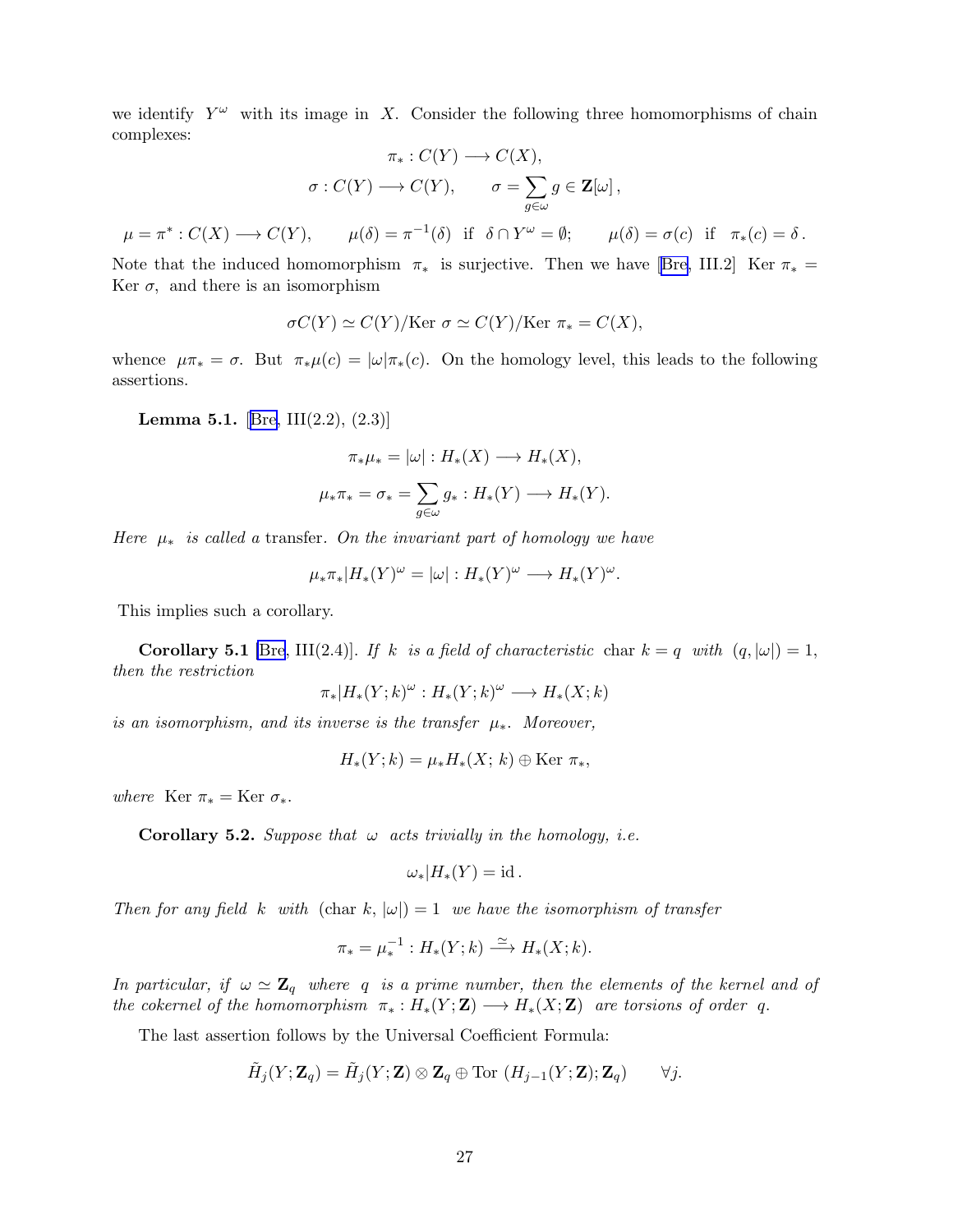<span id="page-27-0"></span>**Definition 5.2** [[Bre](#page-53-0), III.3]. In what follows  $\omega \simeq \mathbb{Z}_p$  is a multiplicative cyclic group of prime order p with a generator  $t \in \omega$ , so that  $\sigma = 1 + t + \ldots + t^{p-1} \in \mathbb{Z}_p[\omega]$ . We set  $\tau = 1 - t \in \mathbb{Z}_p[\omega]$ . We have  $t^p = 1$ ,  $\sigma \tau = \tau \sigma = 0$ , and  $\sigma = \tau^{p-1}$  (indeed,  $(-1)^i \binom{p-1}{i}$  $\binom{-1}{i} \equiv 1 \mod p$ . For an element  $\rho = \rho_i := \tau^i \in \mathbb{Z}_p$  set  $\overline{\rho} = \tau^{p-i}$ ; then  $\overline{\sigma} = \tau$  and  $\overline{\tau} = \sigma$ . Given  $\rho = \rho_i = \tau^i$ , consider the chain complex  $\rho C(Y; \mathbf{Z}_p)$ . Its graded homology group  $H^{\rho}_*(Y; \mathbf{Z}_p) := H_*(\rho C(Y; \mathbf{Z}_p))$  is called the special Smith's homology group.

There are the exact sequences of chain complexes with coefficients in  $\mathbf{Z}_p$  [\[Bre](#page-53-0), III(3.1),(3.8)]:

$$
0 \longrightarrow \overline{\rho}C(Y) \oplus C(Y^{\omega}) \stackrel{i}{\longrightarrow} C(Y) \stackrel{\rho}{\longrightarrow} \rho C(Y) \longrightarrow 0,
$$
  

$$
0 \longrightarrow \sigma C(Y) \stackrel{i}{\longrightarrow} \tau^{j} C(Y) \stackrel{\tau}{\longrightarrow} \tau^{j+1} C(Y) \longrightarrow 0, \quad j = 1, \dots, p-1.
$$

Besides, the kernel of the homomorphism  $\sigma : C(Y; \mathbb{Z}_p) \to C(Y; \mathbb{Z}_p)$  and those of the composition  $C(Y; \mathbb{Z}_p) \to C(Y, Y^{\omega}; \mathbb{Z}_p) \to C(X, Y^{\omega}; \mathbb{Z}_p)$  where  $Y^{\omega}$  is indentified with its image in X, are the same [\[Bre](#page-53-0), p. 124]. These observations lead to the following

**Proposition 5.1** [\[Bre](#page-53-0), III(3.3),(3.4),(3.8)]. For the homology groups with  $\mathbf{Z}_p$  coefficients, one has

(a) an isomorphism  $H_*^{\sigma}(Y) \simeq H_*(X; Y^{\omega})$ ,

and the following two Smith's exact homology sequences:

(b)



(c)



where deg  $\rho_* = \text{deg } \tau_* = \text{deg } i_* = 0, \text{deg } \delta_* = -1.$ 

**Proposition 5.2.** Suppose that<sup>9</sup>

(ii) the fixed point set  $Y^{\omega}$  is non-empty and  $\mathbf{Z}_p$  -acyclic:  $\tilde{H}_*(Y^{\omega}; \mathbf{Z}_p) = 0$ , and (iii) the quotient  $X = Y/\omega$  is  $\mathbf{Z}_p$  -acyclic:  $\tilde{H}_*(X; \mathbf{Z}_p) = 0$ . Then also Y is  $\mathbf{Z}_p$  –acyclic:  $\tilde{H}_*(Y; \mathbf{Z}_p) = 0$ .

Proof. In view of the vanishing

$$
\tilde{H}_*(X;\mathbf{Z}_p)=\tilde{H}_*(Y^\omega;\mathbf{Z}_p)=0\,,
$$

 $9$ The numeration of the conditions that we use here agrees with those in the next Corollary [5.3](#page-28-0) and Exercise [5.1.](#page-6-0)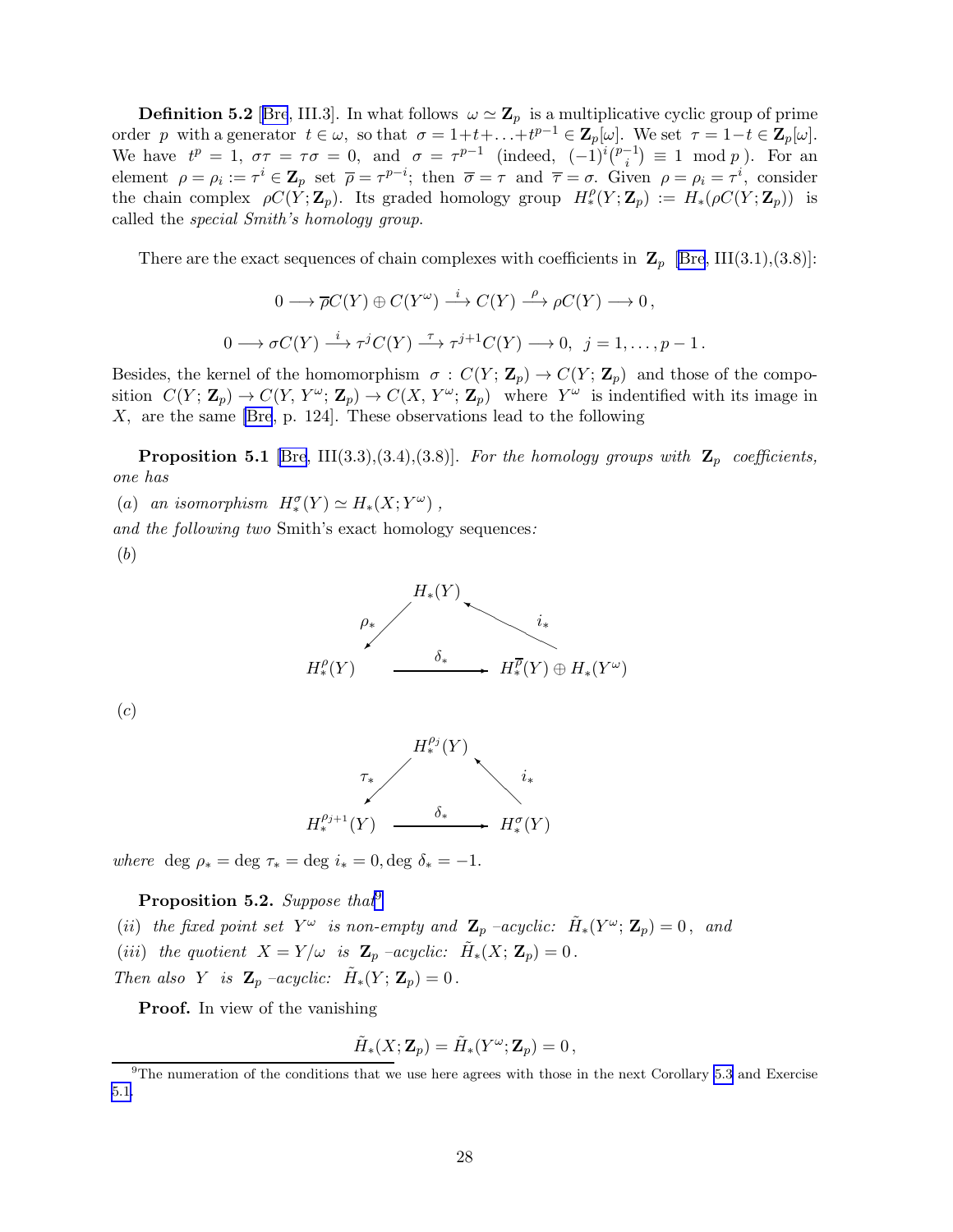<span id="page-28-0"></span>from the exact homology sequence of a pair

$$
\ldots \xrightarrow{i_*} H_j(X; \mathbf{Z}_p) \xrightarrow{r_*} H_j(X, Y^{\omega}; \mathbf{Z}_p) \xrightarrow{\delta_*} H_{j-1}(Y^{\omega}; \mathbf{Z}_p) \xrightarrow{i_*} \ldots
$$

it follows that  $H_*(X, Y^\omega; \mathbb{Z}_p) = 0$ , and thus, by Proposition [5.1](#page-4-0) (a), also  $H_*^{\sigma}(Y; \mathbb{Z}_p) = 0$ . Therefore, by Smith's exact sequence (c),  $H_r^{\rho}(Y; \mathbb{Z}_p) = 0 \,\forall \rho = \rho_j, j = 1, \ldots, p-1$ . Now, by Smith's exact sequence (b),  $\tilde{H}_*(Y; \mathbf{Z}_p) \simeq H^{\rho}_*(Y; \mathbf{Z}_p) = 0. \quad \Box$ 

Corollary 5.3. Suppose that the following conditions hold:

- (i)  $\omega \simeq \mathbf{Z}_p$  acts trivially in homology:  $\omega_*|H_*(Y) = id$ ,
- (ii) the fixed point set  $Y^{\omega}$  is non-empty and  $\mathbf{Z}_p$  -acyclic:  $\tilde{H}_*(Y^{\omega}; \mathbf{Z}_p) = 0$ , and
- (iii) the quotient  $X = Y/\omega$  is acyclic:  $\tilde{H}_*(X; \mathbf{Z}) = 0$ .

Then also Y is acyclic:  $\tilde{H}_*(Y; \mathbf{Z}) = 0$ .

**Proof.** By Corollary [5.2,](#page-5-0)  $H_*(Y; \mathbb{Z}_q) \simeq H_*(X; \mathbb{Z}_q) = 0$  for any prime  $q \neq p$ . By Proposi-tion [5.2,](#page-27-0) also  $H_*(Y; \mathbb{Z}_p) = 0$ . Thus, by the Universal Coefficient Formula,  $\tilde{H}_*(Y; \mathbb{Z}) \otimes \mathbb{Z}_q = 0$ for all prime q. Then  $\tilde{H}_*(Y; \mathbf{Z}) = 0$ .

**Exercise** (5.1.) Assume that  $\omega \simeq \mathbf{Z}_s$  acts on Y in such a way that

- (0)  $Y^g = Y^{\omega} \neq \emptyset$  for every  $g \in \omega, g \neq e;$
- (i) the action is homologically trivial, i.e.  $\omega_*|H_*(Y;\mathbf{Z})=id;$
- (ii) the fixed point set  $Y^{\omega}$  is  $\mathbf{Z}_{p}$  acyclic for any prime divisor p of s;
- (*iii*) the quotient  $X = Y/\omega$  is acyclic:  $\tilde{H}_*(X; \mathbf{Z}) = 0$ .
- Show that Y is acyclic, too:  $\tilde{H}_*(Y; \mathbf{Z}) = 0$ .

**Remark 5.3.** Assume that the  $\mathbb{C}^*$  – action in Theorem [5.2](#page-25-0) is regular on the whole variety X. Then the monodromy group action on the covering variety  $Y_s$  is homologically trivial (see Remark [5.1](#page-4-0) above), that is, the above condition  $(i)$  is fulfilled. This provides a proof of Theorem [5.2](#page-25-0) in that particular case. Notice that the assumptions of smoothness of X and  $F_0$ are not used in this proof.

In general case, following tom Dieck[[tD 2\]](#page-59-0), we need to consider branched coverings over smooth varieties and to make use of the Thom classes. We recall below their definition and some properties (see e.g.[[Do](#page-53-0), VIII.11], [\[MilSta](#page-57-0), §9, §10]).

Thom's classes and Thom's isomorphisms. Consider an oriented connected smooth real manifold X and a codimension 2 closed oriented submanifold  $F_0$  of X. Let  $N \rightarrow$  $F_0$  be the (oriented) normal bundle of  $F_0$  in X with the zero section  $Z_0 \simeq F_0$ . Fix a tubular neighborhood  $U \subset X$  be of the submanifold  $F_0$  in X such that the pair  $(U, F_0)$  is diffeomorphic to the pair  $(N, Z_0)$ . Denote  $U^* := U \setminus F_0$  and  $N^* := N \setminus Z_0$ . By excision, we have the isomorphisms  $\tilde{H}_*(X, X^*; \mathbf{Z}) \simeq \tilde{H}_*(U, U^*; Z) \simeq \tilde{H}_*(N, N^*; \mathbf{Z}),$  and similarly for the cohomology groups. The Thom class  $t(F_0) \in H^2(X, X^*; \mathbb{Z}) \simeq H^2(N, N^*; \mathbb{Z})$  is a unique cohomology class which takes the value 1 on any oriented relative two-cycle  $(F, F^*) \in$  $H_2(N, N^*; \mathbb{Z})$  defined by a fiber F of the normal bundle N.

The cap-product with the Thom class  $t(F_0) \in H^2(X, X^*; \mathbb{Z}_q)$  yields the Thom isomor $phism^{10}$ 

$$
\tilde{H}_i(X, X^*; \mathbf{Z}_q) \simeq H_{i-2}(F_0; \mathbf{Z}_q), i = 0, 1, \ldots
$$

 $10$ <sup>the</sup> homology groups with negative indices are considered being zero.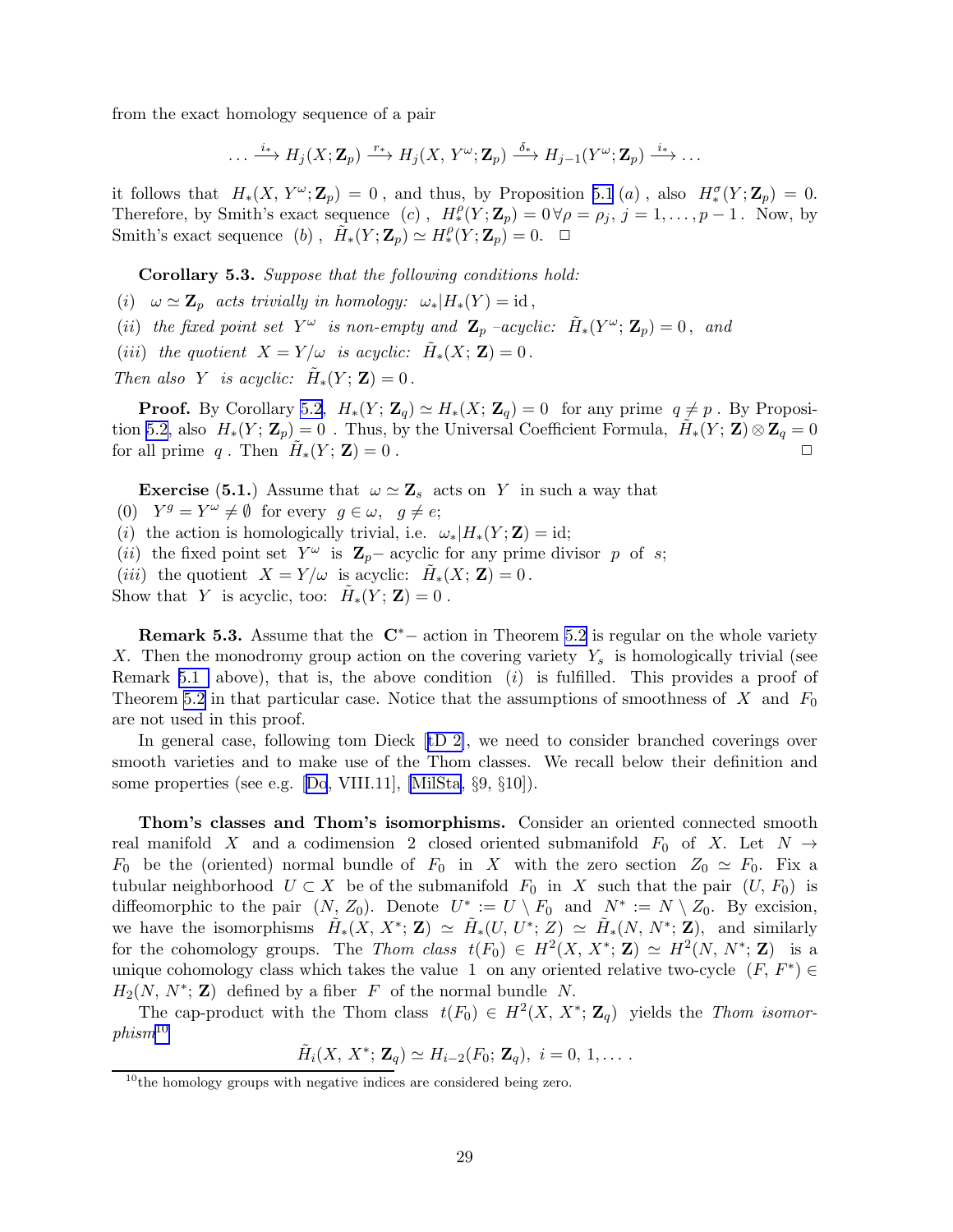Let  $\varphi_s: Y_s \to X$  be a smooth cyclic ramified covering of X branched to order s along  $F_0$ , i.e.  $Y_s$  is an oriented manifold equipped with an action of a group  $\omega \simeq \mathbf{Z}_s$  of orientation preserving diffeomorphisms; the fixed point set  $Y_s^{\omega} \subset Y_s$  is a codimension 2 closed oriented submanifold;  $\omega$  acts freely in the complement  $Y_s \setminus Y_s^{\omega}$ , and  $\varphi_s : Y_s \to X$  is the orbit map which provides a natural identification of  $Y_s^{\omega}$  with the submanifold  $F_0 \subset X$ .

Note that under the assumption ( $\sharp$ ) of Theorem [5.2](#page-25-0) the monodromy group  $\omega \simeq \mathbf{Z}_s$  acts trivially in the homology  $H_*(Y_s \setminus F_0; \mathbf{Z})$ . Thus, the next proposition yields Theorem [5.2](#page-25-0) (cf. Corollary [5.3](#page-28-0)).

**Proposition 5.3** (see [\[tD 2,](#page-59-0) Thm. 2.9]). Let in the notation as above  $\varphi_s : Y_s \to X$ be a smooth cyclic ramified covering of a smooth manifold X branched to order s along a codimension 2 submanifold  $F_0 \subset X$ . Suppose that

(i) the covering group  $\omega \simeq \mathbf{Z}_s$  acts trivially in the homology of the complement  $Y_s \setminus Y_s^{\omega}$ :  $\omega_*|H_*(Y_s \setminus Y_s^{\omega}; \mathbf{Z}) = id;$ 

(ii) the fixed point set  $Y_s^{\omega}$  is  $\mathbf{Z}_p$  – acyclic for any prime divisor p of s;

(iii) the quotient  $X = Y_s/\omega$  is acyclic:  $\tilde{H}_*(X; \mathbf{Z}) = 0$ .

Then the manifold  $Y_s$  is acyclic, too:  $\tilde{H}_*(Y_s; \mathbf{Z}) = 0$ .

**Proof.** Assume, for simplicity, that  $s = p$  is a prime number; like in Exercise [5.1](#page-6-0) above the general case can be reduced to this one. By Proposition [5.2,](#page-27-0) we have  $\tilde{H}_*(Y_p; \mathbf{Z}_p) = 0$ . By the Universal Coefficient Formula, it suffices to prove that  $\tilde{H}_*(Y_p; \mathbf{Z}_q) = 0$  (i.e.  $Y_p$  is  $\mathbf{Z}_q$ – acyclic) for any prime  $q \neq p$ .

Denote  $Y_p^* = Y_p \setminus Y_p^{\omega}$  and  $X^* = X \setminus F_0$ . The restriction  $\pi : Y_p^* \to X^*$  is a non-ramified cyclic covering of order p. By Corollary [5.1](#page-5-0),  $(\varphi_s)_*$  :  $H_*(Y_p^*; \mathbb{Z}_q) \to H_*(X^*; \mathbb{Z}_q)$  is an isomorphism for any prime  $q \neq p$ .

We have the Thom isomorphisms

$$
\tilde{H}_i(X, X^*; \mathbf{Z}_q) \simeq H_{i-2}(F_0; \mathbf{Z}_q), \quad \tilde{H}_i(Y_p, Y_p^*; \mathbf{Z}_q) \simeq H_{i-2}(Y_p^{\omega}; \mathbf{Z}_q),
$$

given by cap-products with the Thom classes  $t(F_0) \in H^2(X, X^*; \mathbb{Z}_q)$  resp.  $t(Y_p^{\omega}) \in H^2(Y_p, Y_p^*; \mathbb{Z}_q)$ . It is easily seen that  $(\varphi_s)^*(t(F_0)) = p \cdot t(Y_p^{\omega})$ . Since the multiplication by p is an invertible operation in  $\mathbf{Z}_q$ - (co)homology for  $q \neq p$ , it follows that  $(\varphi_s)_*$  :  $H_*(Y_p, Y_p^*; \mathbf{Z}_q) \longrightarrow$  $H_*(X, X^*; \mathbb{Z}_q)$  is an isomorphism.

Consider the following commutative diagram where the horizontal lines are exact homology sequences of pairs with  $\mathbf{Z}_q$  – coefficients:

$$
\cdots \longrightarrow H_{j+1}(Y_p, Y_p^*) \longrightarrow H_j(Y_p^*) \longrightarrow H_j(Y_p) \longrightarrow H_j(Y_p, Y_p^*) \longrightarrow H_{j-1}(Y_p^*) \longrightarrow \cdots
$$

$$
\Big| \simeq \Bigg| \simeq \Bigg| \simeq \Bigg| \simeq \Bigg| \simeq \Bigg| \simeq \Bigg| \simeq
$$

$$
\cdots \longrightarrow H_{j+1}(X, X^*) \longrightarrow H_j(X^*) \longrightarrow H_j(X) \longrightarrow H_j(X, X^*) \longrightarrow H_{j-1}(X^*) \longrightarrow \cdots
$$

By the above observations, we may conclude that the four indicated vertical arrows are isomorphisms induced by the projection  $\varphi_s$ . By the 5-lemma, the middle vertical arrow is an isomorphism, too. Hence, since X is acyclic,  $\tilde{H}_*(Y_p; \mathbf{Z}_q) \simeq \tilde{H}_*(X; \mathbf{Z}_q) = 0$  for any prime q. This yields the assertion.  $\Box$ 

Thus, the proof of Theorem [5.2](#page-25-0) is completed.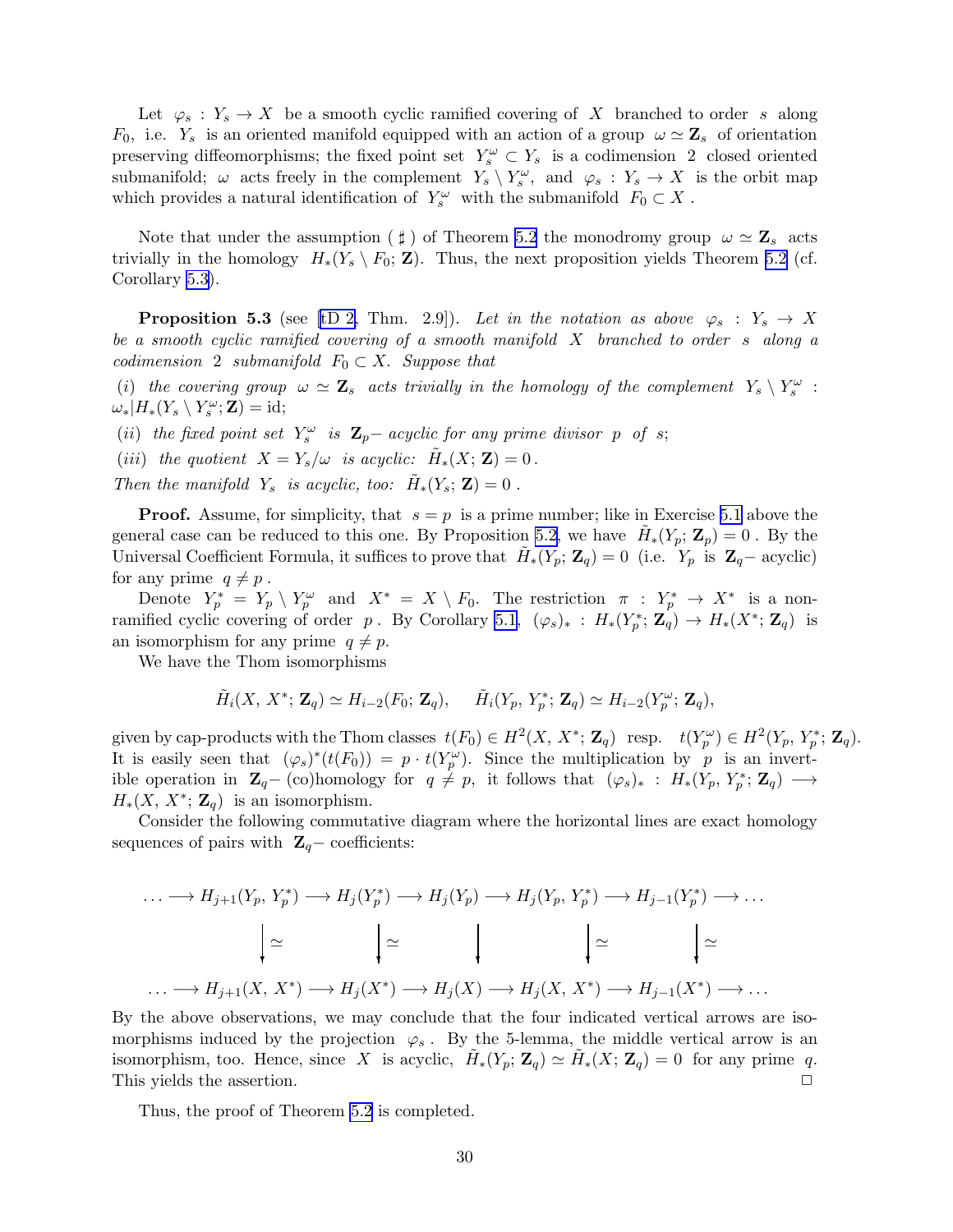<span id="page-30-0"></span>**Example 5.1. The acyclic surfaces**  $Y_{k,1,s}$  **in**  $C^3$  . Let X be a smooth acyclic surface,  $F_0 = q^*(0)$  be a smooth reduced irreducible simply connected curve in <sup>11</sup> X where  $q \in \mathbb{C}[X]$ is a quasi-invariant of weight  $d \neq 0$  of a regular  $\mathbb{C}^*$  action on  $X \setminus F_0$ . Then by Theorem [5.2,](#page-25-0)  $Y_s := \{z^s = q(x)\} \subset X \times \mathbf{C}$ , where  $(d, s) = 1$ , is a smooth acyclic surface, too.

For instance, for k, l, s pairwise relatively prime the surface  $Y_{k,l,s} \subset \mathbb{C}^3$  given by the equation

$$
\frac{(xz^s + 1)^k - (yz^s + 1)^l}{z^s} = 1
$$

is a smooth acyclic one, and  $\overline{k}(Y_{k,l,s}) = 1$ . Indeed, there is a cyclic  $\mathbb{C}^*$ – covering  $Y_{k,l,s} \to X_{k,l}$ over the tom Dieck-Petrie surface  $X_{k,l}$  (see Examples [4.4](#page-12-0), [4.6](#page-23-0) and Exercise 4.6 above) branched to order s along the curve  $L_{k,l} := X_{k,l} \cap \{z = 0\} \simeq \mathbf{C}$  in  $X_{k,l}$ . The  $\mathbf{C}^*$ - action in  $X_{k,l} \setminus L_{k,l}$  is induced via the isomorphism  $X_{k,l} \setminus L_{k,l} \simeq \mathbb{C}^2 \setminus \Gamma_{k,l}$  by the linear  $\mathbb{C}^*$  action  $(\lambda, (x, y)) \mapsto (\lambda^l x, \lambda^k y)$  on  $\mathbb{C}^2$ . Thus, we may apply Theorem [5.2](#page-25-0) to show that the surface  $Y_{k,l,s}$  is acyclic.

#### 5.2 Simply connectedness of cyclic C<sup>∗</sup>− coverings

**Theorem 5.3 (Kaliman).** Let X be a simply connected smooth affine variety, and let  $F_0 =$  $q^*(0)$ , where  $q \in \mathbb{C}[X]$ , be a smooth reduced irreducible principal divisor in X. Fix a vanishing loop  $\alpha = \alpha_{F_0} \in G := \pi_1(X \setminus F_0)$  of the divisor  $F_0$ . Consider a cyclic covering  $\varphi_s : Y_s \to X$ branched to order s along  $F_0$ . Assume that

 $(\sharp_1)$  For an integer  $c \neq 0$  such that  $(s, c) = 1$ ,  $\alpha^c$  is an element of the center  $Z(G)$  of the group G.

Then  $Y_s$  is simply connected, too.

**Remark 5.4.** In [\[Ka 1](#page-55-0), Lemmas 7 and 8] conditions on a polynomial  $q \in \mathbb{C}[x_1, \ldots, x_n]$ are given which ensure that  $\pi_1(\mathbb{C}^n \setminus F_0) \simeq \mathbb{Z}$ . In particular, repeating word-in-word the proof of Lemma 8 in [\[Ka 1](#page-55-0)] (based on the Seifert-van Kampen Theorem) one can easily see that  $\pi_1(X \setminus F_0) \simeq \mathbf{Z}$  if  $F_0$  is a generic fibre of a regular function q on a simply connected smooth affine variety X, that is, the restriction of q onto a preimage  $q^{-1}(\Delta_{\epsilon})$  of a small disc  $\Delta_{\epsilon} \subset \mathbf{C}$ centered at the origin yields a (trivial) smooth fibre bundle over  $\Delta_{\epsilon}$ . Thus, in this case also the assumption ( $\sharp_1$ ) of Theorem 5.3 holds.

We need the following definition.

**Definition 5.3.** We say that a subgroup  $H$  of a group  $G$  is normally generated by elements  $a_1, \ldots, a_n \in H$  if it is generated by the set of all elements conjugate with  $a_1, \ldots, a_n$ , i.e. if H is the minimal normal subgroup of G which contains  $a_1, \ldots, a_n$ . We denote it by  $<< a_1, \ldots, a_n >>$ . G is said to be normally one-generated if  $G = << a >>$  for some element  $a \in G$ .

**Lemma 5.2.** Let X be a smooth irreducible affine variety, and let  $F_0 = q^*(0)$ , where  $q \in \mathbf{C}[X]$ , be a reduced irreducible principal divisor in X. Fix a vanishing loop  $\alpha = \alpha_{F_0} \in$  $G := \pi_1(X \setminus F_0)$  of the divisor  $F_0$ . Then the following statements hold.

(a)  $\pi_1(X) = 1$  iff  $G = \langle \alpha \rangle$ .

(b) Let  $\varphi_s : Y_s \to X$  be a cyclic covering branched to order s along  $F_0$ . Set  $\hat{G}_s = \langle \langle \alpha^s \rangle \rangle$ . Assume that  $F_0$  is a smooth divisor. Then  $\pi_1(Y_s) = 1$  iff  $G/G_s \simeq \mathbf{Z}/s\mathbf{Z}$ .

<sup>&</sup>lt;sup>11</sup> see Theorem [2.7](#page-12-0) above for a description of such pairs  $(X, F_0)$ .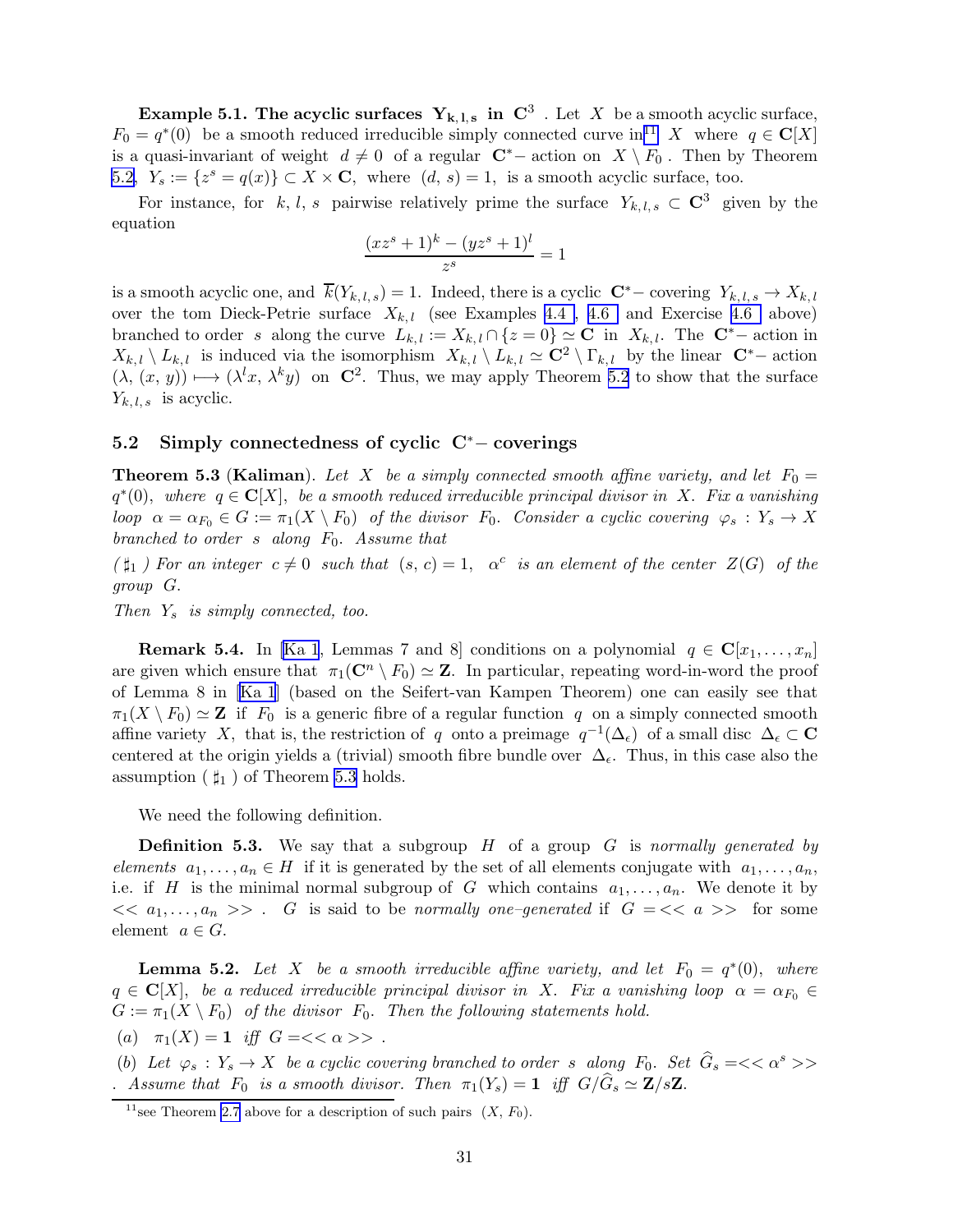**Proof.** (a) By Lemma [2.3](#page-8-0) (a), we have that Ker  $(i_* : \pi_1(X \setminus F_0) \to \pi_1(X)) = \langle \langle \alpha \rangle \rangle$ , and the assertion follows.

(b) Set  $F_{s,0} = \varphi_s^{-1}(F_0) \subset Y_s$ ,  $X^* = X \setminus F_0$  and  $Y_s^* = Y_s \setminus F_{s,0}$ . Then  $\varphi_s : Y_s^* \to X^*$  is a non–ramified cyclic covering of order  $s$ . The induced homomorphism

$$
(\varphi_s)_* : \pi_1(Y_s^*) \to \pi_1(X^*) =: G
$$

is an injection onto a normal subgroup  $G_s$  of G of index s, and  $G/G_s \simeq \mathbb{Z}/s\mathbb{Z}$ . Observe that by (a),  $G = \langle \langle \alpha \rangle \rangle$ , and that  $\alpha^{s} \in G_s$  is the image of a vanishing loop  $\beta \in \pi_1(Y_s^*)$  of the smooth irreducible divisor  $F_{s,0} \subset Y_s$ , i.e.  $(\varphi_s)_*(\beta) = \alpha^s$ . Therefore,  $\hat{G}_s := \langle \langle \alpha^s \rangle \rangle \subset G_s$ , and  $G_s = G_s$  iff  $G/G_s \simeq G/G_s \simeq \mathbf{Z}/s\mathbf{Z}$ .

Denote also  $\hat{G}_s = \langle \langle \alpha^s \rangle \rangle_{G_s}$  the subgroup of  $G_s$  normally generated (in  $G_s$ ) by the element  $\alpha^s \in G_s$ .

Claim.  $G_s = G_s$ .

**Proof of the claim.** Clearly,  $G_s \subset G_s \subset G_s$ . Since the quotient  $G/G_s \simeq \mathbf{Z}/s\mathbf{Z}$  is Abelian we have that  $K := [G, G] \subset G_s$ . Since  $G = \langle \langle \alpha \rangle \rangle$  the abelianization  $G_{ab} := G/K$  is a cyclic group generated by the class  $K\alpha$  of the vanishing loop  $\alpha$ . Hence, any element  $g \in G$  can be written as  $g = g' \alpha^t$  where  $g' \in K \subset G_s$  and  $t \in \mathbb{Z}$ . Thus, we have  $g \alpha^s g^{-1} = g' \alpha^s g'^{-1} \in \widehat{G}_s$ for any  $g \in G$ . Therefore,  $\widehat{G}_s \subset \widehat{G}_s$ , and the claim follows.  $\Box$ 

By (a),  $\pi_1(Y_s) = 1$  iff  $\pi_1(Y_s^*) = \langle \langle \beta \rangle \rangle$ , or, what is the same, iff  $\hat{G}_s = G_s$ . Due to the above Claim, the latter holds iff  $G_s = G_s$ , or, equivalently, iff  $G/G_s \simeq \mathbf{Z}/s\mathbf{Z}$ . This proves  $(b)$ .  $\Box$ 

**Proof of Theorem [5.3.](#page-30-0)** Since  $G = \langle \langle \alpha \rangle \rangle$ , any element  $g \in G$  can be written as  $g = \prod_{i=1}^n g_i \alpha^{r_i} g_i^{-1}$ , where  $g_i \in G$  and  $r_i \in \mathbb{Z}$ ,  $i = 1, ..., n$ . Let  $\rho : G \to G/K \simeq H_1(X \setminus G)$  $F_0$ ; **Z**)  $\simeq$  **Z** be the canonical surjection. Then, clearly,  $\rho(\alpha) = 1$ , and so,  $\rho(g) = \sum_{i=1}^n r_i \in \mathbf{Z}$ . Since  $K \subset G_s := (\varphi_s)_*(\pi_1(Y_s^*))$  and  $G/G_s \simeq \mathbf{Z}/s\mathbf{Z}$ , we have that  $\rho(G_s) = s\mathbf{Z}$ . That is,  $g = \prod_{i=1}^{n} g_i \alpha^{r_i} g_i^{-1} \in G_s$  iff  $\rho(g) = \sum_{i=1}^{n} r_i \equiv 0 \pmod{s}$ .

Using the assumption  $(s, c) = 1$  write  $r_i = k_i s + l_i c$  where  $k_i, l_i \in \mathbb{Z}$ ,  $i = 1, ..., n$ . By our assumption ( $\sharp_1$ ),  $\alpha^c \in Z(G)$ . Hence,  $g_i \alpha^{r_i} g_i^{-1} = g_i \alpha^{sk_i} g_i^{-1} \alpha^{cl_i}$ ,  $i = 1, ..., n$ , and furthermore,

$$
g = \prod_{i=1}^{n} g_i \alpha^{r_i} g_i^{-1} = \left(\prod_{i=1}^{n} g_i \alpha^{s k_i} g_i^{-1}\right) \alpha^{m c}
$$

where  $m = \sum_{i=1}^n l_i$ . For an element  $g \in G_s$  it follows that  $\rho(g) = s \sum_{i=1}^n k_i + mc \equiv$  $\left(\prod_{i=1}^n g_i\alpha^{sk_i}g_i^{-1}\right)$ 0 (mod s), or, equivalently,  $m \equiv 0 \pmod{s}$ . Set  $m = ls, l \in \mathbb{Z}$ . Whence, we have  $g =$  $(\hat{G}_s)^{lc} \in \hat{G}_s$ . Therefore,  $\hat{G}_s \subset G_s \subset \hat{G}_s$ , and so,  $\hat{G}_s = G_s$ , as required (see Lemma [5.2](#page-8-0)  $(b)$ ).  $\Box$ 

Now the proof of Kaliman's Theorem [5.1](#page-25-0) is completed. In Exercises [5.2](#page-7-0) - [5.7](#page-32-0) below we expose some additional properties of the fundamental group  $G = \pi_1(X \setminus F_0)$  in the situation where the variety  $X \backslash F_0$  is equipped with a  $\mathbb{C}^*$  action. After that, in Example<sup>12</sup>[5.2](#page-6-0) we show that without the assumption  $(\sharp_1)$  (or, perhaps, a weaker one which has to be precised) the fundamental group of a cyclic  $\mathbb{C}^*$  – covering Y<sub>s</sub> of a contractible smooth affine variety (even surface)  $X$  can be quite big.

<sup>&</sup>lt;sup>12</sup>Theseexercises and example were elaborated in [[KaZa](#page-55-0)].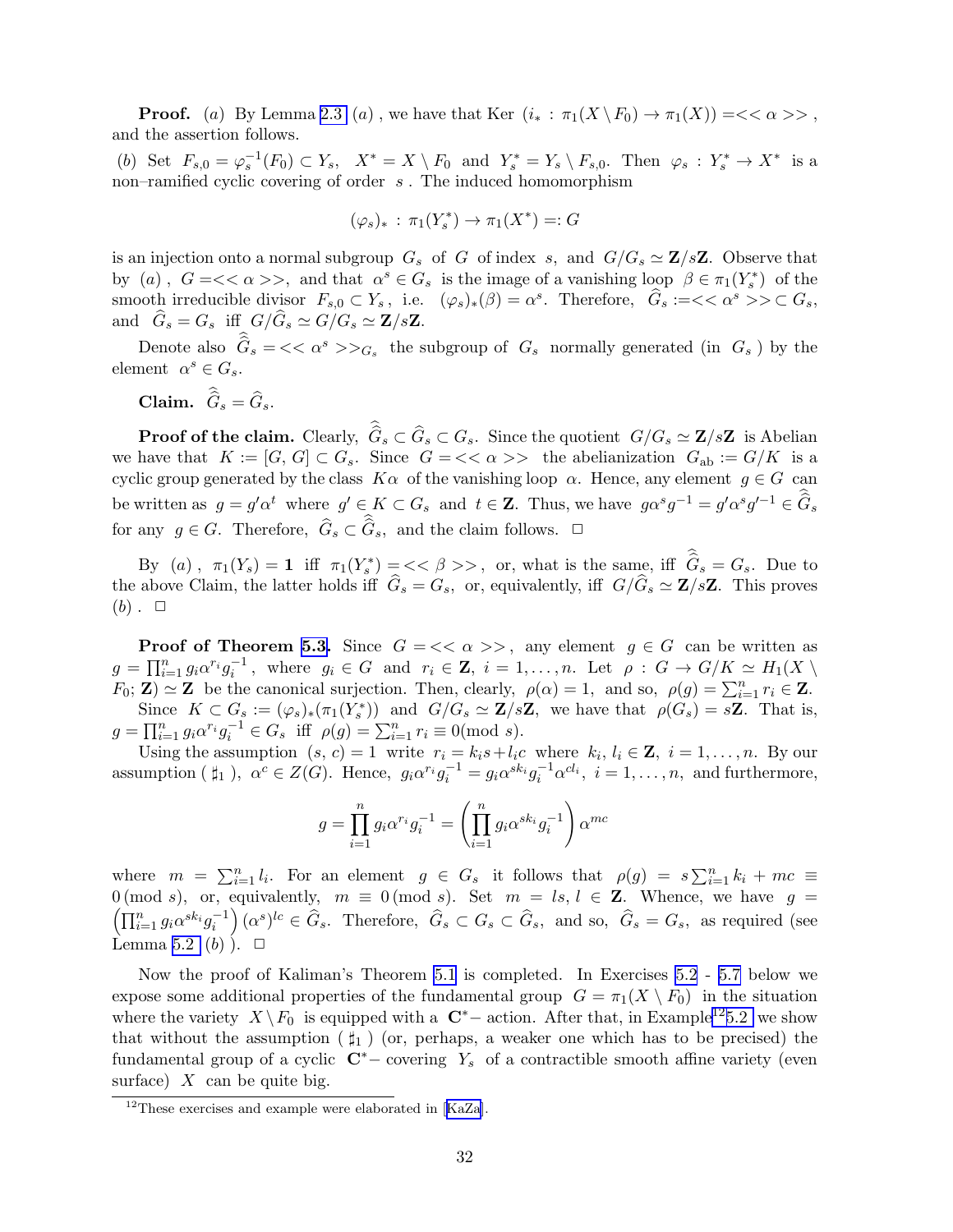<span id="page-32-0"></span>**Exercises.** (5.2.) <sup>13</sup> Let  $G = \langle \langle \alpha \rangle \rangle$  be a normally one-generated group. Denote by  $K = [G, G]$  the commutator subgroup of the group G. Show that  $\alpha^c \in Z(G)$  iff <sup>14</sup>  $[a^c, K] = 1$ , and that under this condition  $K \subset \hat{G}_s := \langle \langle \alpha^s \rangle \rangle$  for any  $s \in \mathbb{Z}$  prime to c.

(5.3.) Let X and  $q \in \mathbb{C}[X]$  be as in Theorem [5.3;](#page-30-0) in particular,  $\pi_1(X) = 1$ . Assume that  $(\sharp')$  the restriction  $q|(X \setminus F_0) : X \setminus F_0 \to \mathbb{C}^*$  is a smooth fiber bundle with a connected fiber  $F_1 := q^{-1}(1)$ . Show that  $q_*(\alpha) = 1 \in \mathbb{Z}$ ,  $i_* \pi_1(F_1) = K := [G, G]$ ,  $G_{ab} := G/K \simeq$  $H_1(X \setminus F_0; \mathbf{Z}) \simeq \mathbf{Z}$ , and  $q_* = \rho : G \to G/K = \mathbf{Z}$  is the canonical surjection. Deduce that  $G = \pi_1(X \setminus F_0) \simeq \mathbb{Z}$  if and only if  $\pi_1(F_1) = \mathbb{1}$ , which in turn implies the condition ( $\sharp_1$ ).

(5.4.) Show, furthermore, that under the condition  $(\sharp)$  of Theorem [5.1](#page-25-0) the above assumption  $(\sharp')$  is fulfilled, and, furthermore, the group G contains a normal subgroup  $G_d$  of index d with the cyclic quotient  $G/G_d \simeq \mathbf{Z}/d\mathbf{Z}$  such that  $G_d \simeq K \times \mathbf{Z} \simeq \pi_1(F_1) \times \mathbf{Z}$ . Let an element  $\gamma \in G_d$  correspond to a generator of the second factor **Z** of this decomposition. Verify that<sup>15</sup>  $\gamma \alpha^{-d} \in K$ , and that the centralizer subgroup  $C_{\gamma}$  of  $\gamma$  in G contains  $G_d$ .

*Hint.* Put  $G_d = (\varphi_d)_*(\pi_1(Y_d^*))$  where  $\varphi_d : Y_d \to X$  is the d–fold branched cyclic covering,  $X^* = X \setminus F_0$  and  $Y_d^* = Y_d \setminus \varphi_d^{-1}(F_0)$ . The induced  $\mathbb{C}^*$  action on  $Y_d^*$  yields an equivariant isomorphism  $F_1 \times \mathbb{C}^* \to Y_d^*$ ,  $(x, \mu) \mapsto (t_\mu(x), \mu)$ , which provides, in turn, the desired decomposition of the subgroup  $G_d$  of G. The element  $\gamma$  corresponds to the image of a generator of the group  $\pi_1(\mathbf{C}^*) \simeq \mathbf{Z}$  under the homomorphism induced by the mapping  $\mathbf{C}^* \to \mathcal{O}_{x_0} \subset X^*$ onto the  $\mathbf{C}^*$  – orbit  $\mathcal{O}_{x_0}$  of a base point  $x_0 \in F_1$ .

(5.5.) Set  $X = \mathbb{C}^2$  and  $q(x, y) = x^2 - y^3 \in \mathbb{C}[x, y]$ . Show that the group  $G = \pi_1(X \setminus F_0)$ can be identified with the 3-braid group

$$
B_3 := <\sigma_1, \sigma_2 | \sigma_1 \sigma_2 \sigma_1 = \sigma_2 \sigma_1 \sigma_2 >
$$

the generators  $\sigma_1, \sigma_2 \in G$  being vanishing loops of the divisor  $F_0 = \Gamma_{2,3} := q^*(0) \subset X$ . Describe the subgroups  $G_d$  and  $K = [G, G]$  in this example (see the preceding exercise). Verify that one can take for  $\gamma$  the element  $(\sigma_1 \sigma_2)^3$  which generates the center  $Z(G) \simeq Z(B_3) \simeq Z$ of the braid group  $B_3$ . Putting  $\alpha = \sigma_1$  check that  $G = \langle \alpha \rangle$ , and  $\alpha^c \notin Z(G)$  whatever  $c \in \mathbf{Z} \setminus \{0\}$  is.

Hint. One can use the presentation of  $-q$  as the discriminant of the cubic polynomial  $t^3$  –  $(y/\sqrt[3]{4})t + x/\sqrt{27} \in \mathbb{C}[t]$ . Consider, further, the Vieta covering  $\mathbb{C}^2 \to \mathbb{C}^2$  which is a branched Galois covering ramified over  $\Gamma_{2,3}$  with the symmetric group  $S_3$  as the Galois group.

(5.6.) Let X be an irreducible quasi-projective variety,  $D \subset X$  be an irreducible hypersurface which contains the singularity locus sing X of X, and let  $C \subset D$  be a non-empty smooth subvariety such that  $C \cap (\text{sing } X \cup \text{sing } D) = \emptyset$ . Consider the Kaliman modification  $\sigma_C: X' \to X$  of the variety X along D with center C. Show that  $\pi_1(X') \simeq \pi_1(X \setminus \text{sing } X)$ . *Hint.* Replace the triple  $(X, D, C)$  by the triple  $(X\setminus \text{sing } X, D\setminus \text{sing } X, C)$ , and then apply Lemma [4.1 .](#page-3-0)

(5.7.) For a polynomial  $q \in \mathbb{C}[x_1, \ldots, x_n]$  such that  $q(\overline{0}) = 0$  denote  $h_q = q \circ \sigma_n(x_1, \ldots, x_n)/x_n$ where

$$
\sigma_n \,:\, \mathbf{C}^n \to \mathbf{C}^n, \ \sigma_n(x_1, \ldots, x_n) := (x_1 x_n, \ldots, x_{n-1} x_n, \, x_n)
$$

is the affine modification of the affine space  $\mathbb{C}^n$  along the hyperplane  $\{x_n = 0\}$  with center at the origin (cf. the proof of Lemma 4.6). Put  $X = q^{-1}(0) \subset \mathbb{C}^n$  and  $X' = h_q^{-1}(0) \subset \mathbb{C}^n$ .

 $13$ See[[Za 5](#page-59-0), Appendix]. A shorter proof was suggested by H. Flenner.

<sup>&</sup>lt;sup>14</sup>For a group G and two subsets  $A, B \subset G$  we denote by  $[A, B]$  the subgroup generated by all the commutators  $[a, b] = aba^{-1}b^{-1}$  where  $a \in A, b \in B$ .

<sup>&</sup>lt;sup>15</sup>Inthe proof of Lemma 6.8 in [[Za 5](#page-59-0)] it was taken  $\gamma = \alpha^d$ . In general, this is not true; see the next exercise.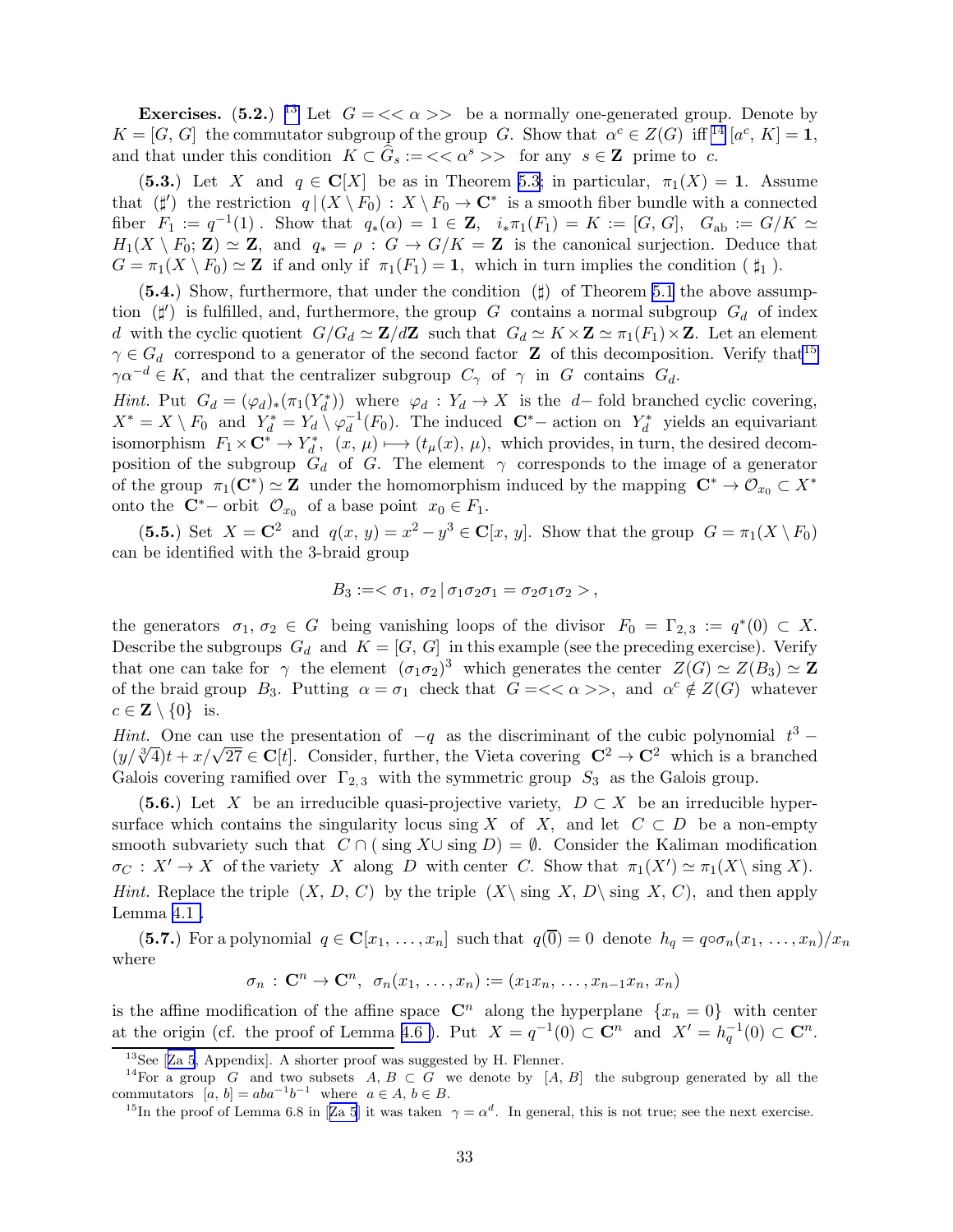Suppose that  $\overline{0} \in X$  is a smooth point. Verify that  $X'$  is the affine modification of the variety X along the divisor  $D := X \cap \{x_n = 0\}$  with center at the origin. Wright down an explicit equation of the hypersurface  $X' := \Sigma_{\overline{0},D}(X) \subset \mathbb{C}^n$  in the general case (see [\[KaZa](#page-55-0), Example  $2.1$ ]).

**Example 5.2.** <sup>16</sup> Consider the smooth surface  $X_{k,l,s,m} := p_{k,l,s,m}^{-1}(0) \subset \mathbb{C}^3$  defined by the polynomial

$$
p_{k,l,s,m} := \frac{(xz^m + 1)^k - (yz^m + 1)^l - z^s}{z^m} \in \mathbf{C}[x, y, z]
$$

where  $0 \le m \le s$ . For  $m > 0$  this surface is smooth, and for  $m = 0$  it is smooth outside of the point  $P_0 = (1, 1, 0) \in X_{k,l,s,0}$ . Suppose that  $(k, l) = (k, s) = (l, s) = 1$ . Then the surface  $X_{k,l,s,s} = Y_{k,l,s}$  is acyclic (see Example [5.1](#page-6-0) )<sup>17</sup>. Moreover, it can be presented as a cyclic  $\mathbb{C}^*$ – covering over the smooth contractible tom Dieck-Petrie surface  $X_{k,l} = X_{k,l,1,1} \subset \mathbb{C}^3$  (see Examples 2.4, 4.4 and [4.6](#page-23-0) above) branched to order s along the curve  $L_{k,l} := X_{k,l} \cap \{z =$  $0$ }  $\simeq$  C in  $X_{k,l}$ . However, the smooth acyclic surface  $Y_{k,l,s}$  is not contractible and possesses quite a big fundamental group which we describe below<sup>18</sup>.

Indeed, Exercise [5.7](#page-32-0) above shows that  $\sigma_3 | X_{k,l,s,m} : X_{k,l,s,m} \to X_{k,l,s,m-1}$  is the Kaliman transform of the surface  $X_{k,l,s,m-1}$  along the curve  $D := X_{k,l,s,m-1} \cap \{z=0\}$  with center at the origin. The repeated application of Lemma [4.1](#page-3-0) and Exercise [5.6](#page-10-0) yields the isomorphisms

$$
\pi_1(Y_{k,l,s}) = \pi_1(X_{k,l,s,s}) \simeq \pi_1(X_{k,l,s,s-1}) \simeq \ldots \simeq \pi_1(X_{k,l,s,1}) \simeq \pi_1(X_{k,l,s,0} \setminus \{P_0\})
$$

where  $X_{k,l,s,0} \simeq X_{k,l,s} := \{x^k - y^l - z^s = 0\} \subset \mathbb{C}^3$ . Whence, the surface  $X_{k,l,s,0} \simeq X_{k,l,s}$  is homotopically equivalent to the cone over the Pham–Brieskorn 3-manifold  $M_{k,l,s} := X_{k,l,s} \cap$  $S^5$  (the *link* of the surface singularity of  $X_{k,l,s}$  in the sphere  $S^5$ ). In turn,  $X_{k,l,s} \setminus {\overline{0}}$  is homotopically equivalent to the link  $M_{k,l,s}$ , and thus  $\pi_1(Y_{k,l,s}) \simeq \pi_1(M_{k,l,s})$ . We denote the latter group as  $G'_{k,l,s}$ .

The structure of these groups is well known (see [\[Mil 3](#page-57-0)]). The groups  $G'_{k,l,s}$  are finite iff  $1/k + 1/l + 1/s > 1$ , infinite nilpotent iff  $1/k + 1/l + 1/s = 1$ . If  $1/k + 1/l + 1/s < 1$ , then  $G'_{k,l,s} = [G_{k,l,s}, G_{k,l,s}],$  where

$$
G_{k,l,s} := <\gamma_1, \, \gamma_2, \, \gamma_3 \, | \, \gamma_1^k = \gamma_2^l = \gamma_3^s = \gamma_1 \gamma_2 \gamma_3 >
$$

is a central extension of the Schwarz triangular group

$$
T_{k,l,s} := \langle b_1, b_2, b_3 | b_1^2 = b_2^2 = b_3^2 = 1, (b_1b_2)^k = (b_2b_3)^l = (b_3b_1)^s = 1 \rangle,
$$

which is a discrete group of isometries of the non-Euclidean plane generated by reflections in the sides of an appropriate triangle.

Note that for  $1/k + 1/l + 1/s < 1$  the triangular group  $T_{k,l,s}$  contains a free subgroup with two generators. Therefore, the group  $G'_{k,l,s}$  also contains such a subgroup; in particular, it is not solvable. Observe that this group is perfect, i.e. it coincides with its commutator subgroup; indeed, its abelianization  $H_1(Y_{k,l,s}; \mathbf{Z})$  is trivial. On the other hand, it is known that for  $(k, l) = (k, s) = (l, s) = 1$  and only under this condition the Pham–Brieskorn manifold  $M_{k,l,s}$ is a homology 3-sphere; see [\[Bri](#page-53-0), [HNK,](#page-54-0) Appendix I.8].

<sup>16</sup>We are thankful to V. Sergiescu for useful discussions related to this example.

<sup>&</sup>lt;sup>17</sup>Actually, by Lemma [4.2](#page-8-0), all the surfaces  $X_{k,l,s,m}$ ,  $m = 1, \ldots, s$ , are acyclic, too.

<sup>&</sup>lt;sup>18</sup>More generally, see [\[GuMiy 1](#page-54-0)] for a description of the fundamental groups of acyclic surfaces with log-Kodaira dimension 1.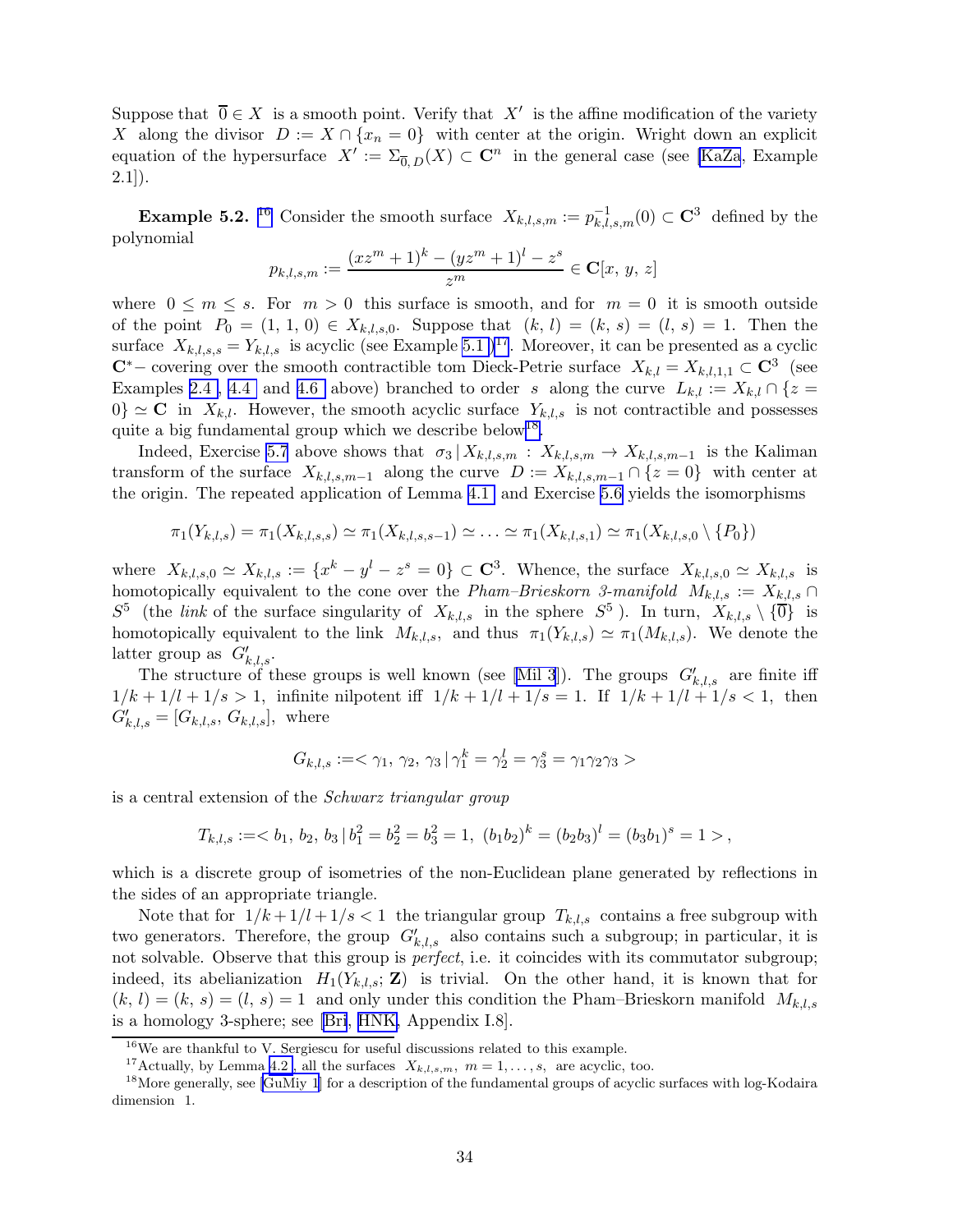<span id="page-34-0"></span>Recall that  $X_{k,l} \setminus L_{k,l} \simeq \mathbf{C}^2 \setminus \Gamma_{k,l}$  where  $\Gamma_{k,l} := \{x^k - y^l = 0\} \subset \mathbf{C}^2$  (see Example [4.6 \)](#page-23-0). The group  $B_{k,l} := \pi_1(X_{k,l} \setminus L_{k,l}) \simeq \pi_1(\mathbb{C}^2 \setminus \Gamma_{k,l})$  has the presentation  $B_{k,l} = \langle \Gamma \rangle$  $a, b \mid a^k = b^l >$  (see e.g. [\[Di 2](#page-53-0)]). In turn, the group  $\pi_1(Y_{k,l,s} \setminus \{z = 0\})$  is isomorphic to an index s subgroup of the group  $B_{k,l}$  with a cyclic quotient. By Lemma [2.3](#page-8-0) (a), Ker  $(i_* : \pi_1(Y_{k,l,s} \setminus \{z=0\}) \to \pi_1(Y_{k,l,s}) = \{ < \alpha^s > > \text{ where } \alpha \in B_{k,l} \text{ represents a van-} \}$ ishing loop of the line  $L_{k,l} \subset X_{k,l}$ . Let  $p, q \in \mathbb{Z}$  be such that  $kp + lq = 1$ . Then one may take  $\alpha = a^q b^p \in B_{k,l}.$ 

Therefore, for  $1/k + 1/l + 1/s < 1$  and  $(k, l) = (k, s) = (l, s) = 1$  the group  $G'_{k,l,s} \simeq$  $\pi_1(Y_{k,l,s})$  is isomorphic to an index s subgroup of the quotient

$$
B_{k,l,s} := B_{k,l}/ \langle \langle \alpha^s \rangle \rangle = \langle a, b | a^k = b^l, (a^q b^p)^s = 1 \rangle.
$$

In particular, for  $k = 2$ ,  $l = 3$ , and  $s \ge 7$  we have that  $B_{2,3} = B_3$  is the 3-braid group with generators  $\sigma_1, \sigma_2 \in B_3$  being vanishing loops of  $L_{2,3}$  in  $X_{2,3}$  (see Exercise [5.5](#page-10-0) above),  $a = \sigma_1 \sigma_2 \sigma_1$ ,  $b = \sigma_1 \sigma_2$ , and  $G'_{2,3,s}$  is isomorphic to an index s subgroup of the group

$$
B_{2,3,s} = B_3/<<\sigma_1^s>> = <\sigma_1,\,\sigma_2\,|\,\sigma_1\sigma_2\sigma_1=\sigma_2\sigma_1\sigma_2,\,\,\sigma_1^s=\sigma_2^s=1>
$$

which consists of the words in the generators  $\sigma_1$ ,  $\sigma_2$  with the sum of exponents divisible by s.

# 6 Multicyclic C<sup>∗</sup>− coverings

#### 6.1 Contractibility of multicyclic C<sup>∗</sup>− coverings. Examples

To clarify the very idea of the construction of contractible multicyclic <sup>C</sup>∗<sup>−</sup> coverings due to Koras and Russell [\[KoRu 1](#page-56-0), [KoRu 2](#page-56-0)] let us start with simple examples. We exhibit two different approaches (see Examples [6.1](#page-6-0) and [6.3](#page-7-0) below). Recall first the following definitions.

**Definition 6.1.** The suspension over a topological space X is the cylinder  $X \times [0, 1]$  with the bases  $X \times \{0\}$ ,  $X \times \{1\}$  being contracted each one to a point. The join  $X \times Y$  of two topological spaces X, Y is the cylinder  $(X \times Y) \times [0, 1]$  with the base  $(X \times Y) \times \{0\}$  resp.  $(X \times Y) \times \{1\}$  being contracted to  $X \times \{0\}$  resp. to  $Y \times \{1\}$ . Clearly, the join  $X \times \mathbb{Z}/2\mathbb{Z}$  is nothing but the suspension over X.

We also use the following fact.

**Theorem 6.1 (Némethi–Sebastiani–Thom** [\[Ne](#page-57-0), [Di 2](#page-53-0)]). A generic fibre of a polynomial  $p(x) + q(y), p \in \mathbf{C}[x_1, \ldots, x_k], q \in \mathbf{C}[y_1, \ldots, y_l],$  is homotopically equivalent to the join of generic fibres of the polynomials p and q.

Example 6.1 (The Russell cubic threefold; see also Examples [4.3](#page-7-0) , [6.3 \)](#page-7-0). The polynomial  $q_0 = x(xy+1) \in \mathbf{C}[x, y]$  is the hyperbolic modification of the polynomial  $h = x + x^2 \in \mathbf{C}[x]$ . Thus, it is a quasi-invariant of weight 1 of the  $\mathbb{C}^*$  – action  $(\lambda, (x, y)) \mapsto (\lambda x, \lambda^{-1}y)$  on  $\mathbb{C}^2$ . The zero fiber  $\Gamma_0 = q_0^{-1}(0)$  is a disjoint union of two affine curves isomorphic to **C** and to **C**<sup>\*</sup>, respectively. Consider the two-fold  $\mathbb{C}^*$  – covering  $F_0 \to \mathbb{C}^2$  branched along  $\Gamma_0$ , given as the surface  $F_0 = \{x + x^2y + z^2 = 0\} \subset \mathbb{C}^3$  with the projection  $\varphi_2 : F_0 \longrightarrow \mathbb{C}^2$ ,  $(x, y, z) \longmapsto (x, y)$ . Thus,  $\varphi_2$  is  $C^*$  – equivariant with respect to the actions  $(\lambda, (x, y, z)) \mapsto (\lambda^2 x, \lambda^{-2} y, \lambda z)$  on  $F_0$  and  $(\lambda, (x, y)) \mapsto (\lambda^2 x, \lambda^{-2} y)$  on  $\mathbb{C}^2$ . The restriction of the above  $\mathbb{C}^*$  action on  $F_0$  to the subgroup  $\omega_2 = {\lambda^2 = 1} \simeq \mathbf{Z}/2\mathbf{Z}$  of  $\mathbf{C}^*$  yields the monodromy of the covering  $F_0 \to \mathbf{C}^2$ . Since this monodromy acts trivially in the homology of  $F_0$ , by Corollary [5.2,](#page-5-0)  $F_0$  is  $\mathbb{Z}_3$ – acyclic.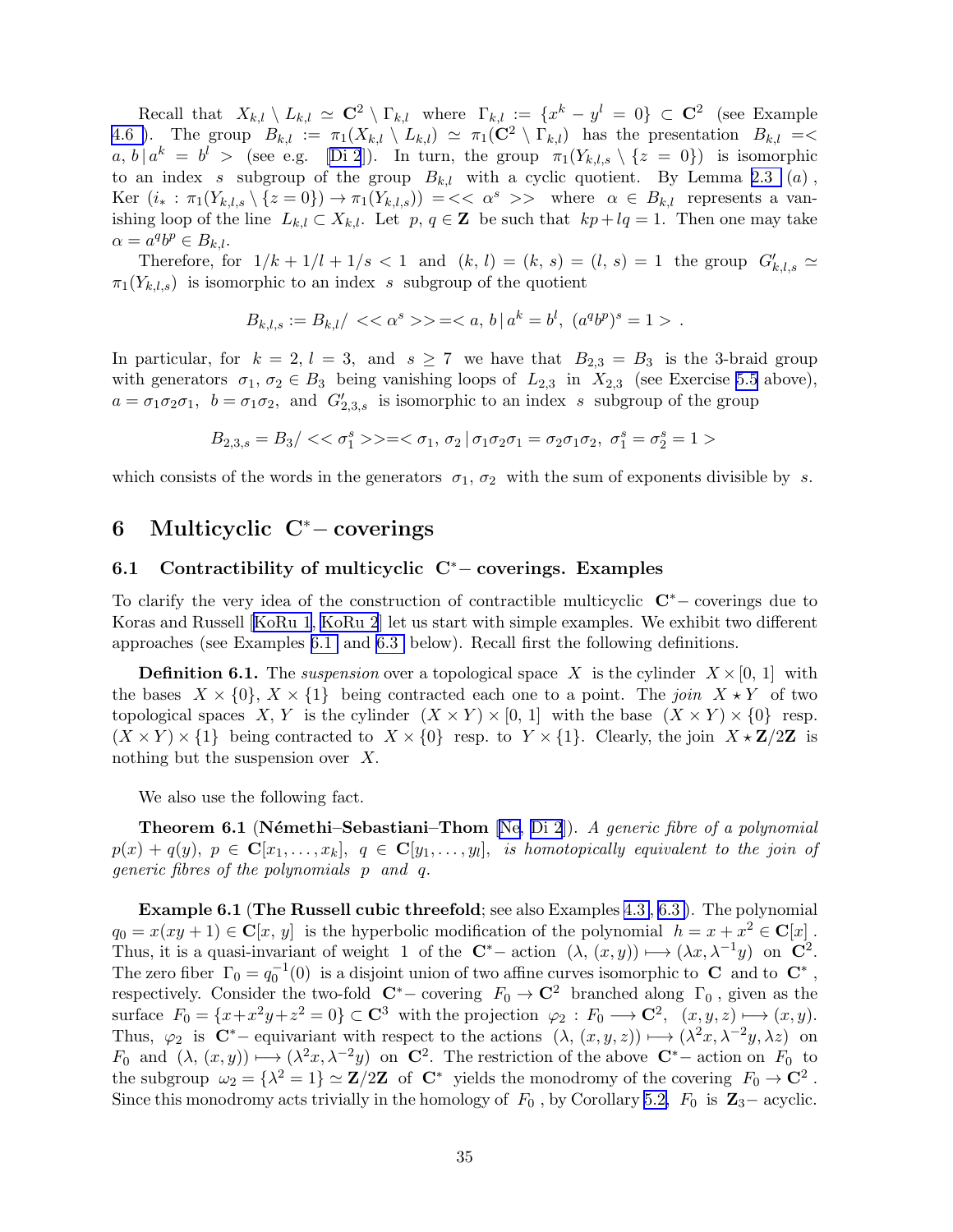By the Némethi–Sebastiani–Thom Theorem [6.1](#page-34-0), the generic fibre  $F_1 = q^{-1}(1)$  of the polynomial  $q = (x + x^2y) + z^2 \in \mathbb{C}[x, y, z]$  is homotopically equivalent to the join  $\Gamma_1 \star \mathbb{Z}/2\mathbb{Z}$  where  $\Gamma_1 := q_0^{-1}(1) \subset \mathbb{C}^2$ , i.e. to the suspension over  $\Gamma_1$ . Since the curve  $\Gamma_1 \simeq \mathbb{C}^*$  is connected, the fibre  $F_1$  is simply connected, and hence,  $G := \pi_1(\mathbf{C}^3 \setminus F_0) \simeq \mathbf{Z}$  (see Exercise [5.3\)](#page-9-0).

The Russell cubic threefold

$$
X = \{x + x^2y + z^2 + t^3 = 0\} \subset \mathbf{C}^4
$$

can be regarded as a three-sheeted cyclic  $\mathbb{C}^*$  – covering over  $\mathbb{C}^3$  branched along the surface  $F_0$  under the projection  $\varphi_3 : (x, y, z, t) \longmapsto (x, y, z)$  onto  $\mathbb{C}^3$ . Since the polynomial q is a quasi-invariant of weight 2 of the above  $\mathbb{C}^*$  – action on  $\mathbb{C}^3$ , we are under the assumptions of Kaliman's Theorem [5.1](#page-25-0). Due to this theorem, the Russell cubic  $X$  is a contractible smooth affine variety.

Exercises. (6.1.) Verify that the smooth cubic threefold

$$
X' = \{x + x^2y + z^2 + t^2 = 0\} \subset \mathbf{C}^4
$$

is simply connected, but not acyclic (what are the homology groups of  $X'$ ?).

(6.2.) Show that a generic fiber  $p^{-1}(c)$ ,  $c \in \mathbb{C}^*$ , of the Russell polynomial  $p = x + x^2y +$  $z^2 + t^3$  is not contractible.

Hint. Apply the Némethi–Sebastiani–Thom Theorem [6.1](#page-34-0) to find the homotopical type of this fiber.

**Example 6.2** (see tom Dieck [\[tD 2](#page-59-0), Thm. B]). More generally, let  $X$  be a smooth contractible affine variety equipped with a regular  $\mathbf{C}^*$ − action t, and let  $q \in \mathbf{C}[X]$  be a quasiinvariant of t of weight  $d \neq 0$  such that  $F_0 := q^*(0)$  is a smooth reduced (not necessarily irreducible) principal divisor in X. Fix  $s_1, s_2 \in \mathbb{N}$  such that d,  $s_1, s_2$  are pairwise relatively prime. Consider the smooth affine hypersurface

$$
Y_{s_1, s_2} := \{ q(x) + z^{s_1} + t^{s_2} = 0 \} \subset X \times \mathbf{C}^2.
$$

We assert that this hypersurface is contractible.

Indeed, consider first the cyclic  $\mathbb{C}^*$  – covering  $Y_{s_1} \to X$ ,  $Y_{s_1} = \{q(x) + z^{s_1} = 0\} \subset X$  × C, branched to order  $s_1$  along  $F_0$ . Then  $Y_{s_1} \subset X \times \mathbf{C}$  is a smooth reduced irreducible divisor defined by the quasi-invariant  $q_1(x, z) := q(x) + z^{s_1} \in \mathbb{C}[X \times \mathbb{C}]$  of weight  $ds_1$  of the  $\mathbf{C}^*$ − action  $(\lambda, (x, z)) \longmapsto (t(\lambda^{s_1}, x), \lambda^d z)$  on  $X \times \mathbf{C}$ . Since the monodromy group  $G \simeq \mathbf{Z}_{s_1}$ of the covering acts trivially in the homology of  $Y_{s_1}$ , by Corollary [5.2,](#page-5-0)  $Y_{s_1}$  is  $\mathbb{Z}_p$  – acyclic for any prime p which is prime to  $s_1$ , and hence, for any prime divisor p of  $s_2$ .

Besides, the fibre  $F_1 = q^{-1}(1)$  of the regular function  $q \in \mathbb{C}[X]$  is connected (see Exer-cise 7.3). As above, it follows from the Némethi–Sebastiani–Thom Theorem [6.1](#page-34-0) that the fibre  $q_1^{-1}(1) = \{q(x) + z^{s_1} = 1\}$  of the function  $q_1 \in \mathbb{C}[X \times \mathbb{C}]$  is simply connected. Hence, we have  $\pi_1((X\times{\bf C})\setminus Y_{s_1})\simeq {\bf Z}.$ 

Therefore, by Kaliman's Theorem 7.1, the total space of the cyclic  $\mathbb{C}^*$  – covering  $Y_{s_1, s_2}$  →  $X \times \mathbf{C}$  branched to order  $s_2$  over  $Y_{s_1}$  is a smooth contractible affine variety.

Applying Kaliman's Theorem [5.1](#page-25-0) successively in the same way as above, one can derive the following result (cf. Koras and Russell[[KoRu 2,](#page-56-0) (7.14)]).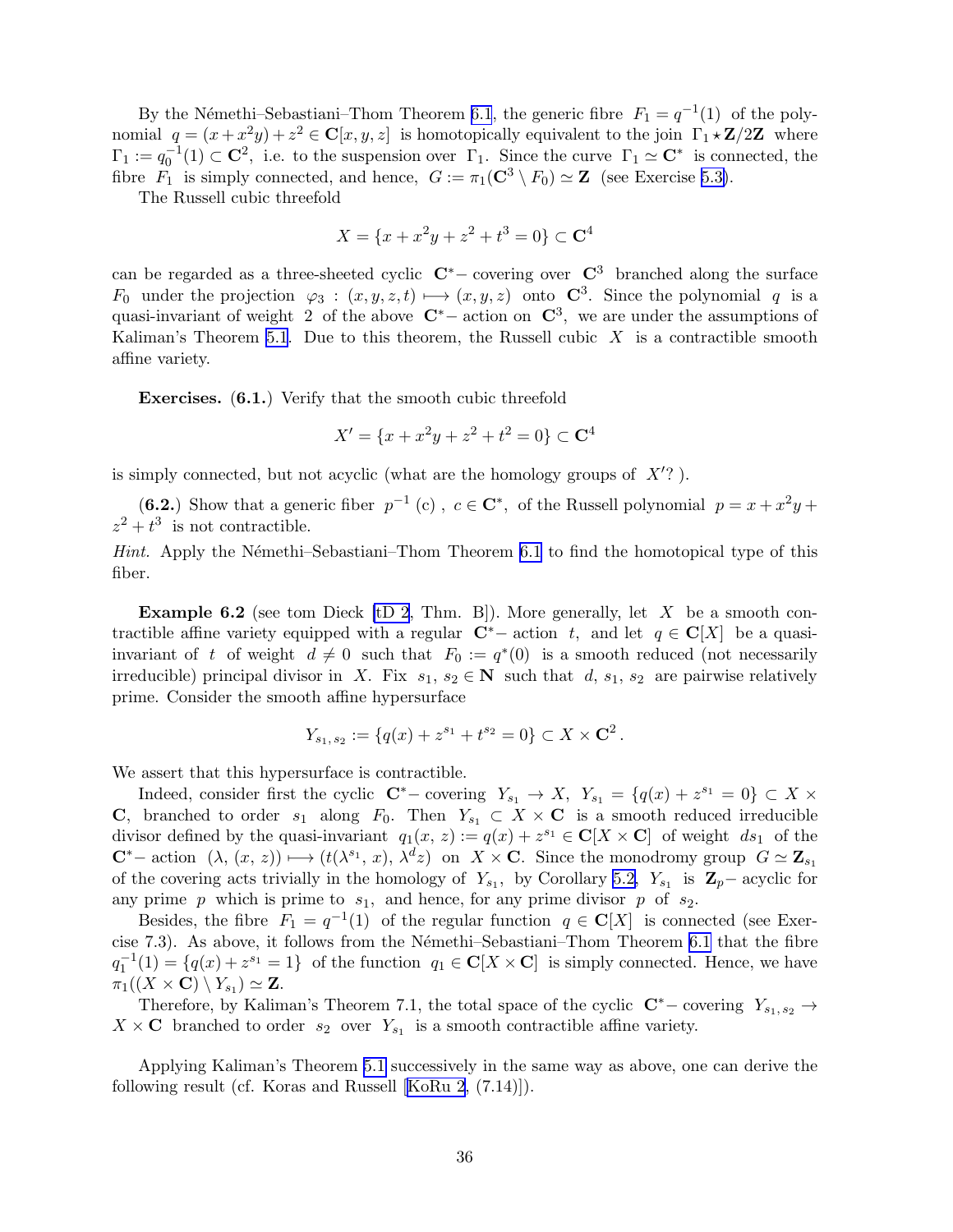<span id="page-36-0"></span>**Theorem 6.2.** Let  $X$  be a smooth contractible affine variety equipped with an effective  $\mathbf{C}^*$ − action. Let  $q_i \in \mathbf{C}[X], i = 1, \ldots, k$ , be a sequence of quasi-invariants of positive weights  $d_1, \ldots, d_k$ , respectively, and let  $s_1, \ldots, s_k$  be a sequence of positive integers. Suppose that the following conditions are fulfilled:

(i) For each  $i = 1, ..., k$ ,  $F_i := q_i^*(0)$  is a smooth reduced irreducible divisor, the union  $\bigcup_1^k F_i$ is a divisor with normal crossings, and the group  $\pi_1(X \setminus \bigcup_1^k F_i)$  is Abelian;

 $(ii)$   $(d_i, s_i) = (s_i, s_j) = 1$  for all  $i, j = 1, ..., k;$ 

(*iii*)  $F_i$  *is*  $\mathbf{Z}_p$  – acyclic for each prime divisor  $p|s_i, i = 1,...,k$ .

Let  $Y \longrightarrow X$  be a multicyclic covering branched to order  $s_i$  along  $F_i$ ,  $i = 1, ..., k$ , i.e.  $Y = Y_{s_1...s_k}$  is the last one in the tower of cyclic  $\mathbb{C}^*$  – coverings

$$
Y_{s_1...s_k} \longrightarrow Y_{s_1...s_{k-1}} \longrightarrow \ldots \longrightarrow Y_{s_1s_2} \longrightarrow Y_{s_1} \longrightarrow X,
$$

where  $Y_{s_1...s_i} \longrightarrow Y_{s_1...s_{i-1}}$  is a  $\mathbb{C}^*$  - covering branched to order  $s_i$  over the preimage of the  $divisor^{19}$   $F_i$  in  $Y_{s_1...s_{i-1}}$ .

Then Y is a smooth contractible affine variety given in  $X \times \mathbb{C}^k$  by the equations  $z_i^{s_i} = q_i(x)$ ,  $i=1,\ldots,k.$ 

**Remarks.** 6.1. In the case when  $X \subset \mathbb{C}^n$ , and  $q_j$  is a variable,  $q_j = x_j$  say, the equations of the cyclic covering  $Y_{s_i} \longrightarrow X$  can be obtained from the equations  $P_i(x_1, \ldots, x_n) = 0$ ,  $i =$ 1, ..., m, which define X, by the substitution  $x_j \longmapsto x_j^{s_j}$  $j^{s_j}$ , i.e.  $Y_{s_j} = \{P_i(x_1, \ldots, x_j^{s_j})\}$  $j^{s_j},\ldots,x_n)=$ 0,  $i = 1, ..., m$   $\subset \mathbb{C}^n$ . In particular, if X is a hypersurface in  $\mathbb{C}^n$ , so is  $Y_{s_j}$ .

6.2. To construct contractible <sup>C</sup>∗<sup>−</sup> invariant hypersurfaces one can use the hyperbolic modification in the same way as in Example [6.1](#page-6-0) above. Recall that if  $X = \{h = 0\} \subset \mathbb{C}^n$ is a smooth contractible hypersurface, then the hypersurface  $Y_0 := q^{-1}(0) \subset \mathbb{C}^{n+1}$ , where  $q(\overline{x}, y) = \frac{h(u\overline{x})}{u}$ , is isomorphic to the Kaliman modification of the product  $X \times \mathbf{C}$  along the divisor X with center at the origin (Lemma 4.6), and so, by Theorem [4.1,](#page-17-0)  $Y_0$  is a smooth contractible hypersurface, too. Moreover,  $q$  is a quasi-invariant of weight 1 of the regular  $C^*$ − action  $(\lambda, (\overline{x}, u)) \mapsto (\lambda \overline{x}, \lambda^{-1}u)$  on  $C^{n+1}$  with the only fixed point at the origin (of hyperbolic type with the weights  $(1, \ldots, 1, -1)$ ).

Let smooth hypersurfaces  $H_i = \{h_i(\overline{x}) = 0\} \cap X$ ,  $i = 1, ..., k$ , in X satisfy the condition (i) of Theorem 6.2. Put  $q_i(\overline{x}, u) = \frac{h_i(u\overline{x})}{u}$ . Then the  $q_i$  are  $\mathbb{C}^*$ - invariants of weight 1 of the above  $\mathbb{C}^*$  – action on  $Y_0$ . The hypersurfaces  $F_i := q_i^{-1}(0) \cap Y$ ,  $i = 1, ..., k$ , in Y also satisfy the condition (i) (note that  $F_i$  is the closure of the  $\mathbb{C}^*$  - orbit of the subvariety  $H_i \subset X \simeq$  $Y_0 \cap H \subset Y_0$ ,  $i = 1, ..., k$ , where  $H := \{u = 1\}$ ; see Exercise [4.1\)](#page-6-0). This construction can be illustrated by the following simple example.

Example 6.3. The Russell cubic threefold once again (see Koras-Russell [\[KoRu 2](#page-56-0)]; cf. Examples [4.3](#page-7-0), 6.1). Starting with  $X = \mathbb{C}^2$ , fix two smooth curves (f) and (g) where f,  $g \in \mathbf{C}[x, z]$ , isomorphic to C and such that  $(f), (g)$  meet transversally at the origin and in k other points,  $k \ge 1$ . For instance, take  $f = z$ ,  $g = z + x + x^2$ . Then the Kaliman modification Y of  $X \times \mathbf{C}$  along X with center at the origin is nothing but  $\mathbf{C}^3$ . The plane curves  $(f)$ and (g) give rise, respectively, to the surfaces (F) and (G) in  $\mathbb{C}^3$  where  $F = \frac{f(yx, yz)}{y}$  $\frac{y, yz_j}{y}$ , and  $G = \frac{g(yx,yz)}{y}$  $\frac{x, yz}{y}$ . Observe that  $(F)$  and  $(G)$  are isomorphic to  $\mathbb{C}^2$ , meet transversally, and  $\pi_1(\mathbf{C}^3 \setminus ((F) \cup (Q))) \simeq \mathbf{Z}.$ 

<sup>&</sup>lt;sup>19</sup>In other words, if  $A = \mathbf{C}[X]$ , then  $Y = \text{spec } A[\sqrt[s_1]{q_1}, \ldots, \sqrt[s_k]{q_k}]$ .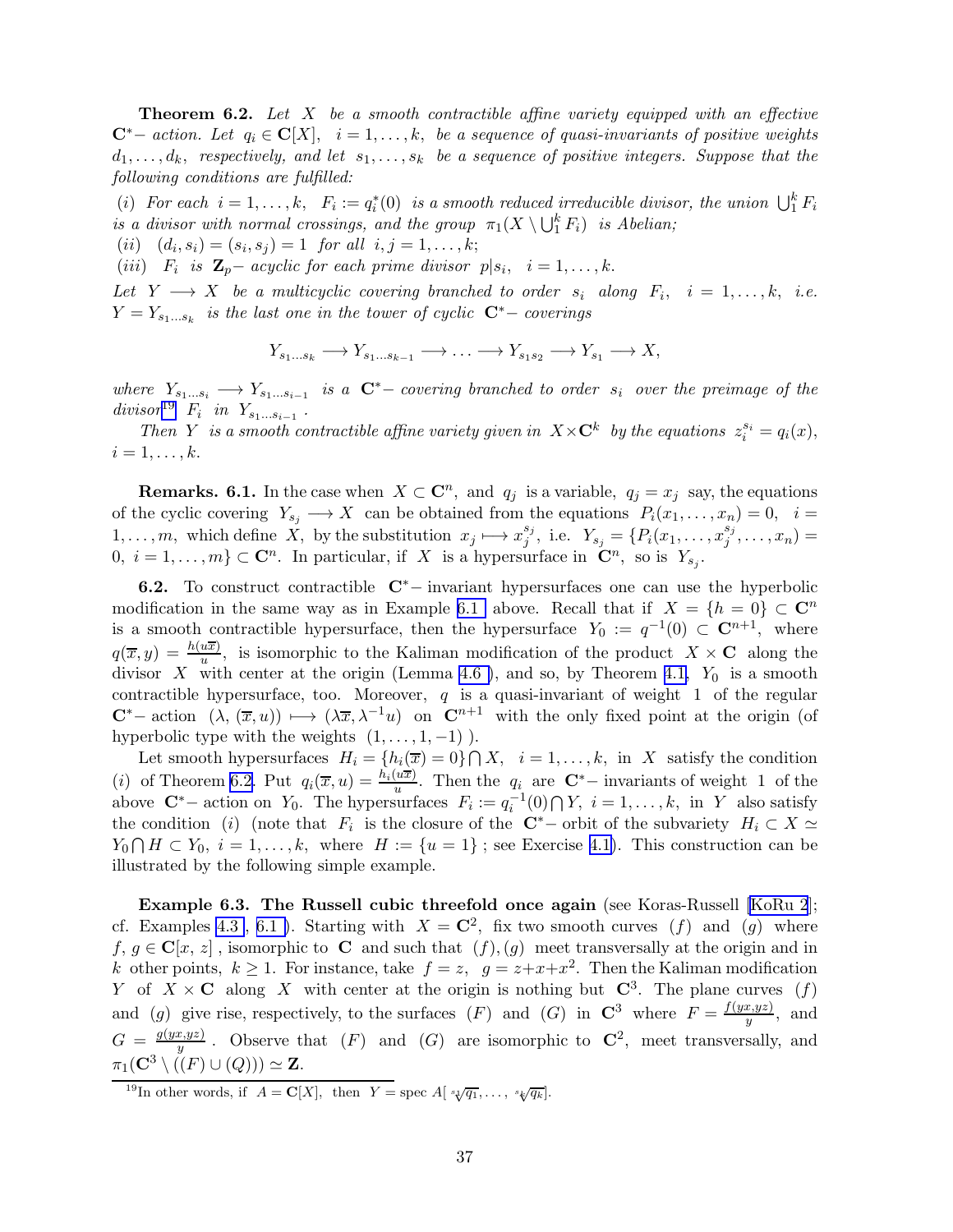<span id="page-37-0"></span>In our particular example  $F = z$  and  $G = z + x + x^2y$ . The polynomials F and G are C<sup>\*</sup>− quasi-invariants of weight 1 with respect to the action  $(\lambda, (x, y, z)) \mapsto (\lambda x, \lambda^{-1}y, \lambda z)$ on  $\mathbb{C}^3$ . We may also take the plane  $H_0 = \{y = 0\}$  for the third surface transversal to the first two  $(F)$  and  $(G)$ .

Fix two relatively prime positive integers  $s_1, s_2$ . Passing to the bicyclic  $\mathbb{C}^*$  – covering of  $Y \simeq \mathbb{C}^3$  branched to order  $s_1$  along  $(F)$  and to order  $s_2$  along  $(G)$  we obtain a hypersurface  $Y_{s_1,s_2} \subset \mathbb{C}^4$  given by the equation

$$
x + x^2y + z^{s_1} + t^{s_2} = 0
$$

which is a smooth contractible threefold. For  $s_1 = 2, s_2 = 3$  we get once again the Russell cubic. More generally, passing to the tricyclic covering of  $\mathbb{C}^3$  branched to order  $s_0$  resp.  $s_1, s_2$ along the surface  $H_0$  resp.  $(F)$ ,  $(G)$  where  $(s_i, s_j) = 1$ ,  $i \neq j$  yields the smooth contractible hypersurface  $\{x + x^2y^{s_0} + z^{s_1} + t^{s_2} = 0\}$  in  $\mathbb{C}^4$ .

6.3. A theorem due to Koras and Russell[[KoRu 2,](#page-56-0) Thm. 4.1] says that any smooth contractible affine threefold with a 'good' hyperbolic <sup>C</sup>∗<sup>−</sup> action appears in the same way as in the above example.

#### 6.2 The logarithmic Kodaira dimension of multicyclic coverings

**Lemma 6.1.** <sup>20</sup>Let V be a smooth projective variety, and let L be a line bundle on V.

(a) (Mori [\[Mo,](#page-57-0) Prop. 1.9]) The line bundle L is big (i.e.  $k(V, L) = \dim_{\mathbb{C}} V$  ) iff for some  $k \in \mathbb{N}$  the multiple kL can be written as  $kL = A + E$  where A is an ample line bundle on V, and  $E$  is an effective one (that is,  $E$  admits a non-zero holomorphic section).

(b)(Kleiman-Kodaira; see e.g. [[Wil](#page-59-0),  $(2.3)$ ], [[KMM](#page-56-0), Lemma 0-3-3]) If the line bundle L is ample (resp. big), then for any line bundle  $L'$  on V and for any  $k \in \mathbb{N}$  large enough the line bundle  $kL - L'$  is ample (resp. big), too.

**Proof of** (b). Denote by  $NE_1(V)$  the cone of numerically effective 1– cycles modulo numerical equivalence on a projective variety V. Recall the Kleiman criterion of ampleness [\[Kl\]](#page-56-0): a line bundle L on V is ample iff it is positive on the cone  $NE_1(V)$  with the origin being deleted.

This finite dimensional cone is closed, and hence, it has a compact intersection with the unit sphere. Thus, the openness of ampleness follows.

Let L be a big line bundle, and let  $k_0L = A + E$  be a decomposition as in (a). Then for  $n_0 \in \mathbb{N}$  large enough we have  $n_0 k_0 L - L' = (n_0 A - L') + n_0 E$  where  $n_0 A - L'$  is ample. Therefore, by (a), the line bundle  $n_0k_0L - L'$  is big. It follows that for any  $k \ge n_0k_0$  the line bundle  $kL - L' = (n_0k_0L - L') + (k - n_0k_0)L$  is also big. <br> □

**Proposition 6.1 (Kaliman** [\[Ka 1](#page-55-0), Lemma 11]). Let X be a quasi-projective variety,  $(V, D)$  be an SNC-completion of X, and  $Z = \sum_{i=1}^{k} Z_i$  be an SNC-divisor on V such that  $D \cup Z$  is also an SNC-divisor, and  $D$  and  $Z$  have no irreducible component in common. Let  $Y = Y_{\overline{s}} \longrightarrow X, \ \overline{s} := (s_1, \ldots, s_k), \ \text{be a ramified covering branched to order } s_i \text{ over } Z_i \cap X, \ i = 1, 2, \ldots, s_k.$  $1, \ldots, k$ . Then

$$
\overline{k}(Y) = k\Big(V, K_V + D + \sum_{i=1}^{k} (1 - \frac{1}{s_i})Z_i\Big).
$$

 $20$ See section 2.2 for the terminology.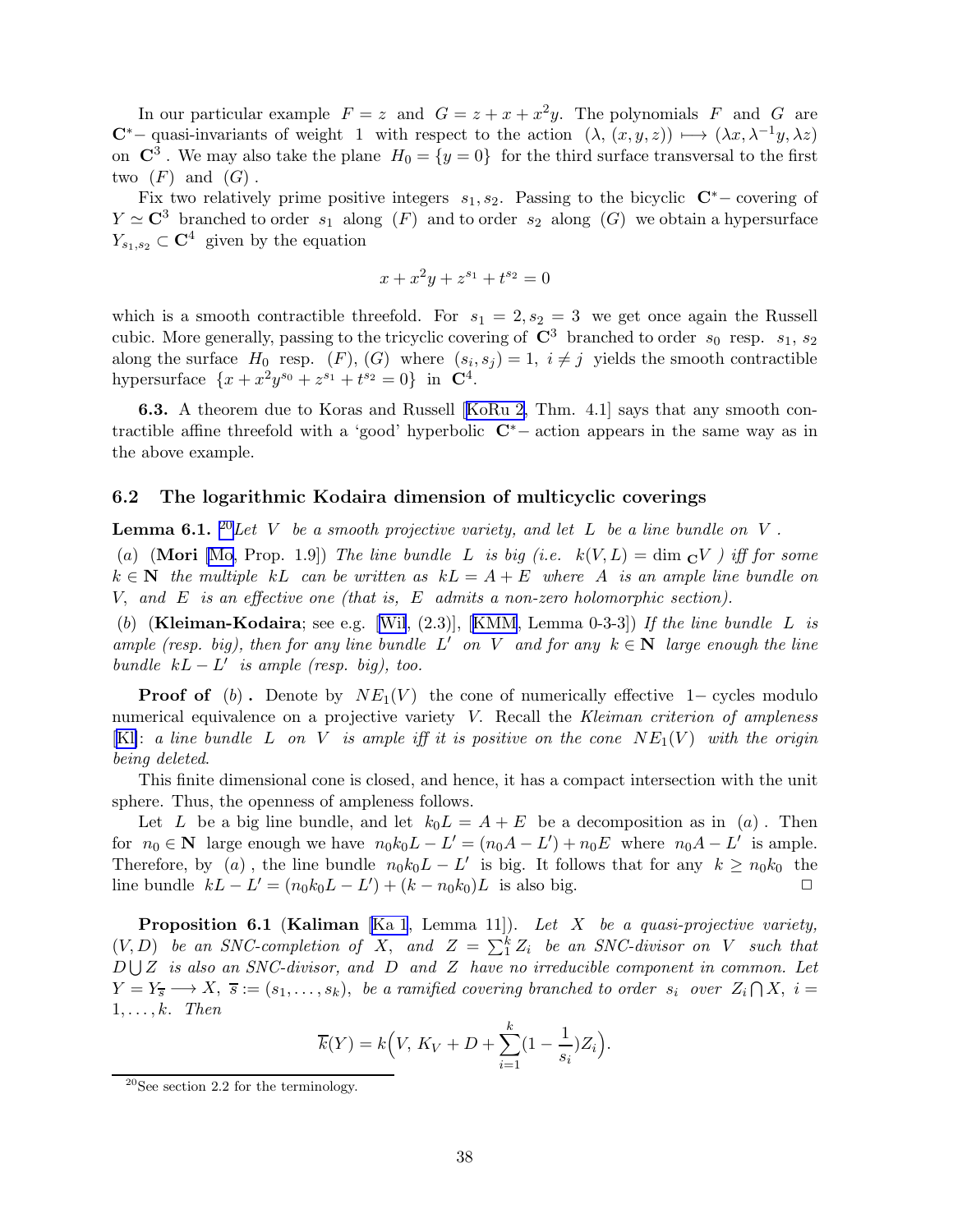**Proof.** One can compactify Y by an SNC-divisor  $D'$  (i.e.  $Y = V' \setminus D'$ ) to obtain a commutative diagram of morphisms



Then  $\varphi^*(Z_i) = s_i Z'_i + E_i$  where each divisor  $E_i$  is  $\varphi$  – exceptional, i.e. codim  $\varphi(E_i) \geq 2$ . The restriction  $\varphi \mid (V' \setminus (D' \cup Z')) : V' \setminus (D' \cup Z') \to V \setminus (D \cup Z)$  is an étale covering. Therefore, by the Logarithmic Ramification Formula (R), we have

$$
K_{V'} + D' + Z' = \varphi^*(K_V + D + Z) + R
$$

where R is an effective  $\varphi$ – exceptional divisor in V' (see Theorem [2.5.](#page-10-0) (e), (f)). Hence,

$$
K_{V'} + D' = \varphi^*(K_V + D + Z) + R - Z' = \varphi^*(K_V + D + Z) +
$$
  
+
$$
\varphi^*\left(\sum_{i=1}^k \left(-\frac{1}{s_i}\right)Z_i\right) + R + \sum_{i=1}^k \frac{1}{s_i}E_i = \varphi^*\left(K_V + D + \sum_{i=1}^k (1 - \frac{1}{s_i})Z_i\right) + E
$$

where $E := \sum_{i=1}^{k} \frac{1}{s_i} E_i + R$  is a  $\varphi$ -exceptional **Q**-divisor. By [[Ii 1](#page-55-0), Lemma 1] or [\[Ii 3](#page-55-0), Thm. 10.5],  $\overline{k}(V', \varphi^*(D_1) + E) = \overline{k}(V, D_1)$  for any **Q**– Cartier divisor  $D_1$  on V where E is a  $\varphi$  – exceptional divisor in V' (indeed, a meromorphic section of the associated line bundle  $[\varphi^*(D_1)]$  with poles at most along E has no pole). Thus, the assertion follows.

**Corollary6.1** ([[Ka 1\]](#page-55-0), [[KoRu 2](#page-56-0), Cor.6.2]). If  $\vec{s}' = (s'_1, ..., s'_k)$  and  $s'_i \ge s_i, i = 1, ..., k$ , then  $k(Y_{\overline{s}}) \geq k(Y_{\overline{s}})$ .

**Corollary 6.2.** If  $X \setminus Z$  is a variety of log-general type, that is,  $\overline{k}(X \setminus Z) = \dim_{\mathbf{C}} X$ , then for  $s_i$ ,  $i = 1, ..., k$ , large enough  $Y_{\overline{s}}$  is a variety of log-general type, too.

**Proof.** Indeed, by Lemma [20](#page-37-0) (b), for  $s_i \gg 1$ ,  $i = 1, \ldots, k$ , we have

$$
\overline{k}(Y_{\overline{s}}) = k\Big(V, K_V + (D + Z) - \sum_{i=1}^k \frac{1}{s_i} Z_i\Big) = k(V, K_V + D + Z) = \overline{k}(X \setminus Z) = \dim_{\mathbf{C}} X.
$$

Proposition6.2 (see [[Ka 1\]](#page-55-0), [[KoRu 2,](#page-56-0) Prop. 6.5]). Consider the Koras-Russell threefolds  $Y_{\overline{s}} \subset \mathbf{C}^4$  where  $\overline{s} = (s_1, s_2, s_3)$  and  $(s_i, s_j) = 1, i \neq j$  given  $as^{21}$ 

$$
Y_{\overline{s}} = \{x + x^2y^{s_1} + z^{s_2} + t^{s_3} = 0\}.
$$

If  $s_1$ ,  $s_2$ ,  $s_3 >> 1$ , then  $Y_{\overline{s}}$  is an exotic  $\mathbb{C}^3$ , and  $\overline{k}(Y_{\overline{s}}) = 2$ .

Proof. Set

$$
X = \{x + x^2u_1 + u_2 + u_3 = 0\} \subset \mathbb{C}^4
$$
 and  $Z_i = \{u_i = 0\} \subset X, i = 1, 2, 3.$ 

Evidently,  $X \simeq \mathbb{C}^3$ ,  $Z_i \simeq \mathbb{C}^2$ ,  $i = 1, 2, 3$ , and  $Z := Z_1 \cup Z_2 \cup Z_3$  is an SNC-divisor in X. The threefold  $Y_{\overline{s}}$  is a tricyclic covering of X branched to order  $s_i$  along  $Z_i$ ,  $i = 1, 2, 3$ , with

 $^{21}$ This is a particular kind of the Koras-Russell threefolds; see Example [6.3](#page-7-0) above.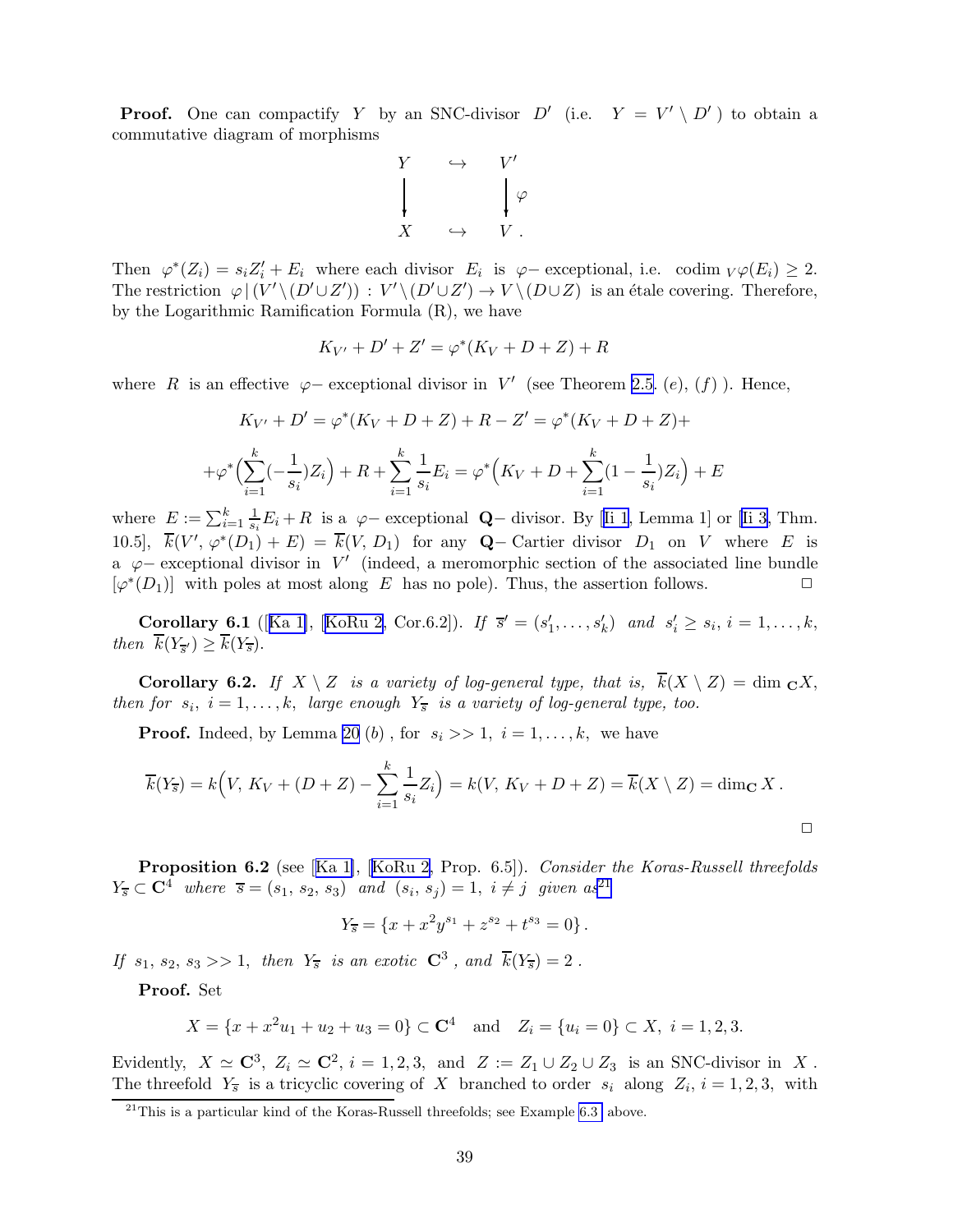the covering morphism  $\varphi_{\overline{s}} : (x, y, z, t) \longmapsto (x, u_1, u_2, u_3) := (x, y^{s_1}, z^{s_2}, t^{s_3})$ . By Theorem [6.2,](#page-36-0) it follows that  $Y_{\overline{s}} \subset \mathbb{C}^4$  is a smooth contractible affine hypersurface. Due to the Dimca-Ramanujam Theorem [3.2](#page-13-0), the variety  $Y_{\overline{s}}$  is diffeomorphic to  $\mathbb{R}^6$ . It remains to show that  $k(Y_{\overline{s}}) = 2$  when  $s_1, s_2, s_3$  are large enough.

Due to Corollary [6.1,](#page-5-0)  $\overline{k}(Y_{\overline{s}}) \geq 2$  for sufficiently large  $s_1, s_2, s_3$  if it is so for a particular choice of  $\bar{s} = (s_1, s_2, s_3)$  (even without the assumption of relative primeness, which guarantees the contractibility).

Note that the hypersurface  $Y_{\overline{s}} \subset \mathbb{C}^4$  is invariant under the hyperbolic linear  $\mathbb{C}^*$  - action on  $\mathbf{C}^4$ 

$$
G: (\lambda, (x, y, z, t)) \mapsto (\lambda^a x, \lambda^{-b} y, \lambda^c z, \lambda^d t)
$$

where

$$
a = s_1 s_2 s_3, b = s_2 s_3, c = s_1 s_3, d = s_1 s_2.
$$

The morphism  $\varphi_{\overline{s}} : Y_{\overline{s}} \to X$  is a  $\mathbb{C}^*$ - covering with respect to the  $\mathbb{C}^*$ - action G on  $Y_{\overline{s}}$ and the <sup>C</sup>∗<sup>−</sup> action

$$
\overline{G} : (\lambda, (x, u_1, u_2, u_3)) \longmapsto (\lambda^a x, \lambda^{-a} u_1, \lambda^a u_2, \lambda^a u_3)
$$

on X. We have: spec  $(\mathbb{C}[X])^G := X/\sqrt{G} \simeq S$  where  $S := \{u + u^2 + v + w = 0\} \subset \mathbb{C}^3$ ; clearly,  $S \simeq \mathbf{C}^2$ . Indeed,  $(\mathbf{C}[X])^G = \mathbf{C}[u, v, w]$  where  $u := u_1x, v := u_1u_2, w := u_1u_3 \in (\mathbf{C}[X])^G$  are the basic  $\overline{G}$ − invariants. This yields the following commutative diagram of morphisms:



where  $S_{\overline{s}} := Y_{\overline{s}}//G = \text{spec } (\mathbf{C}[Y_{\overline{s}}])^G$  is a normal surface. A generic fiber of the quotient morphism  $\rho_{\overline{s}} : Y_{\overline{s}} \to S_{\overline{s}}$  (i.e. a generic orbit) is isomorphic to  $\mathbb{C}^*$ . Since  $\overline{k}(\mathbb{C}^*) = 0$ , from the Addition Theorems [2.5](#page-10-0)  $(c)$ ,  $(d)$  <sup>22</sup> we obtain

$$
2 = \dim S_{\overline{s}} \geq \overline{k}(Y_{\overline{s}}) \geq \overline{k}(S_{\overline{s}}).
$$

Thus, it remains to find a particular triple  $\bar{s} = (s_1, s_2, s_3)$  such that  $\bar{k}(S_{\bar{s}}) = 2$ .

Note that the threefold  $Y_{\overline{s}}$  is the closure of the G− orbit of the surface  $T_{\overline{s}} := Y_{\overline{s}} \cap H$  where  $H := \{y = 1\} \subset \mathbb{C}^4$  (see Exercise [4.1\)](#page-6-0). The surface  $T_{\overline{s}}$  is invariant under the induced action of the cyclic subgroup  $\omega_b \subset \mathbf{C}^*$  on  $Y_{\overline{s}}$ , and  $S_{\overline{s}} = Y_{\overline{s}}//G \simeq T_{\overline{s}}/\omega_b$ .

Take  $s_1 = pq$ ,  $s_2 = p$ ,  $s_3 = q$  where  $p, q \in \mathbb{N}$  are prime and distinct. Then we have  $Y_{\overline{s}} = \{x + x^2y^{pq} + z^p + t^q = 0\}$ , and

$$
G(\lambda, (x, y, z, t)) = (\lambda^{p^2 q^2} x, \lambda^{-pq} y, \lambda^{pq^2} z, \lambda^{p^2 q} t).
$$

Therefore, the subgroup  $\omega_b = \omega_{pq} \subset \mathbb{C}^*$  which coincides with the non-effectiveness kernel of the  $\mathbf{C}^*$  – action G on  $Y_{\overline{s}}$  acts trivially on  $T_{\overline{s}} = Y_{\overline{s}} \cap H = \{x + x^2 + z^p + t^q = 0\} \subset \mathbf{C}^3$ . Hence,  $S_{\overline{s}} = Y_{\overline{s}}//G \simeq T_{\overline{s}} \subset Y_{\overline{s}}$ . The projection

$$
\rho \circ \varphi_{\overline{s}} \, | \, T_{\overline{s}} \, : \, T_{\overline{s}} \to S, \quad (x, z, t) \longmapsto (u, v, w) = (x, z^p, t^q) \,,
$$

<sup>&</sup>lt;sup>22</sup>They are still available, although the quotient surface  $S_{\overline{s}}$  might be singular.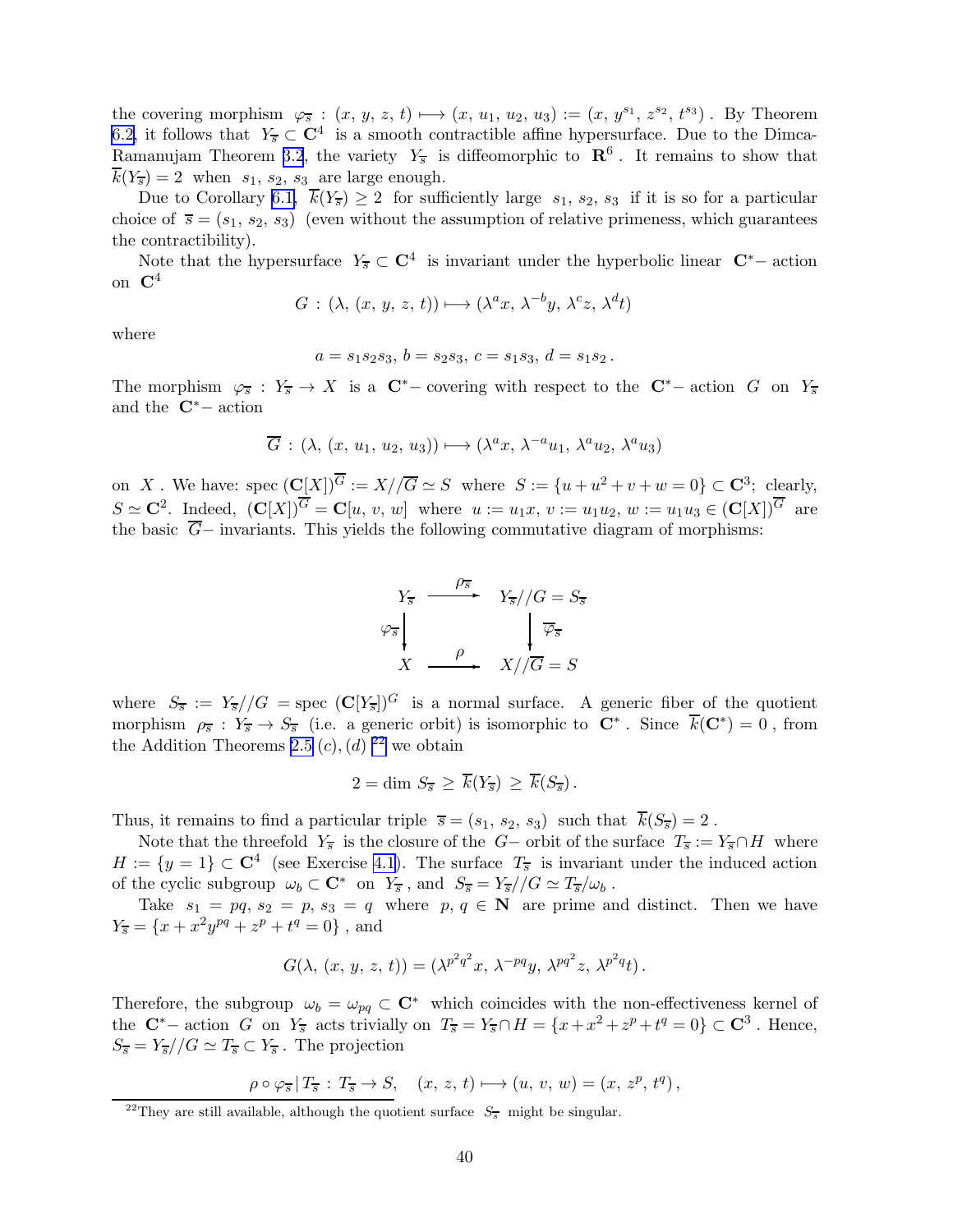<span id="page-40-0"></span>is a bicyclic covering branched to order p resp. q over the curve  $C_1 := \{v = 0\} \subset S$  resp.  $C_2 := \{w = 0\} \subset S$ . By Corollary [6.2](#page-5-0) above, we have  $\overline{k}(S_{\overline{s}}) = \overline{k}(T_{\overline{s}}) = \overline{k}(S \setminus (C_1 \cup C_2)),$  if p and q are sufficiently large. Thus, the proof is completed by the following simple exercises.  $\Box$ 

Exercises. Show that

(6.3.)  $(S, C_1 \cup C_2) \simeq (\mathbb{C}^2, D_1 \cup D_2)$ , where  $D_1 := \{y = 1\}, D_2 := \{y = x^2\} \subset \mathbb{C}^2$ ; and that<sup>23</sup>

(6.4.)  $\overline{k}(\mathbf{C}^2 \setminus (D_1 \cup D_2)) = 2.$ 

**Remark 6.4.** (see [\[KoRu 2](#page-56-0), Prop. 7.8.]) However, for  $s_1 = 1$  the threefold  $Y_{\overline{s}} \subset \mathbb{C}^4$  is dominated by  $\mathbb{C}^3$ ; in particular, it has the log-Kodaira dimension  $\overline{k} = -\infty$ . Indeed, if  $s_1 = 1$ , then for any  $x \neq 0$ , y is expressed in terms of z and t, whence the part  $\{x \neq 0\}$  of the threefold  $Y_{\overline{s}}$  is isomorphic to the cylinder  $\mathbb{C}^2 \times \mathbb{C}^*$ . The 'book-surface'  $B := \{x = 0\} \subset Y$  is the product  $\mathbf{C} \times \Gamma_{s_2,s_3}$  where  $\Gamma_{s_2,s_3} := \{z^{s_2} + t^{s_3} = 0\} \subset \mathbf{C}^2$ . Fix a smooth point  $\rho \in \Gamma_{s_2,s_3}$ , and perform the Kaliman modification  $\sigma: Y'_{\overline{s}} \longrightarrow Y_{\overline{s}}$  of the 3-fold  $Y_{\overline{s}}$  along the divisor B with the center  $C := \mathbf{C} \times \{\rho\}$ . In this way, we replace the singular book-surface B by a smooth surface  $E' \simeq \mathbb{C}^2$ , and replace the function x by a function  $f : Y'_{\overline{s}} \longrightarrow \mathbb{C}$  such that all the fibers of  $f$  are smooth reduced surfaces isomorphic to  $\mathbb{C}^2$ . By the Miyanishi Theorem 6.3 below we have:  $Y'_{\overline{s}} \simeq \mathbb{C}^3$ . So,  $\sigma : \mathbb{C}^3 \simeq Y'_{\overline{s}} \longrightarrow Y_{\overline{s}}$  is a birational (whence, dominant) morphism.

In the case of Russell's cubic  $X_0 = \{x + x^2y + z^2 + t^3 = 0\} \subset \mathbb{C}^4$ , a dominant morphism  $C^3 \longrightarrow X_0$  can be given explicitly as  $(u, v, w) \longmapsto (x, y, z, t)$  where

$$
(x, y, z, t) = \left(-u, \frac{u - (u^2v + 1)^2 - (u^2w + u/3 - 1)^3}{u^2}, u^2v + 1, u^2w + u/3 - 1\right).
$$

We conclude this section by the following characterization of the affine 3-space  $\mathbb{C}^3$  due to Miyanishi [\[Miy 1\]](#page-57-0).

**Theorem 6.3 (Miyanishi).** Let X be a smooth affine threefold. Then X is isomorphic to the affine 3-space  $\mathbb{C}^3$  iff the following conditions hold:

(i) the Euler characteristic  $e(X)$  of X is equal to 1;

(ii) the algebra  $\mathbb{C}[X]$  of regular functions on X is UFD, and all its invertible elements are constants;

(iii) there exists a non-empty Zariski open subset  $\Omega \subset X$  isomorphic to a cylinder  $\Gamma \times \mathbb{C}^2$ where  $\Gamma$  is an affine curve;

(iv) the algebra of regular functions on each irreducible component of the divisor  $X \setminus \Omega$  is UFD.

**Remark 6.5.** Observe that for the Russell cubic threefold the conditions  $(i) - (iii)$  are fulfilled, and only the last condition  $(iv)$  does not hold.

# 7 The Makar-Limanov invariant of the Russell cubic threefold

Let  $X$  be an affine variety. We assume in what follows that  $X$  is irreducible, so that the algebra $A = \mathbb{C}[X]$  of regular functions on X is an integral domain. Makar-Limanov [[ML 2](#page-57-0)] (see also [\[KaML 3](#page-55-0)]) introduced a subring  $ML(A)$  of a ring A such that  $ML(A)$  is invariant

 $23Cf.$  [\[Ka 1,](#page-55-0) Lemma 16], [\[KoRu 2](#page-56-0), Lemma 6.3].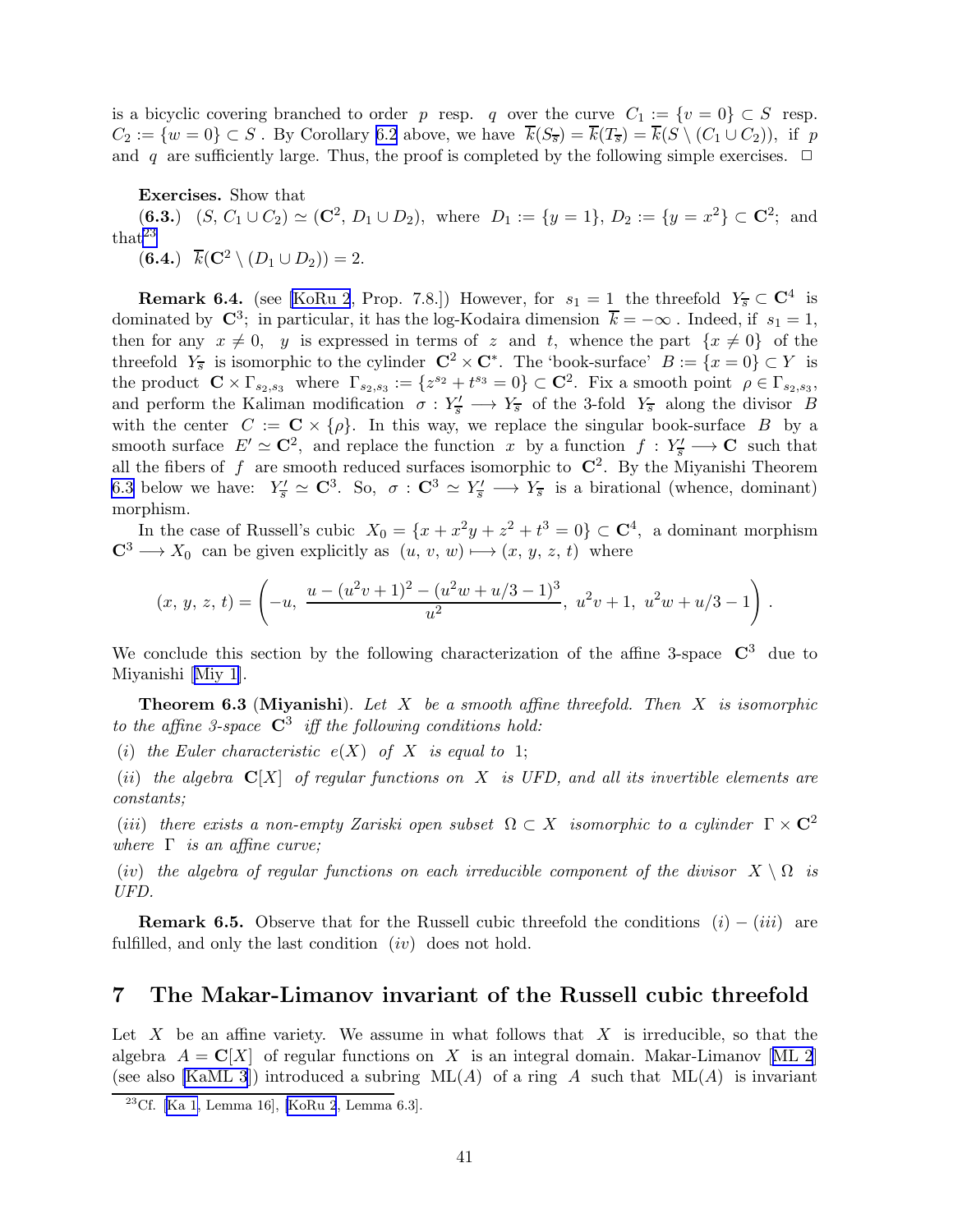<span id="page-41-0"></span>under ring isomorphisms; that is, if  $B \simeq A$ , then  $ML(B) \simeq ML(A)$ . He proved the following theorem.

**Theorem 7.1 (Makar-Limanov** [\[ML 2](#page-57-0), [ML 3](#page-57-0)]). Set  $A_0 = \mathbf{C}[X_0]$  where  $X_0 = \{x +$  $x^2y + z^2 + t^3 = 0$   $\subset \mathbb{C}^4$  is the Russell cubic threefold. Then  $\text{ML}(A_0)$  is not isomorphic to  $\mathbf{C} = \text{ML}(\mathbf{C}[x, y, z])$ . Thus,  $X_0$  is not isomorphic to  $\mathbf{C}^3$ , and hence,  $X_0$  is an exotic  $\mathbf{C}^3$ .

Later on, Kaliman and Makar-Limanov[[KaML 3](#page-55-0)] extended this result to all the Koras-Russell threefolds. This was one of the crucial steps in the recent proof of the Linearization Conjecturefor  $n = 3$  (Koras and Russell [[KoRu 2, KoRu 3](#page-56-0)], Kaliman, Koras, Makar-Limanov, Russell [\[KaKoMLRu](#page-55-0)]).

Theorem 7.2 [[KoRu 2, KoRu 3](#page-56-0), [KaKoMLRu,](#page-55-0) [KrPo,](#page-56-0) [Po\]](#page-58-0). Any regular <sup>C</sup>∗<sup>−</sup> action on <sup>C</sup><sup>3</sup> is linearizable (i.e. it is conjugate with a linear  $\mathbb{C}^*$  action on  $\mathbb{C}^3$ ). Moreover, any regular action of a connected reductive group on  $\mathbb{C}^3$  is linearizable.

Here we give an exposition of Makar-Limanov's result following a simplified approach due to Derksen [\[De\]](#page-53-0).

#### 7.1  $C_{+}$  – actions and locally nilpotent derivations

Notation and definition. As before,  $C_+$  stands for the additive group of the complex number field. Further,  $\mathbf{C}^{[n]} = \mathbf{C}[x_1,\ldots,x_n]$  denotes the polynomial algebra in n variables. Let A be an algebra over C. A locally nilpotent derivation of A is a C– linear homomorphism  $A \stackrel{\partial}{\longrightarrow} A$ satisfying the Leibniz rule and such that for any  $a \in A$ ,  $\partial^n a = 0$  for some  $n = n(\partial, a) \in \mathbb{N}$ . Denote by  $LND(A)$  the set of all locally nilpotent derivations of the algebra A.

Let, as above, X be an affine variety and  $A = \mathbf{C}[X]$  be the algebra of regular functions on X. Any regular  $C_+$  – action  $\lambda : C_+ \times X \longrightarrow X$  induces an algebra homomorphism

$$
A \xrightarrow{\varphi} A[t] \simeq \mathbf{C}[\mathbf{C}_{+} \times X], \quad p \in A \xrightarrow{\varphi} p(\lambda(t, x)) \in A[t].
$$

Set  $\partial p = \frac{d}{dt}|_{t=0} (p \circ \lambda)$ . Then  $\partial \in \text{LND}(A)$ . Vice versa, any locally nilpotent derivation  $\partial \in \text{LND}(A)$  corresponds to the algebra homomorphism  $\varphi_{\partial}: A \longrightarrow A[t]$  given by

$$
\varphi_{\partial}(a) = \exp(t\partial)(a) = \sum_{i=0}^{\infty} \frac{t^i \partial^i a}{i!}, \quad a \in A,
$$

and thus, to a regular  $C_{+}$  – action on the variety X.

Exercises. (7.1.) Prove the equality  $A^{\varphi_{\partial}} = A^{\partial}$  where  $A^{\partial} := \text{Ker } \partial$ , and  $A^{\varphi_{\partial}}$  is the subalgebra of invariants of the  $C_{+}$ − action  $\varphi_{\partial}$  on X. Deduce that the action  $\varphi_{\partial}$  is trivial iff  $\partial = 0$ . Verify that the subalgebra  $A^{\partial}$  is algebraically closed in the algebra A.

(7.2.) Let  $\partial \in \text{LND}(A) \setminus \{0\}$ . Verify that the transcendence degree of the algebra extension  $[A : A^{\partial}]$  is 1. More precisely, let  $r_0$  be any element of A such that  $\partial r_0 \in A^{\partial}$  and  $r_0 \notin A^{\partial}$ . Show that the subalgebra  $A^{\partial}[r_0] \subset A$  is a free  $A^{\partial}$  module, and for any element  $a \in A$  there exists an element  $b \in A^{\partial} \setminus \{0\}$  such that  $ba \in A^{\partial}[r_0]$ .

(7.3.) Given a linear representation  $\varphi : \mathbf{C}_+ \longrightarrow \text{GL}_n(\mathbf{C}), t \stackrel{\varphi}{\longmapsto} e^{tB}$  where  $B \in L_n(\mathbf{C}),$ verify that it provides a regular  $C_{+}$  – action on  $C^n$  iff it is unipotent, i.e. iff B is a nilpotent matrix. Or, equivalently, iff the associated derivation  $\partial_{\varphi}(p) = \langle Bx, \text{grad } p \rangle$  of the polynomial algebra  $\mathbf{C}^{[n]} = \mathbf{C}[x_1,\ldots,x_n]$  is locally nilpotent.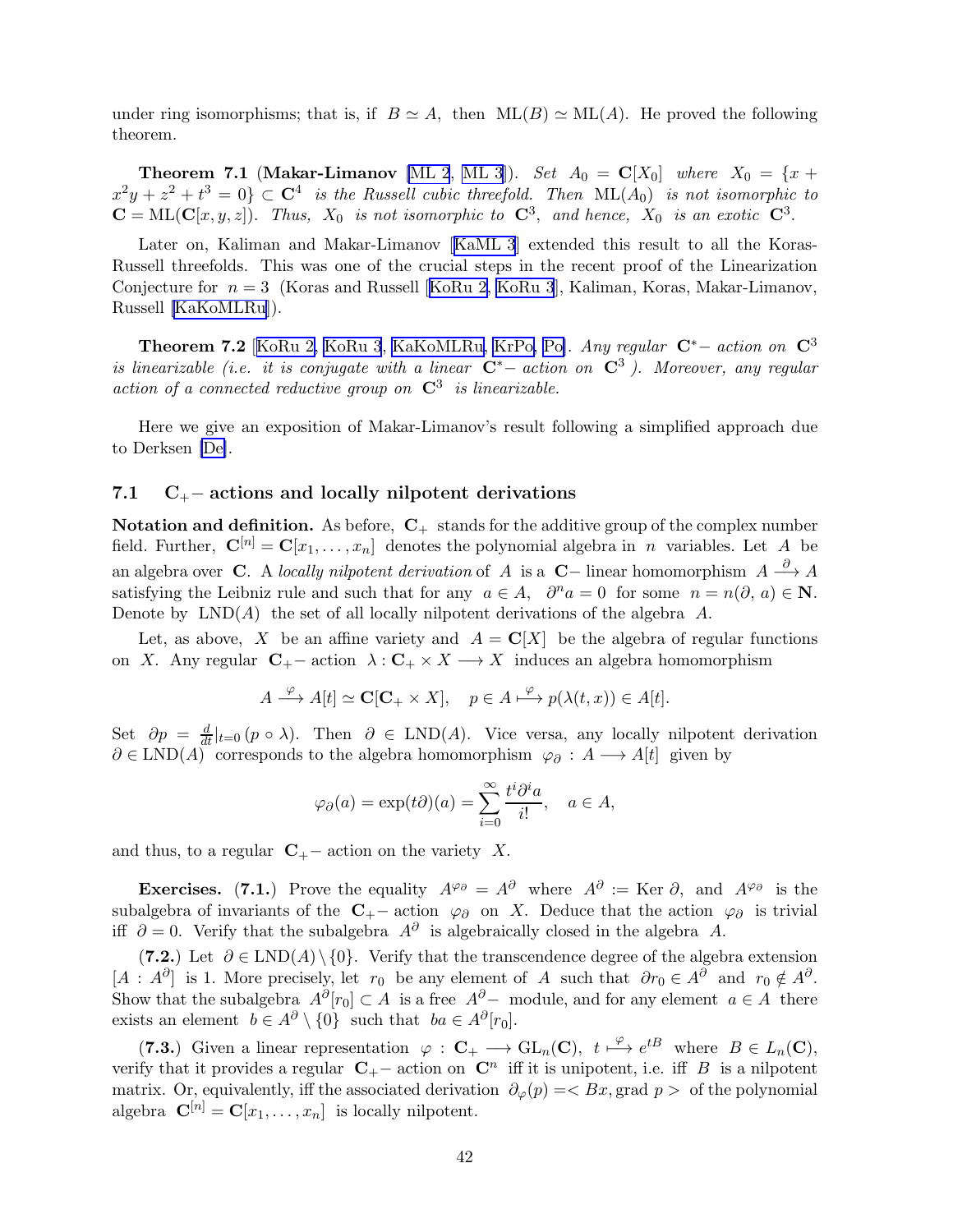<span id="page-42-0"></span>(7.4.) Given a locally nilpotent derivation  $\partial \in \text{LND}(A)$  show that  $a\partial \in \text{LND}(A)$  for any ∂− constant  $a \in A^{\partial}$ . Thus,  $A^{\partial} \partial \subset \text{LND}(A)$ . Conclude that if A is an algebra over **C** of tr.deg  $A \ge 2$  such that  $LND(A) \ne \{0\}$ , then the automorphism group Aut A is of infinite dimension. In particular, if an affine variety X with dim  $X \geq 2$  admits a non-trivial regular  $C_{+}$  action, then<sup>24</sup> dim  $Aut X = \infty$ .

(7.5.) Let  $\Gamma$  be an irreducible affine algebraic curve. Show that it admits a non-trivial regular  $C_{+}$  – action iff  $\Gamma \simeq C$ .

**Definition 7.1.** Let A be an algebra over **C**. The *Makar-Limanov invariant*  $ML(A)$  of the algebra  $A$  is the subalgebra  $\mathrm{ML}(A) := \bigcap_{\partial \in \mathrm{LND}(A)} A^{\partial} \subset A$ .

The *Derksen invariant*  $Dk(A)$  of the algebra A is the smallest subalgebra of A which contains  $A^{\partial}$  for all  $\partial \in LND(A) \setminus \{0\}.$ 

Clearly,  $\text{ML}(\mathbf{C}^{[n]}) = \mathbf{C}$ , and  $\text{Dk}(\mathbf{C}^{[n]}) = \mathbf{C}^{[n]}$ .

**Theorem 7.3 (Derksen** [[De\]](#page-53-0)). Let, as above,  $A_0$  denotes the algebra of regular functions on the Russell cubic threefold  $X_0 = \{x + x^2y + z^2 + t^3 = 0\} \subset \mathbb{C}^4$ . Then  $Dk(A_0) \neq A_0$ . Hence, the algebra  $A_0$  is not isomorphic to  $\mathbb{C}^{[3]}$ . In turn, the Russell cubic  $X_0$  is not isomorphic to  $\mathbf{C}^3$ , *i.e.*  $X_0$  *is an exotic*  $\mathbf{C}^3$ .

Before proceeding with the proof, we recall the following notions (see e.g. [\[Bou\]](#page-53-0)).

#### 7.2 Degree functions, filtrations and the associated graded algebras

Let  $A$  be an integral domain (usually, it will be also an algebra over  $C$ ).

**Definition 7.2.** A degree function<sup>25</sup> deg :  $A \longrightarrow \mathbf{Z} \cup \{-\infty\}$  on A is a mapping which satisfies the following axioms:

- (d1) deg  $0 = -\infty$ , and deg  $a \in \mathbb{Z}$  for all  $a \neq 0$ ; deg  $1 = 0$ .
- (d2) deg  $fg = \text{deg } f + \text{deg } g$  for all  $f, g \in A$ .
- (d3) deg  $(f+g) \leq \max\{\text{deg } f, \text{deg } g\}$  for all  $f, g \in A$ .

**Definition 7.3.** A degree function deg determines an *ascending filtration*  $F = \{F^i A\}$  on A where  $F^i A := \{a \in A \mid \text{deg } a \leq i\}.$  This filtration satisfies the following conditions:

- (f1)  $F^iA$  is a **C** linear subspace of A, and  $F^iA \subset F^{i+1}A$  (ascending).
- (f2)  $A = \bigcup_{i \in \mathbf{Z}} F^i A$  (exhaustive);  $\bigcap_{i \in \mathbf{Z}} F^i A = \{0\}$  (separated);  $1 \in F^0 A \setminus F^{-1} A$ .
- (f3)  $(F^i A \setminus F^{i-1} A)(F^j A \setminus F^{j-1} A) \subset (F^{i+j} A \setminus F^{i+j-1} A).$

Clearly,  $F^0A \subset A$  is a subring (resp. subalgebra), and the ring A represents as an  $F^0A-$  module.

Vice versa, given a filtered domain  $(A, F)$  which satisfies the conditions (f1)-(f3) one can define a degree function  $d_F$  on A as follows:  $d_F(0) = -\infty$  and  $d_F(a) = i$  iff  $a \in F^i A \setminus \mathbb{R}$  $F^{i-1}A$ .

**Definition 7.4.** The associated graded algebra Gr  $A = \bigoplus_{i \in \mathbb{Z}} G_i$  of a filtered algebra  $(A, F)$  where Gr<sup>i</sup>A :=  $F^i A/F^{i-1}A$  can be identified with the algebra of the Laurent polynomials  $\{\sum_{i=k}^{k+l} \hat{f}_i u^i\}$  where  $\hat{f}_i$  is either zero or is equal to gr  $f_i := f_i + F^{i-1}A \in \text{Gr }^iA$  for

 $^{24}$ This observation was communicated to us by L. Makar-Limanov.

 $^{25}$ In a similar way, one may define a degree function with values in arbitrary ordered semigroup.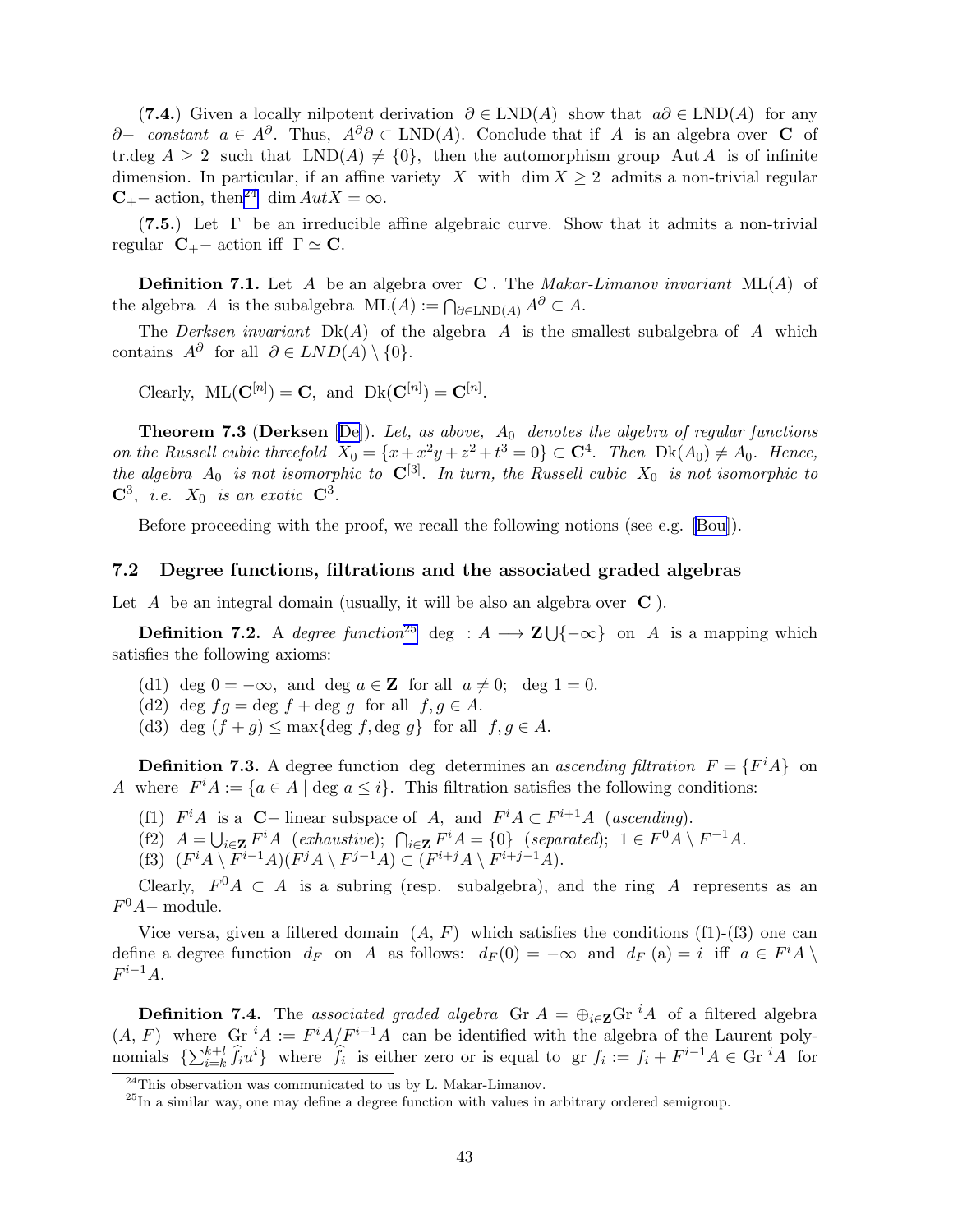<span id="page-43-0"></span>some  $f_i \in F^i A \setminus F^{i-1}A$ . Due to the property (f3) of filtrations, the mapping gr :  $A \longrightarrow$  Gr  $A$ , gr  $f = \hat{f}$ , is a homomorphism of multiplicative semigroups.

**Definition 7.5.** A weight degree function on the polynomial algebra  $\mathbf{C}^{[n]}$  is a degree function d such that  $d(p) = \max_i \{d(m_i)\}\$  where  $p \in \mathbb{C}^{[n]}$  is a non-zero polynomial, and  $m_i$  runs over the set  $M(p)$  of all the monomials of p. Clearly, d is uniquely determined by the weights  $d_i := d(x_i), i = 1, ..., n$ . A weight degree function d defines a grading  $\mathbf{C}^{[n]} = \bigoplus_{j \in \mathbf{Z}} \mathbf{C}_{d,j}^{[n]}$  where  $\mathbf{C}_{d,j}^{[n]} \setminus \{0\}$  consists of all the d– quasihomogeneous polynomials of

d– degree j. Accordingly, for any  $p \in \mathbb{C}^{[n]} \setminus \{0\}$  we have a unique decomposition  $p = \sum_{n=0}^{d(p)} p_n$  $i = m(p)$  $p_i$ into a sum of d– quasihomogeneous components; here  $p_d := p_{d(p)}$  is called the *principal* d– quasihomogeneous component of p. It is clear that  $(pq)_d = p_dq_d$ .

Let  $X = (I) \subset \mathbb{C}^n$  be a reduced irreducible affine variety defined by a prime ideal  $I \subset \mathbb{C}^{[n]}$ . Denote  $A = \mathbf{C}[X] = \mathbf{C}^{[n]}/I$ , and let  $\widehat{I}$  be the (graded) ideal in  $\mathbf{C}^{[n]}$  generated by the principal  $d-$  quasihomogeneous components  $p_d$  where p runs over I. We say that the weight degree function  $d$  is appropriate for the ideal  $I$  if the following conditions hold:

(\*)  $\overline{0} \in X$ , i.e.  $I \subset \alpha := (x_1, \ldots, x_n);$ 

(\*\*) the ideal  $I$  is also prime, and  $x_i \notin I \ \forall \ i = 1, \ldots, n$ . For  $f \in A \setminus \{0\}$  set

$$
d_A(f) = \min_{p \in [f]} \{d(p)\}
$$
 where  $[f] := \{p \in \mathbf{C}^{[n]} | p | X = f\}.$ 

**Exercises.** (7.6.) Show that  $d_A(f) = d(p)$  for a polynomial  $p \in [f]$  iff  $p_d \notin I$ .

(7.7.) Assume that a weight degree function d on the polynomial algebra  $\mathbf{C}^{[n]}$  is appropriate for an ideal  $I \subset \mathbf{C}^{[n]}$ . Deduce that  $d_A$  is a degree function on A, and that  $d_A(\tilde{x}_i) = d(x_i) = d_i$  where  $\tilde{x}_i := x_i \mid X = x_i + I \in A$ ,  $i = 1, \ldots, n$ . Hence, due to the property (d2) of a degree function,  $d_A(m | X) = d(m)$  for any monomial  $m \in \mathbb{C}^{[n]}$ .

Hint. Suppose that  $f \in A$  and  $d_A(f) = -\infty$ , that is, there exists a sequence of polynomials  $p_j \in {\bf C}^{[n]},\ j=\ 1,\ldots,\ \text{ such that }\ p_j\ \mid X\ =\ f\ \ \text{ and }\ \lim_{j\to\infty}d(p_j)\ =\ -\infty. \ \ \text{For }\ \ p\ \in\ {\bf C}^{[n]}\ \ \text{set}$  $\mu(p) = \min_{m \in M(p)} {\text{deg } m}$  where deg is the usual degree. Then  $p \in \alpha^{\mu(p)}$  where, as above,  $\alpha \in \mathbb{C}^{[n]}$  denotes the maximal ideal which corresponds to the origin of  $\mathbb{C}^n$ . By the condition (\*) from Definition [7.5,](#page-9-0)  $\tilde{\alpha} := (\tilde{x}_1, \ldots, \tilde{x}_n) \subset A$  is a proper ideal, and we have  $f = p_i | X \in$  $\tilde{\alpha}^{\mu(p_j)}$ ,  $j = 1, \ldots$  Thus, by the Krull Theorem,  $f \in \bigcap_{n \in \mathbb{N}} \tilde{\alpha}^n = \{0\}$ , and so,  $f = 0$ . Hence,  $d_A(f) > -\infty$  for any  $f \in A \setminus \{0\}.$ 

The rest of the exercise, including checking of the other properties of a degree function, can be done without difficulty.

(7.8.) let  $F = \{F^iA\}$  be the filtration on A determined by the above degree function  $d_{A_{\lambda}}$ and let  $\hat{A} = \text{Gr } A$  be the associated graded algebra. Verify that the elements  $\hat{x}_1, \dots, \hat{x}_n \in \hat{A}$ where  $\hat{x}_i := \text{gr } \tilde{x}_i \in A$ , generate the graded algebra A.

**Lemma 7.1 (Kaliman, Makar-Limanov**<sup>26</sup>[\[KaML 4](#page-55-0), Prop. 4.1]). *Keeping the same no*tation and assumptions as in the above exercises we have

$$
\widehat{A} \simeq \mathbf{C}^{[n]}/\widehat{I} = \mathbf{C}[\widehat{X}]
$$

 $^{26}$ We place here this lemma and the preceding definition and exercises with a kind permission of Sh. Kaliman and L. Makar-Limanov.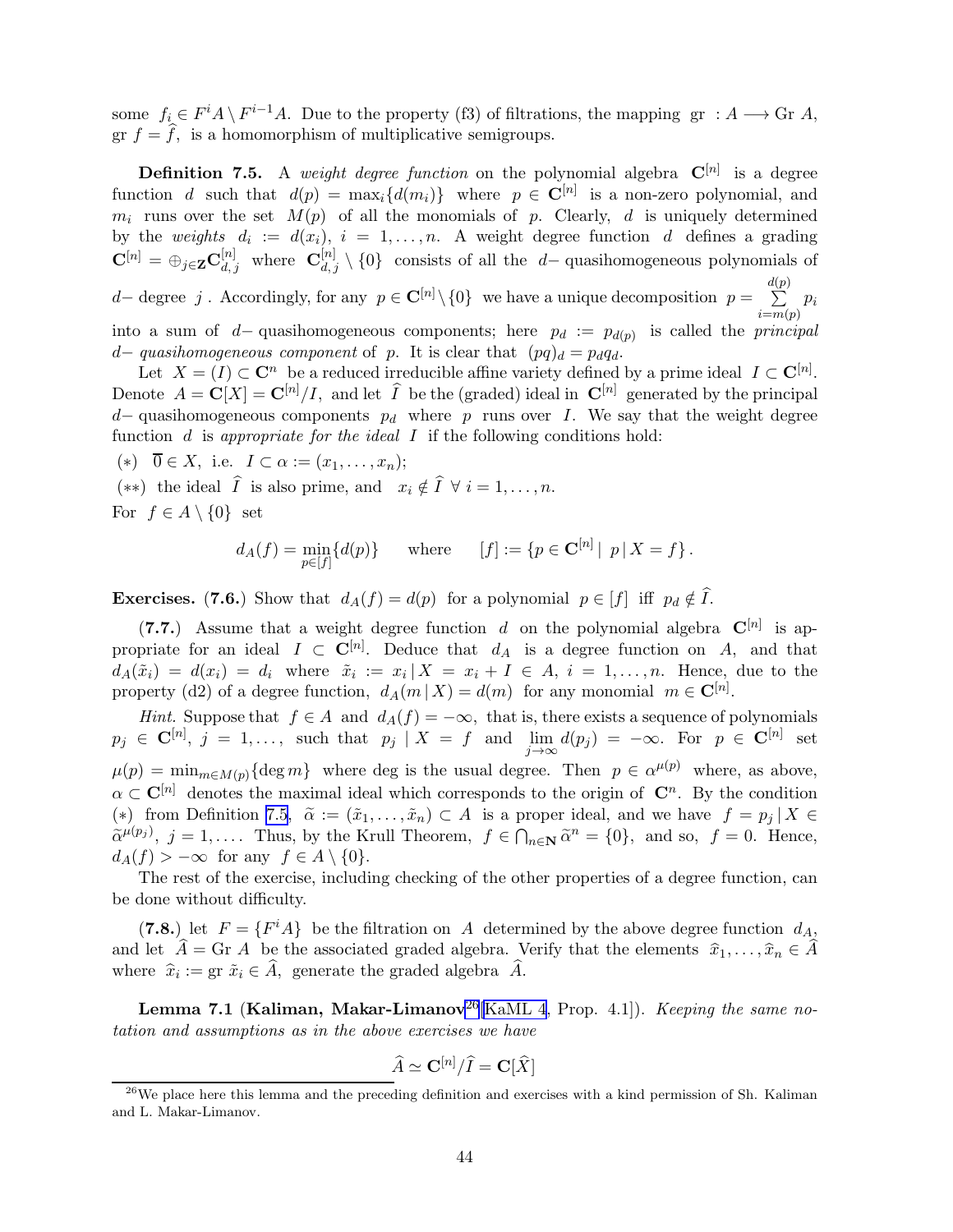where  $\hat{X} = (\hat{I}) \subset \mathbf{C}^n$  is the affine variety defined by the prime ideal  $\hat{I}$ .

**Proof.** According to Exercise [7.8,](#page-43-0) the elements  $\hat{x}_1, \ldots, \hat{x}_n \in \hat{A}$  generate the graded algebra  $\widehat{A}$ . Henceforth,  $\widehat{A} = \mathbf{C}^{[n]}/J$  where  $J \subset \mathbf{C}^{[n]} = \mathbf{C}[\widehat{x}_1, \ldots, \widehat{x}_n]$  is the ideal of relations between the generators  $\hat{x}_1, \ldots, \hat{x}_n$  in  $\hat{A}$ . Thus, we must show that  $J = \hat{I}$ .

Fix an arbitrary polynomial  $p =$  $\frac{d(p)}{\sum}$  $\sum_{i=m(p)} p_i \in I$ . Then  $p \equiv 0 \mod I$ , i.e.  $p_d \equiv -1$  $\sum_{n=1}^{d(p)-1}$  $i = m(p)$  $p_i \mod I$ , and hence

$$
d_A(p_d | X) \le \max_{m(p) \le i \le d(p)-1} \{ d_A(p_i | X) \} \le \max_{m(p) \le i \le d(p)-1} \{ d(p_i) \} < d(p) = d(p_d).
$$

Therefore,  $p_d | X \in F^{d(p)-1}A$ .

Since the weight degree function  $d$  is appropriate for the ideal  $I$ , by Exercise [7.7](#page-32-0), we have  $d_A(m_j | X) = d(m_j) = d(p)$  for any monomial  $m_j \in M(p_d)$ . Thus,  $m_j | X \in F^{d(p)}A \setminus$  $F^{d(p)-1}A$  for any  $m_j \in M(p_d)$ , and  $p_d | X = \sum_{m_j \in M(p_d)} (m_j | X) \in F^{d(p)-1}A$ . It follows that  $(m_j | X)^{\wedge} := \text{gr } (m_j | X) = m_j(\widehat{x}_1, \dots, \widehat{x}_n) \in \widehat{A}^{d(p)}, \text{ and } \sum_{m_j \in M(p_d)} (m_j | X)^{\wedge} = 0 \text{ in } \widehat{A}^{d(p)},$ i.e.  $p_d(\widehat{x}_1, \ldots, \widehat{x}_n) = 0$  in  $\widehat{A}^{d(p)}$ . Whence,  $p_d \in J$ , and so,  $\widehat{I} \subset J$ .

Vice versa, fix an element  $f =$  $\frac{d(f)}{\sum}$  $\sum_{i=m(f)}^{\infty} f_i \in J$ . It is clear that  $f_i(\widehat{x}_1,\ldots,\widehat{x}_n) \in \widehat{A}^i$  (indeed, as above, this is true for any monomial  $m \in M(f_i)$ ). Since

$$
\sum_{i=m(f)}^{d(f)} f_i(\widehat{x}_1,\ldots,\widehat{x}_n) = f(\widehat{x}_1,\ldots,\widehat{x}_n) = 0
$$

we have  $f_i(\hat{x}_1, \ldots, \hat{x}_n) = 0$  for each  $i = m(f), \ldots, d(f)$ . Thus, J is a homogeneous ideal of the d– graded algebra  $\mathbb{C}^{[n]}$  (see Definition [7.5](#page-9-0) above). Hence, it is enough to show that  $J_r \subset \hat{I}$ for any  $d-$  homogeneous component  $J_r$  of  $J$ .

Let  $f \in J_r$  be a d– quasihomogeneous polynomial of d– degree  $r = d(f)$ . For any monomial  $m \in M(f)$  we have, as above, that  $m \mid X \in F^r A \setminus F^{r-1} A$ , and so,  $m(\hat{x}_1, \ldots, \hat{x}_n) \in \hat{\mathbb{R}}$  $\widehat{A}^r$ . Since  $\sum_{m \in M(f)} m(\widehat{x}_1, \ldots, \widehat{x}_n) = f(\widehat{x}_1, \ldots, \widehat{x}_n) = 0$ , it follows that  $f | X \in F^{r-1}A$ , i.e.  $d_A(f | X) < r = d(f)$ . By Exercise [7.6,](#page-10-0) this implies that  $f_d \in I$ . But  $f = f_d$ , and so, we are  $\Box$ 

Gradingsand C<sup>\*</sup>− actions (see e.g. [[KamRu,](#page-56-0) [Ru 3](#page-58-0)]). Let  $\hat{X}$  be an affine variety endowed with a  $\mathbf{C}^*$ − action t. Then t induces a grading  $\hat{A} = \bigoplus_{n \in \mathbf{Z}} \hat{A}^n$  on the algebra  $\widehat{A} = \mathbf{C}[\widehat{X}]$  of regular functions on  $\widehat{X}$  where  $\widehat{A}^n := \{f \in \widehat{A} \mid f \circ t_\lambda = \lambda^n f\}$  consists of the quasi-invariants of weight  $n$  of  $t$ .

Vice versa, given a grading  $\hat{A} = \bigoplus_{n \in \mathbf{Z}} \hat{A}^n$  of  $\hat{A} = \mathbf{C}[\hat{X}]$ , one can define a  $\mathbf{C}^*$  – action on  $\hat{A}$ by setting  $t_\lambda(f_n) = \lambda^n f_n$  for  $f_n \in \hat{A}^n$ ,  $n \in \mathbb{Z}$ , and extending it to the whole  $\hat{A}$  in a natural way. If  $\hat{A}$  is finitely generated, then it also has a finite system of homogeneous generators  $(f_{n_1},\ldots,f_{n_k}),\quad f_{n_i}\in \hat{A}^{n_i}$ . The morphism  $F=(f_{n_1},\ldots,f_{n_k}): \hat{X}\hookrightarrow \mathbf{C}^k$  is an embedding equivariant with respect to the linear  $\mathbb{C}^*$  action  $t_\lambda(x_1,\ldots,x_k) = (\lambda^{n_1}x_{n_1},\ldots,\lambda^{n_k}x_{n_k})$  on  $\mathbf{C}^k$  and the induced  $\mathbf{C}^*$  action on  $\hat{X}$ .

Gradings and locally nilpotent derivations (see e.g.  $[ML 2, KaML 3, De]$  $[ML 2, KaML 3, De]$  $[ML 2, KaML 3, De]$  $[ML 2, KaML 3, De]$ ).

**Definition 7.6.** Let  $\partial \in \text{LND}(A) \setminus \{0\}$  where  $(A, F)$  is a filtered domain. Suppose that (\*) there exists  $k \in \mathbb{Z}$  such that  $\partial F^i A \subset F^{i+k}A$  for all  $i \in \mathbb{Z}$ .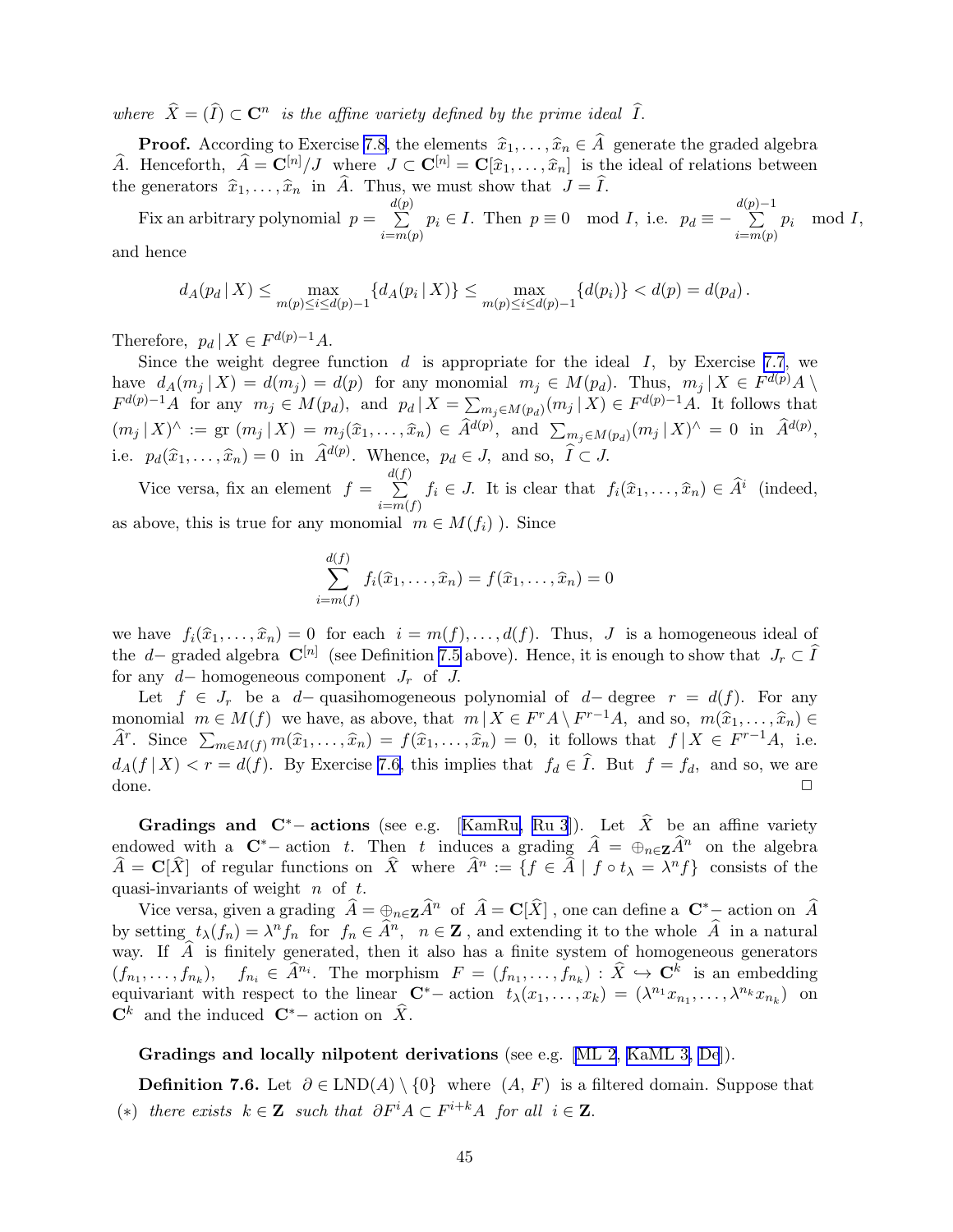<span id="page-45-0"></span>Denote by deg  $\partial = k_0$  the minimal such k. Define  $\hat{\partial} = \text{gr } \partial : \text{Gr } A \longrightarrow \text{Gr } A$  as follows: for  $f \in F^i A \setminus F^{i-1}A$ , set  $\widehat{\partial} \widehat{f} = \partial f + F^{i+k_0-1}A$ , and then naturally extend  $\widehat{\partial}$  to the whole algebra Gr A.

Exercises. (7.9.) Given  $\partial \in LND(A) \setminus \{0\}$ , verify that  $\hat{\partial} \in LND_{gr}(Gr A) \setminus \{0\}$  where  $LND_{\text{gr}}(\hat{A})$  denotes the set of all homogeneous locally nilpotent derivations of a graded algebra  $\widehat{A} = \bigoplus_{n \in \mathbf{Z}} \widehat{A}^n.$ 

(7.10.) Suppose that a filtered domain  $(A, F)$  is finitely generated. Show that, given  $\partial \in \text{LND}(A) \setminus \{0\}$ , the condition  $(*)$  of Definition [7.6](#page-10-0) above is fulfilled.

(7.11.) Let  $\hat{A} = \bigoplus_{n \in \mathbb{Z}} \hat{A}^n$  be a graded algebra. Show that, given any locally nilpotent derivation  $\partial \in \text{LND}_{gr}(A)$ , there exists  $k_0 = k_0(\partial) \in \mathbb{Z}$  called the *degree* of  $\partial$  such that  $\widehat{\partial}(\widehat{A}^n) \subsetneq \widehat{A}^{n+k_0}$ . Furthermore, show that, if  $a = \sum_{i=k}^{k+l} a_i \in \text{Ker } \widehat{\partial} = \widehat{A}^{\partial}$  where  $a_i \in \widehat{A}^i$ , then  $a_i \in \hat{A}^{\partial}, i = k, \ldots, k + l$ . Therefore,  $\hat{A}^{\partial}$  is a graded subalgebra of the graded algebra  $\hat{A}$ .

(7.12.) Let A be an integral domain. Given  $\partial \in LND(A)$ , set deg<sub> $\partial$ </sub> a = n if  $\partial^{n+1}a = 0$ and  $\partial^n a \neq 0$ ; deg<sub> $\partial$ </sub> 0 =  $-\infty$ . Verify that:

(a) deg<sub> $\partial$ </sub> is a degree function on A over **N**;

(b) if A is a **C**− algebra, then  $\partial \lambda = 0$  for any  $\lambda \in \mathbb{C}$ ;

(c) the equality  $\partial(ab) = 0$  where  $a, b \in A \setminus \{0\}$  implies that  $\partial a = \partial b = 0$ ;

(d) the equality  $\partial (a^k + b^l) = 0$  where<sup>27</sup>  $a^k + b^l \neq 0$  and  $k, l \geq 2$  implies that  $\partial a = \partial b = 0$ .

(7.13.) Let  $A = \mathbf{C}[x, y]$ . Consider the  $\mathbf{C}_{+}$  action  $\varphi_{\lambda} : (x, y) \longmapsto (x, y + \lambda x^{2})$  on  $\mathbf{C}^{2}$ . Let  $\partial_{\varphi}$  be the locally nilpotent derivation which corresponds to  $\varphi$ . Show that  $\partial_{\varphi}(x) = 0$ ,  $\partial_{\varphi}(y) = x^2$  and  $\partial_{\varphi}^2(y) = 0$ . Deduce that  $\deg_{\varphi} x = 0$ ,  $\deg_{\varphi} y = 1$  for the associated degree function  $\deg_{\varphi}$  on A, and so, that  $\deg_{\varphi} f = \deg_y f$  for any polynomial  $f = f(x, y) \in A$ .

The Brody hyperbolicity. Recall that a complex manifold M which does not contain entire curves, that is, does not admit non-constant holomorphic mappings  $C \rightarrow M$ , is called Brody hyperbolic. By analogy with this, let us introduce the following notion.

**Definition 7.7.** We say that a quasi-projective variety  $X$  is algebraically Brody hyperbolic if any morphism  $C \to X$  is constant. A regular function f on X is *(algebraically)* Brody hyperbolic if so are its generic fibres  $f^{-1}(c)$ ,  $c \in \mathbb{C}$ .

Exercises. (7.14.) Show that any non-constant polynomial of one variable is Brody hyperbolic. Verify that the polynomials  $xy$  and  $x^k + y^l \in \mathbb{C}^{[2]}$  where  $k, l \geq 2$  are Brody hyperbolic.

(7.15.) More generally, show that a polynomial  $p \in \mathbb{C}^{[2]}$  fails to be Brody hyperbolic iff it can be linearized, that is,  $p \circ \alpha = x$  for some automorphism  $\alpha \in \text{Aut } \mathbb{C}^2$ .

The next lemma is inspired by Exercises [7.5](#page-10-0) and 7.12  $(c)$ ,  $(d)$ . It will be used in the proof of Derksen's Theorem [7.3](#page-42-0) in section 7.3 below.

**Lemma 7.2.** (a) Let X be a quasi-projective variety, and let  $f \in A := \mathbb{C}[X]$  be a Brody hyperbolic regular function on  $X$ . Then  $f$  cannot be a constant of a locally nilpotent derivation  $\partial \in LND(A).$ 

(b) Let A be an integral domain over **C** with the unit element **e**  $\in$  A, and let  $p \in \mathbb{C}^{[k]}$  be a Brody hyperbolic polynomial. If for some elements  $a_1, \ldots, a_k \in A$  we have  $b := p(a_1, \ldots, a_k) \in A$  $A^{\partial} \setminus \mathbf{C}\mathbf{e}, \text{ then } a_1, \ldots, a_k \in A^{\partial}.$ 

 $^{27}$ This observation is due to L. Makar-Limanov; it is essential in his new approach to the Theorem [7.1](#page-41-0) [\[ML 3](#page-57-0)].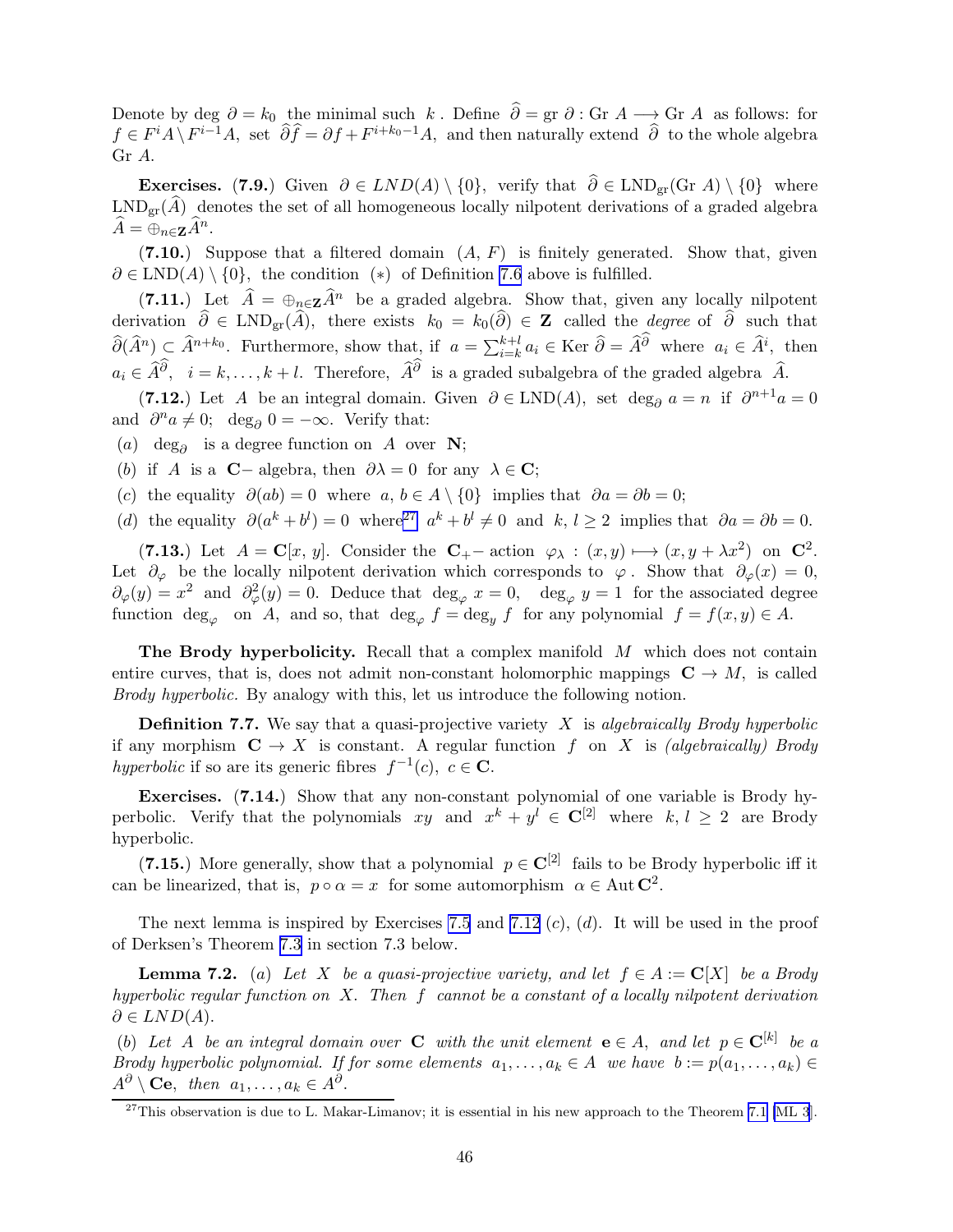<span id="page-46-0"></span>**Proof.** (a) Assume the contrary. Being an invariant of the associated  $C_{+}$  – action  $\varphi_{\partial}$  on X (see Exercise [7.1](#page-6-0) above) the function f is constant on the orbits of this action. Thus, generic  $\varphi_{\partial}$ − orbits are **C**− curves contained in the fibres of f, in contradiction with the assumption that the function  $f$  is Brody hyperbolic.

(b) Let A' be the subalgebra of the algebra A generated by the elements  $a_1, \ldots, a_k$  and all its successive  $\partial$ − derivatives. It is finitely generated (henceforth, this is an affine domain) and  $\partial$ – invariant. Consider the associated  $\mathbb{C}_{+}$ – action  $\varphi_{\partial}$  on the affine variety  $X' :=$  spec A'. By the assumption, the nonconstant regular function  $b = p(a_1, \ldots, a_k) \in A' = \mathbb{C}[X']$  is  $\varphi_{\partial}$ − invariant, and so, it is constant along the  $\varphi_{\partial}$ − orbits. Therefore, the image  $\alpha(O_x)$  of the  $\varphi_{\partial}$ − orbit of a generic point  $x \in X'$  under the regular mapping  $\alpha : X' \to \mathbb{C}^k$ ,  $x \mapsto$  $(a_1(x), \ldots, a_k(x))$ , is contained in a generic fibre  $p^{-1}(c)$  of the polynomial p. Since this polynomial is assumed to be Brody hyperbolic, the mapping  $\alpha$  is constant along the generic  $\varphi_{\partial}$ − orbits. It follows that its coordinate functions  $a_1, \ldots, a_k$  are  $\varphi_{\partial}$ − invariants. Whence,  $a_1, \ldots, a_k \in A^{\partial}$  (see again Exercise 7.1).  $a_1, \ldots, a_k \in A^\partial$  (see again Exercise [7.1\)](#page-6-0).

**Remarks.** 7.1. Suppose that under assumptions of Lemma [7.2](#page-8-0)  $(b)$ , all the fibres of the polynomial p except the zero one  $p^{-1}(0)$  are Brody hyperbolic. Then the conclusion of the lemma holds if one replaces the condition  $b \in A^{\partial} \setminus \mathbf{C}\mathbf{e}$  by the weaker one  $b \in A^{\partial} \setminus \{0\}$ .

7.2. In Exercises [7.1](#page-6-0), [7.12](#page-45-0) (c), (d) one can make use of Lemma [7.2](#page-8-0) (b), of the previous remark and of Exercise [7.14](#page-45-0).

#### 7.3 Gradings and LND's on Russell's cubic

In this section we provide a proof of Theorem [7.3](#page-42-0). We use the following notation.

**Notation.** From now on  $A = A_0 = \mathbb{C}[x, y, z, t]/(p_0)$  where  $p_0 = x + x^2y + z^3 + t^2$ , will be the algebra of regular functions on the Russel cubic threefold  $X_0 \subset \mathbb{C}^4$ . Consider the weight degree function deg  $x = -1$ , deg  $y = 2$ , deg  $z =$  deg  $t = 0$  on the polynomial ring  $\mathbb{C}^{[4]}$ . It is easily seen that deg is appropriate for the principal ideal  $I := (p_0)$  (see Definition [7.5\)](#page-9-0). Hence, by Exercise [7.7](#page-32-0), it induces a degree function  $d_A$  on A which, in turn, defines a filtration on A (in what follows we use the notation deg instead of  $d_A$ ). Let  $A := \text{Gr } A$  be the associated graded algebra. From Lemma [26](#page-43-0) we obtain such a corollary.

Corollary 7.1.  $\hat{A} \simeq \mathbf{C}[\hat{x}, \hat{y}, \hat{z}, \hat{t}]/(q_0)$  where  $q_0(\hat{x}, \hat{y}, \hat{z}, \hat{t}) = \hat{x}^2 \hat{y} + \hat{z}^3 + \hat{t}^2$ , i.e.  $\hat{A} = \mathbf{C}[\hat{X}_0],$ where  $\hat{X}_0 = {\hat{x}^2 \hat{y} + \hat{z}^3 + \hat{t}^2 = 0}.$ 

The next lemma exploits the specific equation of the Russell cubic.

**Lemma 7.3** [\[De](#page-53-0)]. (a) Any element  $f \in A$  has a unique presentation of the form

$$
f = a(x, z, t) + yb(y, z, t) + xyc(y, z, t) | X
$$

where  $a, b, c$  are polynomials.

(b) We have: (i)  $\hat{f} = \hat{x}^r h(\hat{z}, \hat{t})$  iff deg  $f = r \leq 0;$ (ii)  $\hat{f} = \hat{y}^r h(\hat{z}, \hat{t})$  iff deg  $f = 2r > 0;$ (*iii*)  $\hat{f} = \hat{x}\hat{y}^rh(\hat{z}, \hat{t})$  *iff* deg  $f = 2r - 1 > 0$ , where  $h(\hat{z}, \hat{t}) \in \mathbf{C}[\hat{z}, \hat{t}].$ 

**Proof of** (b). Since the degree deg  $[yb(y, z, t)]$  is even and positive when  $b \neq 0$ , deg  $[xyc(y, z, t)]$ is odd and positive when  $c \neq 0$ , and deg  $a(x, z, t) \leq 0$ , we have that in the case (i)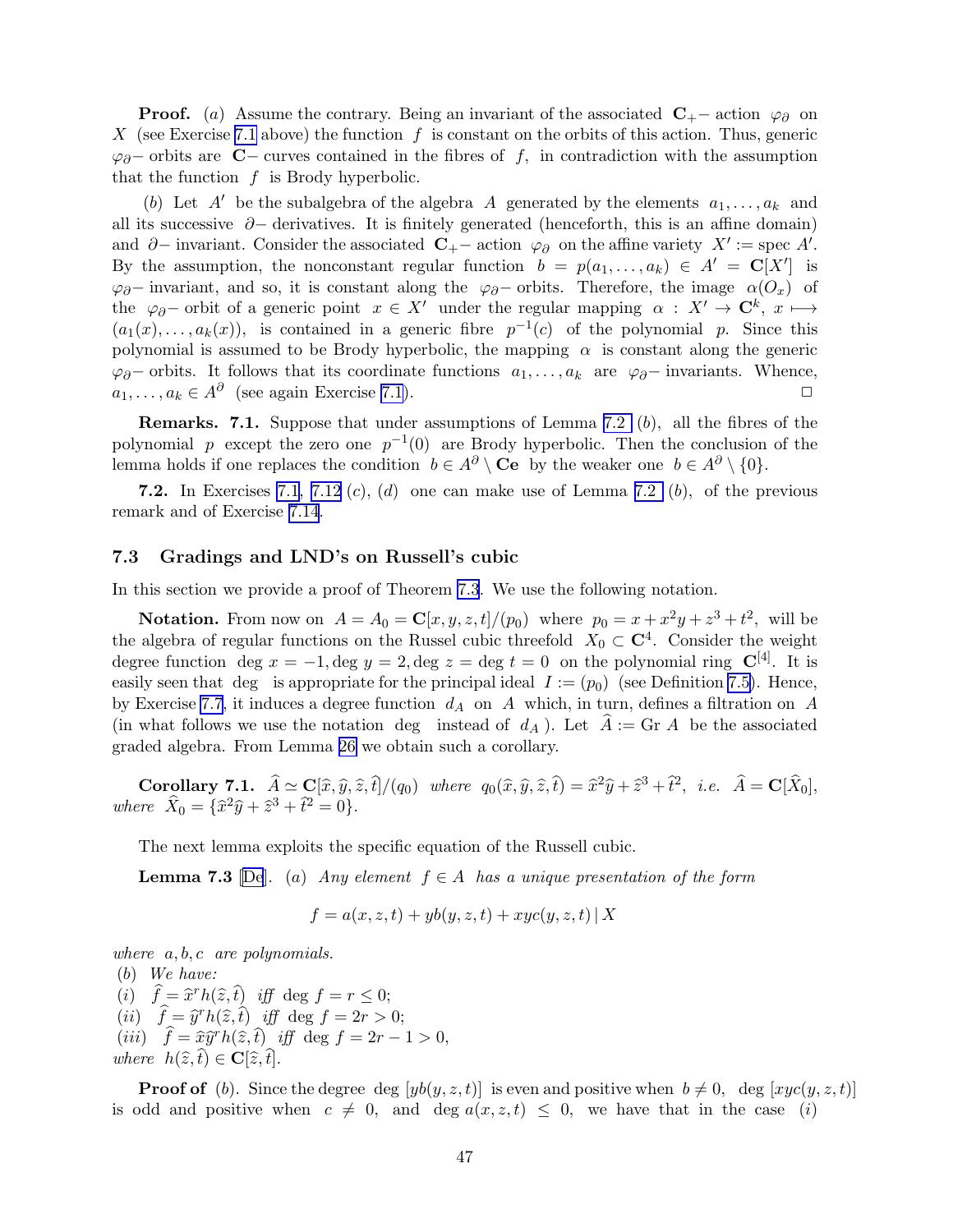$f = a(x, z, t)$  and hence  $\hat{f} = \hat{x}^r h(\hat{z}, \hat{t});$  in the case (ii)  $\hat{f} = \text{gr }[yb(y, z, t)] = \hat{y}^r h(\hat{z}, \hat{t});$ finally, in the case  $(iii)$   $\hat{f} = \text{gr} [xyc(y, z, t)] = \hat{x}\hat{y}^r h(\hat{z}, \hat{t})$  for some  $h(\hat{z}, \hat{t}) \in \mathbf{C}[\hat{z}, \hat{t}].$ 

Corollary 7.2. We have:

 $\widehat{A}^0 = \mathbf{C}[\widehat{z}, \widehat{t}],$  and thus  $\widehat{A}$  is a  $\mathbf{C}[\widehat{z}, \widehat{t}] - \text{module};$  $\widehat{A}^i = \widehat{x}^{-i}\mathbf{C}[\widehat{z}, \widehat{t}]$  for  $i \leq 0;$  $\widehat{A}^{2r} = \widehat{y}^r \mathbf{C}[\widehat{z}, \widehat{t}]$  for  $r > 0$ , and  $\widehat{A}^{2r-1} = \widehat{x}\widehat{y}^r\mathbf{C}[\widehat{z}, \widehat{t}]$  for  $r > 0$ .

**Lemma 7.4.** Consider a surface  $S_c = \{c\hat{x}^2 + \hat{z}^2 + \hat{t}^3 = 0\} \subset \mathbb{C}^3$  where  $c \in \mathbb{C}^*$ . Then for any nonconstant polynomial  $h \in \mathbf{C}[z, t]$  the regular function  $f := h | S_c \in \mathbf{C}[S_c]$  on the surface  $S_c$  is Brody hyperbolic.

**Proof.** <sup>28</sup> We may assume that the generic fibres of the polynomial  $h$  are irreducible plane curves. Indeed, otherwise the polynomial h has the Stein factorization  $h = \varphi \circ h_1$  where  $\varphi \in \mathbf{C}[z], \deg \varphi \geq 2, \text{ and } h_1 \in \mathbf{C}[z, t]$  is a polynomial with irreducible generic fibres, and we may replace  $h$  by the polynomial  $h_1$ .

Assume, on the contrary, that for some  $c \neq 0$  the regular function  $f = h | S_c$  is not Brody hyperbolic, that is, its generic fiber  $F_{\lambda} := f^{-1}(\lambda) \subset S_c$  admits a nonconstant morphism  $\mathbf{C} \to F_{\lambda}$ . It follows that an irreducible component, say,  $F'_{\lambda}$  of the curve  $F_{\lambda}$  is a smooth affine curve isomorphic to  $\,C\,$  (see Exercise [7.5](#page-10-0) above).

The curve  $F_{\lambda}$  is represented as a two-sheeted ramified covering of  $C_{\lambda}$  under the projection  $\pi : S_c \to \mathbb{C}^2$ ,  $(\hat{x}, \hat{z}, \hat{t}) \mapsto (\hat{z}, \hat{t})$ . Thus, the irreducible affine plane curve  $C_\lambda$  admits a dominant morphism  $\mathbf{C} \simeq F'_{\lambda} \to C_{\lambda}$ , and hence, it is isomorphic to  $\mathbf{C}$ , too.

We have the following alternative: either

• The generic fibre  $F_{\lambda}$  of the regular function f is irreducible, i.e.  $F_{\lambda} = F'_{\lambda} \simeq \mathbf{C}$ , and then  $p := \pi | F'_{\lambda} : F'_{\lambda} \simeq \mathbf{C} \to C_{\lambda} \simeq \mathbf{C}$  is a two-sheeted branched covering; or

• The generic fibre  $F_{\lambda}$  is reducible, and then the mapping p as above is univalent, and hence, isomorphic.

In the first case a generic curve  $C_{\lambda}$  meets the ramification locus  $\Gamma_{2,3} = {\hat{z}^2 + \hat{t}^3 = 0} \subset \mathbb{C}^2$ of the projection  $\pi$  at one point which corresponds to the only critical value of the quadratic polynomial  $p \in \mathbb{C}[u]$ . Therefore, the restriction  $h_1 | \Gamma_{2,3} : \Gamma_{2,3} \to \mathbb{C}$  is generically one-to-one, which is impossible.

In the second case a generic curve  $C_{\lambda}$  does not meet the ramification locus  $\Gamma_{2,3}$  at all, and then it should be contained in an elliptic curve  $\hat{z}^2 + \hat{t}^3 = \text{const} \neq 0$ , which is impossible either. This completes the proof.  $\Box$ 

Lemmas [7.2](#page-8-0) (a) and [7.4](#page-20-0) yield the following corollary.

**Corollary 7.3.** The surface  $S_c$  where  $c \neq 0$  does not admit a non-trivial  $C_+$ − action with a non-constant invariant function  $h(\hat{z}, t)$ .

**Lemma 7.5.** For any nonzero locally nilpotent derivation  $\hat{\partial} \in \text{LND}_{gr}(\hat{A})$  and for any homogeneous element  $\widehat{f} \in \widehat{A}^n$  the equality  $\widehat{\partial} \widehat{f} = 0$  implies that  $n := \deg \widehat{f} \leq 0$ .

**Proof.** Assume, on the contrary, that  $n > 0$ . Suppose first that n is odd, i.e.  $n = 2r - 1$ for some  $r \in \mathbb{N}$ . Then, by Lemma [7.3](#page-8-0) (b), we have that  $\hat{f} = \hat{x}\hat{y}^rh(\hat{z}, \hat{t})$  for some non-zero

 $^{28}$ We give a simplified proof suggested by Sh. Kaliman.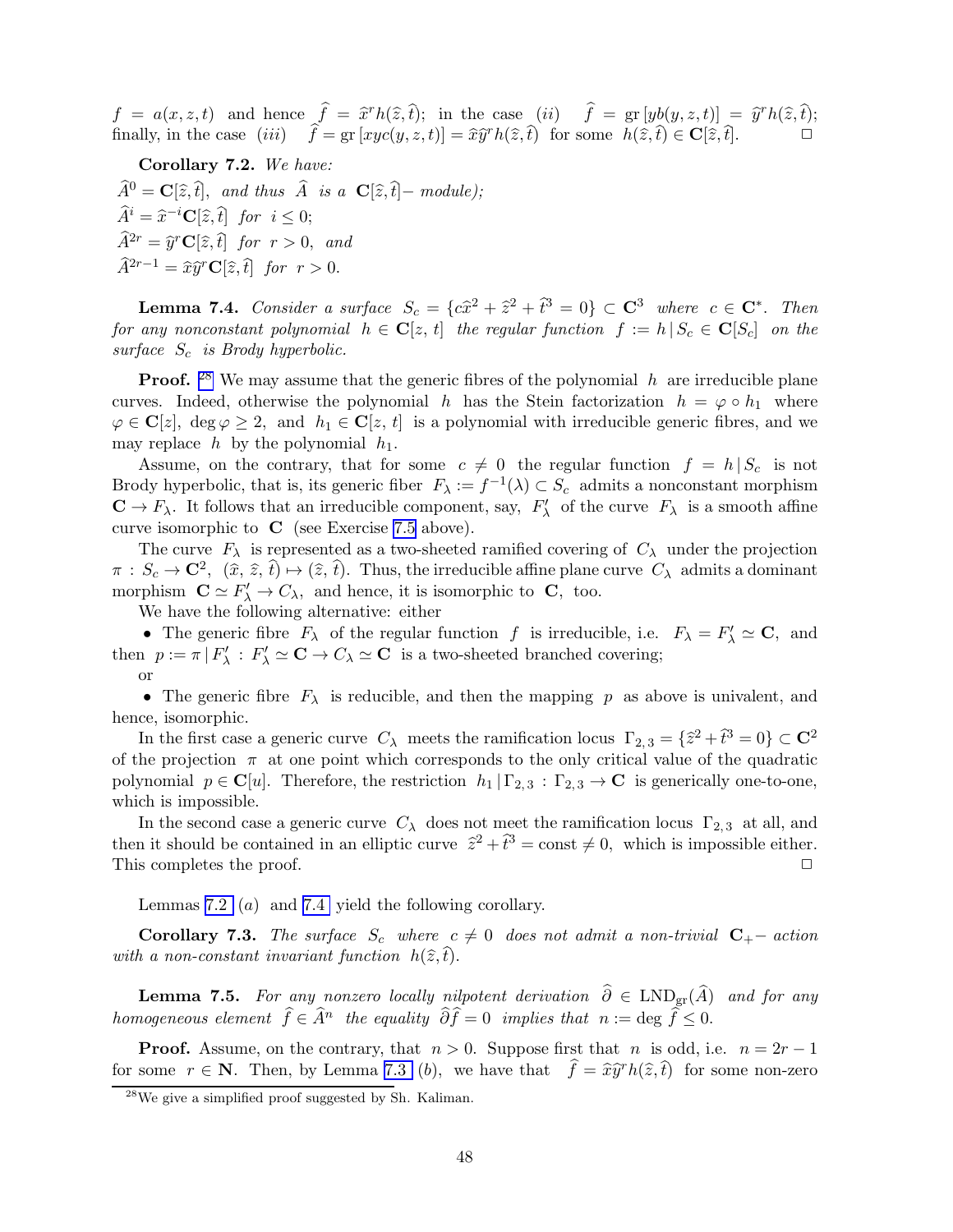<span id="page-48-0"></span>polynomial  $h(\hat{z}, t) \in \mathbf{C}[\hat{z}, t]$ , and the equality  $\partial f = 0$  implies that  $\partial \hat{x} = \partial \hat{y} = \partial h = 0$  (see Exercise [7.12](#page-45-0) (c) above). Thus,  $\hat{x}, \hat{y} \in \hat{A}^{\partial}$  are invariants of the associated  $\mathbf{C}_{+}$  action  $\varphi = \varphi_{\hat{\partial}}$ on  $\hat{X}_0 = \{\hat{x}^2\hat{y} + \hat{z}^3 + \hat{t}^2 = 0\}$  (see Exercise [7.1](#page-6-0) above). Therefore, each orbit of the  $C_+$ - action  $\varphi$  is contained in a curve  $\Gamma_{c_1,c_2} = {\hat{x} = c_1, \hat{y} = c_2} \subset X_0$ . Conversely, any such curve in  $X_0$ consists of  $C_{+}$  orbits. Since a generic curve  $\Gamma_{c_1,c_2} = \{\hat{z}^3 + \hat{t}^2 = -c_1^2c_2\}$  is elliptic, it does not admit an embedding of **C** (see Exercise [7.5](#page-10-0) above), and hence all the points of  $\Gamma_{c_1,c_2}$  are fixed by the  $C_{+}$  action  $\varphi$ . It follows that the  $C_{+}$  action  $\varphi$  on  $X_0$  is trivial, i.e.  $\partial = 0$ , a contradiction.

Now consider the case when  $n > 0$  is even, i.e.  $n = 2r$  for some  $r \in \mathbb{N}$ . In this case by Lemma [7.3](#page-8-0) (b), we have  $\hat{f} = \hat{y}^r h(\hat{z}, \hat{t})$  where  $h(\hat{z}, \hat{t}) \in \mathbf{C}[\hat{z}, \hat{t}]$  and  $h \neq 0$ . Hence,  $\hat{\partial} \hat{y} = 0$ , and so  $\hat{y} \in \hat{A}^{\partial}$  is an invariant of the  $C_{+}$ – action  $\varphi$  on  $\hat{X}_0$  (see Exercise [7.1\)](#page-6-0). Thus,  $\hat{X}_0$ is foliated by the  $\varphi$ − invariant surfaces  $S_c = {\hat{y} = c}$ ,  $c \in \mathbb{C}$ . Denote by  $\partial_c \in LND(A_c)$  the corresponding locally nilpotent derivation on  $A_c = \mathbf{C}[S_c]$ , that is, the infinitesimal generator of the  $C_{+}$ – action  $\varphi_c := \varphi \mid S_c$  on  $S_c$ . For a generic  $c \in \mathbb{C}$ ,  $\varphi_c$  is a non-trivial  $C_{+}$ – action on  $S_c$ , whence  $\partial_c \neq 0$ .

Next we show that there exists a non-constant  $\varphi$  – invariant function  $h_1(\hat{z}, \hat{t}) \in \widehat{A}^\partial$ . Indeed, since tr.deg  $\hat{A}^{\partial} = \text{tr.deg} \quad \hat{A} - 1 = 2$  (see Exercise [7.2](#page-7-0) above), the subalgebra  $\hat{A}^{\partial}$  contains a function g such that  $\hat{y}$  and  $\hat{g}$  are algebraically independent; in particular,  $\hat{g} \notin \mathbf{C}[\hat{y}]$ . Furthermore,  $\hat{g}$  and  $\hat{y}$  are both  $\varphi$ − invariants, and so, for  $s \in \mathbb{N}$  sufficiently large  $\hat{g}\hat{y}^s$  is a  $\varphi$ – invariant of a positive degree. We have proven above that the equality  $\widehat{gy}^s = \widehat{xy}^r h_1(\widehat{z}, \widehat{t})$ is impossible. Hence, we get  $\hat{A}^{\partial} \ni \hat{g}\hat{y}^{s} = \hat{y}^{r}h_{1}(\hat{z}, \hat{t})$  for some  $r > 0$  where  $h_{1} \in \hat{A}^{\partial}$  is non-constant. Finally, the restriction of the polynomial  $h_1$  onto a generic surface  $S_c$  is a nonconstant invariant of the non-trivial  $\mathbf{C}_{+}$  – action  $\varphi_c$  on  $S_c$ , which contradicts to Corollary 7.3. The proof is completed. [7.3.](#page-28-0) The proof is completed.

**Corollary 7.4.** (a)  $A^{\partial} \subset F^0A$  for any non-zero locally nilpotent derivation  $\partial \in \text{LND}(A)$ . (b) Dk(A)  $\subset F^0A \neq A$ .

**Proof.** The statement of  $(b)$  follows from  $(a)$  in virtue of Definition [7.1.](#page-5-0) To prove  $(a)$ assume the contrary, i.e. that for some  $f \in A$  where deg  $f > 0$  and for some  $\partial \in \text{LND} \setminus \{0\}$ we have  $\partial f = 0$ . Then deg  $f > 0$  as well, and  $\partial f = 0$  (see Definition [7.6](#page-10-0) and Exercise [7.9](#page-45-0)). It remains to apply Lemma [7.5](#page-22-0) .  $\Box$ 

Now the proof of Theorem [7.3](#page-42-0) is completed.

# 8 Concluding remarks

In this section as in section 4.2 above we mainly follow [\[KaZa](#page-55-0)]. To begin with, remind the following problem.

#### Generalized Serre Problem:

Let X be a smooth contractible affine variety. Is any algebraic vector bundle on X trivial? Due to the Quillen-Suslin Theorem, this is true for the affine spaces.

The next question suggested by A. Beilinson generalizes the Zariski Cancellation Problem. Following [\[BaWr](#page-52-0), sect. 4], we say that a closed subvariety Y of an affine variety X is a retract of X if there exists a morphism  $f : X \to Y$  such that  $f | Y = id_Y$ . An abstract variety Y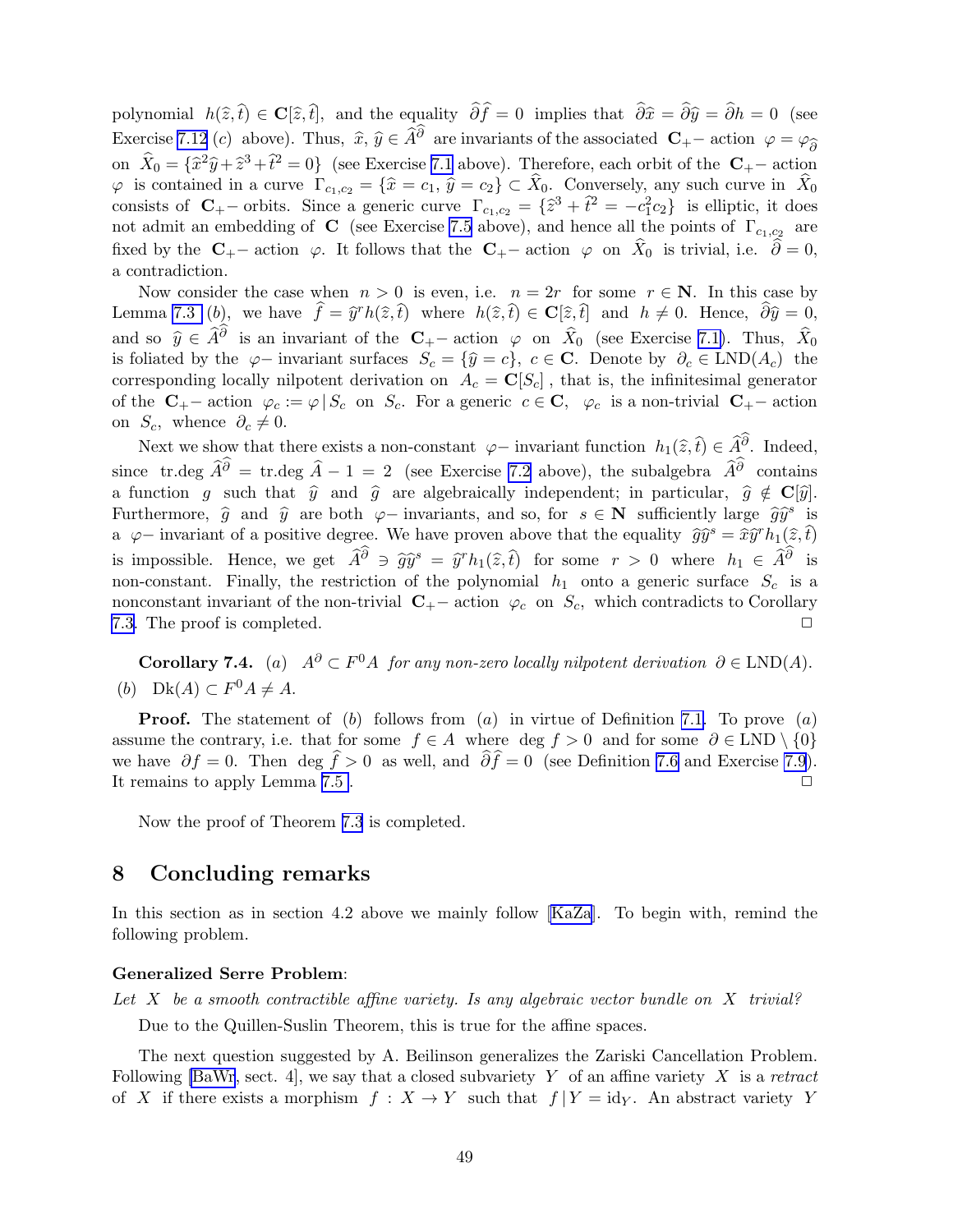is called a retract of X if the image of Y under some proper embedding  $Y \hookrightarrow X$  is a retract of  $X$ .

Is it true that an affine variety which is a retract of an affine space is isomorphic to an affine space?

More generally, let R be a commutative ring and A be an  $R-$  algebra such that any surjective map of R− algebras  $B \longrightarrow A$  admits a right inverse. Is it true that A is isomorphic to  $\text{Sym } P$  where P is a projective  $R$ -module?

**Exercises.** (8.1.) Show that if X is a retract of an affine space, then it is a smooth contractible affine variety,  $\overline{k}(X) = -\infty$ , and, moreover, any algebraic vector bundle on X is trivial.

 $(8.2.)$  Assume that a variety X is a retract of an affine space. Show that then X is a retract of any affine variety which contains a copy of X. Deduce that an affine space is a retract of any affine variety which contains a copy of it. In particular, if a subvariety  $X \subset \mathbb{C}^n$ is isomorphic to  $\mathbb{C}^k$ , then X is a retract of  $\mathbb{C}^n$  (under the given embedding).

(8.3.) Let  $f: X \hookrightarrow \mathbb{C}^n$  and  $q: X \hookrightarrow \mathbb{C}^k$  be two closed embeddings. Verify that if  $f(X)$ is a retract of  $\mathbb{C}^n$ , then also  $g(X)$  is a retract of  $\mathbb{C}^k$ .

Hint. Apply the Jelonek-Kaliman-Nori-Srinivas Theorem on equivalence of embeddings cited in the Introduction.

 $(8.4.)$  Find an example of a pair of affine varieties X and Y and a pair of proper embeddings  $f, g: Y \hookrightarrow X$  such that the image  $f(Y)$  is a retract of X whereas the image  $g(Y)$  is not.

Notation. Let X be a smooth affine  $n-$  fold, and  $A = \mathbb{C}[X]$  be the algebra of regular functions on X. Set  $ML(X) = ML(A)$  and  $Dk(X) = Dk(A)$  (see Definition [7.1](#page-5-0)).

We would like to know when these invariants are nontrivial. For instance, Is it true that  $ML(X_0 \times \mathbf{C}) \neq \mathbf{C}$  where  $X_0$  is the Russell cubic? It is unknown whether this product is, indeed, an exotic  $\mathbb{C}^4$ .

**Remark 8.1.** In general, the Makar-Limanov invariant is not invariant under cancellation<sup>29</sup>. Indeed, consider the *Danielewski surfaces*  $D_n = \{x^n y + z^2 = 1\}$  in  $\mathbb{C}^3$  (see Introduction), and set  $X_n = D_n \times \mathbf{C}$ . Then we have:  $X_1 \simeq X_2$  [[Dan\]](#page-53-0), and so,  $ML(X_1) = ML(X_2)$ , whereas  $ML(D_2) \neq ML(D_1) = \mathbf{C}$  $ML(D_2) \neq ML(D_1) = \mathbf{C}$  $ML(D_2) \neq ML(D_1) = \mathbf{C}$  (see [[ML 1](#page-57-0), [ML 4](#page-57-0)], and also Corollary [8.1](#page-50-0) below).

Exercises. (8.5.) Verify that  $D_1 \simeq (\mathbf{P}^1 \times \mathbf{P}^1) \setminus \Delta$  where  $\Delta \subset \mathbf{P}^1 \times \mathbf{P}^1$  is the diagonal. Find the minimal SNC-compactifications for the other Danielewski surfaces  $D_n$  and their dual graphs.

(8.6.) Deduce that the fundamental groups at infinity  $\pi_1^{\infty}(D_n)$  are pairwise non-isomorphic, and hence the surfaces  $D_n$  are pairwise non-homeomorphic. What are the homology groups  $H_*(D_n; \mathbf{Z})$  $H_*(D_n; \mathbf{Z})$  $H_*(D_n; \mathbf{Z})$ ? (see [Fi](#page-54-0)eseler [Fi], tom Dieck [\[tD 3](#page-59-0)]).

(8.7.) Show that  $\overline{k}(X) = -\infty$  for any smooth quasiprojective variety X which admits a non-trivial regular  $C_{+}$ – action. Deduce that  $\overline{k}(D_n) = -\infty$  for all n. Observe that the latter conclusion also follows by the Iitaka-Fujita Strong Cancellation Theorem [3.1](#page-13-0).

Notation. To any regular  $C_{+}$  – action g on X there corresponds a one-parameter algebraic subgroup G of the automorphism group Aut X. Denote Aut  $+X$  the subgroup of the group Aut X generated by all such  $C_{+}$  – subgroups.

 $^{29}$ This observation is due to T. Bandman and L. Makar-Limanov.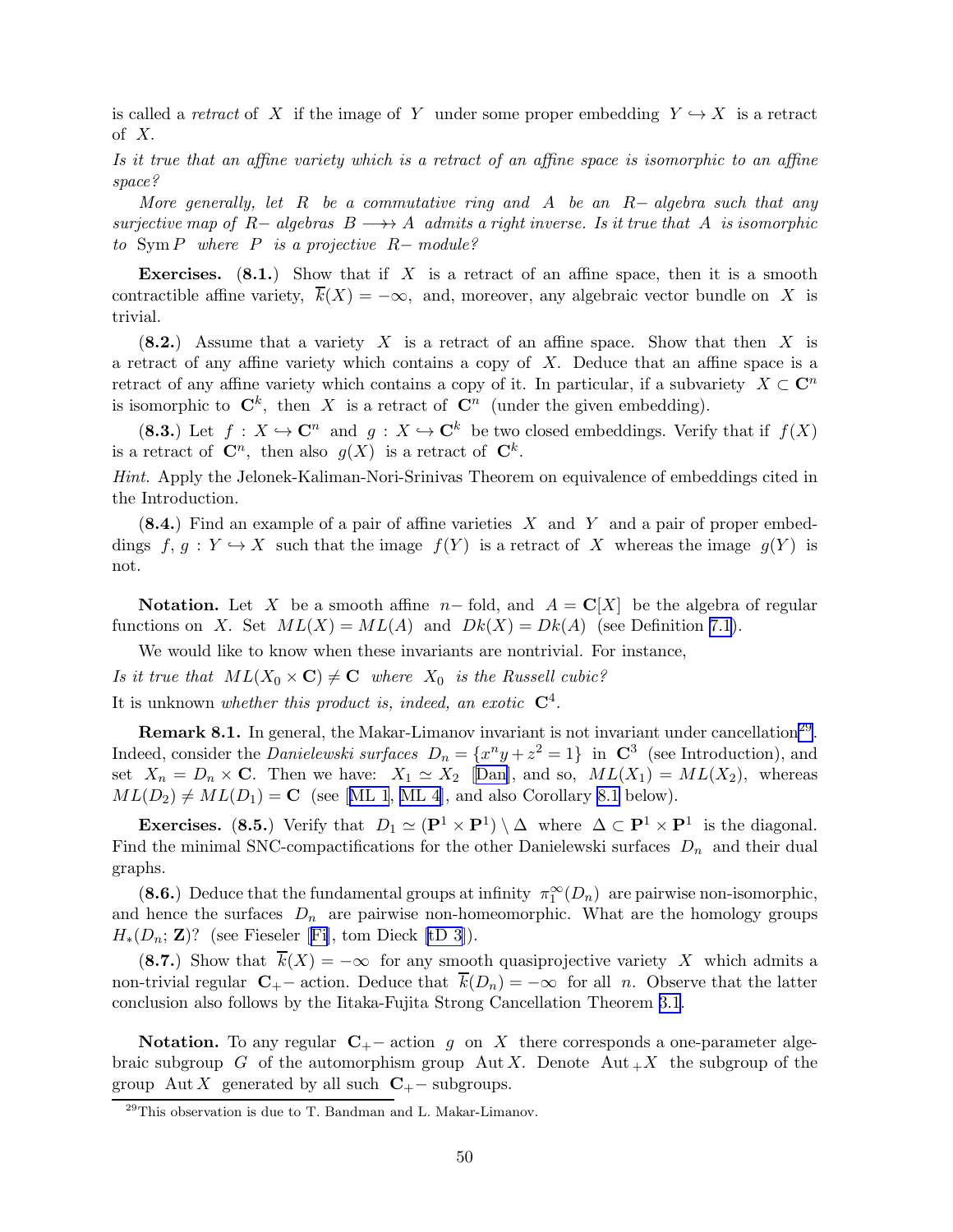<span id="page-50-0"></span>The answer to the following question is unknown:

Wherther or not  $\mathrm{Aut}_{+}\mathbb{C}^n = \mathrm{Aut}\,\mathbb{C}^n$ ?

(see e.g. [\[For](#page-54-0)] on some density properties of this subgroup).

It is easily seen that for any  $n \geq 2$  the group  $\mathrm{Aut}_{+}C^n$  acts  $m-$  transitively on  $C^n$ , i.e. it is transitive on the set of all  $m-$  tuples of distinct points in  $\mathbb{C}^n$ , whatever  $m \in \mathbb{N}$  is. In such a case we say that the action is *infinitely transitive*.

Clearly, the Makar-Limanov invariant is trivial, i.e.  $ML(X) = \mathbf{C}$ , if the group  $Aut_{+}X$  is transitive on a variety  $X$  or, at least, has a dense orbit. The next surprising examples were found in [\[ML 1](#page-57-0)] for  $k = 1$  and in [\[KaZa](#page-55-0)] for  $k > 1$ .

**Theorem 8.1** [[ML 1,](#page-57-0) [KaZa,](#page-55-0) Thm. 6.1]. Let  $p \in \mathbb{C}^{[k]}$ ,  $k \geq 1$ , be a non-constant polynomial, and let  $X_p \subset \mathbf{C}^k$  resp.  $Y_p \subset \mathbf{C}^{k+2}$  be the hypersurface given by the equation  $p(\bar{x}) = 0$  resp.  $uv - p(\bar{x}) = 0$  where  $\bar{x} = (x_1, \ldots, x_k)$ . Then the following statements hold.

(a) The hypersurface  $Y_p$  is smooth iff  $X_p$  is a smooth reduced hypersurface. If so, then the variety  $Y_p$  is simply connected, and there is an isomorphism of the reduced homology groups  $\tilde{H}_*(Y_p; \mathbf{Z}) \simeq \tilde{H}_{*-2}(X_p; \mathbf{Z}).$ 

(b) The group  $\text{Aut}_+Y_p$  is transitive on the smooth part reg  $Y_p$  of the variety  $Y_p$ ; moreover, for  $k > 1$  this group is infinitely transitive on reg  $Y_p$ .

**Corollary 8.1.** (a) Suppose that the hypersurface  $X_p \subset \mathbb{C}^k$  is smooth and reduced. Then the hypersurface  $Y_p \subset \mathbf{C}^{k+2}$  is contractible iff the variety  $X_p$  is acyclic.

(b) We have <sup>30</sup>  $ML(Y_p) = \mathbf{C}$ .

Remarks. 8.2. There is such a question:

Suppose that an affine algebra A over C possesses  $n = \text{tr.deg}$  A locally nilpotent derivations which are linearly independent over A. Does it follow that  $A \simeq \mathbf{C}^{[n]}$ ?

The answer is negative. Indeed, following the lines of the proof of Theorem 6.1 in [\[KaZa](#page-55-0)] it is easily seen that smooth non-contractible varieties  $Y_p$  as above provide corresponding counterexamples.

However, we do not know what is the answer under a stronger assumption that the corresponding regular vector fields on the variety  $X := \text{spec } A$  are linearly independent at any point of X. It is positive provided that, in addition, the given locally nilpotent derivations pairwise commute. Indeed, then the variety  $X$  is the unique orbit of the associated regular free action of the additive group  $\mathbb{C}^n_+$  on X.

**8.3.** For  $k = 1$  the only example of a smooth contractible surface of type  $Y_p$  is the affine plane $\mathbb{C}^2$ . Furthermore, as follows from the Abhyankar-Moh and Suzuki Theorem [[AM,](#page-52-0) [Suz 1](#page-58-0)] (see Theorem [2.7](#page-12-0) (a) above), for  $k = 2$  every smooth contractible 3– fold in  $\mathbb{C}^4$  of type  $Y_p$ is isomorphic to the affine space  $\mathbb{C}^3$ , and the embedding  $\mathbb{C}^3 \simeq Y_p \hookrightarrow \mathbb{C}^4$  is rectifiable (see  $[KaZa, Prop. 5.2 (b) ].$  $[KaZa, Prop. 5.2 (b) ].$ 

Starting with  $k = 3$  one can obtain a number of new examples of smooth contractible hypersurfaces of type  $Y_p$  in  $\mathbb{C}^{k+2}$  choosing for  $X_p$  smooth acyclic (not necessarily contractible) hypersurfaces in  $\mathbb{C}^k$  (see e.g. Example [5.2](#page-6-0) above of such a surface  $X_p = Y_{k,l,s} \subset \mathbb{C}^3$ ). Presumably, among these hypersurfaces  $Y_p$  there are examples of exotic  $\mathbb{C}^n$ ,  $n \geq 4$ , with infinitely transitive automorphism groups (for instance, the hypersurface  $uv - p_{k,l}(x, y, z) = 0$  in  $\mathbb{C}^5$ where  $p_{k,l} \in \mathbb{C}^{[3]}$  is a tom Dieck-Petrie polynomial should be such one). This would provide

<sup>&</sup>lt;sup>30</sup>At the same time, by Theorem 8.1 (b), the variety  $Y_p$  may have rather non-trivial topology.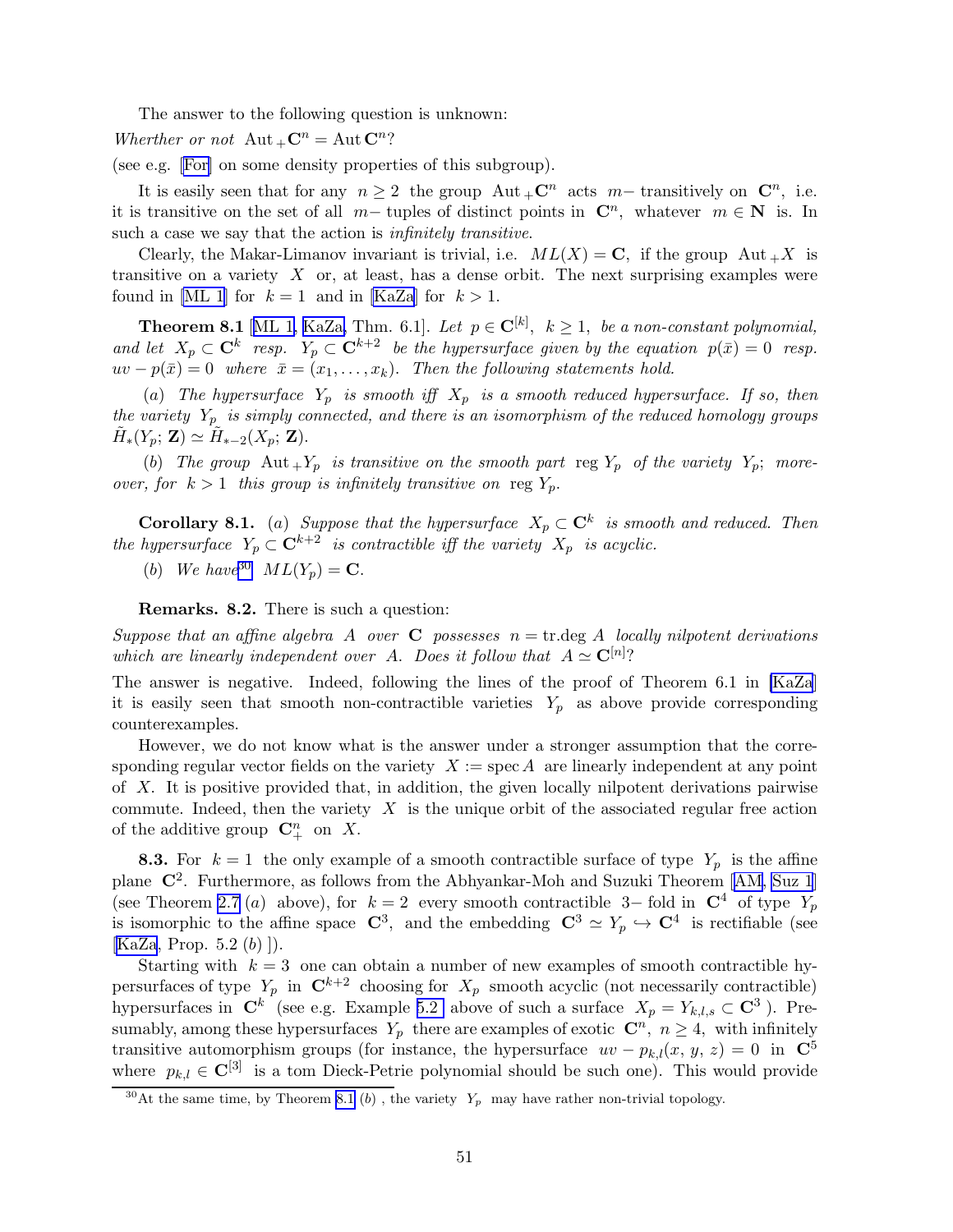a negative answer to a question proposed by the author in [\[OPOV](#page-57-0), (2.8)]. Thus, it would be important to know

For which polynomials  $p \in \mathbf{C}^{[k]}$  the variety  $Y_p$  is an exotic  $\mathbf{C}^{k+1}$ ?

Corollary [8.1](#page-50-0) (b) above shows that the Makar-Limanov invariant does not supply an answer to this question.

8.4. Furthermore, these examples are interesting in connection with the Abhyankar-Sathaye Embedding Problem (see Introduction). Indeed, consider the regular function  $f := u | Y_p \in$  $\mathbf{C}[Y_p]$ . For  $c \neq 0$  the level hypersurface  $U_c = f^{-1}(c)$  is isomorphic to  $\mathbf{C}^k$ ; further, the complement  $Y_p \setminus U_0$  is isomorphic to the cylinder  $\mathbb{C}^* \times \mathbb{C}^k$ . At last, the hypersurface  $U_0$  is isomorphic to the product  $X_p \times \mathbf{C}$ . Actually, the hypersurface  $U_0$  coincides with the exceptional divisor  $E'$  of the affine modification

$$
\sigma: Y_p \to \mathbf{C}^{k+1}, \; (\bar{x}, u, v) \longmapsto (\bar{x}, v),
$$

of the affine space  $\mathbb{C}^{k+1}$  along the hyperplane  $D := \{v = 0\}$  with center  $X_p \subset D$  (see Example [4.2 \)](#page-6-0). The following question arises:

Is it true that  $Y_p \simeq \mathbf{C}^{k+1}$  iff  $X_p \simeq \mathbf{C}^{k-1}$ ?

It has a direct relation to the Zariski Cancellation Problem. Namely, it would be useful to know Whether the implication  $X \times \mathbf{C} \simeq \mathbf{C}^k \implies X \simeq \mathbf{C}^{k-1}$  holds at least for hypersurfaces X in  ${\bf C}^{k}$ ?

**8.5.** Assume that for some polynomial  $p \in \mathbb{C}^{[k]}$  we have  $U_0 = X_p \times \mathbb{C} \not\cong \mathbb{C}^k$  whereas  $Y_p \simeq \mathbf{C}^{k+1}$ . Then, evidently, the embedding  $\mathbf{C}^k \simeq U_1 \hookrightarrow Y_p \simeq \mathbf{C}^{k+1}$  is not rectifiable, thus providing a counterexample to the Abhyankar-Sathaye Embedding Problem. Otherwise, i.e. in the case where  $U_0 \not\simeq \mathbf{C}^k$  and  $Y_p \not\simeq \mathbf{C}^{k+1}$ , we obtain an example showing that the analog of the Miyanishi Theorem [6.3](#page-40-0) does not hold in dimension  $n = k + 1$  (clearly, here  $n \ge 4$ ).

The following fact, related to the Abhyankar-Sathaye Embedding Problem, was established in[Sat](#page-58-0)haye [Sat] and Wright [[Wr 2](#page-59-0)] in the case where  $X \simeq \mathbb{C}^2$ , and in [\[KaZa](#page-55-0)] in the present more general form.

**Theorem 8.2** [\[Sat](#page-58-0), [Wr 2,](#page-59-0) [KaZa,](#page-55-0) Theorem 4.2]. Let  $X = X_{n,f,q}$  be an irreducible smooth surface in  $C^3$  given by the equation  $f(x, y)z^n + g(x, y) = 0$  where  $f, g \in C[x, y], n \in N$ . Then the following conditions  $(i) - (iv)$  are equivalent:

(i)  $e(X) = 1$  and  $H_1(X; \mathbf{Z}) = 0$  where  $e(X)$  denotes the Euler characteristic of the variety  $X_{\cdot}$ 

(ii) The surface X is acyclic, i.e.  $\tilde{H}_*(X; \mathbf{Z}) = 0$ .

$$
(iii) \quad X \simeq \mathbf{C}^2.
$$

(iv) The surface X is rectifiable, i.e. it can be transformed into a plane by an automorphism of  $\mathbf{C}^3$ .

For  $n > 1$  these conditions are equivalent also to the following one:

(v) The pair  $(f, g)$  is rectifiable, i.e. it can be transformed into a pair  $(\alpha(f), \alpha(g)) = (p(x), y)$ by an automorphism  $\alpha \in \text{Aut } \mathbf{C}^{[2]}$ .

Quite recently, following the same idea as in the proof of Theorem 8.2 in[[KaZa\]](#page-55-0), S. Venereau has obtained such a result<sup>31</sup>.

 $\rm{^{31}We}$  place it here with his kind permission.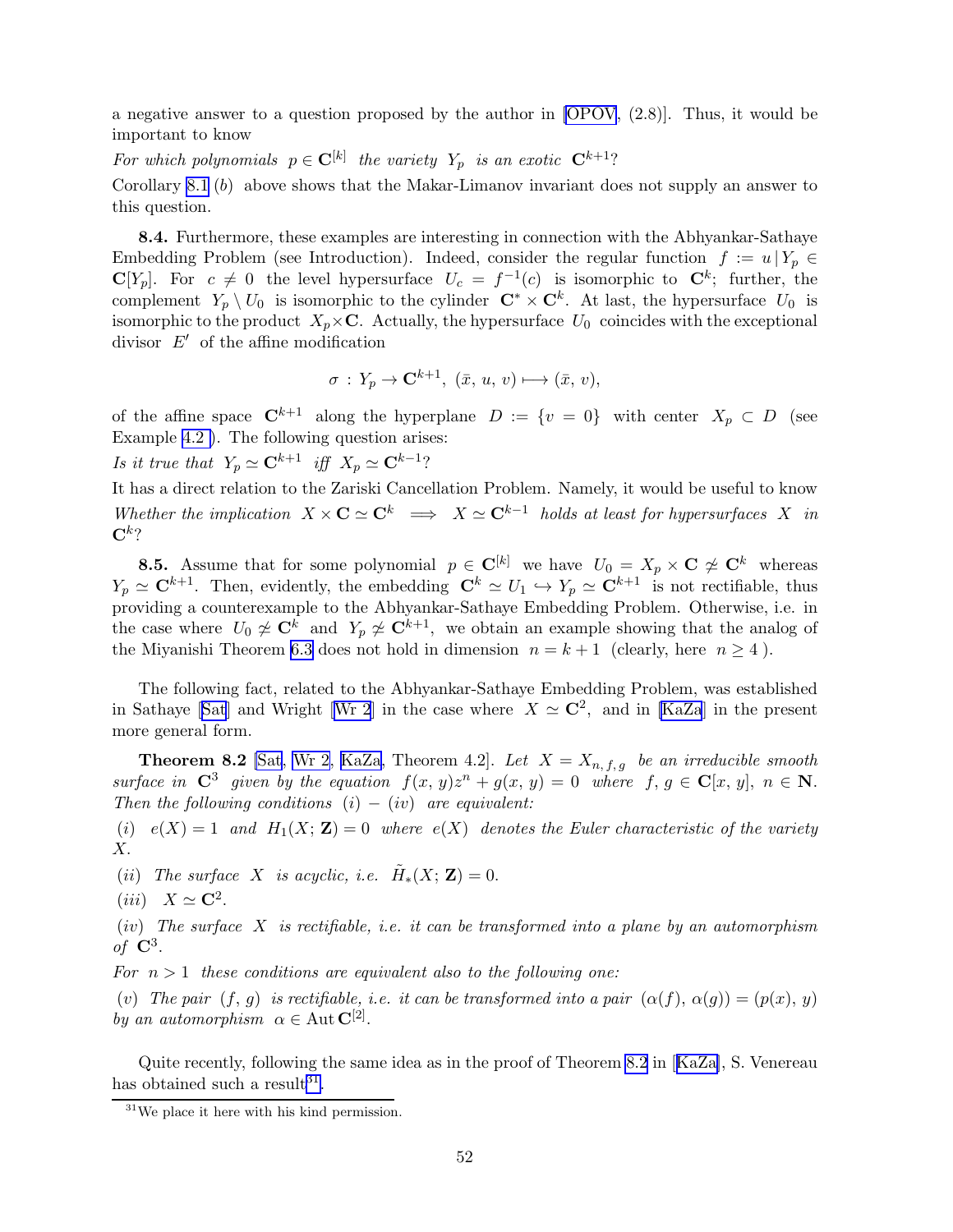<span id="page-52-0"></span>**Proposition 8.1 (Venereau).** Let  $q \in \mathbb{C}[\bar{x}, u]$  (where  $\bar{x} = (x_1, \ldots, x_k)$ ) be a polynomial such that  $p(\bar{x}) := q(\bar{x}, 0) \in \mathbb{C}[\bar{x}]$  is a non-constant polynomial. Consider the hypersurfaces  $X_p := \{p(\bar{x}) = 0\} \subset \mathbf{C}^k$  and  $Y_{q,n} := \{u^n v - q(\bar{x}, u) = 0\} \subset \mathbf{C}^{k+2}$ . If the hypersurface  $X_p$  is rectifiable in  $\mathbf{C}^k$ , then also the hypersurface  $Y_{q,n}$  is rectifiable in  $\mathbf{C}^{k+2}$ .

We do not know whether the converse is true. Notice that under the conditions of Proposition [8.1](#page-4-0) an analog of Theorem [8.1](#page-50-0) (a) above holds. See also[[KaZa,](#page-55-0) Prop. 5.3, 5.4] on extensions of Theorem [8.1](#page-50-0) (a) to complete intersections of higher codimensions.

**Remark 8.6.** Every tom Dieck-Petrie surface  $X_{k,l}$  (see Examples 2.4, 4.4 and [4.6](#page-23-0) above) admits at least two non-equivalent embeddings into  $\mathbb{C}^3$  [\[KaZa](#page-55-0), Example 6.3]. The question arises:

What is the cardinality of the set of all pairwise non-equivalent proper embeddings  $X_{k,l} \hookrightarrow \mathbb{C}^3$ ? Are those embeddings rigid or, conversely, do admit non-trivial deformations up to the action of the automorphism group Aut  $C^3$  on  $C^3$ ?

The same question has sense for any contractible or acyclic surface embeddable into  $\mathbb{C}^3$ .

# References

- [AEH] S. Abhyankar, P. Eakin, W. Heinzer, On the uniqueness of the coefficient ring in a polynomial ring, J. Algebra, 23 (1972), 310–342.
- [AM] S.S. Abhyankar, T.T. Moh, Embedding of the line in the plane, J. Reine Angew. Math. 276 (1975), 148–166.
- [AF] A. Andreotti, T. Frenkel, The Lefschetz theorem on hyperplane sections, Ann. Math. 69 (1959), 713–717.
- [An] G. Angermüller, *Connectedness properties of polynomial maps between affine spaces*, Manuscr. Math. 54 (1986), 349-359.
- [AAS] Automorphisms of affine spaces, Proc. Conf., July 4-8, 1994, Curação, Van den Essen (ed.), Kluwer Acad. Publ., Dordrecht e.a., 1995.
- [BD] G. Barthel, A. Dimca, On complex projective hypersurfaces which are homology-  $P_n$  's, In: Singularities, Proc Conf. 'Singularities in geometry and topology', Lille (France), 3-8 June, 1991, J.-P. Brasselet (ed.), Cambridge: Cambridge University Press, Lond. Math. Soc. Lect. Note Ser. 201 (1994), 1-27.
- [Ba] H. Bass, A non-triangular action of  $G_a$  on  $\hat{A}^3$ , J. Pure Appl. Algebra 33 (1984), 1–5.
- [BCW] H. Bass, E. Connell, D. Wright, The Jacobian Conjecture: reduction of degree and formal expansion of the inverse, Bull. Amer. Math. Soc. 7 (1982), 287-330.
- [BaHa] H. Bass, W. Haboush, Linearizing certain reductive group actions, Trans. Amer. Math. Soc. 292 (1985), 463–482.
- [BaWr] H. Bass, D. Wright, Localization in the K-theory of invertible algebras, J. Pure Appl. Algebra 9 (1976), 89-105.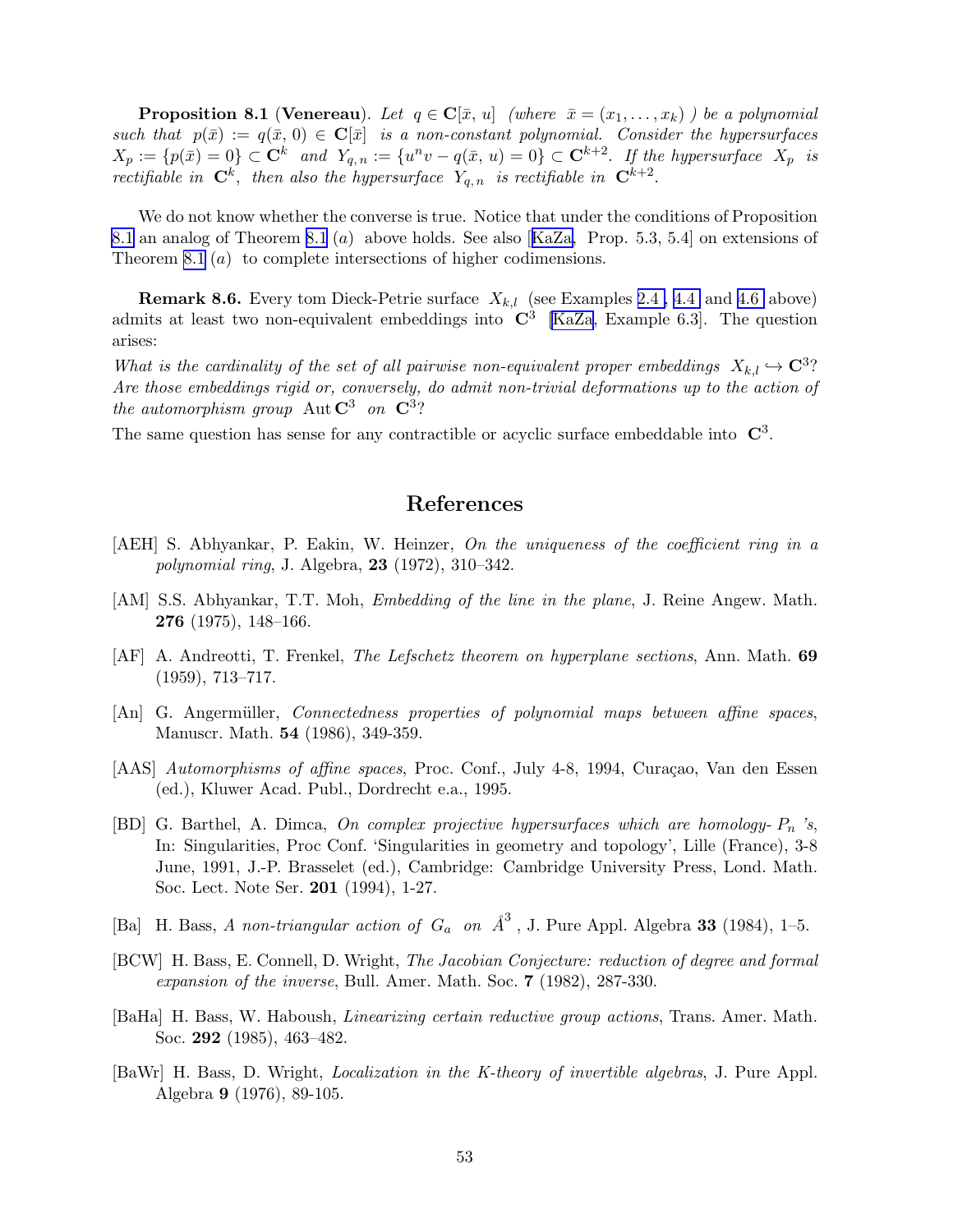- <span id="page-53-0"></span>[BCTSSD] A. Beauville, J.-L. Colliot-Thelene, J.-J. Sansuc, P. Swinnerton-Dyer, Variétés stablement rationnelles non rationnelles, Ann. Math. 121 (1985), 283-318.
- [Bia 1] A. Białynicki-Birula, Remarks on the action of an algebraic torus on  $k<sup>n</sup>$ , I, II, Bull. Acad. Polon. Sci. Sér. Sci. Math. 14 (1966), 177–181; 15 (1967), 123–125.
- [Bia 2] A. Białynicki-Birula, *Some theorems on action of algebraic groups*, Ann. Math. 98 (1973), 480–497.
- [Bou] N. Bourbaki, Algèbre Commutative, Ch. 3, Hermann, Paris, 1961.
- [Bre] G.E. Bredon, Introduction to compact transformation groups, Ac. Press, N.Y., 1972.
- [Bri] E. Brieskorn, *Beispiele zur Differentialtopologie von Singularitäten*, Invent. Math.  $2(1966)$ , 1-14.
- [ChoDi] A.D.R. Choudary, A. Dimca, Complex hypersurfaces diffeomorphic to affine spaces, Kodai Math. J. 17 (1994), 171–178.
- [Co] P.H. Cohn, Free rings and their relations, Second edition, Acad. Press, London e.a., 1985.
- [Dan] W. Danielewski, On the cancellation problem and automorphism group of affine algebraic varieties, preprint, 1989.
- [Dav] E.D. Davis, Ideals of the principal class, R -sequences and a certain monoidal transformation, Pacific J. Math. **20** (1967), 197–205.
- [De] H. Derksen, Constructive Invariant Theory and the Linearization Problem, Ph.D. thesis, Basel, 1997.
- [tDP 1] T. tom Dieck, T. Petrie, Contractible affine surfaces of Kodaira dimension one, Japan J. Math. 16 (1990), 147–169.
- [tDP 2] T. tom Dieck, T. Petrie, The Abhyankar–Moh problem in dimension 3, Lect. Notes Math. 1375, 1989, 48–59.
- [tDP 3] T. tom Dieck, T. Petrie, Homology planes. An announcement and survey, Topological Methods in Algebraic Transformation Groups, Progress in Mathem., 80, Birkhauser, Boston, 1989, 27–48.
- [Di 1] A. Dimca, *Hypersurfaces in*  $\mathbb{C}^{2n}$  diffeomorphic to  $\mathbb{R}^{4n-2}$  ( $n \geq 2$ ), Max-Planck Institute, preprint, 1991.
- [Di 2] A. Dimca, Singularities and Topology of Hypersurfaces, Universitext, Springer, 1992.
- [Do] A. Dold, Lectures on algebraic topology, Springer, Berlin e.a., 1974.
- [Dr] L. M. Druzkowski, The Jacobian Conjecture: survey of some results, in: Topics in Complex Analysis, Banach Center Publications, 31, Warszawa 1995, 163–171.
- [EH] P. Eakin, W. Heinzer, A cancellation problem for rings, In: Conference on Commutative Algebra (J.W. Brewer, E.A. Rutter, eds.), Lect. Notes in Mathematics, Springer, Berlin e.a. 311 (1973),  $61-77$ .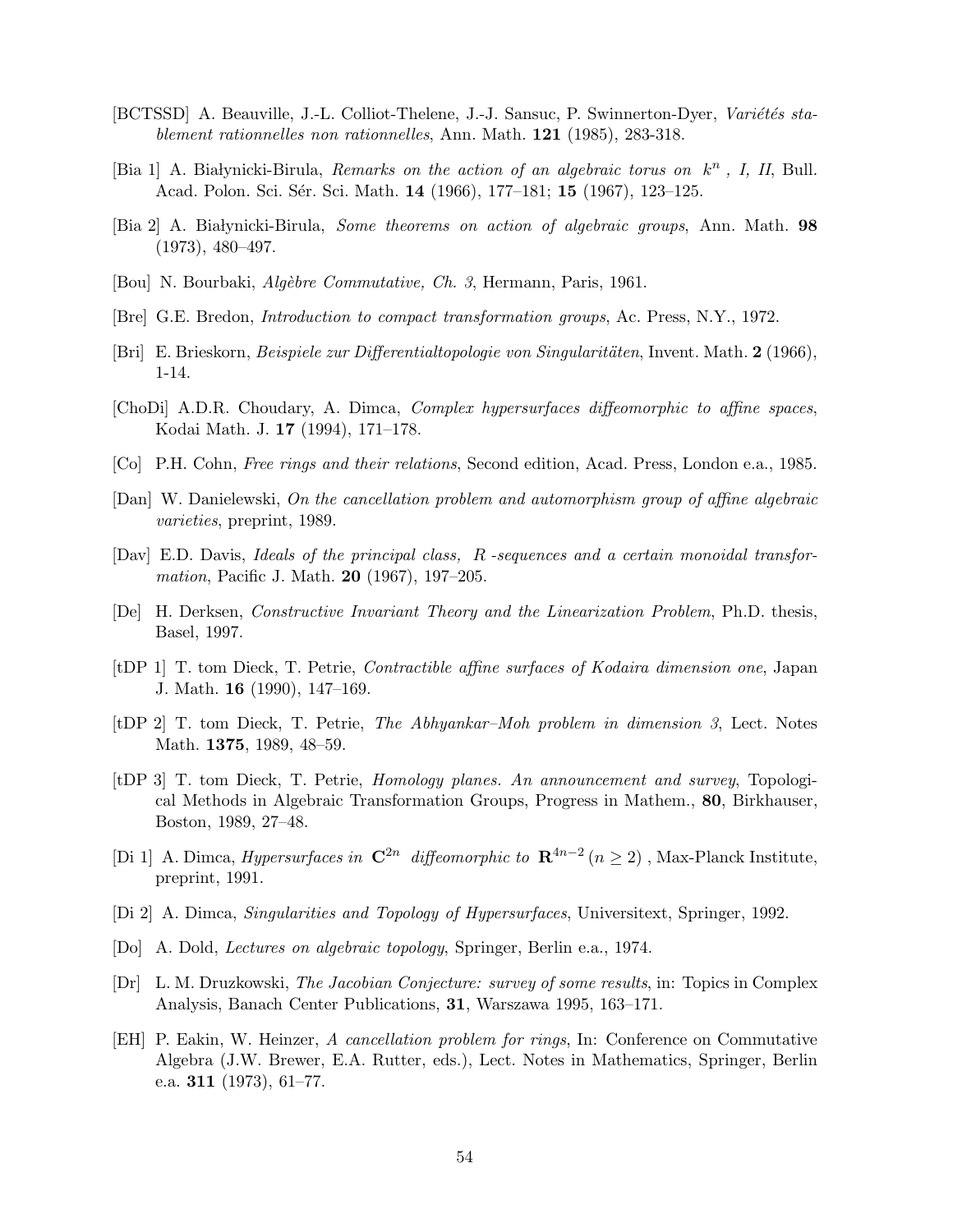- <span id="page-54-0"></span>[Ei] D. Eisenbud, Commutative algebra with a view towards algebraic geometry, Graduate Texts in Math., Springer, N.Y. e.a., 1994
- [Fi] K.-H. Fieseler, On complex affine surfaces with C+− action, Comment. Math. Helv. 69:1 (1994), 5-27.
- [FlZa 1] H. Flenner, M. Zaidenberg, Q-acyclic surfaces and their deformations, Proc. Conf. "Classification of Algebraic Varieties", Mai 22–30, 1992, Univ. of l'Aquila, L'Aquila, Italy, Livorni (ed.) Contempor. Mathem. 162, Providence, RI, 1994, 143–208.
- [FlZa 2] H. Flenner, M. Zaidenberg, On a class of rational cuspidal plane curves, Manuscr. Mathem. 89 (1996), 439-460.
- [For] F. Forstnerič, *Holomorphic automorphisms of*  $\mathbb{C}^n$  : *A survey*, Complex Analysis and Geometry (Trento, 1993), Ancona e.a. (eds.) Lect. Notes in Pure and Applied Math. 173 Marcel Dekker, N.Y., 1996, 173-200.
- [Fu 1] T. Fujita, On Zariski problem, Proc. Japan Acad. Ser. A Math. Sci. 55 (1979), 106–110.
- [Fu 2] T. Fujita, On the topology of non complete algebraic surfaces, J. Fac. Sci. Univ. Tokyo, Sect.IA, 29 (1982), 503–566.
- [Fur] M. Furushima, The complete classification of compactifications of  $\mathbb{C}^3$  which are projective manifolds with second Betti number equal to one, Math. Ann. 297 (1993), 627–662.
- [GuMiy 1] R.V. Gurjar, M. Miyanishi, Affine surfaces with  $k \leq 1$ , Algebraic Geometry and Commutative Algebra, in honor of M. Nagata, 1987, 99–124.
- [GuMiy 2] R.V. Gurjar, M. Miyanishi, Affine lines on logarithmic Q− homology planes, Math. Ann. 294 (1992), 463–482.
- [GuPa] R.V. Gurjar, A.J. Parameswaran, Affine lines on Q− homology planes, J. Math. Kyoto Univ. 35:1 (1995), 63–77.
- [GuPraSha] R.V. Gurjar, C.R. Pradeep, A.R. Shastri, On rationality of logarithmic Q− homology planes: I, II, III, preprints, 1997.
- [GuSha] R.V. Gurjar, A.R. Shastri, On rationality of complex homology 2–cells: I, II, J. Math. Soc. Japan 41 (1989), 37–56, 175–212.
- [Gut] A. Gutwirth, The action of an algebraic torus on the affine plane, Trans. Amer. Math. Soc. 105 (1962), 407 - 414.
- [Ha] H. A. Hamm, Lefschetz theorems for singular varieties, Proceedings of Symposia in Pure Mathematics, Part I (Arcata Singularities Conference), 40, 1983, 547–557.
- $[Hir]$  F. Hirzebruch, *The topology of normal singularities of an algebraic surface*, Séminaire Bourbaki 15 (1962/1963), No. 250, 9p. (1964).
- [HNK] F. Hirzebruch, W.D. Neumann, and S.S. Koh, Differentiable manifolds and quadratic forms, Lect. Notes Pure Appl. Math. 4, M. Dekker Inc., New York, 1971
- [Ho] M. Hochster, Non-uniqueness of coefficient rings in a polynomial ring, Proc. Amer. Math. Soc. 34 (1972), 81–82.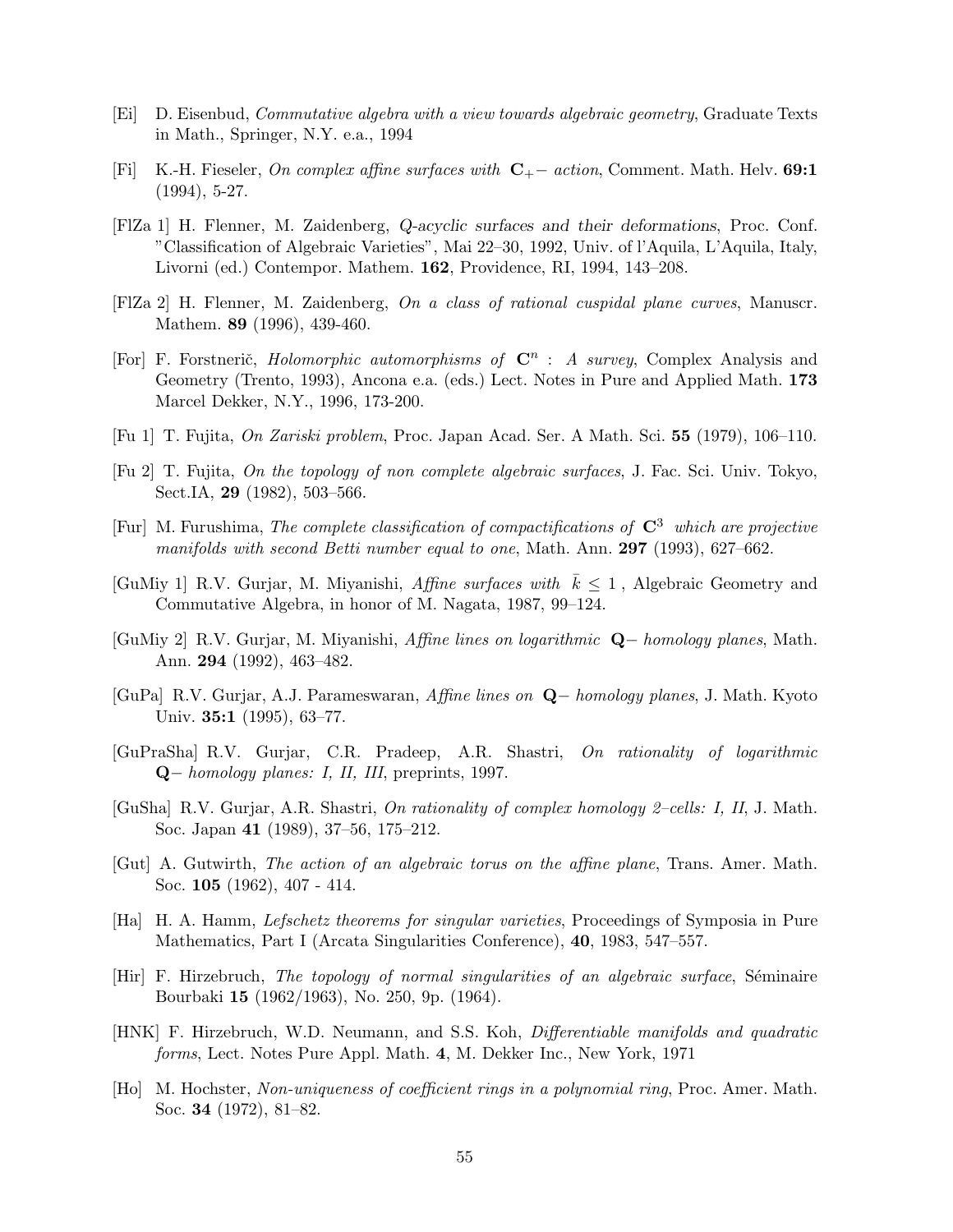- <span id="page-55-0"></span>[Ii 1] S. Iitaka, On logarithmic Kodaira dimensions of algebraic varieties, Complex Analysis and Algebraic geometry, Iwanami, Tokyo, 1977, 175–189.
- [Ii 2] S. Iitaka, Some applications of logarithmic Kodaira dimensions, Algebraic Geometry (Proc. Intern. Symp. Kyoto 1977), Kinokuniya, Tokyo, 1978, 185–206.
- [Ii 3] S. Iitaka, Algebraic Geometry: An introduction to birational geometry of algebraic varieties, Graduate Texts in Mathematics, 76, Springer Verlag, Berlin–Heidelberg–New York, 1982.
- [IiFu] S. Iitaka, T. Fujita, Cancellation theorem for algebraic varieties, J. Fac. Sci. Univ. Tokyo, Sect.IA, 24 (1977), 123–127.
- [Je] Z. Jelonek, The extension of regular and rational embeddings, Math. Ann. 113 (1987) 113–120.
- [Ju] H. W. E. Jung, *Über ganze birationale Transformationen der Ebene*, J. reine und angew. Math., 184 (1942), 161–174.
- [Ka 1] S. Kaliman, Smooth contractible hypersurfaces in  $\mathbb{C}^n$  and exotic algebraic structures on  $\mathbf{C}^3$ , Math. Zeitschrift 214 (1993), 499–510.
- [Ka 2] S. Kaliman, Exotic analytic structures and Eisenman intrinsic measures, Israel Math. J. 88 (1994), 411–423.
- [Ka 3] S. Kaliman, *Exotic structures on*  $\mathbb{C}^n$  and  $\mathbb{C}^*$  -action on  $\mathbb{C}^3$ , Proc. Conf. "Complex Analysis and Geometry", Lect. Notes in Pure and Appl. Math., Marcel Dekker Inc. 173 (1996), 299–300.
- [Ka 4] S. Kaliman, *Isotopic embeddings of affine algebraic varieties into*  $\mathbb{C}^n$ , Contempor. Mathem. 137 (1992), 291–295.
- [Ka 5] S. Kaliman, Extensions of isomorphisms between affine algebraic subvarieties of  $k^n$  to automorphisms of  $k^n$ , Proc. Amer. Math. Soc. 113 (1991), 325-334.
- [KaML 1] S. Kaliman, L. Makar-Limanov, On some family of contractible hypersurfaces in  $\mathbb{C}^4$ , Séminaire d'algèbre. Journées Singulières et Jacobiénnes, 26–28 mai 1993, Prépublication de l'Institut Fourier, Grenoble, 1994, 57–75.
- [KaML 2] S. Kaliman, L. Makar-Limanov, Affine algebraic manifolds without dominant morphisms from Euclidean spaces, Rocky Mount. J. Math.  $27:2$  (1997), 601 –609.
- [KaML 3] S. Kaliman, L. Makar-Limanov, On Russell–Koras contractible threefolds, J. of Algebraic Geom. 6 (1997), 247-268.
- [KaML 4] S. Kaliman, L. Makar-Limanov, Locally nilpotent derivations of Jacobian type, Preprint, 1998, 16p.
- [KaKoMLRu] S. Kaliman, M. Koras, L. Makar-Limanov, P. Russell,  $\mathbf{C}^*$  -actions on  $\mathbf{C}^3$  are linearizable, Electronic Research Announcement Journal of the AMS, 3 (1997), 63–71.
- [KaZa] S. Kaliman, M. Zaidenberg, Affine modifications and affine varieties with a very transitive automorphism group, Prépublication de l'Institut Fourier des Mathématiques, 406, Grenoble 1998, 46p. E-print: [math.AG/9801076](http://arxiv.org/abs/math/9801076)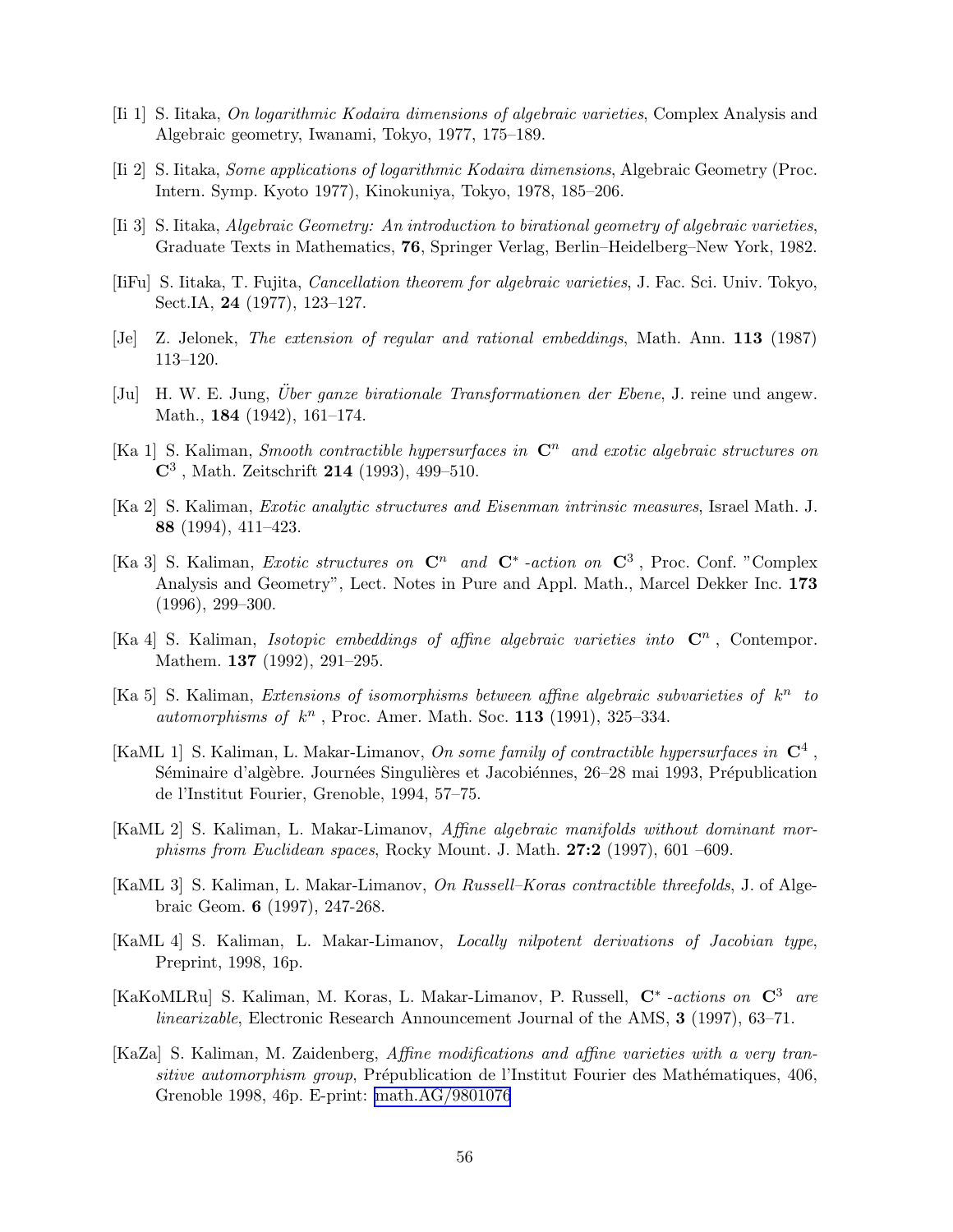- <span id="page-56-0"></span>[Kam 1] T. Kambayashi, On Fujita's strong cancellation theorem for the affine space, J. Fac. Sci. Univ. Tokyo 23 (1980), 535–548.
- [Kam 2] T. Kambayashi, Pro-affine groups, Ind-affine groups and the Jacobian Problem, J. Algebra 185 (1996), 481-501.
- [KamRu] T. Kambayashi, P. Russell, On linearizing algebraic torus actions, J. Pure Appl. Algebra 23 (1982), 243–250.
- [Kaw 1] Y. Kawamata, Addition formula of logarithmic Kodaira dimension for morphisms of relative dimension one, Proc. Intern. Sympos. Algebr. Geom., Kyoto, 1977. Kinokuniya, Tokyo, 1978, 207–217.
- [Kaw 2] Y. Kawamata, On the classification of non-complete algebraic surfaces, Algebraic Geom., Proc. Summer Meeting, Copenhagen, 1978, Lect. Notes Math. 732, 1979, 215–232.
- [KMM] Y. Kawamata, K. Matsuda, K. Matsuki, Introduction to the minimal model problem, Alg. Geom. Sendai, 1985, Adv. St. in Pure Math. 10 (1987), 283-360.
- [Kl] S. Kleiman, Toward a numerical theory of ampleness, Ann. Math. 84 (1966), 293-344.
- [Ko] M. Koras, A characterization of  $\mathbf{A}^2/\mathbf{Z}_a$ , Compositio Math. 87 (1993), 241–267.
- [KoRu 1] M. Koras, P. Russell, On linearizing "good"  $\mathbb{C}^*$  -action on  $\mathbb{C}^3$ , Canadian Math. Society Conference Proceedings, 10 (1989), 93–102.
- [KoRu 2] M. Koras, P. Russell, *Contractible threefolds and*  $\mathbb{C}^*$  -*actions on*  $\mathbb{C}^3$ , J. of Algebraic Geom. **6** (1997), 671-695.
- [KoRu 3] M. Koras, P. Russell,  $\mathbb{C}^*$  -actions on  $\mathbb{C}^3$ : the smooth locus of the quotient is not of hyperbolic type, preprint, CICMA Reports, Concordia-Laval-McGill, 1996-06, 93p.
- [Kr 1] H. Kraft, Algebraic automorphisms of affine space, Topological Methods in Algebraic Transformation Groups, Birkhäuser, Boston e.a., 1989, 81–105.
- [Kr 2] H. Kraft, C<sup>∗</sup> –actions on affine space, Operator Algebras etc., Progress in Mathem. 92, 1990, Birkhäuser, Boston e.a., 561–579.
- [Kr 3] H. Kraft, *Challenging problems on affine n -space*, Séminaire Bourbaki 802 (1994/1995), Astérisque 237 (1996), 295–318.
- [KrPeRun] H. Kraft, T. Petrie, J.D. Rundall, Quotient varieties, Advances in Math. 74 (1989), 145-162.
- [KrPo] H. Kraft, V. L. Popov, Semisimple group actions on the three dimensional affine space are linear, Comment. Math. Helv. 60 (1985), 466–479.
- [Lef] S. Lefschetz, L'analysis situs et la géométrie algébrique, Paris, 1924.
- [Lib] A. Libgober, A geometric procedure for killing the middle dimensional homology groups of algebraic hypersurfaces. Proc. Amer. Math. Soc. 63 (1977), 198–202.
- [LiZa] V. Lin, M. Zaidenberg, An irreducible simply connected curve in  $\mathbb{C}^2$  is equivalent to a quasihomogeneous curve, Soviet Math. Dokl., 28 (1983), 200-204.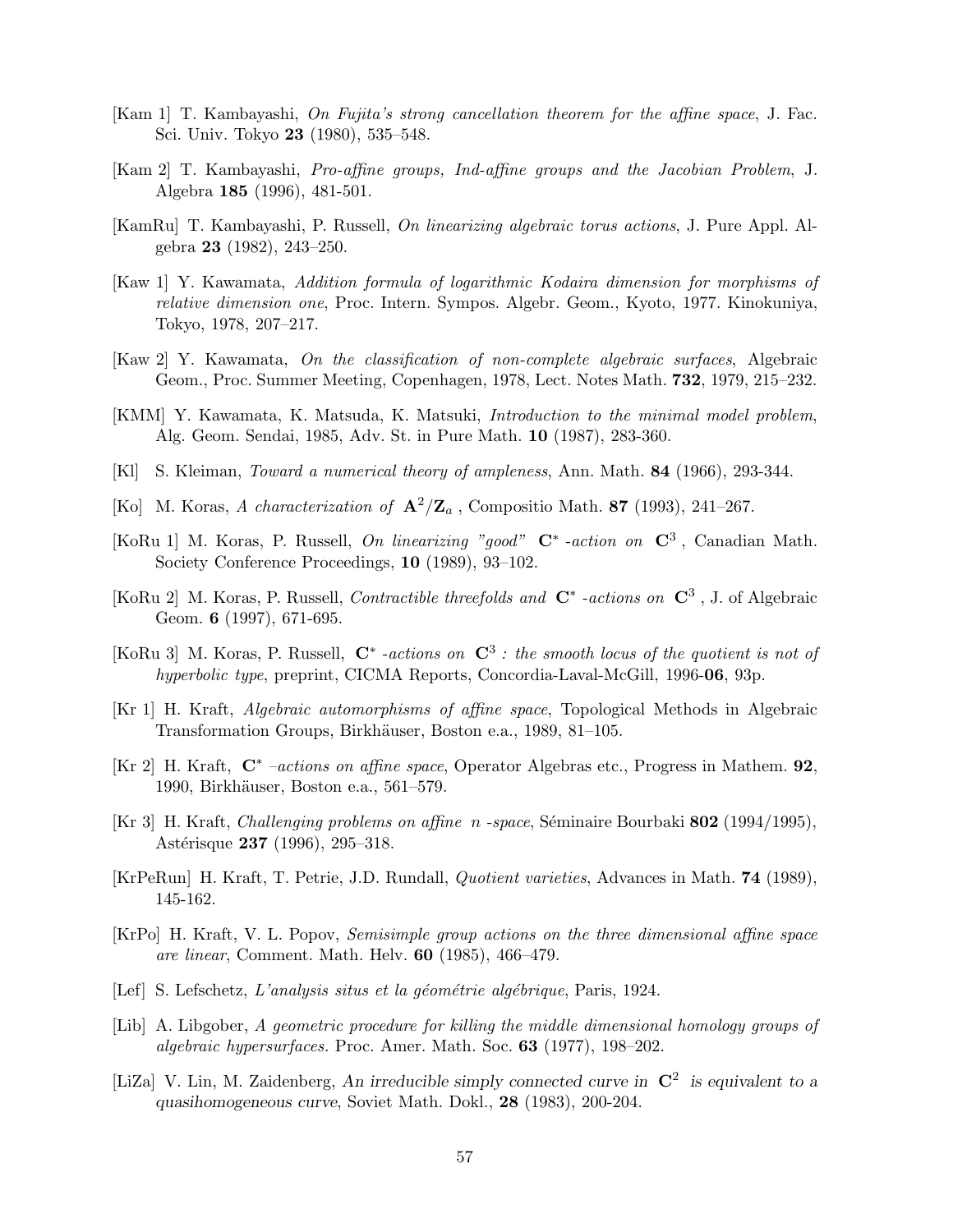- <span id="page-57-0"></span>[ML 1] L. Makar-Limanov, On groups of automorphisms of a class of surfaces, Israel J. Math. 69 (1990), 250-256.
- [ML 2] L. Makar-Limanov, On the hypersurface  $x + x^2y + z^2 + t^3 = 0$  in  $\mathbb{C}^4$  or a  $\mathbb{C}^3$ -like threefold which is not  $\mathbb{C}^3$ , Israel J. Math. 96 (1996), 419–429.
- [ML 3] L. Makar-Limanov,  $Again \ x + x^2y + z^2 + t^3 = 0$ , Preprint, 1998, 3p.
- [ML 4] L. Makar-Limanov, On the group of automorphisms of a surface  $x^n y = P(z)$ , Preprint, 1997, 11p.
- [Mil 1] J. Milnor, *Lectures on the h-cobordism Theorem*, Princeton Univ. Press, Princeton, NJ, 1965.
- [Mil 2] J. Milnor, *Morse Theory*, Princeton Univ. Press, Princeton, NJ, 1963.
- [Mil 3] J. Milnor, On the 3-dimensional Brieskorn manifolds  $M(p, q, r)$ , in: Knots, groups, and 3-manifolds, L. P. Neuwirth, ed. Annals of Math. Stud., Princeton Univ. Press, Princeton, NJ, 1975, 175–225.
- [MilSta] J. Milnor, J. Stasheff, Characteristic classes, Annals of Mathem. Studies 76, Princeton Univ. Press and Univ. of Tokyo Press, Princeton, NJ, 1974.
- [Miy 1] M. Miyanishi, Algebraic characterization of the affine 3–space, Proc. Algebraic Geom. Seminar, Singapore, World Scientific, 1987, 53–67.
- [Miy 2] M. Miyanishi, Recent topics on open algebraic surfaces, Amer. Math. Soc. Transl. 172 (1996), 61-75.
- [MiySu] M. Miyanishi, T. Sugie, Affine surfaces containing cylinderlike open sets, J. Math. Kyoto Univ., 20 (1980), 11–42.
- [Mo] S. Mori, Classification of higher-dimensional varieties, Proc. Symp. in Pure Math. 46 (1987), 269-331
- [MS] S. Müller–Stach, *Projective compactifications of complex affine varieties*, London Math. Soc. Lect. Notes Ser. 179 (1991), 277–283.
- [Mu] D. Mumford, The topology of normal singularities of an algebraic surface and a criterion for simplicity, Public. Math. IHES  $9$  (1961), 229–246.
- [Na 1] M. Nagata, On an automorphism group of  $k[x, y]$ , Kinokuniya, Tokyo, 1972.
- [Na 2] M. Nagata, Commutative algebra and algebraic geometry, Proc. Intern. Mathem. Conf. L.H.Y. Chen, T.B.Ng, M.J.Wicks (eds.), North-Holland Publ. Co., 1982, 125-154.
- [Ne] A. Némethi, *Global Sebastiani–Thom theorem for polynomial maps*, J. Math. Soc. Japan, 43 (1991), 213–218.
- [OPOV] Open problems on open varieties (Montreal 1994 problems), P. Russell (ed.), Prépublication de l'Institut Fourier des Mathématiques, 311, Grenoble 1995, 23p. E-print [alg-geom/9506006](http://arxiv.org/abs/alg-geom/9506006).
- [Or 1] S. Orevkov, On three-sheeted polynomial mappings of  $\mathbb{C}^2$ , Math. USSR Izvestiya, 29 (1987), 587-598.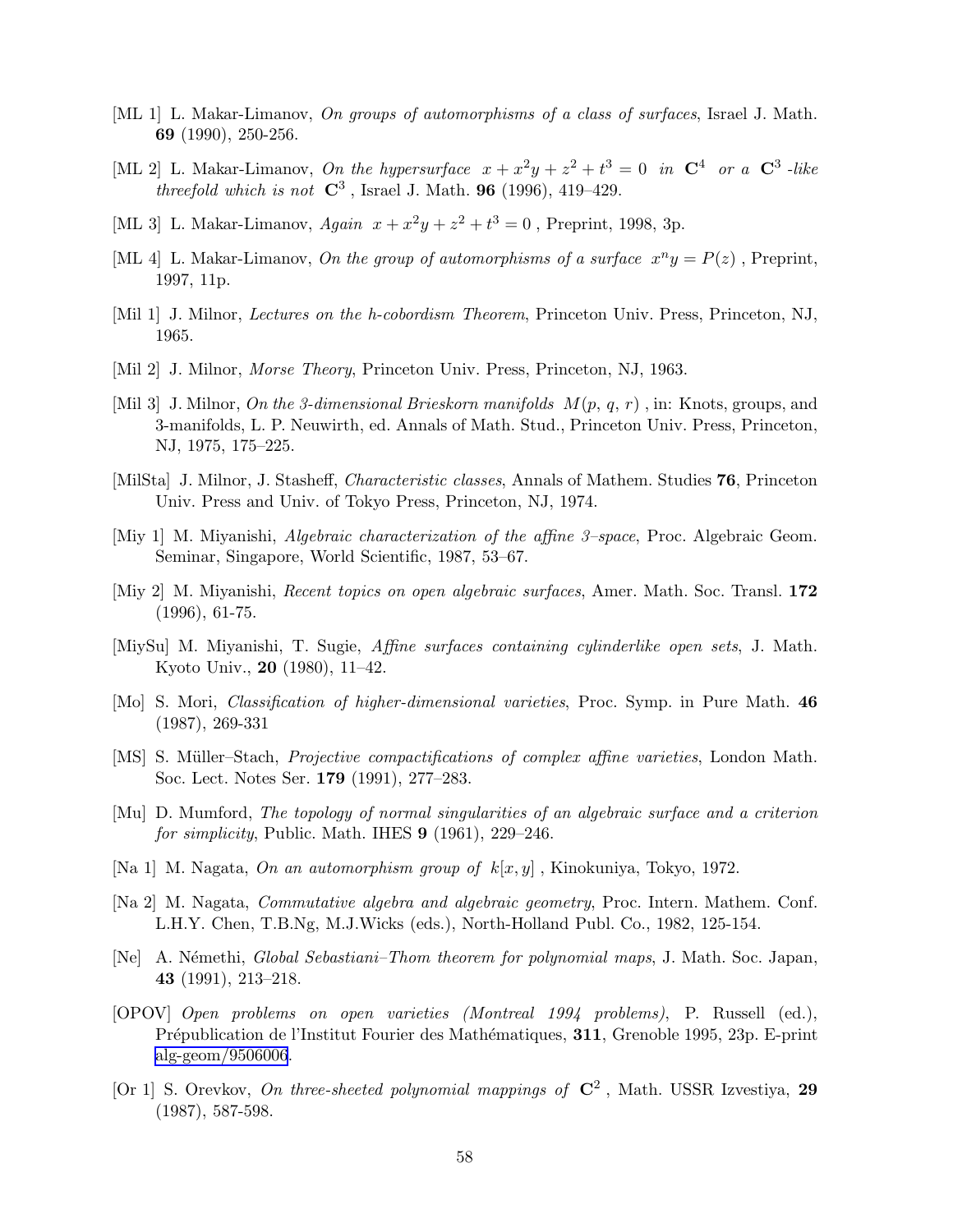- <span id="page-58-0"></span>[Or 2] S. Orevkov, Acyclic algebraic surfaces bounded by Seifert spheres, Osaka J. Math. 34:2 (1997), 457–480.
- [Pe] T. Petrie, Topology, representations and equivariant algebraic geometry, Contemporary Math. 158, 1994, 203–215.
- [Pi] S. Pinchuk, A counterexample to the strong real Jacobian conjecture, Math. Z. 217:1 (1994), 1-4.
- [Po] V.L. Popov, Algebraic actions of connected reductive algebraic groups on  $A^3$  are linearizable, preprint, 1996, 3p.
- [Pro] Y.G. Prokhorov, *Compactifications of*  $C^4$  *of index 3*, Algebraic Geometry and its Applications, Proc. 8th Algebraic Geometry Conf., Yaroslavl' 1992, Tikhomirov, Tyurin (eds.) Vieweg, Braunschweig/Wiesbaden, 1994, 159-169.
- [Ram] C.P. Ramanujam, A topological characterization of the affine plane as an algebraic variety, Ann. Math., 94 (1971), 69-88.
- [Re] R. Rentschler, *Opérations du groupe additif sur le plane affine*, C.R. Acad. Sci. Paris, 267 (1968), 384–387.
- [Ru 1] P. Russell, On a class of  $\mathbb{C}^3$  -like threefolds, Preliminary Report, 1992.
- [Ru 2] P. Russell, On affine-ruled rational surfaces, Math. Ann., 255 (1981), 287–302.
- [Ru 3] P. Russell, Gradings of polynomial rings, Algebraic Geometry and its Applications (C. L. Bajaj ed.), Springer, 1994.
- [Ru 4] P. Russell, Sufficiently homogeneous closed embeddings of  $A^{n-1}$  into  $A^n$  are linear, Preprint CICMA, 1997, 13p.
- [Sak] F. Sakai, Kodaira dimension of complement of divisor, Complex Analysis and Algebraic geometry, Iwanami, Tokyo, 1977, 239–257.
- [Sat] A. Sathaye, On linear planes, Proc. Amer. Math. Soc. 56 (1976), 1–7.
- [Sch] G. W. Schwarz, Exotic algebraic group actions, C. R. Acad. Sci. Paris 309 (1989), 89–94.
- [Sn] D. Snow, Unipotent actions on affine space, Topological methods in algebraic transformation groups, Proc. Conf., New Brunswick/NJ (USA) 1988, Prog. Math. 80 (1989), 165-176.
- [Sr] V. Srinivas, On the embedding dimension of an affine variety, Math. Ann. 289 (1991), 125-132.
- [Sug] T. Sugie, On Petrie's problem concerning homology planes, J. Math. Kyoto Univ. 30 (1990), 317-324.
- [Suz 1] M. Suzuki, *Propiétés topologiques des polynômes de deux variables complexes, et auto*morphismes algébrigue de l'espace  $\mathbb{C}^2$ , J. Math. Soc. Japan, 26 (1974), 241-257.
- [Suz 2] M. Suzuki, Sur les op´eration holomorphes du groupe additif complexe sur l'espace de  $deux\ variables\ complexes, Ann. Sci. École Norm. Sup. 10 (1977), 517–546.$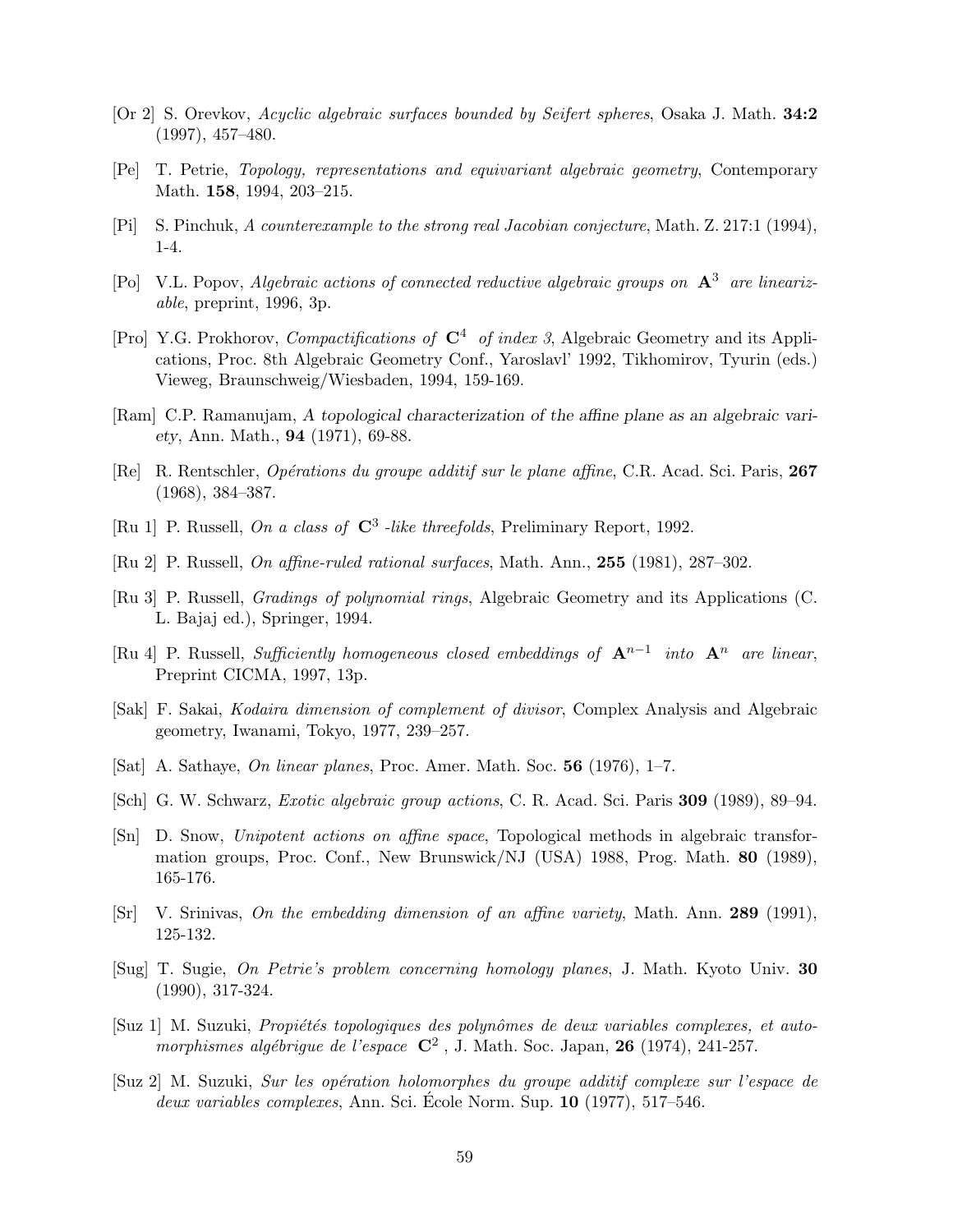- <span id="page-59-0"></span>[tD 1] T. tom Dieck, Hyperbolic modifications and acyclic affine foliations, preprint, Mathematica Gottingensis, Göttingen, H.  $27$  (1992), 1–19.
- [tD 2] T. tom Dieck, Ramified coverings of acyclic varieties, preprint, Mathematica Gottingensis, Göttingen, H. 26 (1992),  $1-20$ .
- [tD 3] T. tom Dieck, Homology planes without cancellation property, Arch. Math. 59 (1992), 105–114.
- [tD 4] T. tom Dieck, Symmetric homology planes, Math. Ann. 286 (1990), 143-152.
- [VdV] A. Van de Ven, Analytic compactifications of complex homology cells, Math. Ann. 147 (1962), 189–204.
- [vdK] W. van der Kulk, On polynomial rings in two variables, Nieuw Arch. Wisk. (3) 1 (1953), 33–41.
- [Vie] E. Viehweg, Canonical divisors and the additivity of the Kodaira dimension for morphisms of relative dimension one, Compos. Math. 35 (1977). 197-223, Correction, ibid. 336.
- [Wa] S. S.-S. Wang, Extension of derivations, J. Alg. 69 (1981), 240-246.
- [Wil] P.M.H. Willson, Towards birational classification of algebraic varieties, Bull. London Math. Soc. 19 (1987), 1-48.
- [Win] J. Winkelmann, On free holomorphic  $C_{+}$  –actions on  $C_{n}^{n}$  and homogeneous Stein man*ifolds*, Math. Ann. **286** (1990), 593-612.
- [Wr 1] D. Wright, Abelian subgroups of  $\text{Aut}_k(k[X, Y])$  and applications to actions on the affine plane, Ill. J. Math. 23 (1979), 579–634.
- [Wr 2] D. Wright, *Cancellation of variables of the form*  $bT^n a$ *, J.* Algebra 52 (1978), 94–100.
- [Za 1] M. Zaidenberg, Isotrivial families of curves on affine surfaces and characterization of the affine plane, Math. USSR Izvestiya 30 (1988), 503-531. Addendum: ibid, 38 (1992), 435–437.
- [Za 2] M. Zaidenberg, Ramanujam surfaces and exotic algebraic structures on  $\mathbb{C}^n$ , Soviet Math. Doklady 42 (1991), 636–640.
- [Za 3] M. Zaidenberg, An analytic cancellation theorem and exotic algebraic structures on  $\mathbb{C}^n$ ,  $n \geq 3$ , Astérisque 217 (1993), 251–282.
- [Za 4] M. Zaidenberg, On Ramanujam surfaces, C∗∗ -families and exotic algebraic structures on  $\mathbb{C}^n$ ,  $n \ge 3$ , Trans. Moscow Math. Soc. 55 (1994), 1–56.
- [Za 5] M. Zaidenberg, On exotic algebraic structures on affine spaces, Geometric Complex Analysis, J. Noguchi e.a. eds. World Scientific Publ. Co., Singapore 1996, 691–714; E-print [alg-geom/9506005](http://arxiv.org/abs/alg-geom/9506005).

Mikhail Zaidenberg Université Grenoble I Institut Fourier UMR 5582 CNRS-UJF